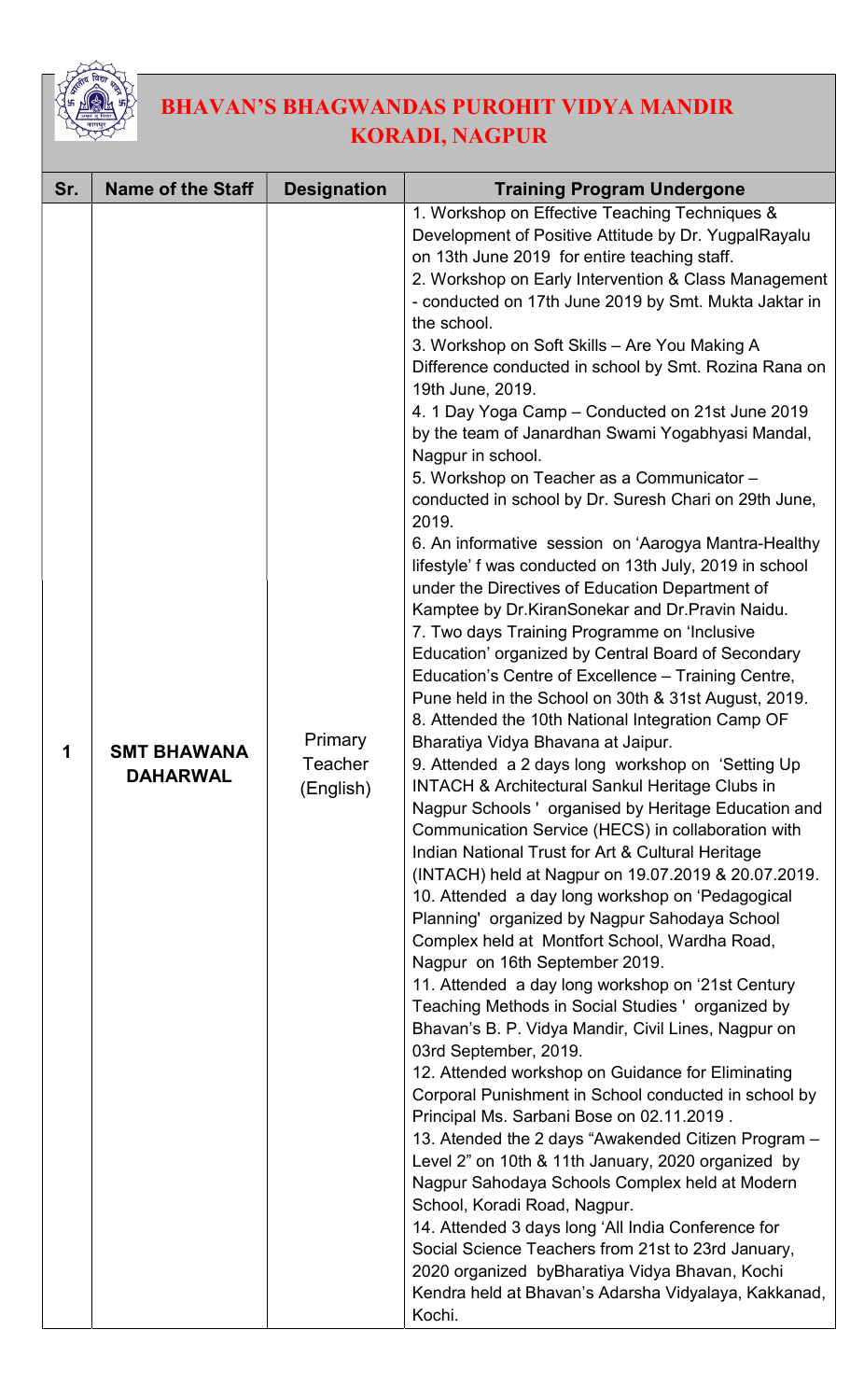| $\mathbf{2}$ | <b>SMT RAKHI</b><br><b>KHUSHALANI</b> | <b>Primary</b><br><b>Teacher</b><br>(Maths) | 1. Workshop on Effective Teaching Techniques<br>& Development of Positive Attitude by<br>Dr.<br>YugpalRayalu on 13th June 2019 for entire<br>teaching staff.<br>2. Workshop on Early Intervention & Class<br>Management - conducted on 17th June 2019<br>by Smt. Mukta Jaktar in the school.<br>3. Workshop on Soft Skills - Are You Making A<br>Difference conducted in school by Smt. Rozina<br>Rana on 19th June, 2019.<br>4. 1 Day Yoga Camp – Conducted on 21st June<br>2019 by the team of Janardhan Swami<br>Yogabhyasi Mandal, Nagpur in school.<br>5. Workshop on Teacher as a Communicator -<br>conducted in school by Dr. Suresh Chari on<br>29th June, 2019.<br>6. An informative session on 'Aarogya Mantra-<br>Healthy lifestyle' f was conducted on 13th July,<br>2019 in school under the Directives of<br><b>Education Department of Kamptee by</b><br>Dr.KiranSonekar and Dr.Pravin Naidu.<br>7. Two days Training Programme on 'Inclusive<br>Education' organized by Central Board of<br>Secondary Education's Centre of Excellence -<br>Training Centre, Pune held in the School on<br>30th & 31st August, 2019.<br>8. Attended workshop on Guidance for<br><b>Eliminating Corporal Punishment in School</b><br>conducted in school by Principal Ms. Sarbani<br>Bose on 02.11.2019.<br>9. Attended a day long 'Workshop on Culture of<br>Accountability organised by Ratna Sagar P. Ltd.<br>held at Hotel Tuli Imperial, Nagpur on 14th<br>December, 2019.<br>10. Attended an Interactive workshop on "If a<br>Child can't Learn the way we teach, Maybe we<br>should Teach the way they Learn" organized by<br>"Chetana Publications Pvt. Ltd." at Amaris<br>Auditorium, St. Ursula School & Jr. College,<br>Civil Lines, Nagpur on 16th January, 2020. |
|--------------|---------------------------------------|---------------------------------------------|------------------------------------------------------------------------------------------------------------------------------------------------------------------------------------------------------------------------------------------------------------------------------------------------------------------------------------------------------------------------------------------------------------------------------------------------------------------------------------------------------------------------------------------------------------------------------------------------------------------------------------------------------------------------------------------------------------------------------------------------------------------------------------------------------------------------------------------------------------------------------------------------------------------------------------------------------------------------------------------------------------------------------------------------------------------------------------------------------------------------------------------------------------------------------------------------------------------------------------------------------------------------------------------------------------------------------------------------------------------------------------------------------------------------------------------------------------------------------------------------------------------------------------------------------------------------------------------------------------------------------------------------------------------------------------------------------------------------------------------------------------------------------|
|--------------|---------------------------------------|---------------------------------------------|------------------------------------------------------------------------------------------------------------------------------------------------------------------------------------------------------------------------------------------------------------------------------------------------------------------------------------------------------------------------------------------------------------------------------------------------------------------------------------------------------------------------------------------------------------------------------------------------------------------------------------------------------------------------------------------------------------------------------------------------------------------------------------------------------------------------------------------------------------------------------------------------------------------------------------------------------------------------------------------------------------------------------------------------------------------------------------------------------------------------------------------------------------------------------------------------------------------------------------------------------------------------------------------------------------------------------------------------------------------------------------------------------------------------------------------------------------------------------------------------------------------------------------------------------------------------------------------------------------------------------------------------------------------------------------------------------------------------------------------------------------------------------|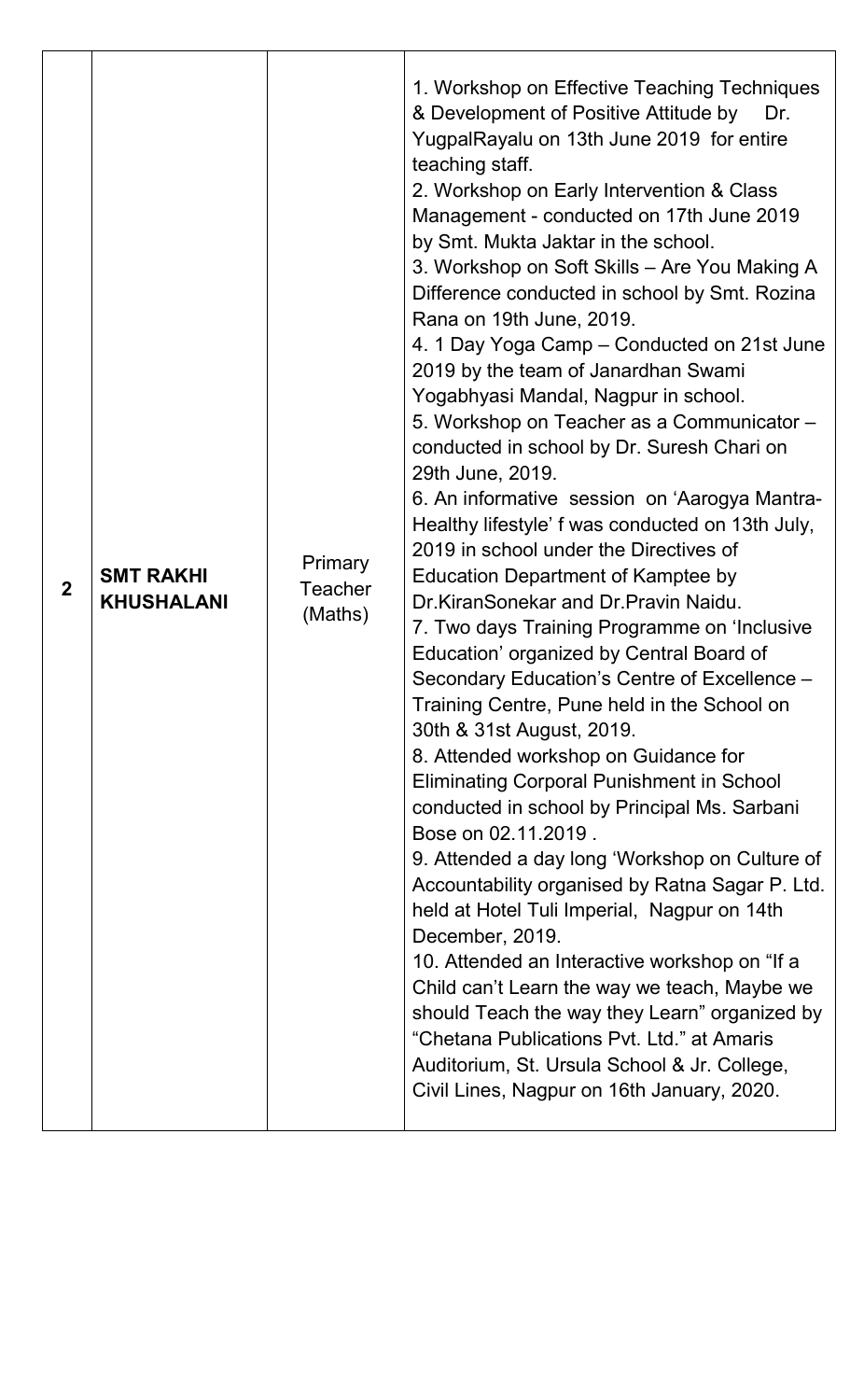| 3 | <b>SMT YOGINI</b><br><b>MARSHINGE</b> | <b>Primary</b><br><b>Teacher</b><br>(Science) | 1. Workshop on Effective Teaching Techniques<br>& Development of Positive Attitude by<br>Dr.<br>YugpalRayalu on 13th June 2019 for entire<br>teaching staff.<br>2. Workshop on Early Intervention & Class<br>Management - conducted on 17th June 2019<br>by Smt. Mukta Jaktar in the school.<br>3. Workshop on Soft Skills - Are You Making A<br>Difference conducted in school by Smt. Rozina<br>Rana on 19th June, 2019.<br>4. 1 Day Yoga Camp – Conducted on 21st June<br>2019 by the team of Janardhan Swami<br>Yogabhyasi Mandal, Nagpur in school.<br>5. Workshop on Teacher as a Communicator -<br>conducted in school by Dr. Suresh Chari on<br>29th June, 2019.<br>6. An informative session on 'Aarogya Mantra-<br>Healthy lifestyle' f was conducted on 13th July,<br>2019 in school under the Directives of<br><b>Education Department of Kamptee by</b><br>Dr.KiranSonekar and Dr.Pravin Naidu.<br>7. Seminar on 'Tiger and Wildlife Conservation'<br>organized by Sunshine Foundation, Nagpur on<br>29th July, 2019.<br>8. A day long BEST (Breath Easy Stay Tough)<br>Launch & Orientation Workshop organised by<br>SGR Knowledge Foundation held at G. H.<br>Raisoni Polytechnic, Hingna Road on<br>23.08.2019.<br>9. Two days Training Programme on 'Inclusive<br>Education' organized by Central Board of<br>Secondary Education's Centre of Excellence -<br>Training Centre, Pune held in the School on<br>30th & 31st August, 2019.<br>10. Attended workshop on Guidance for<br><b>Eliminating Corporal Punishment in School</b><br>conducted in school by Principal Ms. Sarbani<br>Bose on 02.11.2019.<br>11. Presented a paper entitled "Pollution"<br>Control" organised by Gaikwad Patil<br>International School, Nagpur on 23rd<br>November, 2019. |
|---|---------------------------------------|-----------------------------------------------|-----------------------------------------------------------------------------------------------------------------------------------------------------------------------------------------------------------------------------------------------------------------------------------------------------------------------------------------------------------------------------------------------------------------------------------------------------------------------------------------------------------------------------------------------------------------------------------------------------------------------------------------------------------------------------------------------------------------------------------------------------------------------------------------------------------------------------------------------------------------------------------------------------------------------------------------------------------------------------------------------------------------------------------------------------------------------------------------------------------------------------------------------------------------------------------------------------------------------------------------------------------------------------------------------------------------------------------------------------------------------------------------------------------------------------------------------------------------------------------------------------------------------------------------------------------------------------------------------------------------------------------------------------------------------------------------------------------------------------------------------------------------------------|
|---|---------------------------------------|-----------------------------------------------|-----------------------------------------------------------------------------------------------------------------------------------------------------------------------------------------------------------------------------------------------------------------------------------------------------------------------------------------------------------------------------------------------------------------------------------------------------------------------------------------------------------------------------------------------------------------------------------------------------------------------------------------------------------------------------------------------------------------------------------------------------------------------------------------------------------------------------------------------------------------------------------------------------------------------------------------------------------------------------------------------------------------------------------------------------------------------------------------------------------------------------------------------------------------------------------------------------------------------------------------------------------------------------------------------------------------------------------------------------------------------------------------------------------------------------------------------------------------------------------------------------------------------------------------------------------------------------------------------------------------------------------------------------------------------------------------------------------------------------------------------------------------------------|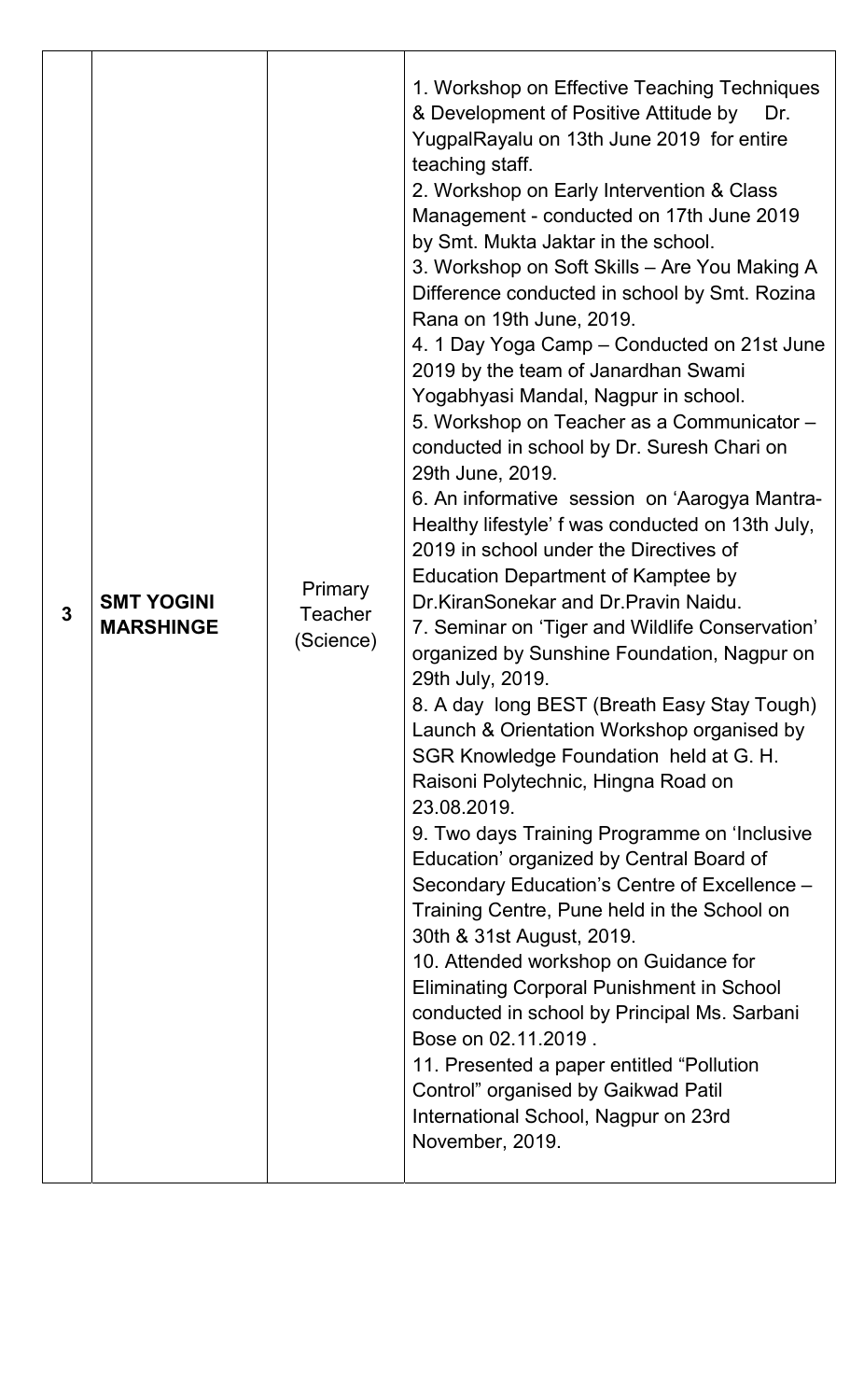| 4 | <b>SHRI JITENDRA</b><br><b>MUDLIAR</b> | Physical<br>Education<br><b>Teacher</b> | 1. Workshop on Effective Teaching Techniques<br>& Development of Positive Attitude by<br>Dr.<br>YugpalRayalu on 13th June 2019 for entire<br>teaching staff.<br>2. Workshop on Early Intervention & Class<br>Management - conducted on 17th June 2019<br>by Smt. Mukta Jaktar in the school.<br>3. Workshop on Soft Skills - Are You Making A<br>Difference conducted in school by Smt. Rozina<br>Rana on 19th June, 2019.<br>4. 1 Day Yoga Camp – Conducted on 21st June<br>2019 by the team of Janardhan Swami<br>Yogabhyasi Mandal, Nagpur in school.<br>5. Workshop on Teacher as a Communicator -<br>conducted in school by Dr. Suresh Chari on<br>29th June, 2019.<br>6. An informative session on 'Aarogya Mantra-<br>Healthy lifestyle' f was conducted on 13th July,<br>2019 in school under the Directives of<br><b>Education Department of Kamptee by</b><br>Dr.KiranSonekar and Dr.Pravin Naidu.<br>7. Two days Training Programme on 'Inclusive<br>Education' organized by Central Board of<br>Secondary Education's Centre of Excellence -<br>Training Centre, Pune held in the School on<br>30th & 31st August, 2019.<br>8. Attended workshop on Guidance for<br><b>Eliminating Corporal Punishment in School</b><br>conducted in school by Principal Ms. Sarbani<br>Bose on 02.11.2019.<br>9. Attended one day RF Jr. NBA 2019-2020<br>Coaches Training organized by Reliance<br><b>Foundation held at Nagpur University Basket</b><br>Ball Court, Ravi Nagar, Nagpur on 3rd<br>February, 2020. |
|---|----------------------------------------|-----------------------------------------|-----------------------------------------------------------------------------------------------------------------------------------------------------------------------------------------------------------------------------------------------------------------------------------------------------------------------------------------------------------------------------------------------------------------------------------------------------------------------------------------------------------------------------------------------------------------------------------------------------------------------------------------------------------------------------------------------------------------------------------------------------------------------------------------------------------------------------------------------------------------------------------------------------------------------------------------------------------------------------------------------------------------------------------------------------------------------------------------------------------------------------------------------------------------------------------------------------------------------------------------------------------------------------------------------------------------------------------------------------------------------------------------------------------------------------------------------------------------------------------------------------------------|
|---|----------------------------------------|-----------------------------------------|-----------------------------------------------------------------------------------------------------------------------------------------------------------------------------------------------------------------------------------------------------------------------------------------------------------------------------------------------------------------------------------------------------------------------------------------------------------------------------------------------------------------------------------------------------------------------------------------------------------------------------------------------------------------------------------------------------------------------------------------------------------------------------------------------------------------------------------------------------------------------------------------------------------------------------------------------------------------------------------------------------------------------------------------------------------------------------------------------------------------------------------------------------------------------------------------------------------------------------------------------------------------------------------------------------------------------------------------------------------------------------------------------------------------------------------------------------------------------------------------------------------------|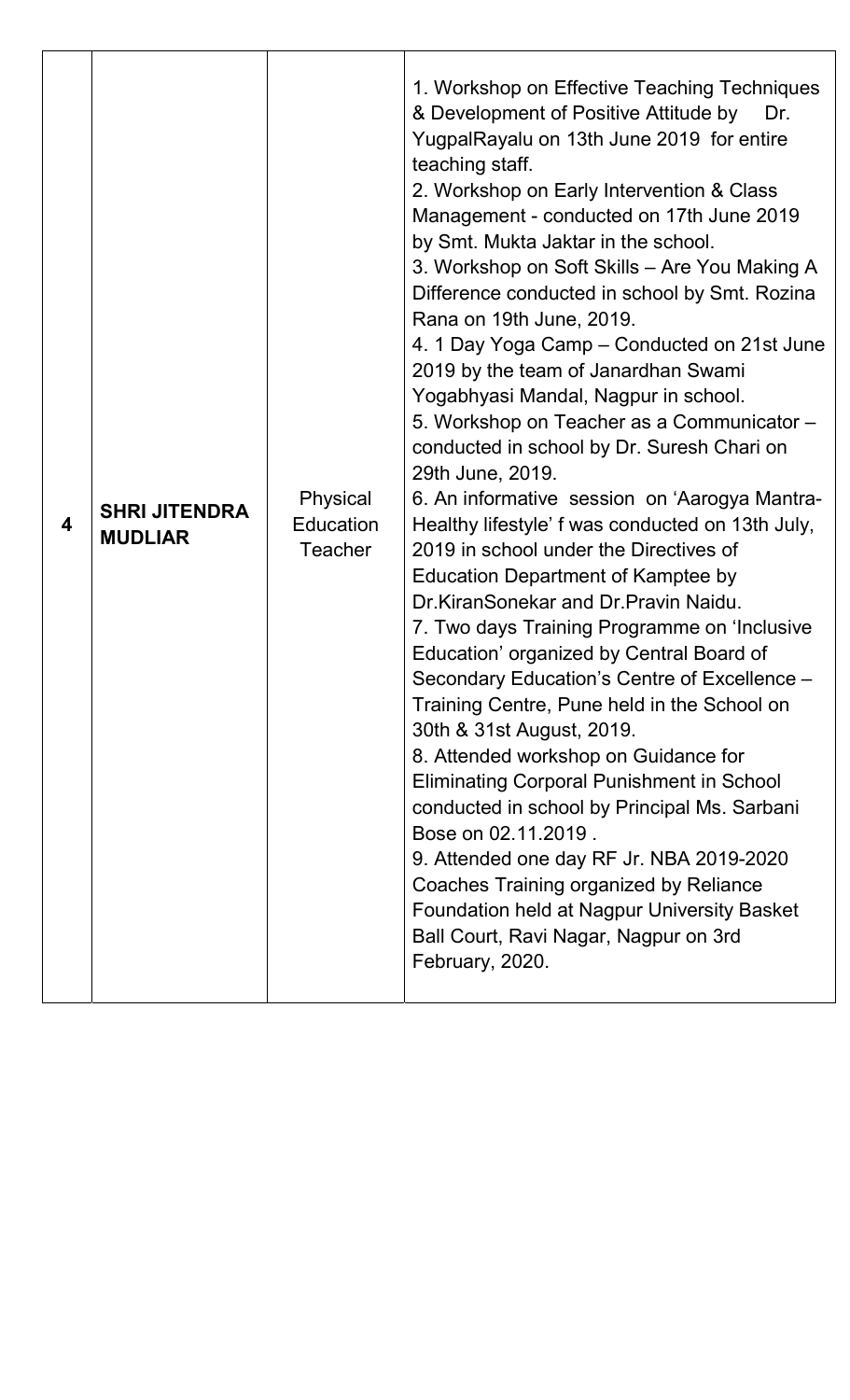| 5 | <b>SMT NUZHAT</b><br><b>QURESHI</b> | <b>Primary</b><br><b>Teacher</b><br>(English)Pro<br>moted to TGT<br>(English)w.e.f<br>. 12.06.2019 | 1. Workshop on Effective Teaching Techniques<br>& Development of Positive Attitude by<br>Dr.<br>YugpalRayalu on 13th June 2019 for entire<br>teaching staff.<br>2. Workshop on Early Intervention & Class<br>Management - conducted on 17th June 2019<br>by Smt. Mukta Jaktar in the school.<br>3. Workshop on Soft Skills - Are You Making A<br>Difference conducted in school by Smt. Rozina<br>Rana on 19th June, 2019.<br>4. 1 Day Yoga Camp – Conducted on 21st June<br>2019 by the team of Janardhan Swami<br>Yogabhyasi Mandal, Nagpur in school.<br>5. Workshop on Teacher as a Communicator -<br>conducted in school by Dr. Suresh Chari on<br>29th June, 2019.<br>6. An informative session on 'Aarogya Mantra-<br>Healthy lifestyle' f was conducted on 13th July,<br>2019 in school under the Directives of<br><b>Education Department of Kamptee by</b><br>Dr.KiranSonekar and Dr.Pravin Naidu.<br>7. Two days Training Programme on 'Inclusive<br>Education' organized by Central Board of<br>Secondary Education's Centre of Excellence -<br>Training Centre, Pune held in the School on<br>30th & 31st August, 2019.<br>8. Attended workshop on Guidance for<br><b>Eliminating Corporal Punishment in School</b><br>conducted in school by Principal Ms. Sarbani<br>Bose on 02.11.2019.<br>9. Attended the 3 days Workshop from 19th to<br>21st November, 2019 & Presented a paper<br>entitled "It Takes A Village To Raise A Child" in<br><b>VII International Principals' Education</b><br>Conference - 2019 on 19 November, 2019 at<br>Nagpur which was selected and published in<br>Divyam (Souvenier - 2019).<br>10. Attended an Interactive workshop on<br>"English Ville by Barry O' Brien" organized by<br>"Chetana Publications Pyt. Ltd." at Amaris<br>Auditorium, St. Ursula School & Jr. College,<br>Civil Lines, Nagpur on 16th January, 2020. |
|---|-------------------------------------|----------------------------------------------------------------------------------------------------|-----------------------------------------------------------------------------------------------------------------------------------------------------------------------------------------------------------------------------------------------------------------------------------------------------------------------------------------------------------------------------------------------------------------------------------------------------------------------------------------------------------------------------------------------------------------------------------------------------------------------------------------------------------------------------------------------------------------------------------------------------------------------------------------------------------------------------------------------------------------------------------------------------------------------------------------------------------------------------------------------------------------------------------------------------------------------------------------------------------------------------------------------------------------------------------------------------------------------------------------------------------------------------------------------------------------------------------------------------------------------------------------------------------------------------------------------------------------------------------------------------------------------------------------------------------------------------------------------------------------------------------------------------------------------------------------------------------------------------------------------------------------------------------------------------------------------------------------------------------------------------|
|---|-------------------------------------|----------------------------------------------------------------------------------------------------|-----------------------------------------------------------------------------------------------------------------------------------------------------------------------------------------------------------------------------------------------------------------------------------------------------------------------------------------------------------------------------------------------------------------------------------------------------------------------------------------------------------------------------------------------------------------------------------------------------------------------------------------------------------------------------------------------------------------------------------------------------------------------------------------------------------------------------------------------------------------------------------------------------------------------------------------------------------------------------------------------------------------------------------------------------------------------------------------------------------------------------------------------------------------------------------------------------------------------------------------------------------------------------------------------------------------------------------------------------------------------------------------------------------------------------------------------------------------------------------------------------------------------------------------------------------------------------------------------------------------------------------------------------------------------------------------------------------------------------------------------------------------------------------------------------------------------------------------------------------------------------|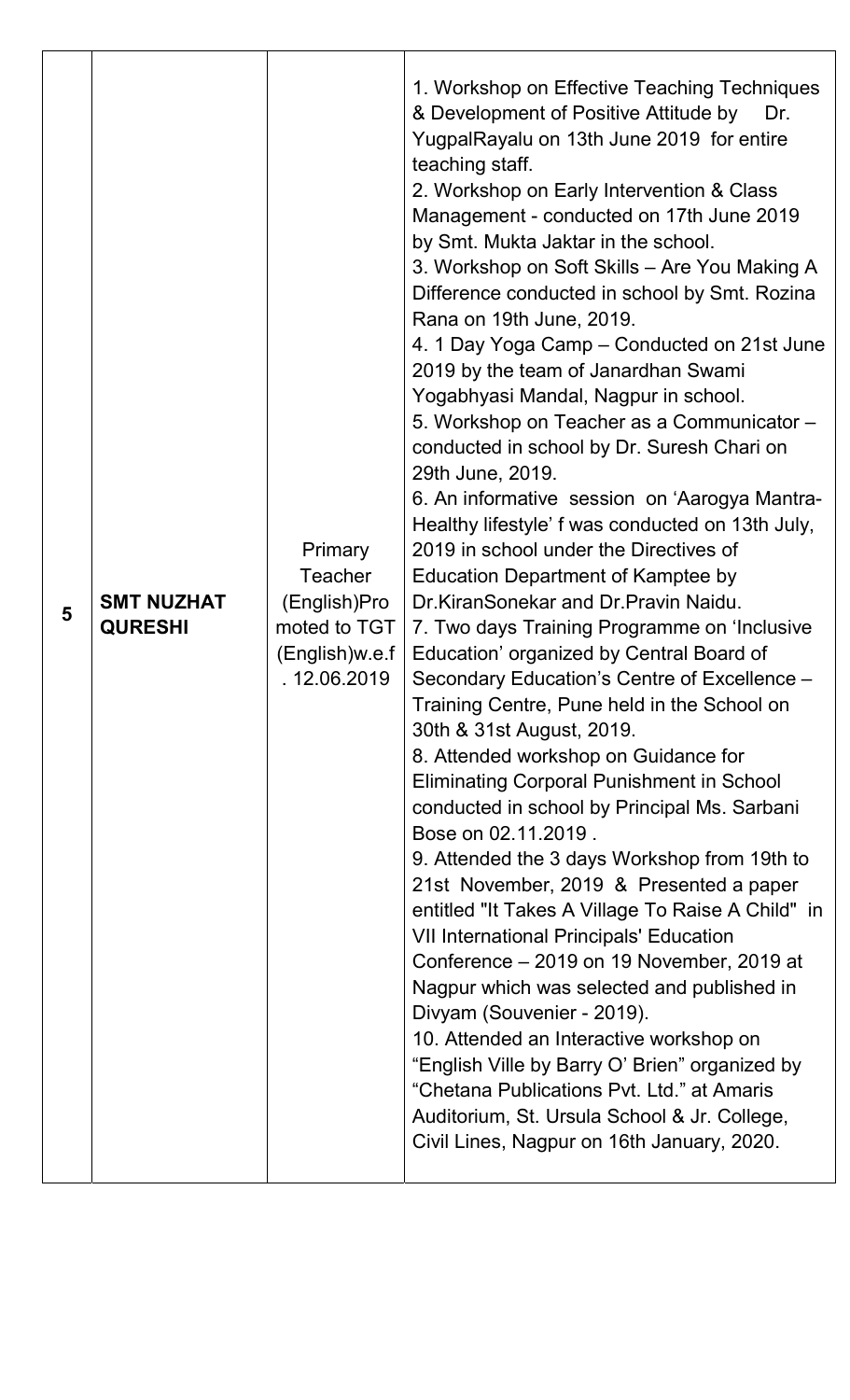| 6 | <b>SMT KARVI</b><br><b>SATPUTE</b> | Primary<br><b>Teacher</b><br>(Hindi) | 1. Workshop on Effective Teaching Techniques<br>& Development of Positive Attitude by<br>Dr.<br>YugpalRayalu on 13th June 2019 for entire<br>teaching staff.<br>2. Workshop on Early Intervention & Class<br>Management - conducted on 17th June 2019<br>by Smt. Mukta Jaktar in the school.<br>3. Workshop on Soft Skills - Are You Making A<br>Difference conducted in school by Smt. Rozina<br>Rana on 19th June, 2019.<br>4. 1 Day Yoga Camp – Conducted on 21st June<br>2019 by the team of Janardhan Swami<br>Yogabhyasi Mandal, Nagpur in school.<br>5. Workshop on Teacher as a Communicator -<br>conducted in school by Dr. Suresh Chari on<br>29th June, 2019.<br>6. An informative session on 'Aarogya Mantra-<br>Healthy lifestyle' f was conducted on 13th July,<br>2019 in school under the Directives of<br><b>Education Department of Kamptee by</b><br>Dr.KiranSonekar and Dr.Pravin Naidu.<br>7. Two days Training Programme on 'Inclusive<br>Education' organized by Central Board of<br>Secondary Education's Centre of Excellence -<br>Training Centre, Pune held in the School on<br>30th & 31st August, 2019.<br>8. Attended the 'Workshop on Teaching of Hindi<br>Language' organized by Madhubun Education<br>Books, Mumbai conducted at Hotel L. B., Mount<br>Road, Sadar, Nagpur on 12th October, 2019.<br>9. Attended workshop on Guidance for<br><b>Eliminating Corporal Punishment in School</b><br>conducted in school by Principal Ms. Sarbani<br>Bose on 02.11.2019. |
|---|------------------------------------|--------------------------------------|-------------------------------------------------------------------------------------------------------------------------------------------------------------------------------------------------------------------------------------------------------------------------------------------------------------------------------------------------------------------------------------------------------------------------------------------------------------------------------------------------------------------------------------------------------------------------------------------------------------------------------------------------------------------------------------------------------------------------------------------------------------------------------------------------------------------------------------------------------------------------------------------------------------------------------------------------------------------------------------------------------------------------------------------------------------------------------------------------------------------------------------------------------------------------------------------------------------------------------------------------------------------------------------------------------------------------------------------------------------------------------------------------------------------------------------------------------------------------------------------------------|
|---|------------------------------------|--------------------------------------|-------------------------------------------------------------------------------------------------------------------------------------------------------------------------------------------------------------------------------------------------------------------------------------------------------------------------------------------------------------------------------------------------------------------------------------------------------------------------------------------------------------------------------------------------------------------------------------------------------------------------------------------------------------------------------------------------------------------------------------------------------------------------------------------------------------------------------------------------------------------------------------------------------------------------------------------------------------------------------------------------------------------------------------------------------------------------------------------------------------------------------------------------------------------------------------------------------------------------------------------------------------------------------------------------------------------------------------------------------------------------------------------------------------------------------------------------------------------------------------------------------|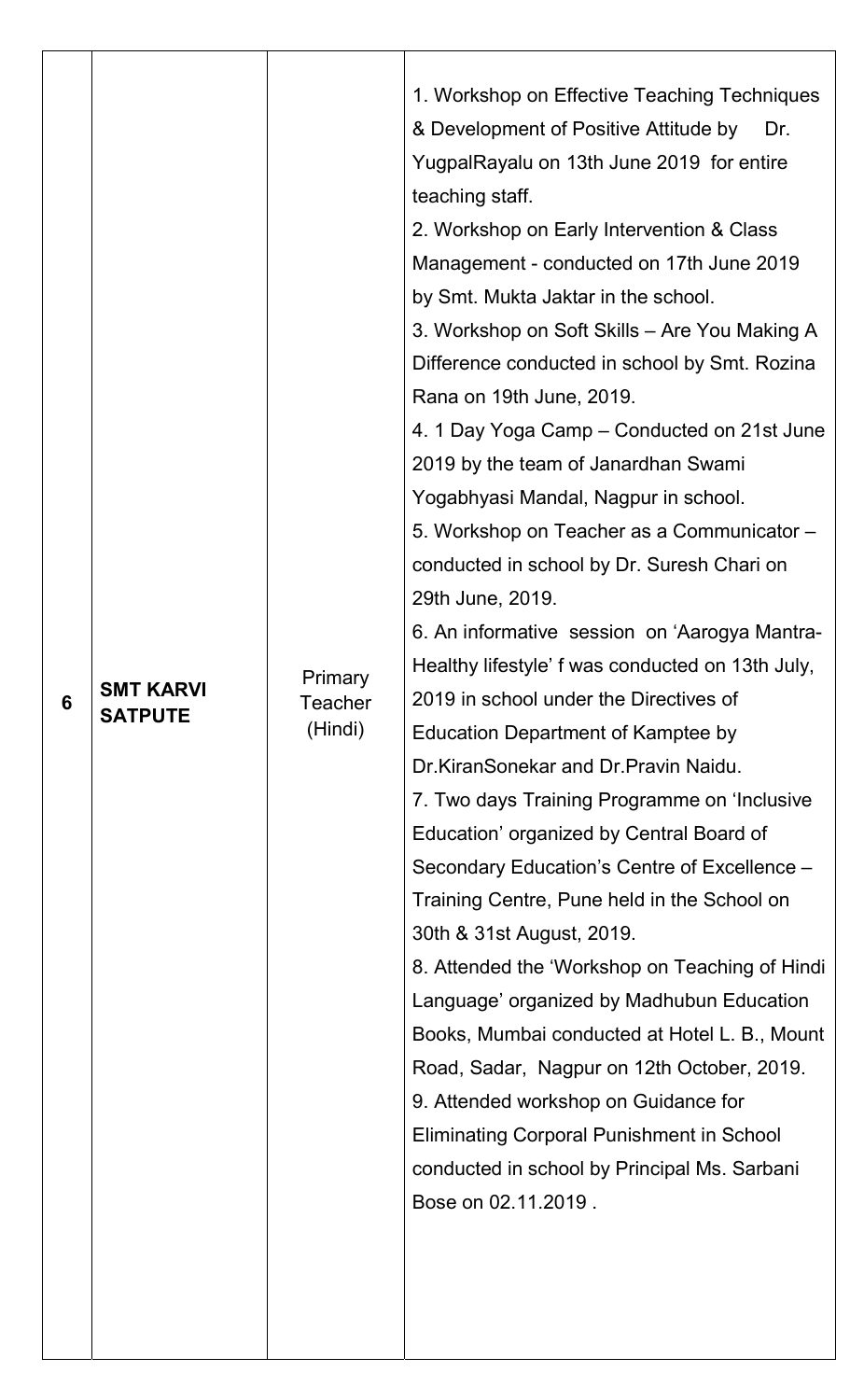| <b>SMT JAYSHREE</b><br>$\overline{7}$<br><b>SHENDE</b> | <b>Primary</b><br>Teacher<br>(Hindi) | 1. Workshop on Effective Teaching Techniques<br>& Development of Positive Attitude by<br>Dr.<br>YugpalRayalu on 13th June 2019 for entire<br>teaching staff.<br>2. Workshop on Early Intervention & Class<br>Management - conducted on 17th June 2019<br>by Smt. Mukta Jaktar in the school.<br>3. Workshop on Soft Skills - Are You Making A<br>Difference conducted in school by Smt. Rozina<br>Rana on 19th June, 2019.<br>4. 1 Day Yoga Camp – Conducted on 21st June<br>2019 by the team of Janardhan Swami<br>Yogabhyasi Mandal, Nagpur in school.<br>5. Workshop on Teacher as a Communicator -<br>conducted in school by Dr. Suresh Chari on<br>29th June, 2019.<br>6. An informative session on 'Aarogya Mantra-<br>Healthy lifestyle' f was conducted on 13th July,<br>2019 in school under the Directives of<br><b>Education Department of Kamptee by</b><br>Dr.KiranSonekar and Dr.Pravin Naidu.<br>7. Two days Training Programme on 'Inclusive<br>Education' organized by Central Board of<br>Secondary Education's Centre of Excellence -<br>Training Centre, Pune held in the School on<br>30th & 31st August, 2019.<br>8. Attended the 'Workshop on Teaching of Hindi<br>Language' organized by Madhubun Education<br>Books, Mumbai conducted at Hotel L. B., Mount<br>Road, Sadar, Nagpur on 12th October, 2019.<br>9. Attended workshop on Guidance for<br><b>Eliminating Corporal Punishment in School</b><br>conducted in school by Principal Ms. Sarbani<br>Bose on 02.11.2019. |
|--------------------------------------------------------|--------------------------------------|-------------------------------------------------------------------------------------------------------------------------------------------------------------------------------------------------------------------------------------------------------------------------------------------------------------------------------------------------------------------------------------------------------------------------------------------------------------------------------------------------------------------------------------------------------------------------------------------------------------------------------------------------------------------------------------------------------------------------------------------------------------------------------------------------------------------------------------------------------------------------------------------------------------------------------------------------------------------------------------------------------------------------------------------------------------------------------------------------------------------------------------------------------------------------------------------------------------------------------------------------------------------------------------------------------------------------------------------------------------------------------------------------------------------------------------------------------------------------------------------------------|
|--------------------------------------------------------|--------------------------------------|-------------------------------------------------------------------------------------------------------------------------------------------------------------------------------------------------------------------------------------------------------------------------------------------------------------------------------------------------------------------------------------------------------------------------------------------------------------------------------------------------------------------------------------------------------------------------------------------------------------------------------------------------------------------------------------------------------------------------------------------------------------------------------------------------------------------------------------------------------------------------------------------------------------------------------------------------------------------------------------------------------------------------------------------------------------------------------------------------------------------------------------------------------------------------------------------------------------------------------------------------------------------------------------------------------------------------------------------------------------------------------------------------------------------------------------------------------------------------------------------------------|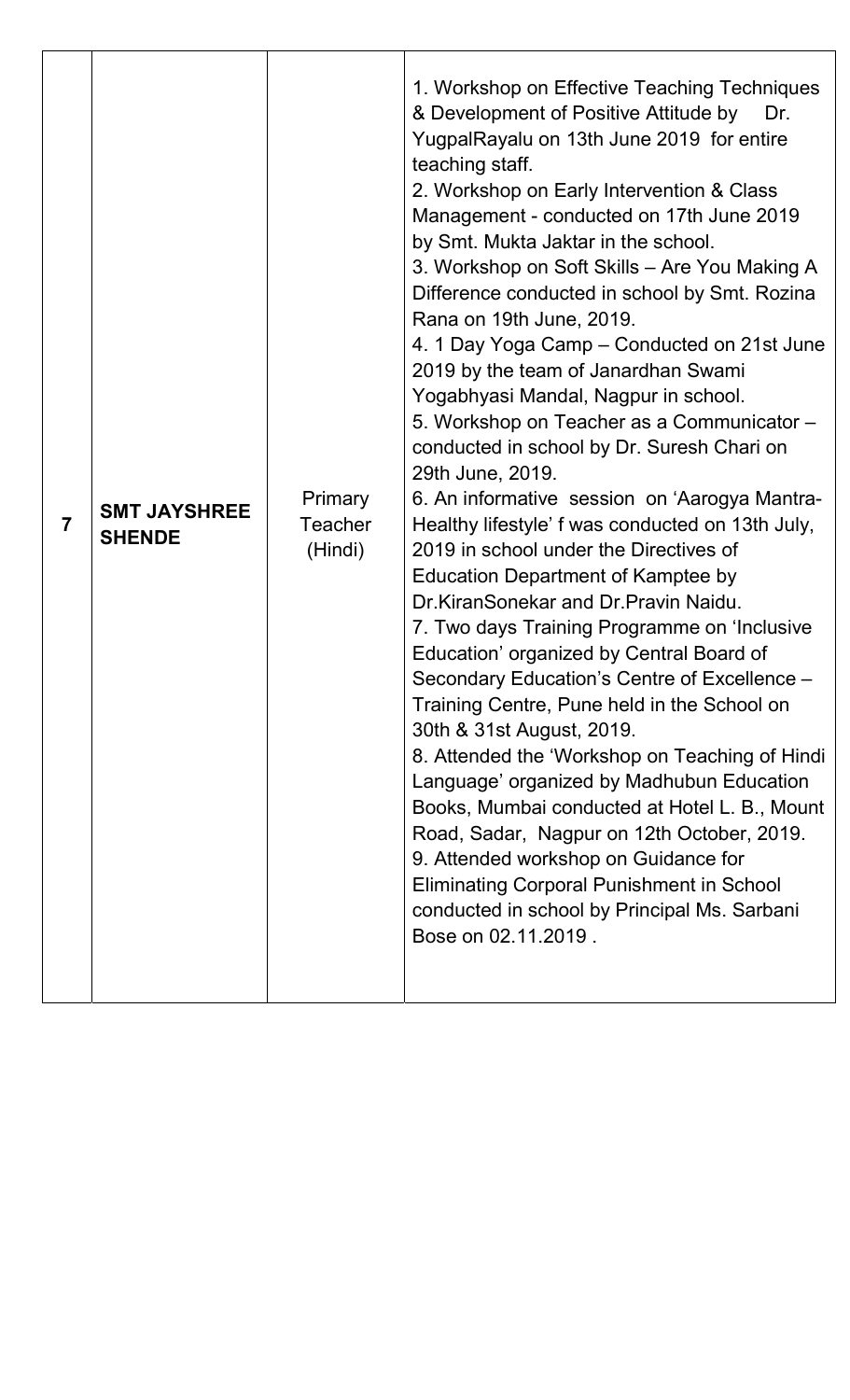| 8 | <b>SMT BHARTI</b><br><b>SONTAKKE</b> | <b>Primary</b><br><b>Teacher</b><br>(All Subjects) | 1. Workshop on Effective Teaching Techniques<br>& Development of Positive Attitude by<br>Dr.<br>YugpalRayalu on 13th June 2019 for entire<br>teaching staff.<br>2. Workshop on Early Intervention & Class<br>Management - conducted on 17th June 2019<br>by Smt. Mukta Jaktar in the school.<br>3. Workshop on Soft Skills - Are You Making A<br>Difference conducted in school by Smt. Rozina<br>Rana on 19th June, 2019.<br>4. 1 Day Yoga Camp – Conducted on 21st June<br>2019 by the team of Janardhan Swami<br>Yogabhyasi Mandal, Nagpur in school.<br>5. Workshop on Teacher as a Communicator -<br>conducted in school by Dr. Suresh Chari on<br>29th June, 2019.<br>6. An informative session on 'Aarogya Mantra-<br>Healthy lifestyle' f was conducted on 13th July,<br>2019 in school under the Directives of<br><b>Education Department of Kamptee by</b><br>Dr.KiranSonekar and Dr.Pravin Naidu.<br>7. Two days Training Programme on 'Inclusive<br>Education' organized by Central Board of<br>Secondary Education's Centre of Excellence -<br>Training Centre, Pune held in the School on<br>30th & 31st August, 2019.<br>8. Attended workshop on Guidance for<br><b>Eliminating Corporal Punishment in School</b><br>conducted in school by Principal Ms. Sarbani<br>Bose on 02.11.2019.<br>9. Attended the 1 day "ELT Workshop" on<br>18th January, 2020 organized by Oxford<br>University press at Heritage Lawn, Sadar,<br>Nagpur. |
|---|--------------------------------------|----------------------------------------------------|------------------------------------------------------------------------------------------------------------------------------------------------------------------------------------------------------------------------------------------------------------------------------------------------------------------------------------------------------------------------------------------------------------------------------------------------------------------------------------------------------------------------------------------------------------------------------------------------------------------------------------------------------------------------------------------------------------------------------------------------------------------------------------------------------------------------------------------------------------------------------------------------------------------------------------------------------------------------------------------------------------------------------------------------------------------------------------------------------------------------------------------------------------------------------------------------------------------------------------------------------------------------------------------------------------------------------------------------------------------------------------------------------------------------------------------------------|
|---|--------------------------------------|----------------------------------------------------|------------------------------------------------------------------------------------------------------------------------------------------------------------------------------------------------------------------------------------------------------------------------------------------------------------------------------------------------------------------------------------------------------------------------------------------------------------------------------------------------------------------------------------------------------------------------------------------------------------------------------------------------------------------------------------------------------------------------------------------------------------------------------------------------------------------------------------------------------------------------------------------------------------------------------------------------------------------------------------------------------------------------------------------------------------------------------------------------------------------------------------------------------------------------------------------------------------------------------------------------------------------------------------------------------------------------------------------------------------------------------------------------------------------------------------------------------|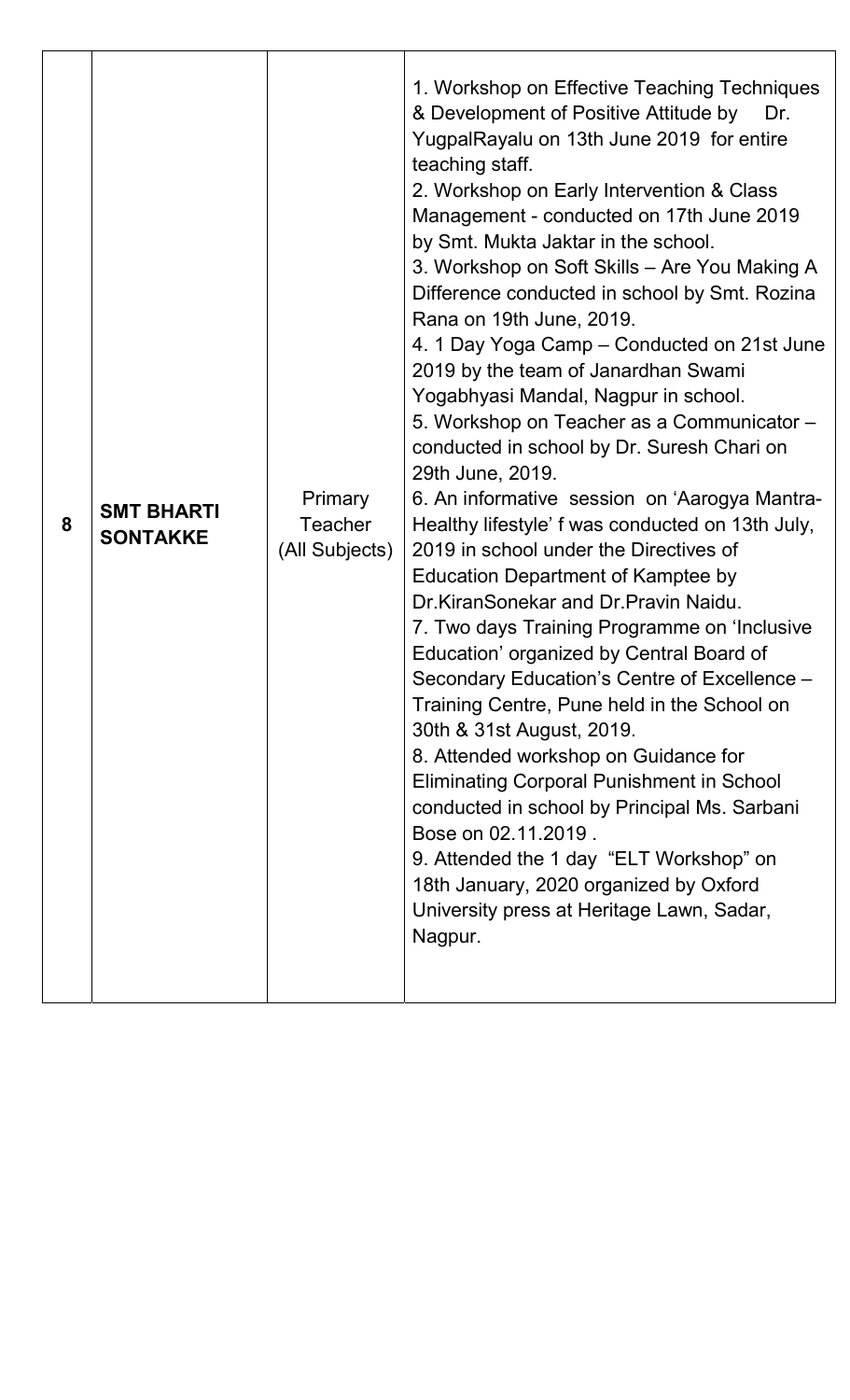| 9 | <b>SMT POONAM</b><br><b>SHENDE</b> | <b>Primary</b><br><b>Teacher</b><br>(All Subjects) | 1. Workshop on Effective Teaching Techniques<br>& Development of Positive Attitude by<br>Dr.<br>YugpalRayalu on 13th June 2019 for entire<br>teaching staff.<br>2. Workshop on Early Intervention & Class<br>Management - conducted on 17th June 2019<br>by Smt. Mukta Jaktar in the school.<br>3. Workshop on Soft Skills – Are You Making A<br>Difference conducted in school by Smt. Rozina<br>Rana on 19th June, 2019.<br>4. 1 Day Yoga Camp – Conducted on 21st June<br>2019 by the team of Janardhan Swami<br>Yogabhyasi Mandal, Nagpur in school.<br>5. Workshop on Teacher as a Communicator -<br>conducted in school by Dr. Suresh Chari on<br>29th June, 2019.<br>6. An informative session on 'Aarogya Mantra-<br>Healthy lifestyle' f was conducted on 13th July,<br>2019 in school under the Directives of<br><b>Education Department of Kamptee by</b><br>Dr.KiranSonekar and Dr.Pravin Naidu.<br>7. Two days Training Programme on 'Inclusive<br>Education' organized by Central Board of<br>Secondary Education's Centre of Excellence -<br>Training Centre, Pune held in the School on<br>30th & 31st August, 2019.<br>8. Attended workshop on Guidance for<br><b>Eliminating Corporal Punishment in School</b><br>conducted in school by Principal Ms. Sarbani<br>Bose on 02.11.2019. |
|---|------------------------------------|----------------------------------------------------|---------------------------------------------------------------------------------------------------------------------------------------------------------------------------------------------------------------------------------------------------------------------------------------------------------------------------------------------------------------------------------------------------------------------------------------------------------------------------------------------------------------------------------------------------------------------------------------------------------------------------------------------------------------------------------------------------------------------------------------------------------------------------------------------------------------------------------------------------------------------------------------------------------------------------------------------------------------------------------------------------------------------------------------------------------------------------------------------------------------------------------------------------------------------------------------------------------------------------------------------------------------------------------------------------------|
|---|------------------------------------|----------------------------------------------------|---------------------------------------------------------------------------------------------------------------------------------------------------------------------------------------------------------------------------------------------------------------------------------------------------------------------------------------------------------------------------------------------------------------------------------------------------------------------------------------------------------------------------------------------------------------------------------------------------------------------------------------------------------------------------------------------------------------------------------------------------------------------------------------------------------------------------------------------------------------------------------------------------------------------------------------------------------------------------------------------------------------------------------------------------------------------------------------------------------------------------------------------------------------------------------------------------------------------------------------------------------------------------------------------------------|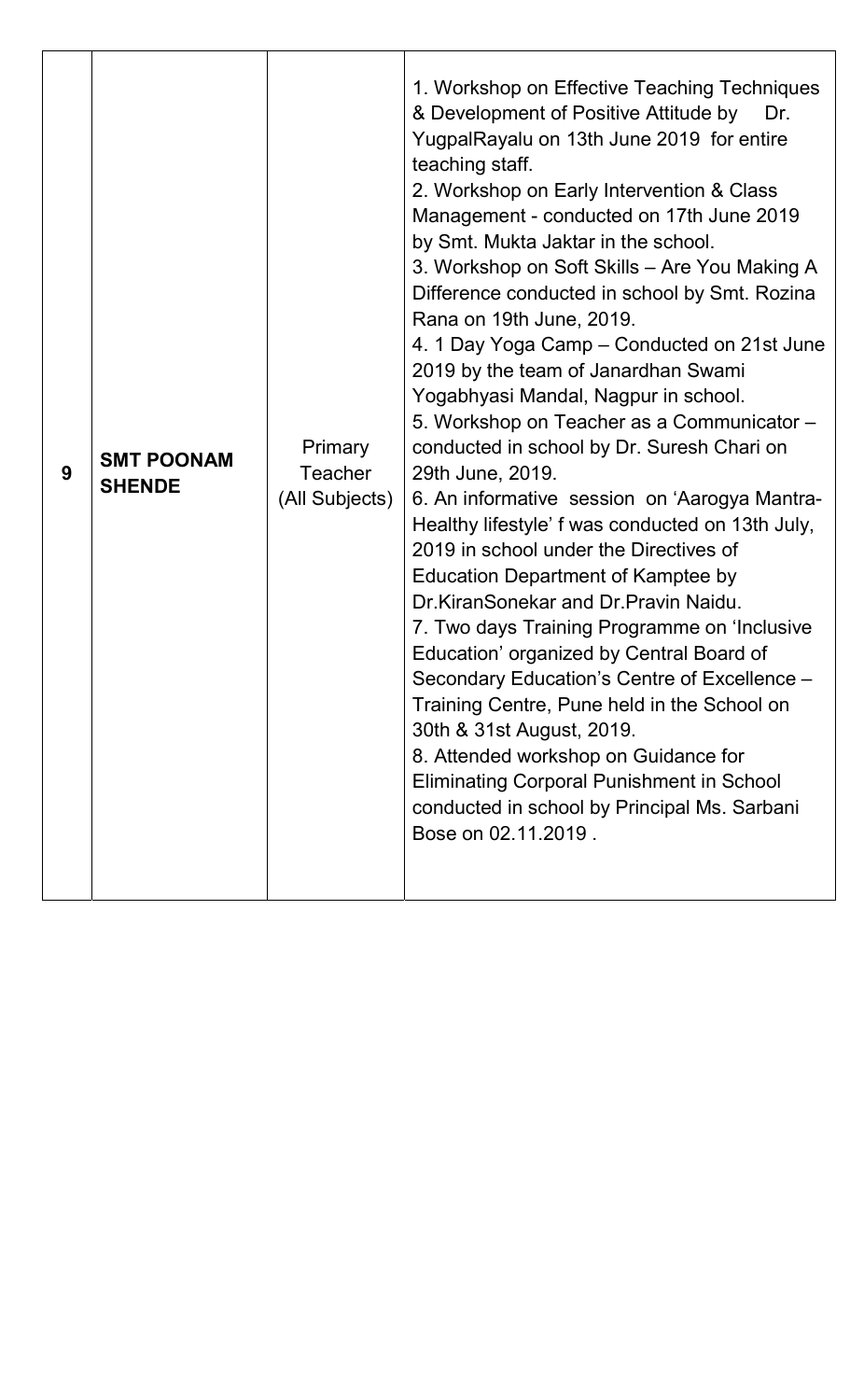| <b>SMT SHILPA</b><br>Art & Craft<br>10<br><b>NIKOSE</b><br><b>Teacher</b> | 1. Workshop on Effective Teaching Techniques<br>& Development of Positive Attitude by<br>Dr.<br>YugpalRayalu on 13th June 2019 for entire<br>teaching staff.<br>2. Workshop on Early Intervention & Class<br>Management - conducted on 17th June 2019<br>by Smt. Mukta Jaktar in the school.<br>3. Workshop on Soft Skills - Are You Making A<br>Difference conducted in school by Smt. Rozina<br>Rana on 19th June, 2019.<br>4. 1 Day Yoga Camp – Conducted on 21st June<br>2019 by the team of Janardhan Swami<br>Yogabhyasi Mandal, Nagpur in school.<br>5. Workshop on Teacher as a Communicator -<br>conducted in school by Dr. Suresh Chari on<br>29th June, 2019.<br>6. An informative session on 'Aarogya Mantra-<br>Healthy lifestyle' f was conducted on 13th July,<br>2019 in school under the Directives of<br><b>Education Department of Kamptee by</b><br>Dr.KiranSonekar and Dr.Pravin Naidu.<br>7. Two days Training Programme on 'Inclusive<br>Education' organized by Central Board of<br>Secondary Education's Centre of Excellence -<br>Training Centre, Pune held in the School on<br>30th & 31st August, 2019.<br>8. Attended workshop on Guidance for<br><b>Eliminating Corporal Punishment in School</b><br>conducted in school by Principal Ms. Sarbani<br>Bose on 02.11.2019. |
|---------------------------------------------------------------------------|---------------------------------------------------------------------------------------------------------------------------------------------------------------------------------------------------------------------------------------------------------------------------------------------------------------------------------------------------------------------------------------------------------------------------------------------------------------------------------------------------------------------------------------------------------------------------------------------------------------------------------------------------------------------------------------------------------------------------------------------------------------------------------------------------------------------------------------------------------------------------------------------------------------------------------------------------------------------------------------------------------------------------------------------------------------------------------------------------------------------------------------------------------------------------------------------------------------------------------------------------------------------------------------------------------|
|---------------------------------------------------------------------------|---------------------------------------------------------------------------------------------------------------------------------------------------------------------------------------------------------------------------------------------------------------------------------------------------------------------------------------------------------------------------------------------------------------------------------------------------------------------------------------------------------------------------------------------------------------------------------------------------------------------------------------------------------------------------------------------------------------------------------------------------------------------------------------------------------------------------------------------------------------------------------------------------------------------------------------------------------------------------------------------------------------------------------------------------------------------------------------------------------------------------------------------------------------------------------------------------------------------------------------------------------------------------------------------------------|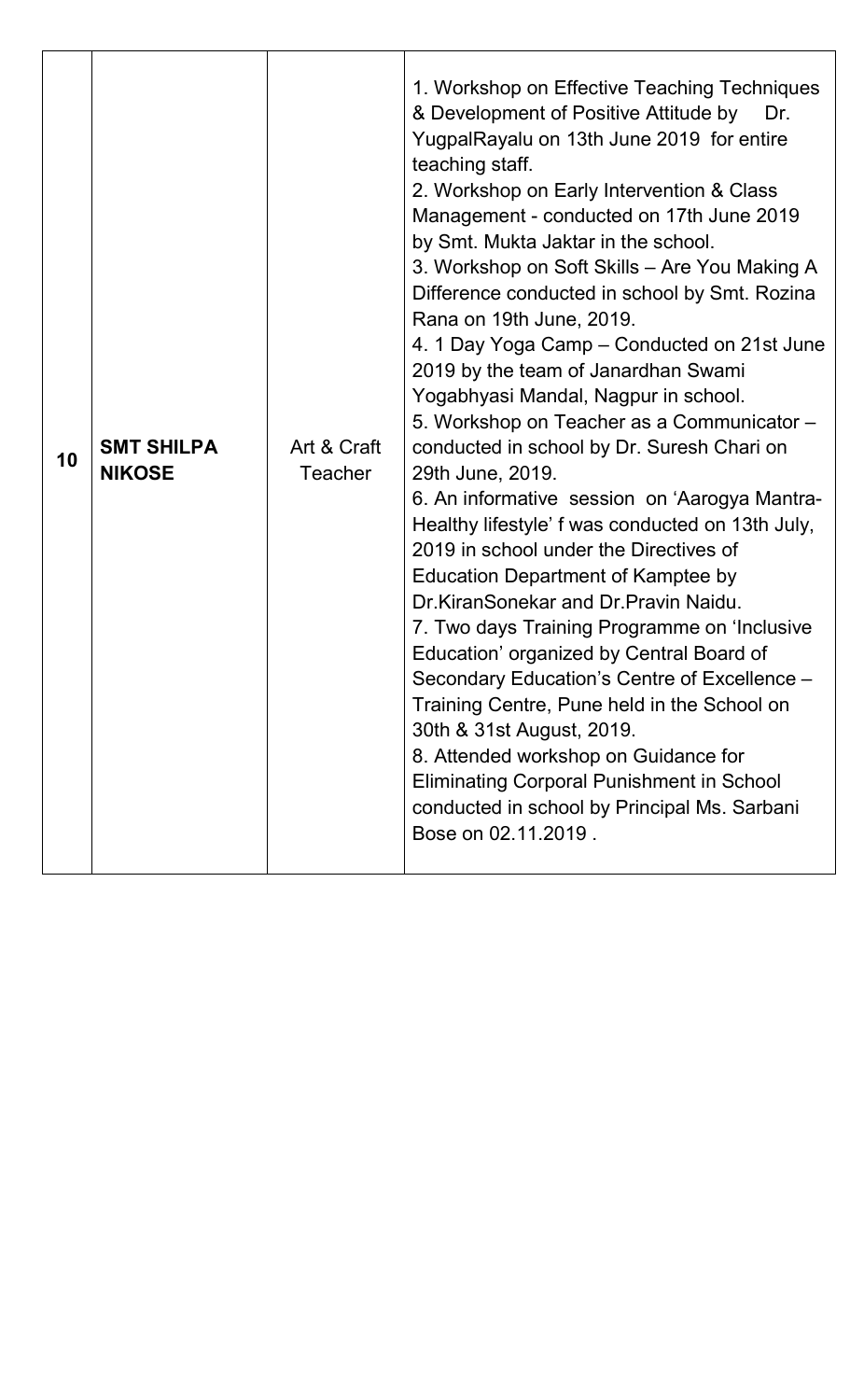| 11 | <b>MS NEHA</b><br><b>KHATRI</b> | <b>Pre Primary</b><br>Incharge | 1. Workshop on Effective Teaching Techniques<br>& Development of Positive Attitude by<br>Dr.<br>YugpalRayalu on 13th June 2019 for entire<br>teaching staff.<br>2. Workshop on Early Intervention & Class<br>Management - conducted on 17th June 2019<br>by Smt. Mukta Jaktar in the school.<br>3. Workshop on Soft Skills - Are You Making A<br>Difference conducted in school by Smt. Rozina<br>Rana on 19th June, 2019.<br>4. 1 Day Yoga Camp – Conducted on 21st June<br>2019 by the team of Janardhan Swami<br>Yogabhyasi Mandal, Nagpur in school.<br>5. Workshop on Teacher as a Communicator -<br>conducted in school by Dr. Suresh Chari on<br>29th June, 2019.<br>6. An informative session on 'Aarogya Mantra-<br>Healthy lifestyle' f was conducted on 13th July,<br>2019 in school under the Directives of<br><b>Education Department of Kamptee by</b><br>Dr.KiranSonekar and Dr.Pravin Naidu.<br>7. Two days Training Programme on 'Inclusive<br>Education' organized by Central Board of<br>Secondary Education's Centre of Excellence -<br>Training Centre, Pune held in the School on<br>30th & 31st August, 2019.<br>8. Attended a day long 'Legal Literacy<br>Workshop on POCSO and Project CACA '<br>organised by District Legal Services Authority,<br>Nagpur at Nagpur District Court, Civil Lines,<br>Nagpur on 5th October 2019.<br>9. Attended workshop on Guidance for<br><b>Eliminating Corporal Punishment in School</b><br>conducted in school by Principal Ms. Sarbani<br>Bose on 02.11.2019.<br>10. Attended a day long Workshop on Role of<br>School in protection of Child's Right organized<br>by Zilla Parishad, Nagpur held St. Ursula High |
|----|---------------------------------|--------------------------------|----------------------------------------------------------------------------------------------------------------------------------------------------------------------------------------------------------------------------------------------------------------------------------------------------------------------------------------------------------------------------------------------------------------------------------------------------------------------------------------------------------------------------------------------------------------------------------------------------------------------------------------------------------------------------------------------------------------------------------------------------------------------------------------------------------------------------------------------------------------------------------------------------------------------------------------------------------------------------------------------------------------------------------------------------------------------------------------------------------------------------------------------------------------------------------------------------------------------------------------------------------------------------------------------------------------------------------------------------------------------------------------------------------------------------------------------------------------------------------------------------------------------------------------------------------------------------------------------------------------------------------------------------------------------------------|
|    |                                 |                                | School, Nagpur on 21st November, 2019.                                                                                                                                                                                                                                                                                                                                                                                                                                                                                                                                                                                                                                                                                                                                                                                                                                                                                                                                                                                                                                                                                                                                                                                                                                                                                                                                                                                                                                                                                                                                                                                                                                           |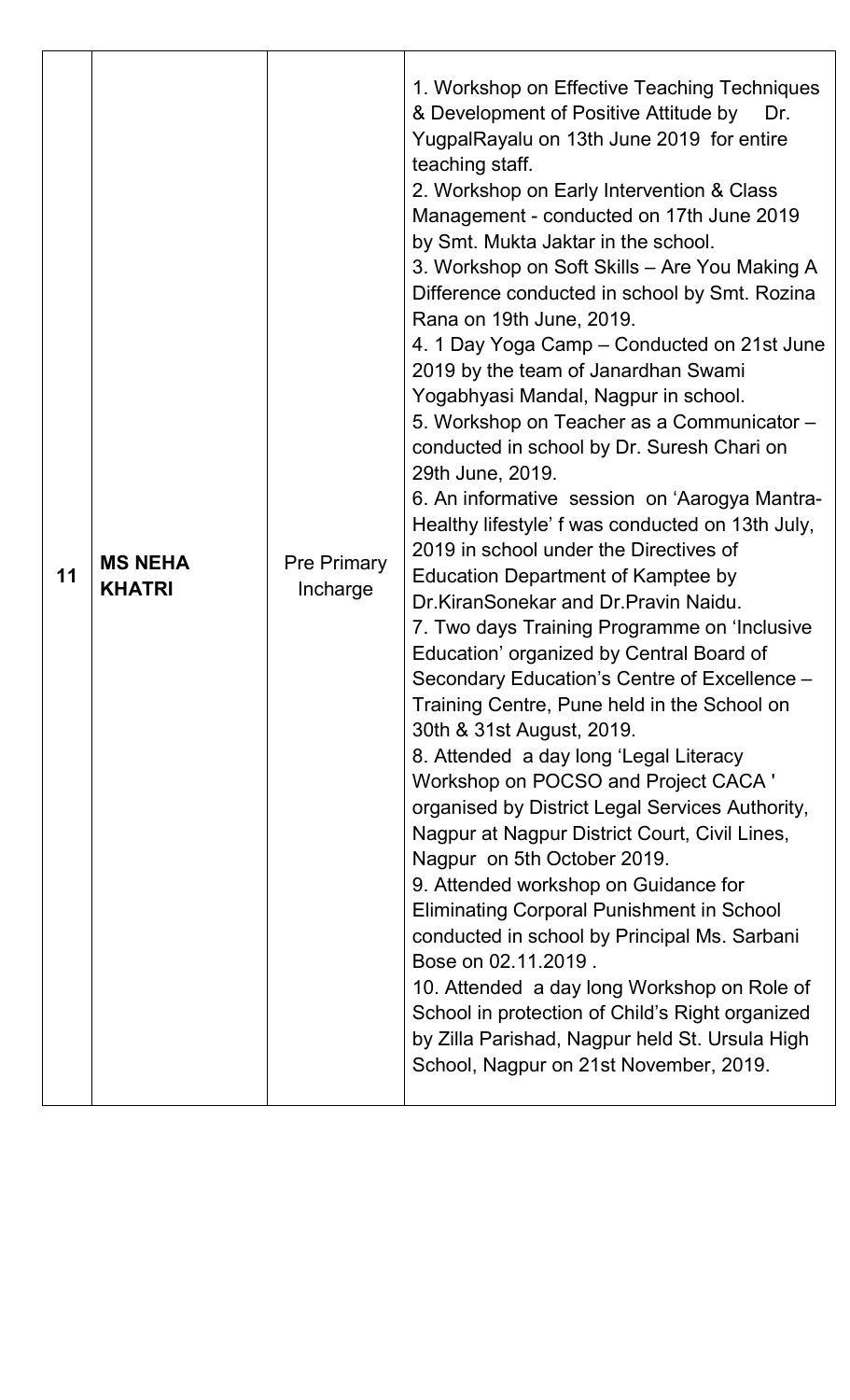| 12 | <b>SMT RIJULA</b><br><b>DAS</b> | <b>Pre Primary</b><br>Teacher | 1. Workshop on Effective Teaching Techniques<br>& Development of Positive Attitude by<br>Dr.<br>YugpalRayalu on 13th June 2019 for entire<br>teaching staff.<br>2. Workshop on Early Intervention & Class<br>Management - conducted on 17th June 2019<br>by Smt. Mukta Jaktar in the school.<br>3. Workshop on Soft Skills - Are You Making A<br>Difference conducted in school by Smt. Rozina<br>Rana on 19th June, 2019.<br>4. 1 Day Yoga Camp – Conducted on 21st June<br>2019 by the team of Janardhan Swami<br>Yogabhyasi Mandal, Nagpur in school.<br>5. Workshop on Teacher as a Communicator -<br>conducted in school by Dr. Suresh Chari on<br>29th June, 2019.<br>6. An informative session on 'Aarogya Mantra-<br>Healthy lifestyle' f was conducted on 13th July,<br>2019 in school under the Directives of<br>Education Department of Kamptee by<br>Dr. Kiran Sonekar and Dr. Pravin Naidu.<br>7. Attended workshop on Guidance for<br><b>Eliminating Corporal Punishment in School</b><br>conducted in school by Principal Ms. Sarbani<br>Bose on 02.11.2019. |
|----|---------------------------------|-------------------------------|-----------------------------------------------------------------------------------------------------------------------------------------------------------------------------------------------------------------------------------------------------------------------------------------------------------------------------------------------------------------------------------------------------------------------------------------------------------------------------------------------------------------------------------------------------------------------------------------------------------------------------------------------------------------------------------------------------------------------------------------------------------------------------------------------------------------------------------------------------------------------------------------------------------------------------------------------------------------------------------------------------------------------------------------------------------------------------|
|----|---------------------------------|-------------------------------|-----------------------------------------------------------------------------------------------------------------------------------------------------------------------------------------------------------------------------------------------------------------------------------------------------------------------------------------------------------------------------------------------------------------------------------------------------------------------------------------------------------------------------------------------------------------------------------------------------------------------------------------------------------------------------------------------------------------------------------------------------------------------------------------------------------------------------------------------------------------------------------------------------------------------------------------------------------------------------------------------------------------------------------------------------------------------------|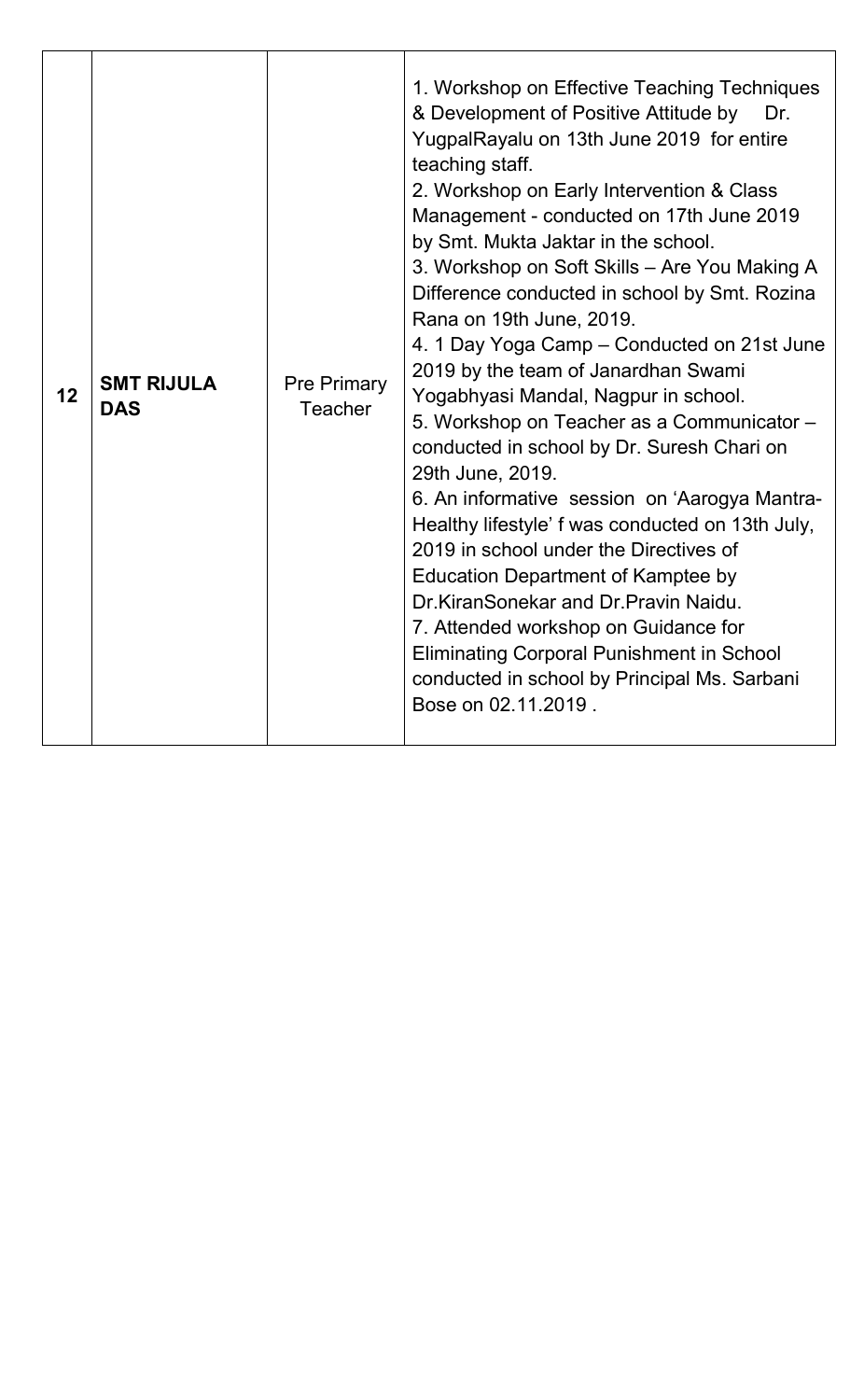| 13 | <b>SMT ANISHA</b><br><b>DESHMUKH</b> | <b>Pre Primary</b><br>Teacher | 1. Workshop on Effective Teaching Techniques<br>& Development of Positive Attitude by<br>Dr.<br>YugpalRayalu on 13th June 2019 for entire<br>teaching staff.<br>2. Workshop on Early Intervention & Class<br>Management - conducted on 17th June 2019<br>by Smt. Mukta Jaktar in the school.<br>3. Workshop on Soft Skills - Are You Making A<br>Difference conducted in school by Smt. Rozina<br>Rana on 19th June, 2019.<br>4. 1 Day Yoga Camp - Conducted on 21st June<br>2019 by the team of Janardhan Swami<br>Yogabhyasi Mandal, Nagpur in school.<br>5. Workshop on Teacher as a Communicator -<br>conducted in school by Dr. Suresh Chari on<br>29th June, 2019.<br>6. An informative session on 'Aarogya Mantra-<br>Healthy lifestyle' f was conducted on 13th July,<br>2019 in school under the Directives of<br>Education Department of Kamptee by<br>Dr.KiranSonekar and Dr.Pravin Naidu.<br>7. Attended workshop on Guidance for<br><b>Eliminating Corporal Punishment in School</b><br>conducted in school by Principal Ms. Sarbani<br>Bose on 02.11.2019. |
|----|--------------------------------------|-------------------------------|--------------------------------------------------------------------------------------------------------------------------------------------------------------------------------------------------------------------------------------------------------------------------------------------------------------------------------------------------------------------------------------------------------------------------------------------------------------------------------------------------------------------------------------------------------------------------------------------------------------------------------------------------------------------------------------------------------------------------------------------------------------------------------------------------------------------------------------------------------------------------------------------------------------------------------------------------------------------------------------------------------------------------------------------------------------------------|
|----|--------------------------------------|-------------------------------|--------------------------------------------------------------------------------------------------------------------------------------------------------------------------------------------------------------------------------------------------------------------------------------------------------------------------------------------------------------------------------------------------------------------------------------------------------------------------------------------------------------------------------------------------------------------------------------------------------------------------------------------------------------------------------------------------------------------------------------------------------------------------------------------------------------------------------------------------------------------------------------------------------------------------------------------------------------------------------------------------------------------------------------------------------------------------|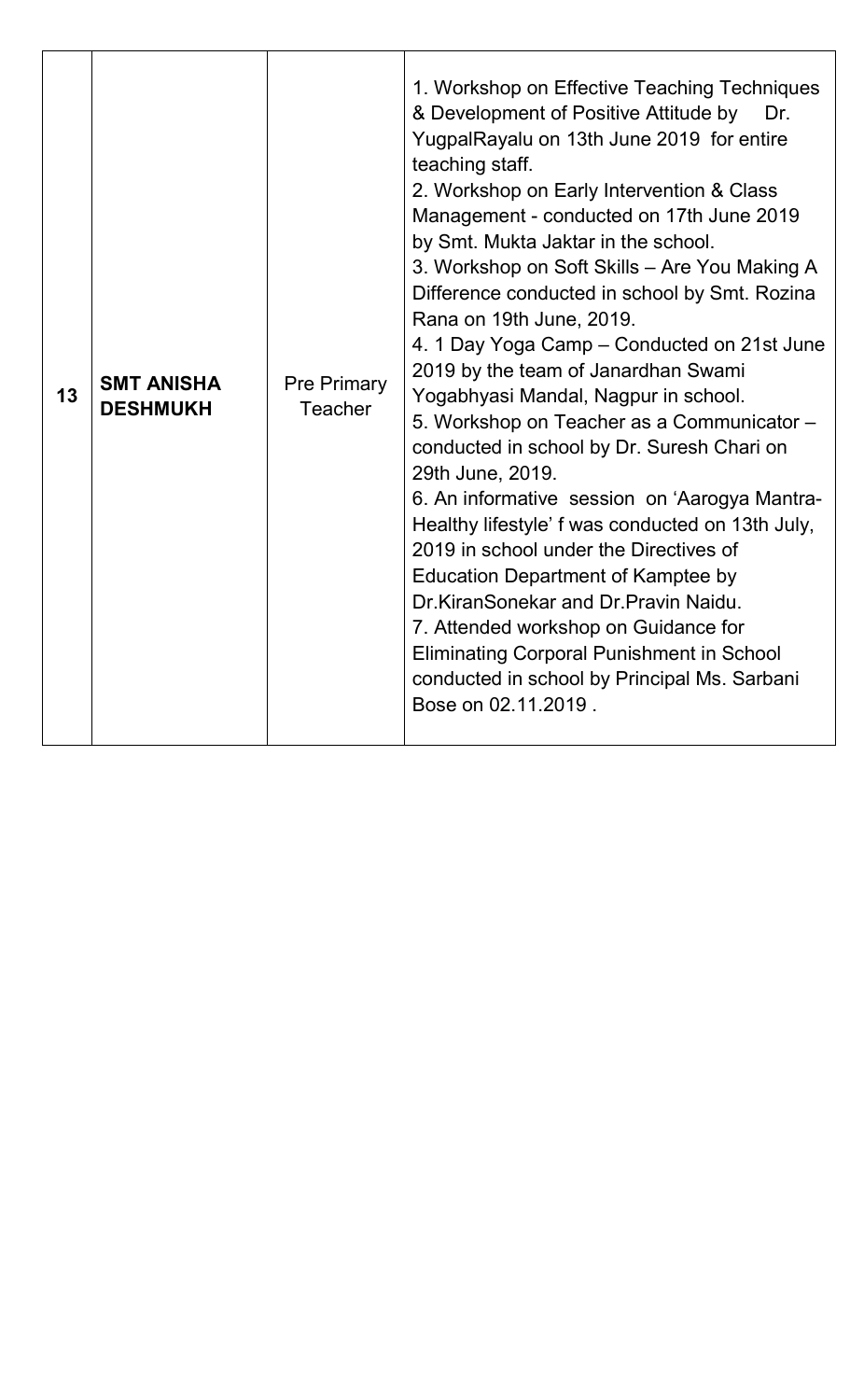| 14 | <b>SMT USHA</b><br><b>KHATRI</b> | <b>Pre Primary</b><br>Teacher | 1. Workshop on Effective Teaching Techniques<br>& Development of Positive Attitude by<br>Dr.<br>YugpalRayalu on 13th June 2019 for entire<br>teaching staff.<br>2. Workshop on Early Intervention & Class<br>Management - conducted on 17th June 2019<br>by Smt. Mukta Jaktar in the school.<br>3. Workshop on Soft Skills - Are You Making A<br>Difference conducted in school by Smt. Rozina<br>Rana on 19th June, 2019.<br>4. 1 Day Yoga Camp – Conducted on 21st June<br>2019 by the team of Janardhan Swami<br>Yogabhyasi Mandal, Nagpur in school.<br>5. Workshop on Teacher as a Communicator -<br>conducted in school by Dr. Suresh Chari on<br>29th June, 2019.<br>6. An informative session on 'Aarogya Mantra-<br>Healthy lifestyle' f was conducted on 13th July,<br>2019 in school under the Directives of<br>Education Department of Kamptee by<br>Dr.KiranSonekar and Dr.Pravin Naidu.<br>7. Attended workshop on Guidance for<br><b>Eliminating Corporal Punishment in School</b><br>conducted in school by Principal Ms. Sarbani<br>Bose on 02.11.2019. |
|----|----------------------------------|-------------------------------|--------------------------------------------------------------------------------------------------------------------------------------------------------------------------------------------------------------------------------------------------------------------------------------------------------------------------------------------------------------------------------------------------------------------------------------------------------------------------------------------------------------------------------------------------------------------------------------------------------------------------------------------------------------------------------------------------------------------------------------------------------------------------------------------------------------------------------------------------------------------------------------------------------------------------------------------------------------------------------------------------------------------------------------------------------------------------|
|----|----------------------------------|-------------------------------|--------------------------------------------------------------------------------------------------------------------------------------------------------------------------------------------------------------------------------------------------------------------------------------------------------------------------------------------------------------------------------------------------------------------------------------------------------------------------------------------------------------------------------------------------------------------------------------------------------------------------------------------------------------------------------------------------------------------------------------------------------------------------------------------------------------------------------------------------------------------------------------------------------------------------------------------------------------------------------------------------------------------------------------------------------------------------|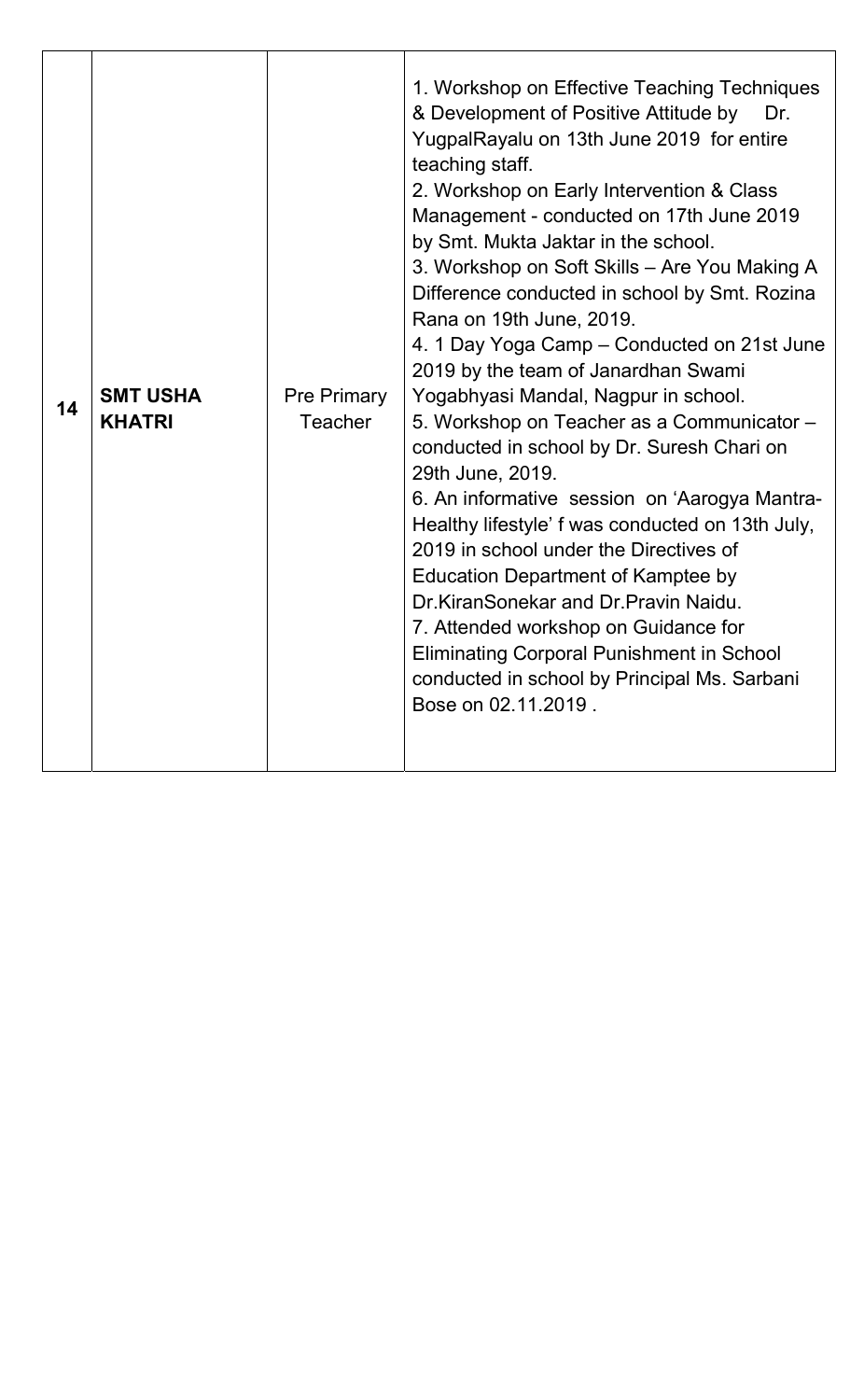| 15 | <b>SMT MANISHA</b><br><b>NEVATIA</b> | <b>Pre Primary</b><br>Teacher | 1. Workshop on Effective Teaching Techniques<br>& Development of Positive Attitude by<br>Dr.<br>YugpalRayalu on 13th June 2019 for entire<br>teaching staff.<br>2. Workshop on Early Intervention & Class<br>Management - conducted on 17th June 2019<br>by Smt. Mukta Jaktar in the school.<br>3. Workshop on Soft Skills - Are You Making A<br>Difference conducted in school by Smt. Rozina<br>Rana on 19th June, 2019.<br>4. 1 Day Yoga Camp - Conducted on 21st June<br>2019 by the team of Janardhan Swami<br>Yogabhyasi Mandal, Nagpur in school.<br>5. Workshop on Teacher as a Communicator -<br>conducted in school by Dr. Suresh Chari on<br>29th June, 2019.<br>6. An informative session on 'Aarogya Mantra-<br>Healthy lifestyle' f was conducted on 13th July,<br>2019 in school under the Directives of<br>Education Department of Kamptee by<br>Dr.KiranSonekar and Dr.Pravin Naidu.<br>7. Attended workshop on Guidance for<br><b>Eliminating Corporal Punishment in School</b><br>conducted in school by Principal<br>Ms. Sarbani Bose on 02.11.2019. |
|----|--------------------------------------|-------------------------------|--------------------------------------------------------------------------------------------------------------------------------------------------------------------------------------------------------------------------------------------------------------------------------------------------------------------------------------------------------------------------------------------------------------------------------------------------------------------------------------------------------------------------------------------------------------------------------------------------------------------------------------------------------------------------------------------------------------------------------------------------------------------------------------------------------------------------------------------------------------------------------------------------------------------------------------------------------------------------------------------------------------------------------------------------------------------------|
|----|--------------------------------------|-------------------------------|--------------------------------------------------------------------------------------------------------------------------------------------------------------------------------------------------------------------------------------------------------------------------------------------------------------------------------------------------------------------------------------------------------------------------------------------------------------------------------------------------------------------------------------------------------------------------------------------------------------------------------------------------------------------------------------------------------------------------------------------------------------------------------------------------------------------------------------------------------------------------------------------------------------------------------------------------------------------------------------------------------------------------------------------------------------------------|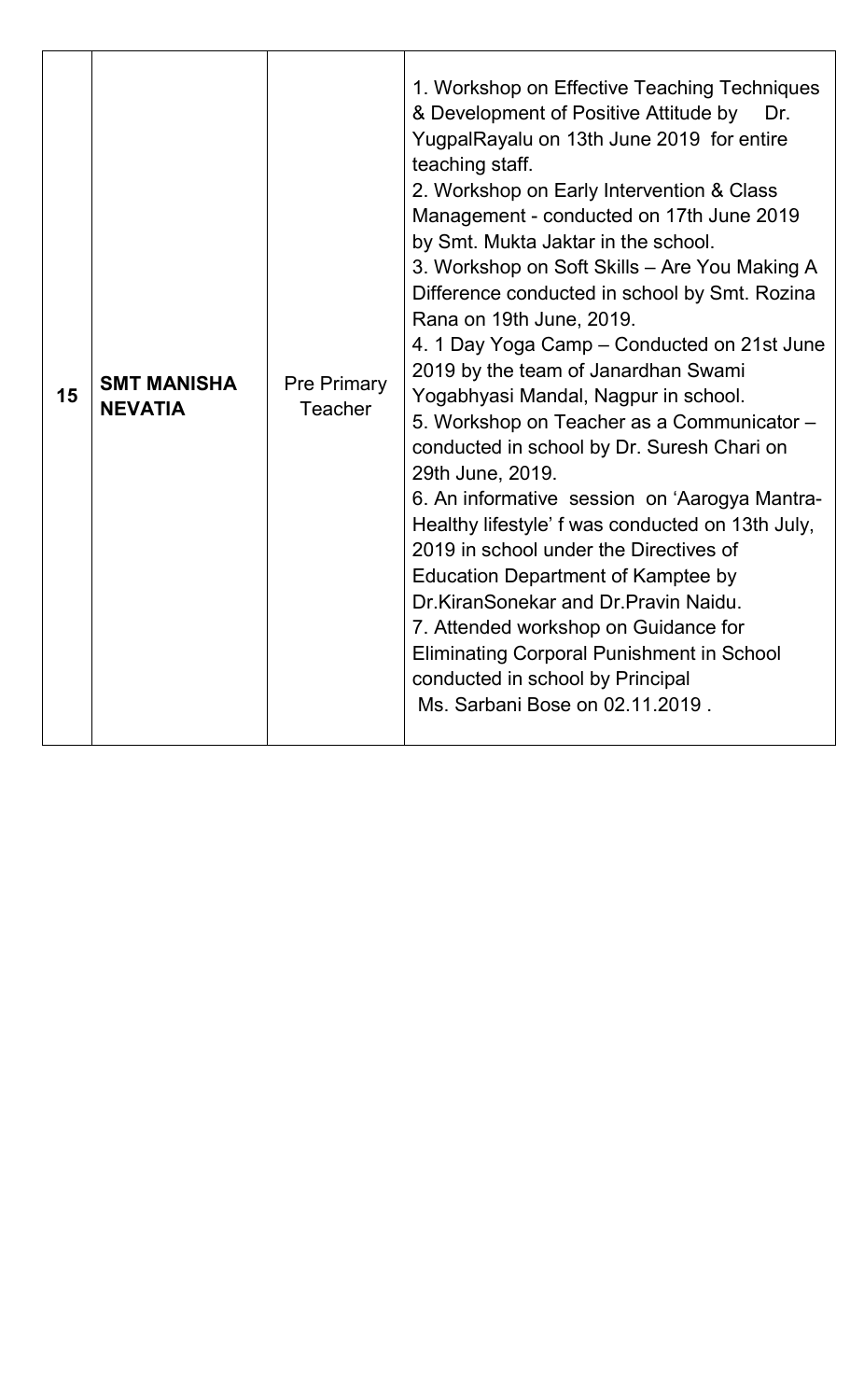| 16 | <b>SMT ADITI</b><br><b>SHIRALI</b> | <b>Pre Primary</b><br>Teacher | 1. Workshop on Effective Teaching Techniques<br>& Development of Positive Attitude by<br>Dr.<br>YugpalRayalu on 13th June 2019 for entire<br>teaching staff.<br>2. Workshop on Early Intervention & Class<br>Management - conducted on 17th June 2019<br>by Smt. Mukta Jaktar in the school.<br>3. Workshop on Soft Skills - Are You Making A<br>Difference conducted in school by Smt. Rozina<br>Rana on 19th June, 2019.<br>4. 1 Day Yoga Camp - Conducted on 21st June<br>2019 by the team of Janardhan Swami<br>Yogabhyasi Mandal, Nagpur in school.<br>5. Workshop on Teacher as a Communicator -<br>conducted in school by Dr. Suresh Chari on<br>29th June, 2019.<br>6. An informative session on 'Aarogya Mantra-<br>Healthy lifestyle' f was conducted on 13th July,<br>2019 in school under the Directives of<br>Education Department of Kamptee by<br>Dr.KiranSonekar and Dr.Pravin Naidu.<br>7. Attended workshop on Guidance for<br><b>Eliminating Corporal Punishment in School</b><br>conducted in school by Principal Ms. Sarbani<br>Bose on 02.11.2019. |
|----|------------------------------------|-------------------------------|--------------------------------------------------------------------------------------------------------------------------------------------------------------------------------------------------------------------------------------------------------------------------------------------------------------------------------------------------------------------------------------------------------------------------------------------------------------------------------------------------------------------------------------------------------------------------------------------------------------------------------------------------------------------------------------------------------------------------------------------------------------------------------------------------------------------------------------------------------------------------------------------------------------------------------------------------------------------------------------------------------------------------------------------------------------------------|
|----|------------------------------------|-------------------------------|--------------------------------------------------------------------------------------------------------------------------------------------------------------------------------------------------------------------------------------------------------------------------------------------------------------------------------------------------------------------------------------------------------------------------------------------------------------------------------------------------------------------------------------------------------------------------------------------------------------------------------------------------------------------------------------------------------------------------------------------------------------------------------------------------------------------------------------------------------------------------------------------------------------------------------------------------------------------------------------------------------------------------------------------------------------------------|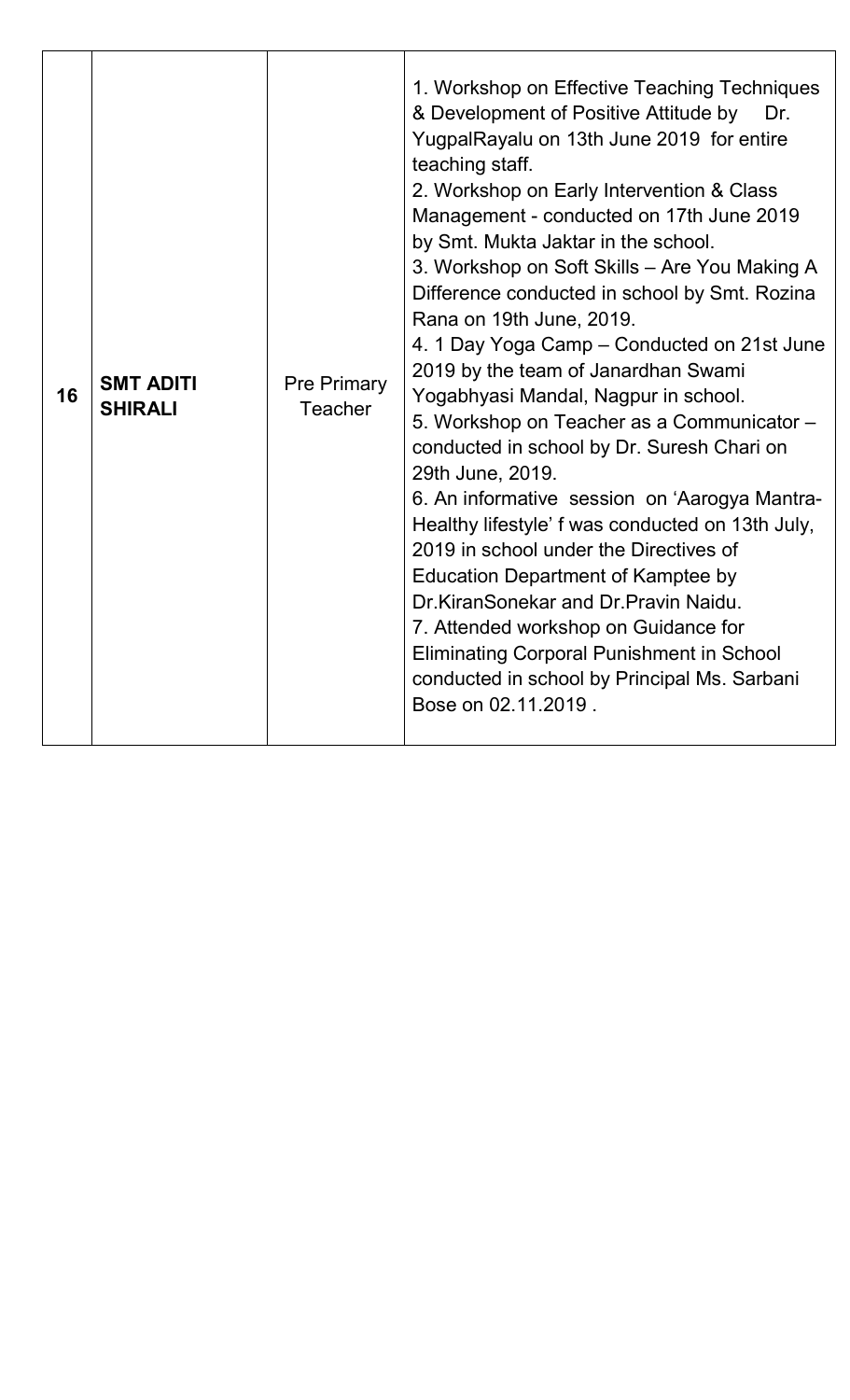| 17 | <b>SMT KAJAL</b><br><b>ASSUDANI</b> | <b>Pre Primary</b><br>Assistant<br><b>Teacher</b> | 1. Workshop on Effective Teaching Techniques<br>& Development of Positive Attitude by<br>Dr.<br>YugpalRayalu on 13th June 2019 for entire<br>teaching staff.<br>2. Workshop on Early Intervention & Class<br>Management - conducted on 17th June 2019<br>by Smt. Mukta Jaktar in the school.<br>3. Workshop on Soft Skills - Are You Making A<br>Difference conducted in school by Smt. Rozina<br>Rana on 19th June, 2019.<br>4. 1 Day Yoga Camp – Conducted on 21st June<br>2019 by the team of Janardhan Swami<br>Yogabhyasi Mandal, Nagpur in school.<br>5. Workshop on Teacher as a Communicator -<br>conducted in school by Dr. Suresh Chari on<br>29th June, 2019.<br>6. An informative session on 'Aarogya Mantra-<br>Healthy lifestyle' f was conducted on 13th July,<br>2019 in school under the Directives of<br><b>Education Department of Kamptee by</b><br>Dr.KiranSonekar and Dr.Pravin Naidu.<br>7. Attended workshop on Guidance for<br><b>Eliminating Corporal Punishment in School</b><br>conducted in school by Principal Ms. Sarbani<br>Bose on 02.11.2019. |
|----|-------------------------------------|---------------------------------------------------|---------------------------------------------------------------------------------------------------------------------------------------------------------------------------------------------------------------------------------------------------------------------------------------------------------------------------------------------------------------------------------------------------------------------------------------------------------------------------------------------------------------------------------------------------------------------------------------------------------------------------------------------------------------------------------------------------------------------------------------------------------------------------------------------------------------------------------------------------------------------------------------------------------------------------------------------------------------------------------------------------------------------------------------------------------------------------------|
|----|-------------------------------------|---------------------------------------------------|---------------------------------------------------------------------------------------------------------------------------------------------------------------------------------------------------------------------------------------------------------------------------------------------------------------------------------------------------------------------------------------------------------------------------------------------------------------------------------------------------------------------------------------------------------------------------------------------------------------------------------------------------------------------------------------------------------------------------------------------------------------------------------------------------------------------------------------------------------------------------------------------------------------------------------------------------------------------------------------------------------------------------------------------------------------------------------|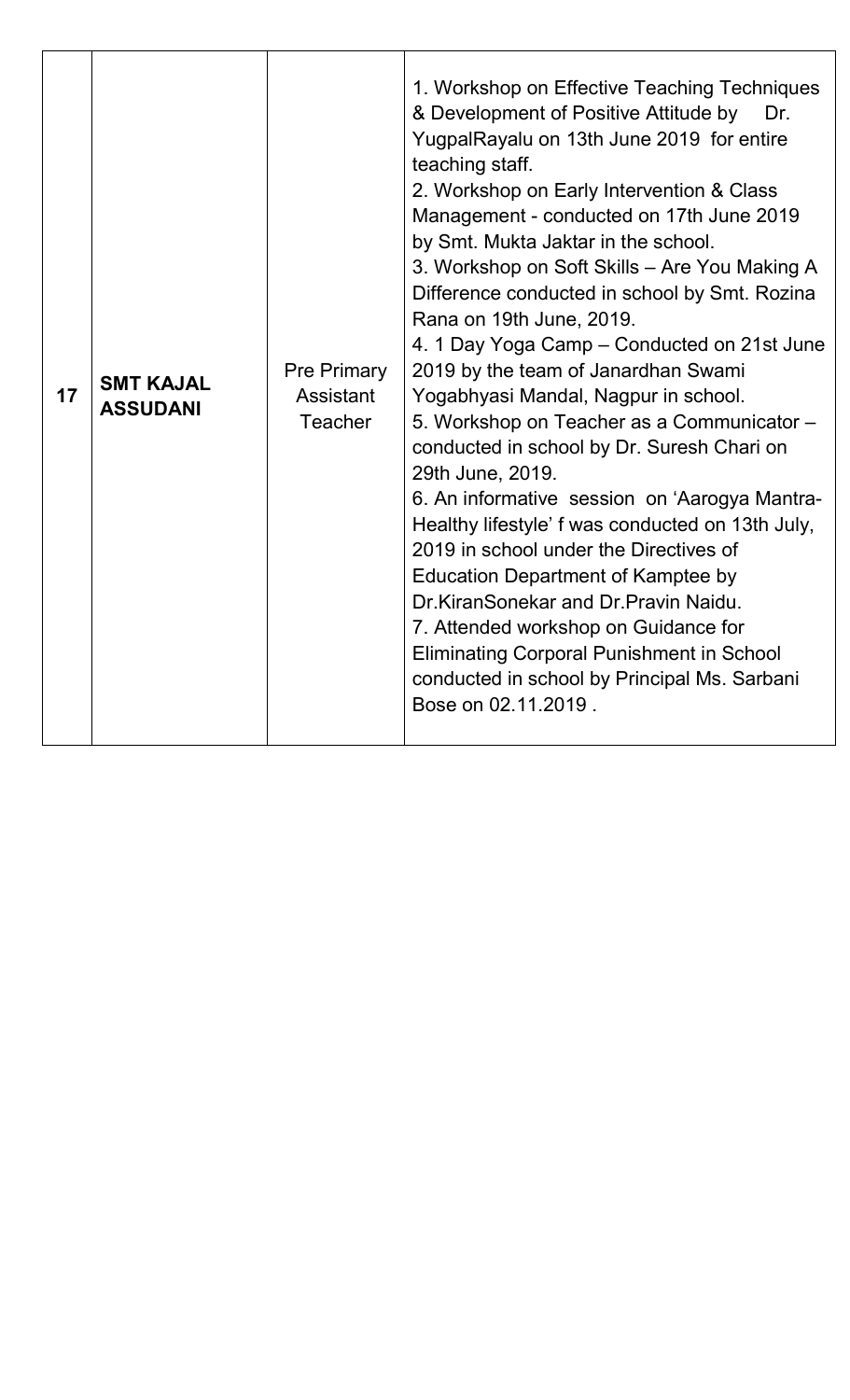| 18 | <b>SMT PUJA</b><br><b>AGRAWAL</b> | <b>Pre Primary</b><br>Assistant<br><b>Teacher</b> | 1. Workshop on Effective Teaching Techniques<br>& Development of Positive Attitude by<br>Dr.<br>YugpalRayalu on 13th June 2019 for entire<br>teaching staff.<br>2. Workshop on Early Intervention & Class<br>Management - conducted on 17th June 2019<br>by Smt. Mukta Jaktar in the school.<br>3. Workshop on Soft Skills - Are You Making A<br>Difference conducted in school by Smt. Rozina<br>Rana on 19th June, 2019.<br>4. 1 Day Yoga Camp - Conducted on 21st June<br>2019 by the team of Janardhan Swami<br>Yogabhyasi Mandal, Nagpur in school.<br>5. Workshop on Teacher as a Communicator -<br>conducted in school by Dr. Suresh Chari on<br>29th June, 2019.<br>6. An informative session on 'Aarogya Mantra-<br>Healthy lifestyle' f was conducted on 13th July,<br>2019 in school under the Directives of<br>Education Department of Kamptee by<br>Dr.KiranSonekar and Dr.Pravin Naidu.<br>7. Attended workshop on Guidance for<br><b>Eliminating Corporal Punishment in School</b><br>conducted in school by Principal Ms. Sarbani<br>Bose on 02.11.2019. |
|----|-----------------------------------|---------------------------------------------------|--------------------------------------------------------------------------------------------------------------------------------------------------------------------------------------------------------------------------------------------------------------------------------------------------------------------------------------------------------------------------------------------------------------------------------------------------------------------------------------------------------------------------------------------------------------------------------------------------------------------------------------------------------------------------------------------------------------------------------------------------------------------------------------------------------------------------------------------------------------------------------------------------------------------------------------------------------------------------------------------------------------------------------------------------------------------------|
|----|-----------------------------------|---------------------------------------------------|--------------------------------------------------------------------------------------------------------------------------------------------------------------------------------------------------------------------------------------------------------------------------------------------------------------------------------------------------------------------------------------------------------------------------------------------------------------------------------------------------------------------------------------------------------------------------------------------------------------------------------------------------------------------------------------------------------------------------------------------------------------------------------------------------------------------------------------------------------------------------------------------------------------------------------------------------------------------------------------------------------------------------------------------------------------------------|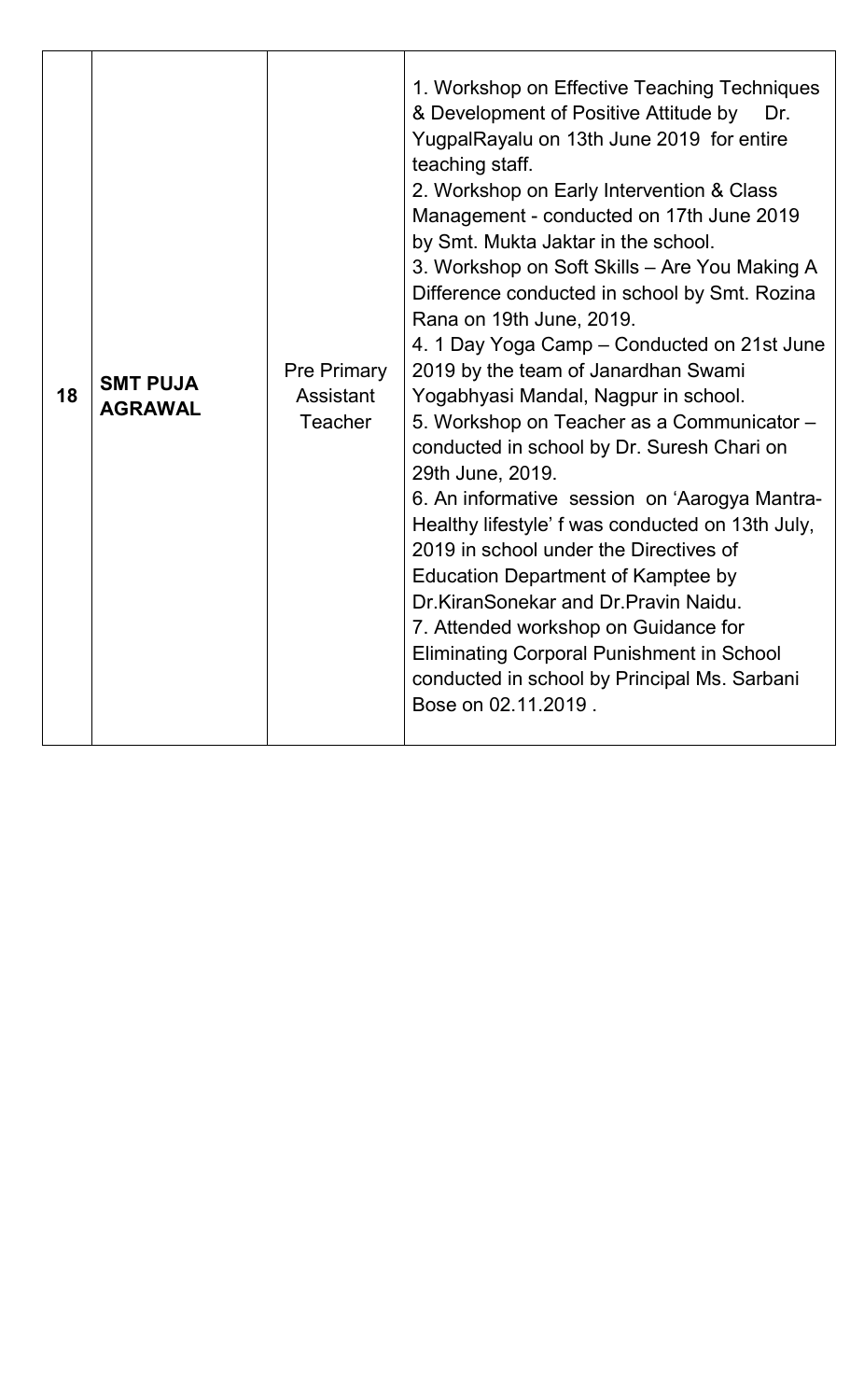| 19 | <b>SMT SHILPI</b><br><b>CHUGH</b> | <b>Pre Primary</b><br>Assistant<br><b>Teacher</b> | 1. Workshop on Effective Teaching Techniques<br>& Development of Positive Attitude by<br>Dr.<br>YugpalRayalu on 13th June 2019 for entire<br>teaching staff.<br>2. Workshop on Early Intervention & Class<br>Management - conducted on 17th June 2019<br>by Smt. Mukta Jaktar in the school.<br>3. Workshop on Soft Skills - Are You Making A<br>Difference conducted in school by Smt. Rozina<br>Rana on 19th June, 2019.<br>4. 1 Day Yoga Camp – Conducted on 21st June<br>2019 by the team of Janardhan Swami<br>Yogabhyasi Mandal, Nagpur in school.<br>5. Workshop on Teacher as a Communicator -<br>conducted in school by Dr. Suresh Chari on<br>29th June, 2019.<br>6. An informative session on 'Aarogya Mantra-<br>Healthy lifestyle' f was conducted on 13th July,<br>2019 in school under the Directives of<br>Education Department of Kamptee by<br>Dr.KiranSonekar and Dr.Pravin Naidu.<br>7. Attended workshop on Guidance for<br><b>Eliminating Corporal Punishment in School</b><br>conducted in school by Principal Ms. Sarbani<br>Bose on 02.11.2019. |
|----|-----------------------------------|---------------------------------------------------|--------------------------------------------------------------------------------------------------------------------------------------------------------------------------------------------------------------------------------------------------------------------------------------------------------------------------------------------------------------------------------------------------------------------------------------------------------------------------------------------------------------------------------------------------------------------------------------------------------------------------------------------------------------------------------------------------------------------------------------------------------------------------------------------------------------------------------------------------------------------------------------------------------------------------------------------------------------------------------------------------------------------------------------------------------------------------|
|----|-----------------------------------|---------------------------------------------------|--------------------------------------------------------------------------------------------------------------------------------------------------------------------------------------------------------------------------------------------------------------------------------------------------------------------------------------------------------------------------------------------------------------------------------------------------------------------------------------------------------------------------------------------------------------------------------------------------------------------------------------------------------------------------------------------------------------------------------------------------------------------------------------------------------------------------------------------------------------------------------------------------------------------------------------------------------------------------------------------------------------------------------------------------------------------------|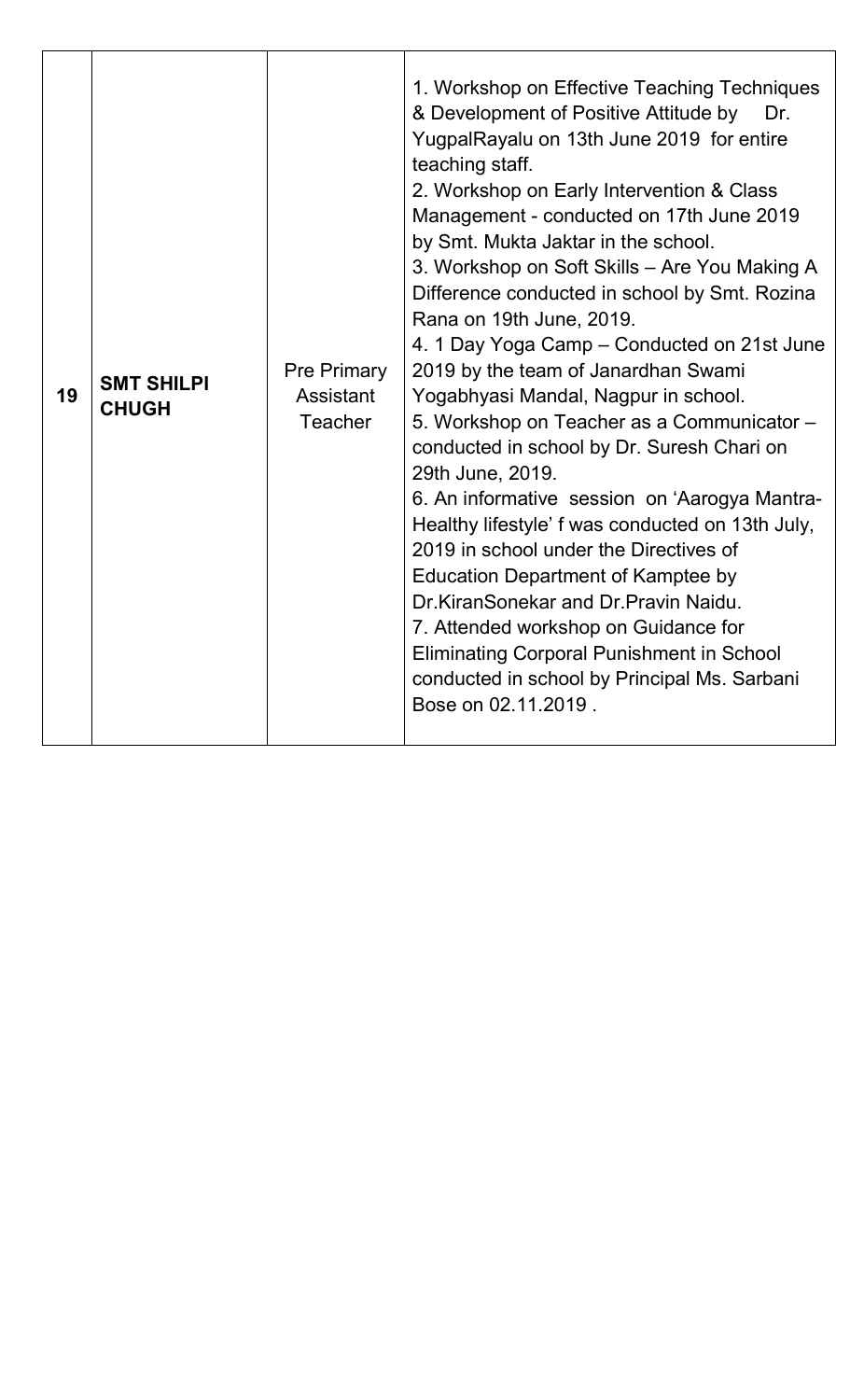| 20 | <b>SMT REHANA</b><br><b>ANJUM</b> | <b>Pre Primary</b><br>Assistant<br><b>Teacher</b> | 1. Workshop on Effective Teaching Techniques<br>& Development of Positive Attitude by<br>Dr.<br>YugpalRayalu on 13th June 2019 for entire<br>teaching staff.<br>2. Workshop on Early Intervention & Class<br>Management - conducted on 17th June 2019<br>by Smt. Mukta Jaktar in the school.<br>3. Workshop on Soft Skills - Are You Making A<br>Difference conducted in school by Smt. Rozina<br>Rana on 19th June, 2019.<br>4. 1 Day Yoga Camp - Conducted on 21st June<br>2019 by the team of Janardhan Swami<br>Yogabhyasi Mandal, Nagpur in school.<br>5. Workshop on Teacher as a Communicator -<br>conducted in school by Dr. Suresh Chari on<br>29th June, 2019.<br>6. An informative session on 'Aarogya Mantra-<br>Healthy lifestyle' f was conducted on 13th July,<br>2019 in school under the Directives of<br>Education Department of Kamptee by<br>Dr.KiranSonekar and Dr.Pravin Naidu.<br>7. Attended workshop on Guidance for<br><b>Eliminating Corporal Punishment in School</b><br>conducted in school by Principal Ms. Sarbani<br>Bose on 02.11.2019. |
|----|-----------------------------------|---------------------------------------------------|--------------------------------------------------------------------------------------------------------------------------------------------------------------------------------------------------------------------------------------------------------------------------------------------------------------------------------------------------------------------------------------------------------------------------------------------------------------------------------------------------------------------------------------------------------------------------------------------------------------------------------------------------------------------------------------------------------------------------------------------------------------------------------------------------------------------------------------------------------------------------------------------------------------------------------------------------------------------------------------------------------------------------------------------------------------------------|
|----|-----------------------------------|---------------------------------------------------|--------------------------------------------------------------------------------------------------------------------------------------------------------------------------------------------------------------------------------------------------------------------------------------------------------------------------------------------------------------------------------------------------------------------------------------------------------------------------------------------------------------------------------------------------------------------------------------------------------------------------------------------------------------------------------------------------------------------------------------------------------------------------------------------------------------------------------------------------------------------------------------------------------------------------------------------------------------------------------------------------------------------------------------------------------------------------|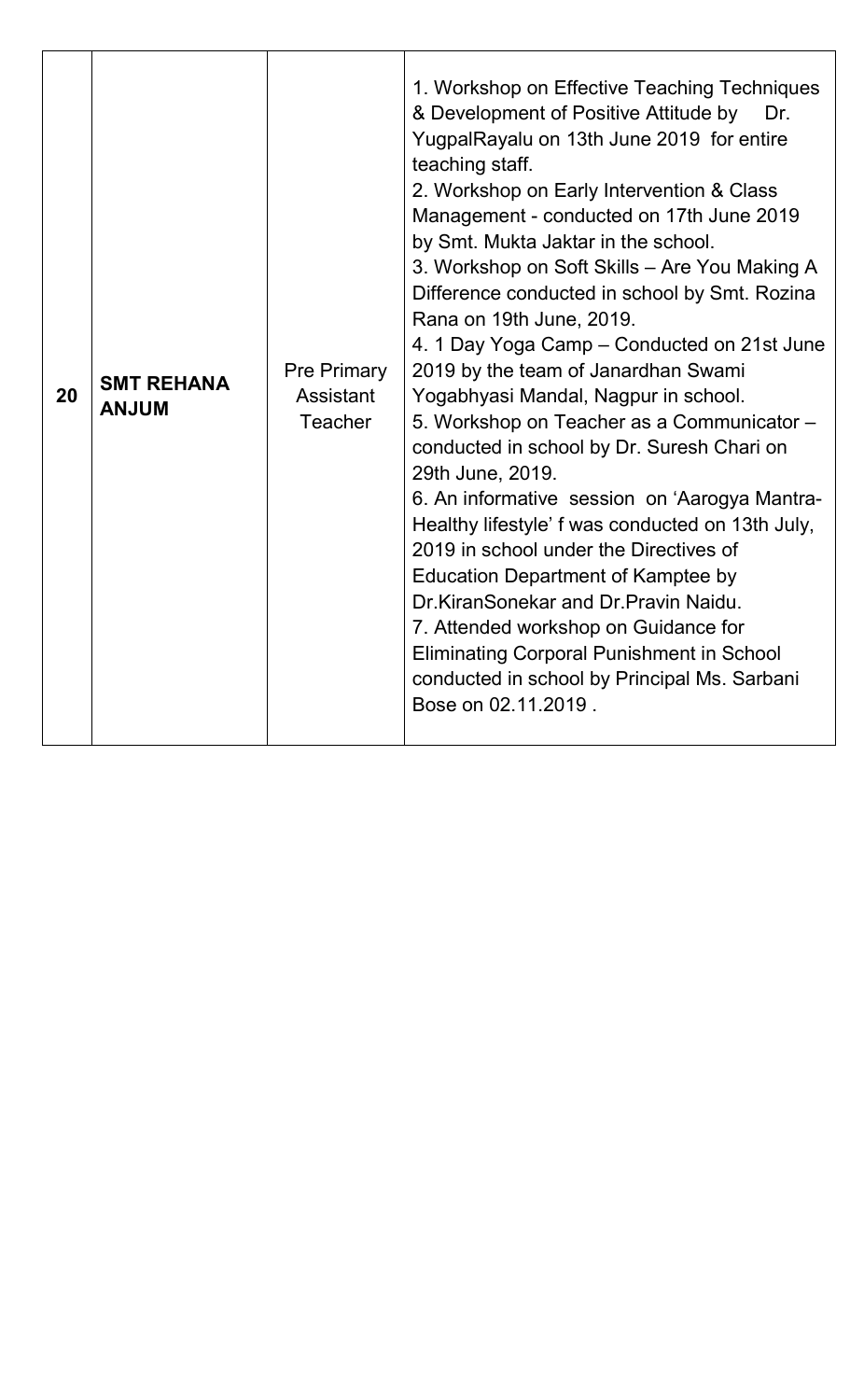| 21 | <b>SMT PRIYA</b><br><b>TADASKAR</b> | <b>Pre Primary</b><br>Assistant<br><b>Teacher</b> | 1. Workshop on Effective Teaching Techniques<br>& Development of Positive Attitude by<br>Dr.<br>YugpalRayalu on 13th June 2019 for entire<br>teaching staff.<br>2. Workshop on Early Intervention & Class<br>Management - conducted on 17th June 2019<br>by Smt. Mukta Jaktar in the school.<br>3. Workshop on Soft Skills - Are You Making A<br>Difference conducted in school by Smt. Rozina<br>Rana on 19th June, 2019.<br>4. 1 Day Yoga Camp – Conducted on 21st June<br>2019 by the team of Janardhan Swami<br>Yogabhyasi Mandal, Nagpur in school.<br>5. Workshop on Teacher as a Communicator -<br>conducted in school by Dr. Suresh Chari on<br>29th June, 2019.<br>6. An informative session on 'Aarogya Mantra-<br>Healthy lifestyle' f was conducted on 13th July,<br>2019 in school under the Directives of<br><b>Education Department of Kamptee by</b><br>Dr.KiranSonekar and Dr.Pravin Naidu.<br>7. Attended workshop on Guidance for<br><b>Eliminating Corporal Punishment in School</b><br>conducted in school by Principal Ms. Sarbani<br>Bose on 02.11.2019. |
|----|-------------------------------------|---------------------------------------------------|---------------------------------------------------------------------------------------------------------------------------------------------------------------------------------------------------------------------------------------------------------------------------------------------------------------------------------------------------------------------------------------------------------------------------------------------------------------------------------------------------------------------------------------------------------------------------------------------------------------------------------------------------------------------------------------------------------------------------------------------------------------------------------------------------------------------------------------------------------------------------------------------------------------------------------------------------------------------------------------------------------------------------------------------------------------------------------|
|----|-------------------------------------|---------------------------------------------------|---------------------------------------------------------------------------------------------------------------------------------------------------------------------------------------------------------------------------------------------------------------------------------------------------------------------------------------------------------------------------------------------------------------------------------------------------------------------------------------------------------------------------------------------------------------------------------------------------------------------------------------------------------------------------------------------------------------------------------------------------------------------------------------------------------------------------------------------------------------------------------------------------------------------------------------------------------------------------------------------------------------------------------------------------------------------------------|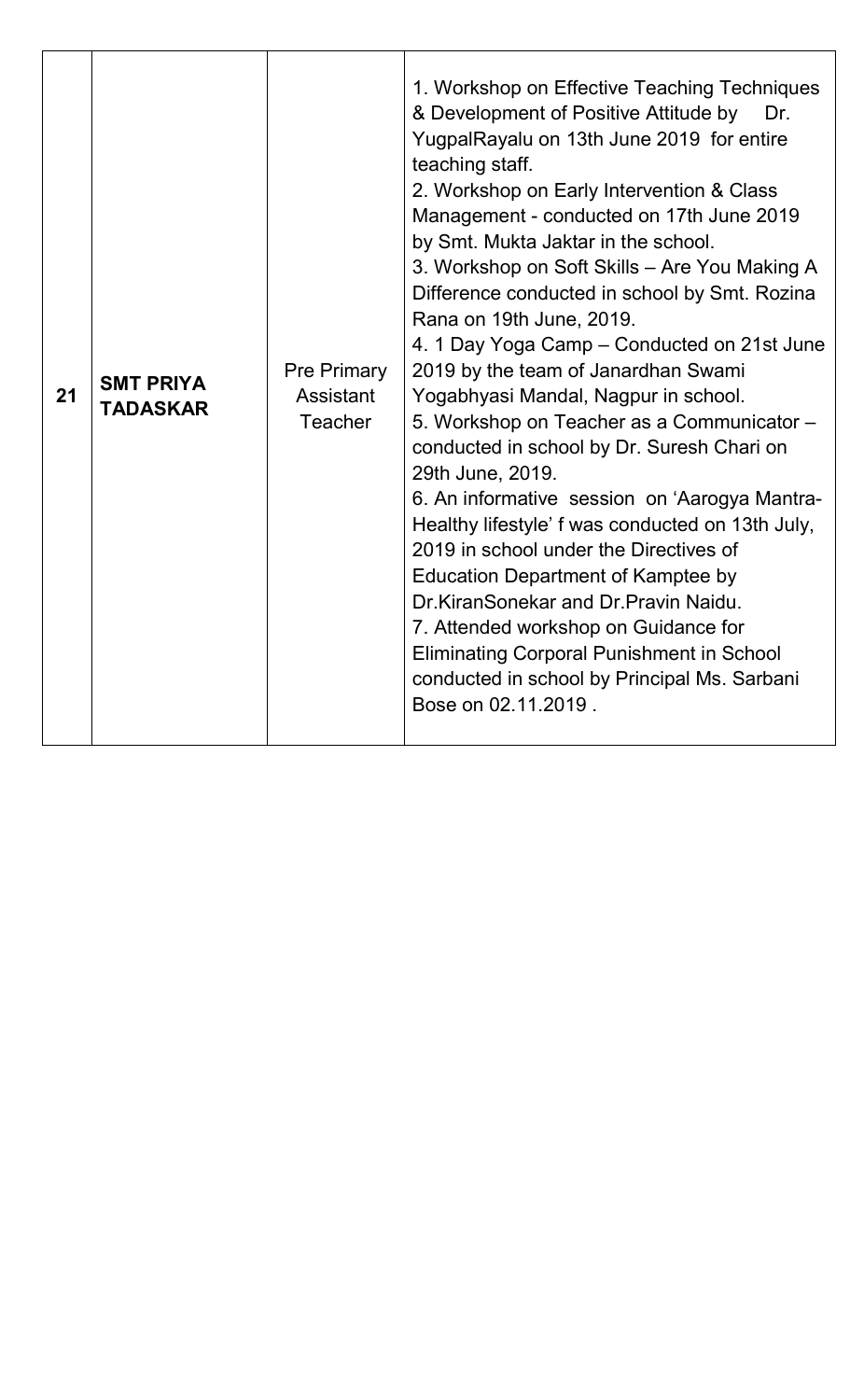| 22 | <b>SMT SUDHA</b><br><b>SHARMA</b> | <b>Pre Primary</b><br>Activity<br>Teacher | 1. Workshop on Effective Teaching Techniques<br>& Development of Positive Attitude by<br>Dr.<br>YugpalRayalu on 13th June 2019 for entire<br>teaching staff.<br>2. Workshop on Early Intervention & Class<br>Management - conducted on 17th June 2019<br>by Smt. Mukta Jaktar in the school.<br>3. Workshop on Soft Skills - Are You Making A<br>Difference conducted in school by Smt. Rozina<br>Rana on 19th June, 2019.<br>4. 1 Day Yoga Camp – Conducted on 21st June<br>2019 by the team of Janardhan Swami<br>Yogabhyasi Mandal, Nagpur in school.<br>5. Workshop on Teacher as a Communicator -<br>conducted in school by Dr. Suresh Chari on<br>29th June, 2019.<br>6. An informative session on 'Aarogya Mantra-<br>Healthy lifestyle' f was conducted on 13th July,<br>2019 in school under the Directives of<br><b>Education Department of Kamptee by</b><br>Dr.KiranSonekar and Dr.Pravin Naidu.<br>7. Two days Training Programme on 'Inclusive<br>Education' organized by Central Board of<br>Secondary Education's Centre of Excellence -<br>Training Centre, Pune held in the School on<br>30th & 31st August, 2019.<br>8. Attended workshop on Guidance for<br><b>Eliminating Corporal Punishment in School</b><br>conducted in school by Principal<br>Ms. Sarbani Bose on 02.11.2019. |
|----|-----------------------------------|-------------------------------------------|---------------------------------------------------------------------------------------------------------------------------------------------------------------------------------------------------------------------------------------------------------------------------------------------------------------------------------------------------------------------------------------------------------------------------------------------------------------------------------------------------------------------------------------------------------------------------------------------------------------------------------------------------------------------------------------------------------------------------------------------------------------------------------------------------------------------------------------------------------------------------------------------------------------------------------------------------------------------------------------------------------------------------------------------------------------------------------------------------------------------------------------------------------------------------------------------------------------------------------------------------------------------------------------------------------|
|----|-----------------------------------|-------------------------------------------|---------------------------------------------------------------------------------------------------------------------------------------------------------------------------------------------------------------------------------------------------------------------------------------------------------------------------------------------------------------------------------------------------------------------------------------------------------------------------------------------------------------------------------------------------------------------------------------------------------------------------------------------------------------------------------------------------------------------------------------------------------------------------------------------------------------------------------------------------------------------------------------------------------------------------------------------------------------------------------------------------------------------------------------------------------------------------------------------------------------------------------------------------------------------------------------------------------------------------------------------------------------------------------------------------------|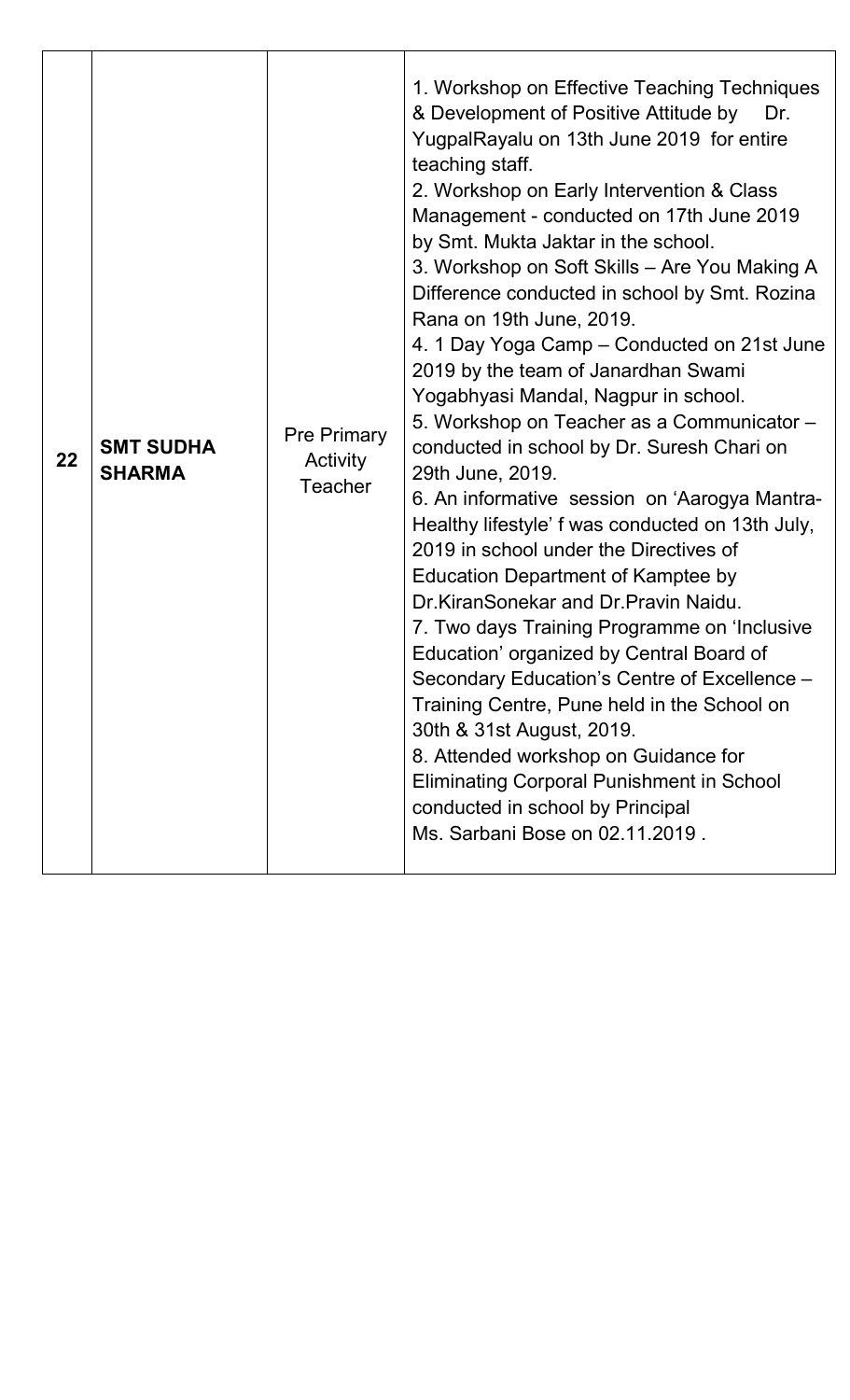| 23 | <b>SMT MOHANA</b><br><b>GODBOLE</b> | <b>Trained</b><br>Graduate<br><b>Teacher</b><br>(Hindi) | 1. Workshop on Effective Teaching Techniques<br>& Development of Positive Attitude by<br>Dr.<br>YugpalRayalu on 13th June 2019 for entire<br>teaching staff.<br>2. Workshop on Early Intervention & Class<br>Management - conducted on 17th June 2019<br>by Smt. Mukta Jaktar in the school.<br>3. Workshop on Soft Skills – Are You Making A<br>Difference conducted in school by Smt. Rozina<br>Rana on 19th June, 2019.<br>4. 1 Day Yoga Camp – Conducted on 21st June<br>2019 by the team of Janardhan Swami<br>Yogabhyasi Mandal, Nagpur in school.<br>5. Workshop on Teacher as a Communicator -<br>conducted in school by Dr. Suresh Chari on<br>29th June, 2019.<br>6. An informative session on 'Aarogya Mantra-<br>Healthy lifestyle' f was conducted on 13th July,<br>2019 in school under the Directives of<br><b>Education Department of Kamptee by</b><br>Dr.KiranSonekar and Dr.Pravin Naidu.<br>7. Two days Training Programme on 'Inclusive<br>Education' organized by Central Board of<br>Secondary Education's Centre of Excellence -<br>Training Centre, Pune held in the School on<br>30th & 31st August, 2019.<br>8. Attended the 'Workshop on Teaching of Hindi<br>Language' organized by Madhubun Education<br>Books, Mumbai conducted at Hotel L. B., Mount<br>Road, Sadar, Nagpur on 12th October, 2019.<br>9. Attended workshop on Guidance for<br><b>Eliminating Corporal Punishment in School</b><br>conducted in school by Principal Ms. Sarbani<br>Bose on 02.11.2019.<br>10. Attended the 2 days "Awakended Citizen"<br>Program – Level 2" on 10th & 11th January,<br>2020 organized by Nagpur Sahodaya Schools<br>Complex held at Modern School, Koradi Road, |
|----|-------------------------------------|---------------------------------------------------------|------------------------------------------------------------------------------------------------------------------------------------------------------------------------------------------------------------------------------------------------------------------------------------------------------------------------------------------------------------------------------------------------------------------------------------------------------------------------------------------------------------------------------------------------------------------------------------------------------------------------------------------------------------------------------------------------------------------------------------------------------------------------------------------------------------------------------------------------------------------------------------------------------------------------------------------------------------------------------------------------------------------------------------------------------------------------------------------------------------------------------------------------------------------------------------------------------------------------------------------------------------------------------------------------------------------------------------------------------------------------------------------------------------------------------------------------------------------------------------------------------------------------------------------------------------------------------------------------------------------------------------------------------------------------------------------------|
|    |                                     |                                                         | Nagpur.                                                                                                                                                                                                                                                                                                                                                                                                                                                                                                                                                                                                                                                                                                                                                                                                                                                                                                                                                                                                                                                                                                                                                                                                                                                                                                                                                                                                                                                                                                                                                                                                                                                                                        |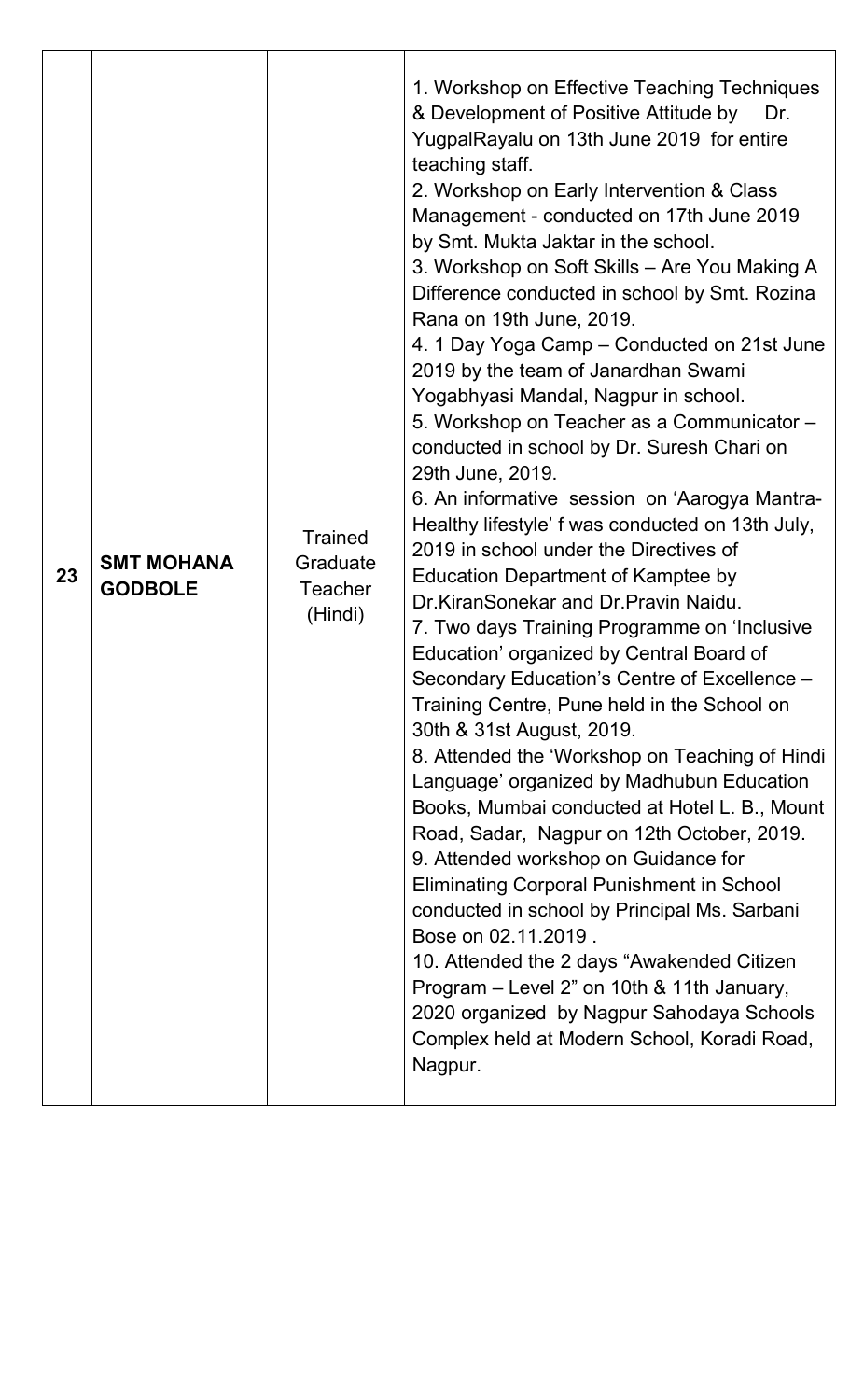| 24 | <b>SHRI SANTOSH</b><br><b>HUJWANT</b> | <b>Primary</b><br><b>Teacher</b><br>(Computer<br>Science) | 1. Workshop on Effective Teaching Techniques<br>& Development of Positive Attitude by<br>Dr.<br>YugpalRayalu on 13th June 2019 for entire<br>teaching staff.<br>2. Workshop on Early Intervention & Class<br>Management - conducted on 17th June 2019<br>by Smt. Mukta Jaktar in the school.<br>3. Workshop on Soft Skills - Are You Making A<br>Difference conducted in school by Smt. Rozina<br>Rana on 19th June, 2019.<br>4. 1 Day Yoga Camp – Conducted on 21st June<br>2019 by the team of Janardhan Swami<br>Yogabhyasi Mandal, Nagpur in school.<br>5. Workshop on Teacher as a Communicator -<br>conducted in school by Dr. Suresh Chari on<br>29th June, 2019.<br>6. An informative session on 'Aarogya Mantra-<br>Healthy lifestyle' f was conducted on 13th July,<br>2019 in school under the Directives of<br><b>Education Department of Kamptee by</b><br>Dr.KiranSonekar and Dr.Pravin Naidu.<br>7. Two days Training Programme on 'Inclusive<br>Education' organized by Central Board of<br>Secondary Education's Centre of Excellence -<br>Training Centre, Pune held in the School on<br>30th & 31st August, 2019.<br>8. Attended a day long 'Legal Literacy<br>Workshop on POCSO and Project CACA '<br>organised by District Legal Services Authority,<br>Nagpur at Nagpur District Court, Civil Lines,<br>Nagpur on 5th October 2019.<br>9. Attended workshop on Guidance for<br><b>Eliminating Corporal Punishment in School</b><br>conducted in school by Principal Ms. Sarbani<br>Bose on 02.11.2019.<br>10. Attended the 3 days Workshop from 19th to<br>21st November, 2019 & Presented a paper<br>entitled " Nurturing The Need, Urge And Desire<br>To Excel" in VII International Principals'<br>Education Conference - 2019 on 20th<br>November, 2019 at Nagpur which was selected<br>and published in Divyam (Souvenier - 2019). |
|----|---------------------------------------|-----------------------------------------------------------|---------------------------------------------------------------------------------------------------------------------------------------------------------------------------------------------------------------------------------------------------------------------------------------------------------------------------------------------------------------------------------------------------------------------------------------------------------------------------------------------------------------------------------------------------------------------------------------------------------------------------------------------------------------------------------------------------------------------------------------------------------------------------------------------------------------------------------------------------------------------------------------------------------------------------------------------------------------------------------------------------------------------------------------------------------------------------------------------------------------------------------------------------------------------------------------------------------------------------------------------------------------------------------------------------------------------------------------------------------------------------------------------------------------------------------------------------------------------------------------------------------------------------------------------------------------------------------------------------------------------------------------------------------------------------------------------------------------------------------------------------------------------------------------------------------------------------------------------------------------|
|----|---------------------------------------|-----------------------------------------------------------|---------------------------------------------------------------------------------------------------------------------------------------------------------------------------------------------------------------------------------------------------------------------------------------------------------------------------------------------------------------------------------------------------------------------------------------------------------------------------------------------------------------------------------------------------------------------------------------------------------------------------------------------------------------------------------------------------------------------------------------------------------------------------------------------------------------------------------------------------------------------------------------------------------------------------------------------------------------------------------------------------------------------------------------------------------------------------------------------------------------------------------------------------------------------------------------------------------------------------------------------------------------------------------------------------------------------------------------------------------------------------------------------------------------------------------------------------------------------------------------------------------------------------------------------------------------------------------------------------------------------------------------------------------------------------------------------------------------------------------------------------------------------------------------------------------------------------------------------------------------|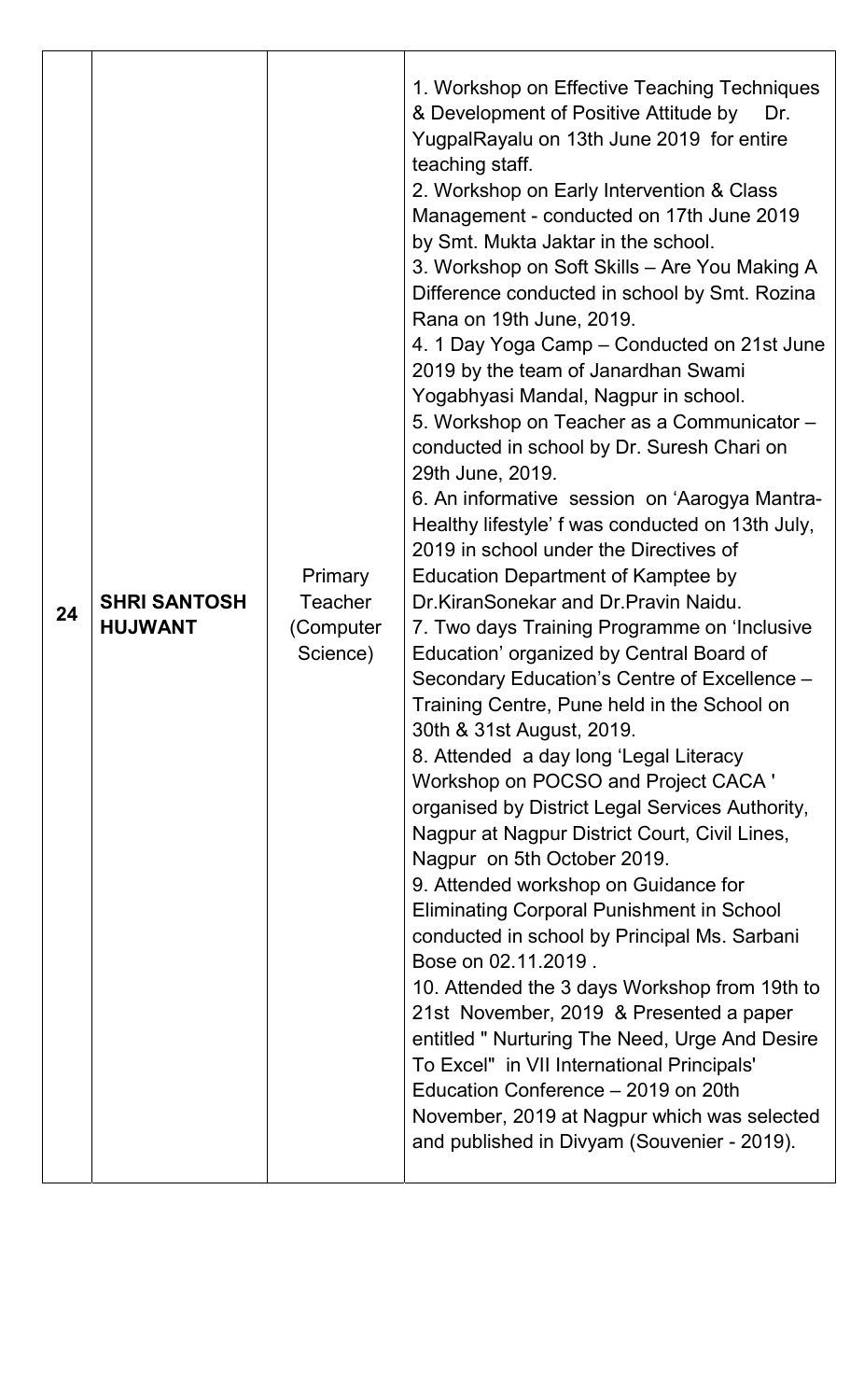| 25 | <b>SMT KAVITA</b><br><b>SUPARE</b> | <b>Primary</b><br><b>Teacher</b><br>(Marathi) | 1. Workshop on Effective Teaching Techniques<br>& Development of Positive Attitude by<br>Dr.<br>YugpalRayalu on 13th June 2019 for entire<br>teaching staff.<br>2. Workshop on Early Intervention & Class<br>Management - conducted on 17th June 2019<br>by Smt. Mukta Jaktar in the school.<br>3. Workshop on Soft Skills - Are You Making A<br>Difference conducted in school by Smt. Rozina<br>Rana on 19th June, 2019.<br>4. 1 Day Yoga Camp – Conducted on 21st June<br>2019 by the team of Janardhan Swami<br>Yogabhyasi Mandal, Nagpur in school.<br>5. Workshop on Teacher as a Communicator -<br>conducted in school by Dr. Suresh Chari on<br>29th June, 2019.<br>6. An informative session on 'Aarogya Mantra-<br>Healthy lifestyle' f was conducted on 13th July,<br>2019 in school under the Directives of<br><b>Education Department of Kamptee by</b><br>Dr.KiranSonekar and Dr.Pravin Naidu.<br>7. Two days Training Programme on 'Inclusive<br>Education' organized by Central Board of<br>Secondary Education's Centre of Excellence -<br>Training Centre, Pune held in the School on<br>30th & 31st August, 2019.<br>8. Attended the 'Workshop on Teaching of<br>Marathi Language' organized by Madhubun<br>Education Books, Mumbai conducted at Hotel L.<br>B., Mount Road, Sadar, Nagpur on 12th<br>October, 2019.<br>9. Attended workshop on Guidance for<br><b>Eliminating Corporal Punishment in School</b><br>conducted in school by Principal Ms. Sarbani<br>Bose on 02.11.2019. |
|----|------------------------------------|-----------------------------------------------|------------------------------------------------------------------------------------------------------------------------------------------------------------------------------------------------------------------------------------------------------------------------------------------------------------------------------------------------------------------------------------------------------------------------------------------------------------------------------------------------------------------------------------------------------------------------------------------------------------------------------------------------------------------------------------------------------------------------------------------------------------------------------------------------------------------------------------------------------------------------------------------------------------------------------------------------------------------------------------------------------------------------------------------------------------------------------------------------------------------------------------------------------------------------------------------------------------------------------------------------------------------------------------------------------------------------------------------------------------------------------------------------------------------------------------------------------------------------------------------------------------|
|----|------------------------------------|-----------------------------------------------|------------------------------------------------------------------------------------------------------------------------------------------------------------------------------------------------------------------------------------------------------------------------------------------------------------------------------------------------------------------------------------------------------------------------------------------------------------------------------------------------------------------------------------------------------------------------------------------------------------------------------------------------------------------------------------------------------------------------------------------------------------------------------------------------------------------------------------------------------------------------------------------------------------------------------------------------------------------------------------------------------------------------------------------------------------------------------------------------------------------------------------------------------------------------------------------------------------------------------------------------------------------------------------------------------------------------------------------------------------------------------------------------------------------------------------------------------------------------------------------------------------|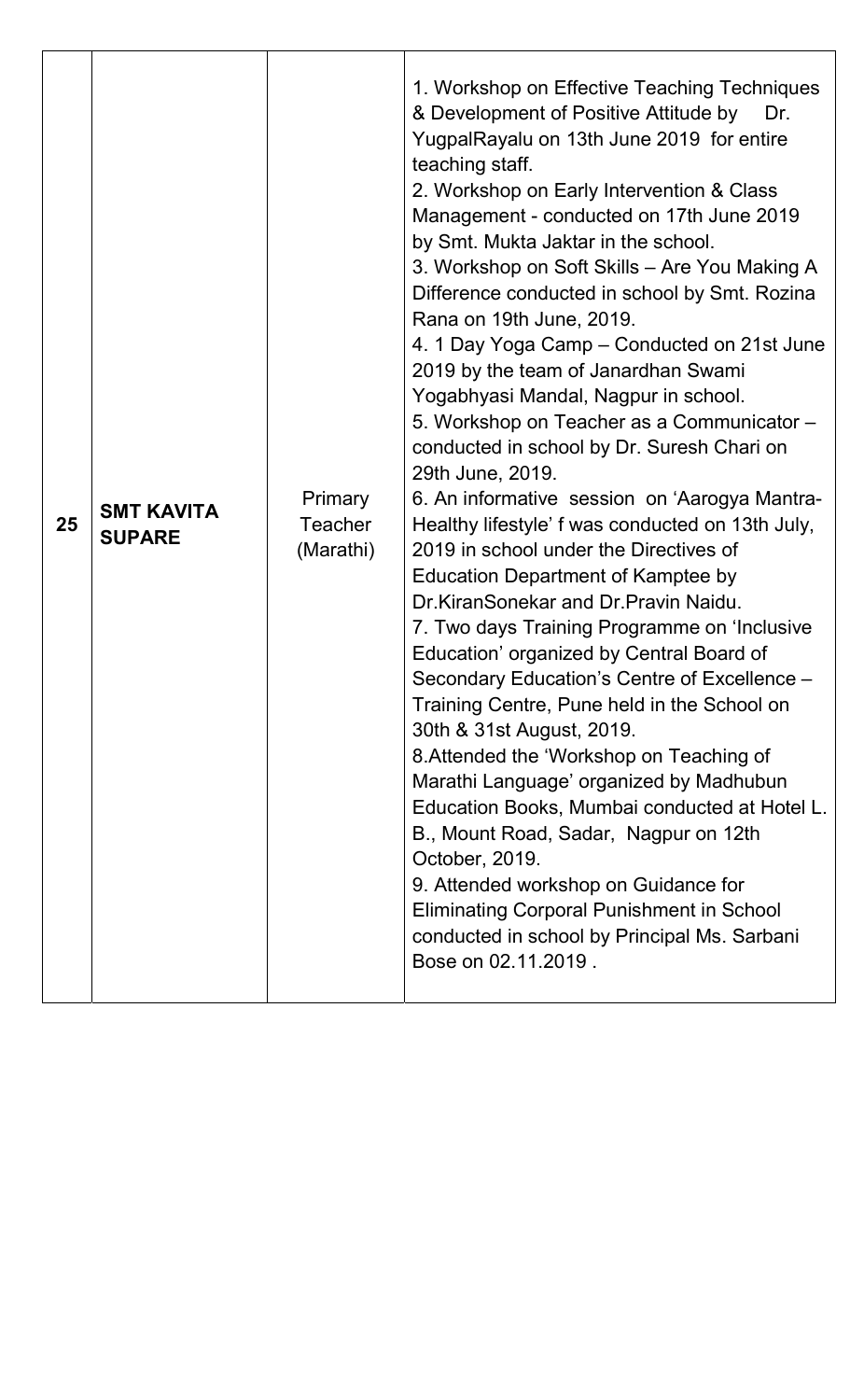| 26 | <b>SMT PRITI</b><br><b>BAISWARE</b> | <b>Primary</b><br><b>Teacher</b><br>(Hindi) | 1. Workshop on Effective Teaching Techniques<br>& Development of Positive Attitude by<br>Dr.<br>YugpalRayalu on 13th June 2019 for entire<br>teaching staff.<br>2. Workshop on Early Intervention & Class<br>Management - conducted on 17th June 2019<br>by Smt. Mukta Jaktar in the school.<br>3. Workshop on Soft Skills - Are You Making A<br>Difference conducted in school by Smt. Rozina<br>Rana on 19th June, 2019.<br>4. 1 Day Yoga Camp – Conducted on 21st June<br>2019 by the team of Janardhan Swami<br>Yogabhyasi Mandal, Nagpur in school.<br>5. Workshop on Teacher as a Communicator -<br>conducted in school by Dr. Suresh Chari on<br>29th June, 2019.<br>6. An informative session on 'Aarogya Mantra-<br>Healthy lifestyle' f was conducted on 13th July,<br>2019 in school under the Directives of<br><b>Education Department of Kamptee by</b><br>Dr.KiranSonekar and Dr.Pravin Naidu.<br>7. Two days Training Programme on 'Inclusive<br>Education' organized by Central Board of<br>Secondary Education's Centre of Excellence -<br>Training Centre, Pune held in the School on<br>30th & 31st August, 2019.<br>8. Attended the 'Workshop on Teaching of Hindi<br>Language' organized by Madhubun Education<br>Books, Mumbai conducted at Hotel L. B., Mount<br>Road, Sadar, Nagpur on 12th October, 2019.<br>9. Attended workshop on Guidance for<br><b>Eliminating Corporal Punishment in School</b><br>conducted in school by Principal Ms. Sarbani<br>Bose on 02.11.2019. |
|----|-------------------------------------|---------------------------------------------|-------------------------------------------------------------------------------------------------------------------------------------------------------------------------------------------------------------------------------------------------------------------------------------------------------------------------------------------------------------------------------------------------------------------------------------------------------------------------------------------------------------------------------------------------------------------------------------------------------------------------------------------------------------------------------------------------------------------------------------------------------------------------------------------------------------------------------------------------------------------------------------------------------------------------------------------------------------------------------------------------------------------------------------------------------------------------------------------------------------------------------------------------------------------------------------------------------------------------------------------------------------------------------------------------------------------------------------------------------------------------------------------------------------------------------------------------------------------------------------------------------|
|    |                                     |                                             |                                                                                                                                                                                                                                                                                                                                                                                                                                                                                                                                                                                                                                                                                                                                                                                                                                                                                                                                                                                                                                                                                                                                                                                                                                                                                                                                                                                                                                                                                                       |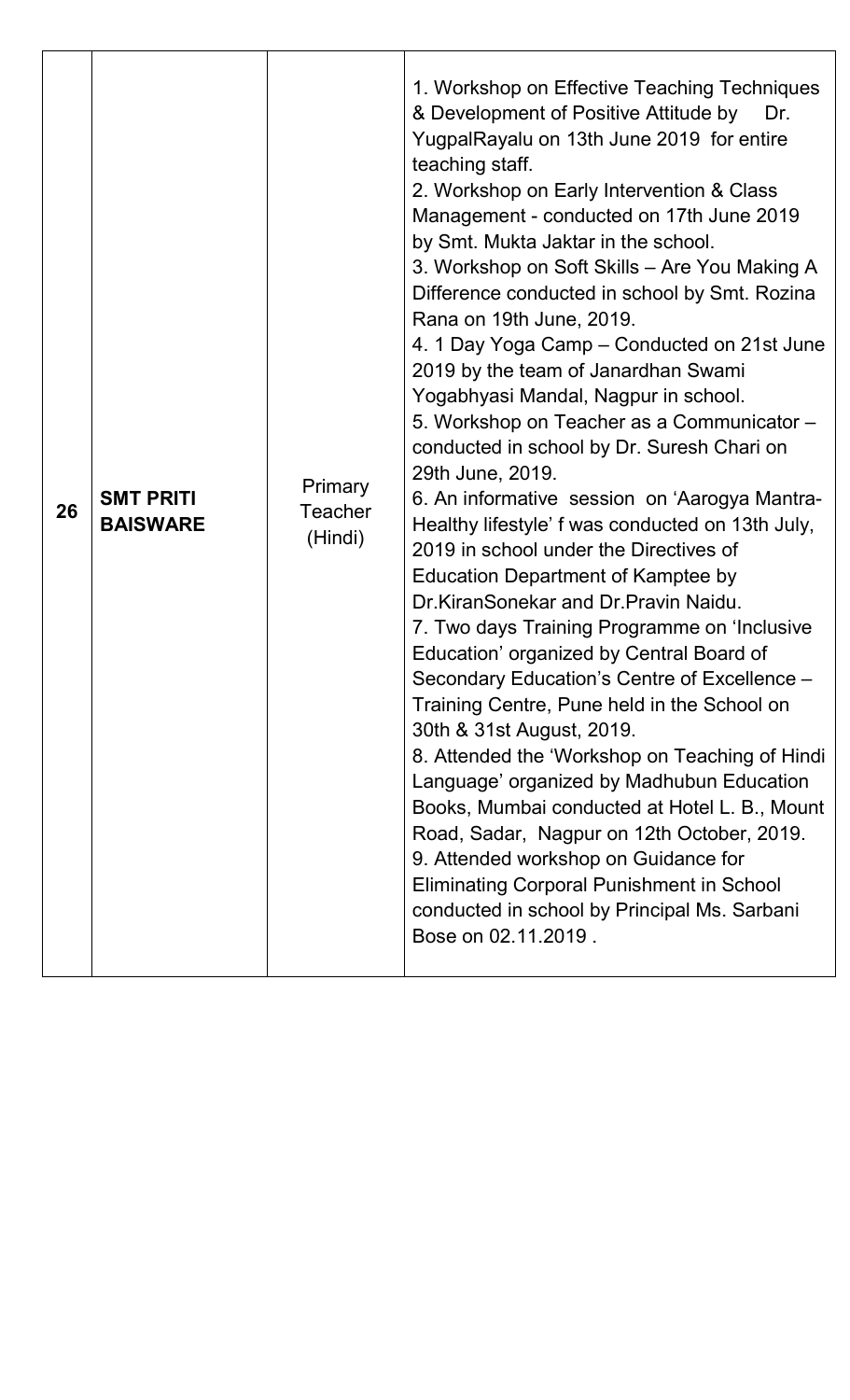| 27 | <b>SMT SANGITA</b><br><b>TIWARI</b> | Primary<br><b>Teacher</b><br>(Hindi) | 1. Workshop on Effective Teaching Techniques<br>& Development of Positive Attitude by<br>Dr.<br>YugpalRayalu on 13th June 2019 for entire<br>teaching staff.<br>2. Workshop on Early Intervention & Class<br>Management - conducted on 17th June 2019<br>by Smt. Mukta Jaktar in the school.<br>3. Workshop on Soft Skills – Are You Making A<br>Difference conducted in school by Smt. Rozina<br>Rana on 19th June, 2019.<br>4. 1 Day Yoga Camp – Conducted on 21st June<br>2019 by the team of Janardhan Swami<br>Yogabhyasi Mandal, Nagpur in school.<br>5. Workshop on Teacher as a Communicator -<br>conducted in school by Dr. Suresh Chari on<br>29th June, 2019.<br>6. Attended the 'Workshop on Teaching of Hindi<br>Language' organized by Madhubun Education<br>Books, Mumbai conducted at Hotel L. B., Mount<br>Road, Sadar, Nagpur on 12th October, 2019.<br>7. Attended Two days Capacity Building<br>Programme on 'Classroom Management',<br>organized in the school premises by Central<br>Board of Secondary Education's Centre of<br>Excellence, Pune on 23rd & 24th December,<br>2019 |
|----|-------------------------------------|--------------------------------------|----------------------------------------------------------------------------------------------------------------------------------------------------------------------------------------------------------------------------------------------------------------------------------------------------------------------------------------------------------------------------------------------------------------------------------------------------------------------------------------------------------------------------------------------------------------------------------------------------------------------------------------------------------------------------------------------------------------------------------------------------------------------------------------------------------------------------------------------------------------------------------------------------------------------------------------------------------------------------------------------------------------------------------------------------------------------------------------------------------|
|----|-------------------------------------|--------------------------------------|----------------------------------------------------------------------------------------------------------------------------------------------------------------------------------------------------------------------------------------------------------------------------------------------------------------------------------------------------------------------------------------------------------------------------------------------------------------------------------------------------------------------------------------------------------------------------------------------------------------------------------------------------------------------------------------------------------------------------------------------------------------------------------------------------------------------------------------------------------------------------------------------------------------------------------------------------------------------------------------------------------------------------------------------------------------------------------------------------------|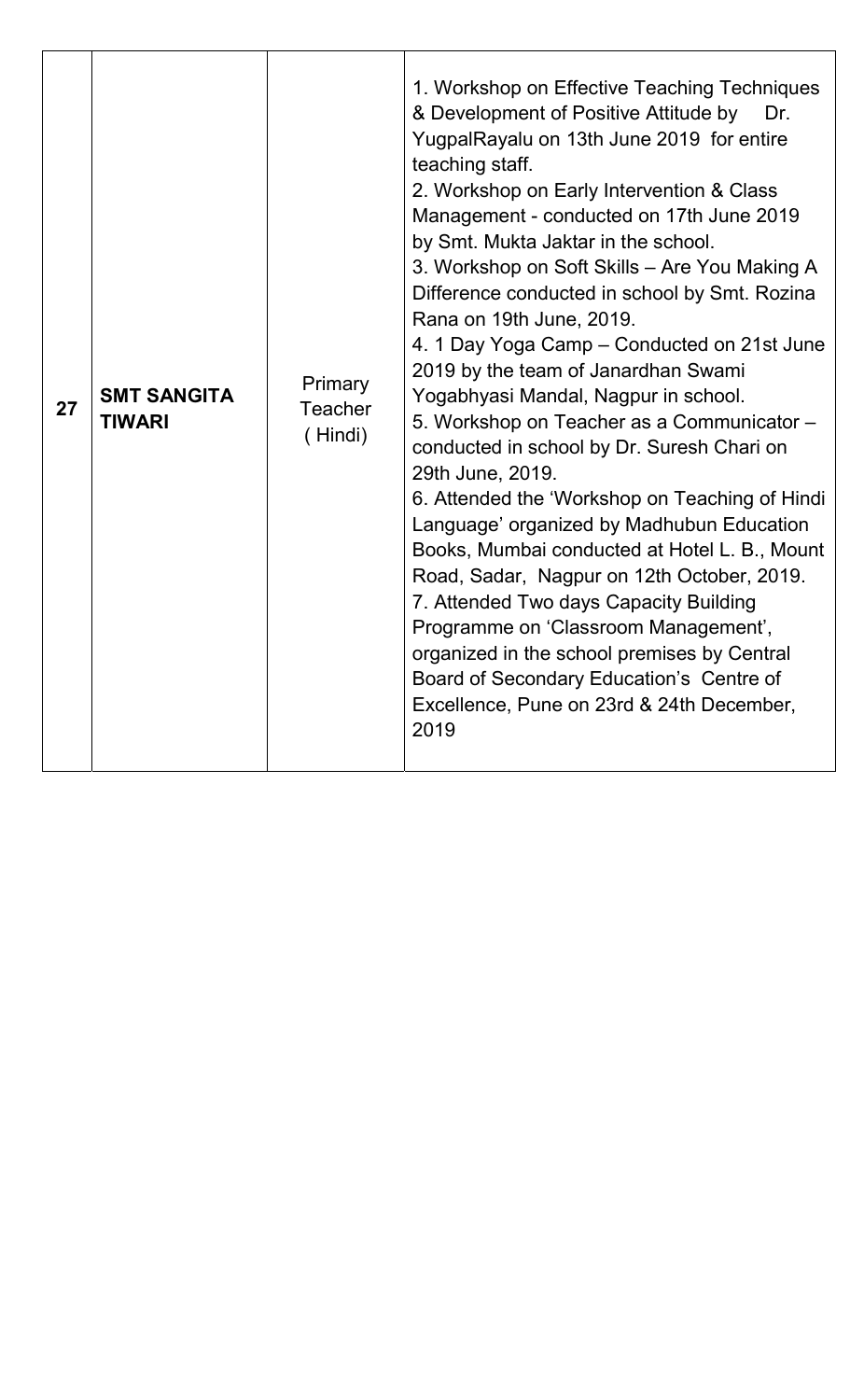| 28 | <b>SMT PRIYANKA</b><br><b>TAREKAR</b> | Primary<br><b>Teacher</b><br>(All Subjects) | 1. Workshop on Effective Teaching Techniques<br>& Development of Positive Attitude by<br>Dr.<br>YugpalRayalu on 13th June 2019 for entire<br>teaching staff.<br>2. Workshop on Early Intervention & Class<br>Management - conducted on 17th June 2019<br>by Smt. Mukta Jaktar in the school.<br>3. Workshop on Soft Skills – Are You Making A<br>Difference conducted in school by Smt. Rozina<br>Rana on 19th June, 2019.<br>4. 1 Day Yoga Camp – Conducted on 21st June<br>2019 by the team of Janardhan Swami<br>Yogabhyasi Mandal, Nagpur in school.<br>5. Workshop on Teacher as a Communicator -<br>conducted in school by Dr. Suresh Chari on<br>29th June, 2019.<br>6. An informative session on 'Aarogya Mantra-<br>Healthy lifestyle' f was conducted on 13th July,<br>2019 in school under the Directives of<br><b>Education Department of Kamptee by</b><br>Dr.KiranSonekar and Dr.Pravin Naidu.<br>7. Two days Training Programme on 'Inclusive<br>Education' organized by Central Board of<br>Secondary Education's Centre of Excellence -<br>Training Centre, Pune held in the School on<br>30th & 31st August, 2019.<br>8. Attended workshop on Guidance for<br><b>Eliminating Corporal Punishment in School</b><br>conducted in school by Principal Ms. Sarbani<br>Bose on 02.11.2019. |
|----|---------------------------------------|---------------------------------------------|---------------------------------------------------------------------------------------------------------------------------------------------------------------------------------------------------------------------------------------------------------------------------------------------------------------------------------------------------------------------------------------------------------------------------------------------------------------------------------------------------------------------------------------------------------------------------------------------------------------------------------------------------------------------------------------------------------------------------------------------------------------------------------------------------------------------------------------------------------------------------------------------------------------------------------------------------------------------------------------------------------------------------------------------------------------------------------------------------------------------------------------------------------------------------------------------------------------------------------------------------------------------------------------------------------|
|----|---------------------------------------|---------------------------------------------|---------------------------------------------------------------------------------------------------------------------------------------------------------------------------------------------------------------------------------------------------------------------------------------------------------------------------------------------------------------------------------------------------------------------------------------------------------------------------------------------------------------------------------------------------------------------------------------------------------------------------------------------------------------------------------------------------------------------------------------------------------------------------------------------------------------------------------------------------------------------------------------------------------------------------------------------------------------------------------------------------------------------------------------------------------------------------------------------------------------------------------------------------------------------------------------------------------------------------------------------------------------------------------------------------------|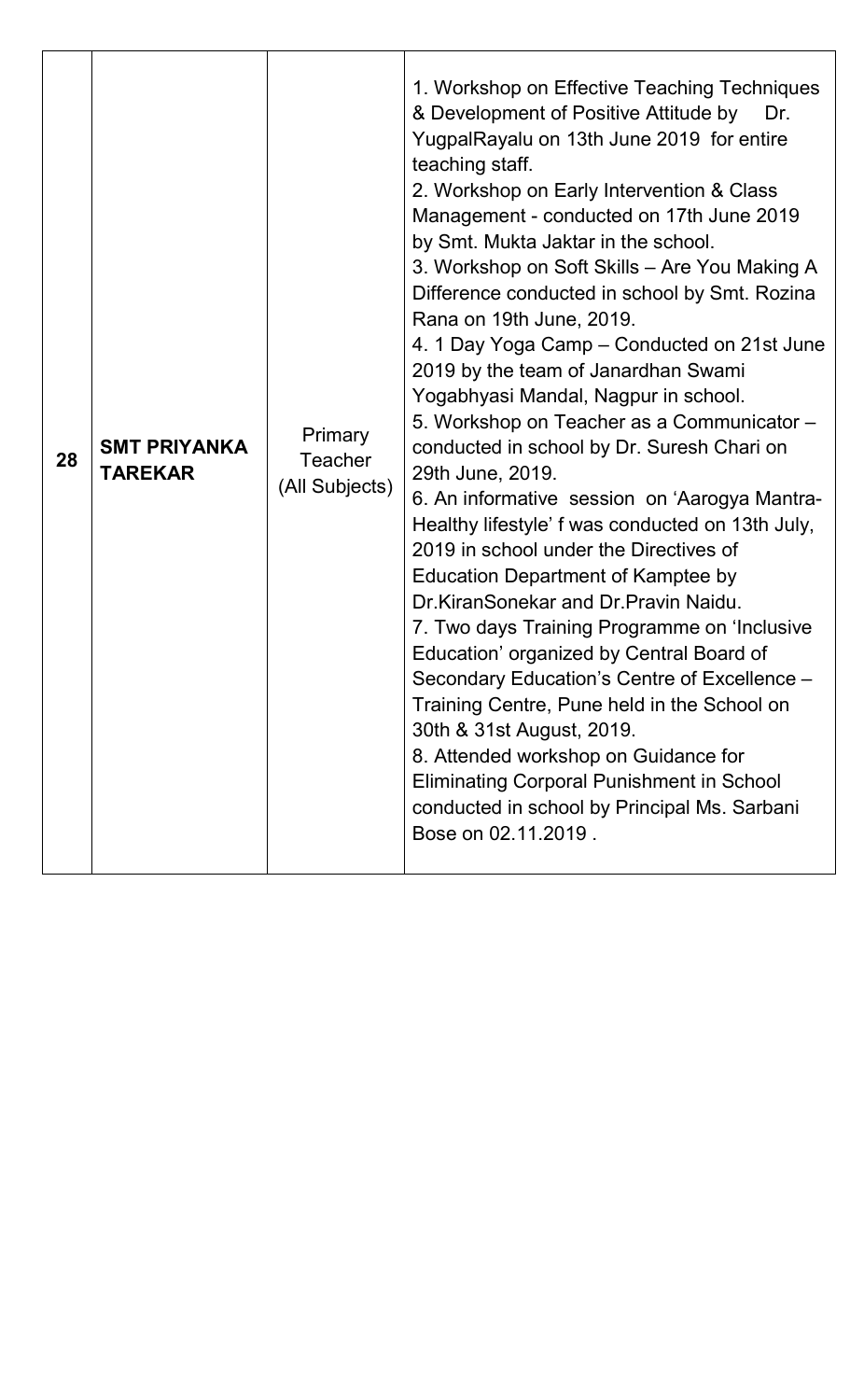| 29 | <b>SMT NEHA</b><br><b>KHADSE</b> | <b>Primary</b><br><b>Teacher</b><br>(All Subjects) | 1. Workshop on Effective Teaching Techniques<br>& Development of Positive Attitude by<br>Dr.<br>YugpalRayalu on 13th June 2019 for entire<br>teaching staff.<br>2. Workshop on Early Intervention & Class<br>Management - conducted on 17th June 2019<br>by Smt. Mukta Jaktar in the school.<br>3. Workshop on Soft Skills - Are You Making A<br>Difference conducted in school by Smt. Rozina<br>Rana on 19th June, 2019.<br>4. 1 Day Yoga Camp – Conducted on 21st June<br>2019 by the team of Janardhan Swami<br>Yogabhyasi Mandal, Nagpur in school.<br>5. Workshop on Teacher as a Communicator -<br>conducted in school by Dr. Suresh Chari on<br>29th June, 2019.<br>6. An informative session on 'Aarogya Mantra-<br>Healthy lifestyle' f was conducted on 13th July,<br>2019 in school under the Directives of<br><b>Education Department of Kamptee by</b><br>Dr.KiranSonekar and Dr.Pravin Naidu.<br>7. Two days Training Programme on 'Inclusive<br>Education' organized by Central Board of<br>Secondary Education's Centre of Excellence -<br>Training Centre, Pune held in the School on<br>30th & 31st August, 2019.<br>8. Attended workshop on Guidance for<br><b>Eliminating Corporal Punishment in School</b><br>conducted in school by Principal Ms. Sarbani<br>Bose on 02.11.2019. |
|----|----------------------------------|----------------------------------------------------|---------------------------------------------------------------------------------------------------------------------------------------------------------------------------------------------------------------------------------------------------------------------------------------------------------------------------------------------------------------------------------------------------------------------------------------------------------------------------------------------------------------------------------------------------------------------------------------------------------------------------------------------------------------------------------------------------------------------------------------------------------------------------------------------------------------------------------------------------------------------------------------------------------------------------------------------------------------------------------------------------------------------------------------------------------------------------------------------------------------------------------------------------------------------------------------------------------------------------------------------------------------------------------------------------------|
|----|----------------------------------|----------------------------------------------------|---------------------------------------------------------------------------------------------------------------------------------------------------------------------------------------------------------------------------------------------------------------------------------------------------------------------------------------------------------------------------------------------------------------------------------------------------------------------------------------------------------------------------------------------------------------------------------------------------------------------------------------------------------------------------------------------------------------------------------------------------------------------------------------------------------------------------------------------------------------------------------------------------------------------------------------------------------------------------------------------------------------------------------------------------------------------------------------------------------------------------------------------------------------------------------------------------------------------------------------------------------------------------------------------------------|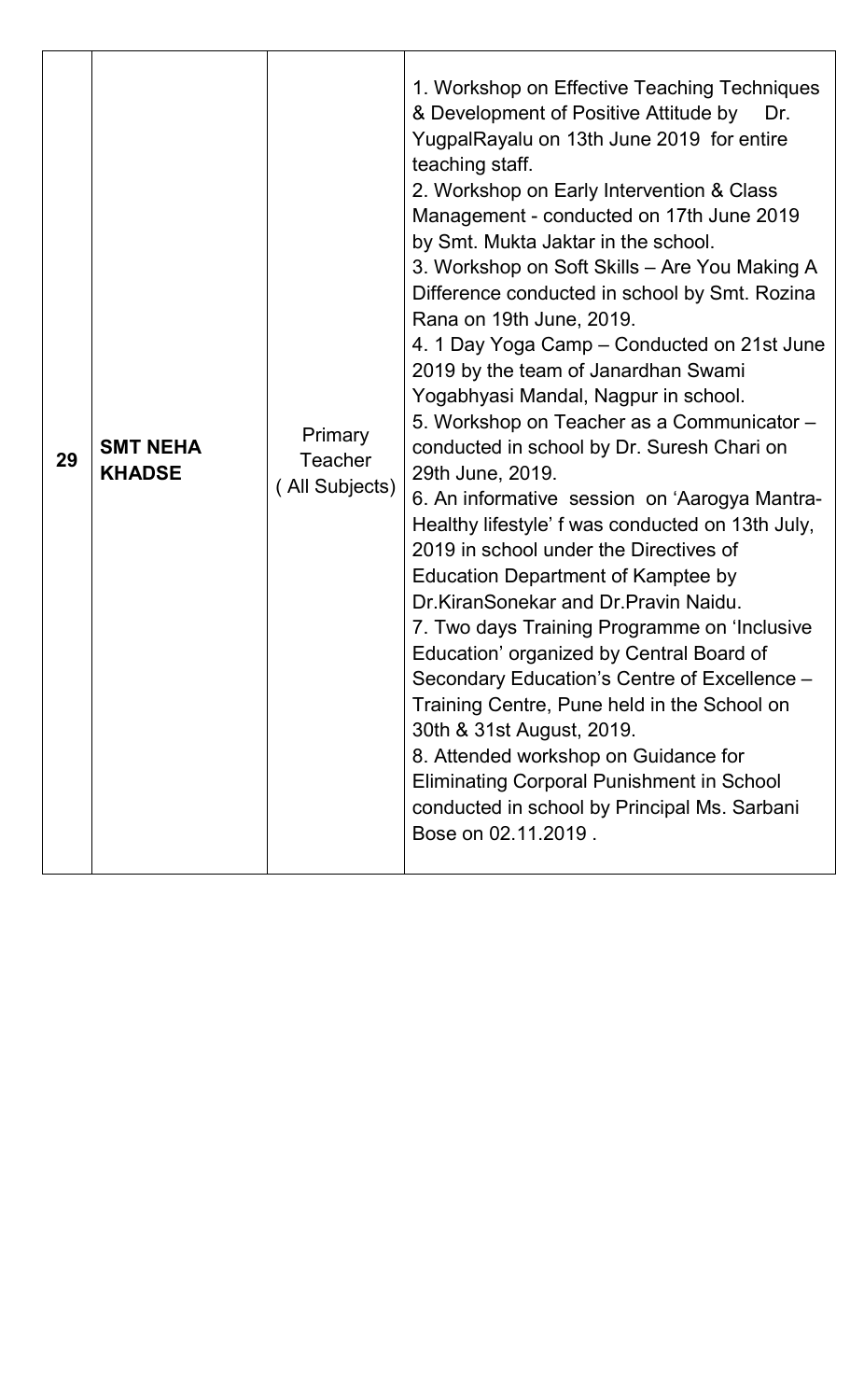| <b>Primary</b><br><b>SMT MUMTAZ</b><br>30<br><b>Teacher</b><br><b>DHAMANI</b><br>(All Subjects) | 1. Workshop on Effective Teaching Techniques<br>& Development of Positive Attitude by<br>Dr.<br>YugpalRayalu on 13th June 2019 for entire<br>teaching staff.2. Workshop on Early Intervention<br>& Class Management - conducted on 17th June<br>by Smt. Mukta Jaktar in the school. 3.<br>2019<br>Workshop on Soft Skills - Are You Making A<br>Difference conducted in school by Smt. Rozina<br>Rana on 19th June, 2019.4. 1 Day Yoga Camp<br>- Conducted on 21st June 2019 by the team of<br>Janardhan Swami Yogabhyasi Mandal, Nagpur<br>in school.5. Workshop on Teacher as a<br>Communicator – conducted in school by Dr.<br>Suresh Chari on 29th June, 2019.6. An<br>informative session on 'Aarogya Mantra-<br>Healthy lifestyle' f was conducted on 13th July,<br>2019 in school under the Directives of<br><b>Education Department of Kamptee by</b><br>Dr.KiranSonekar and Dr.Pravin Naidu.7.<br>Attended a 2 days long workshop on 'Setting<br>Up INTACH & Architectural Sankul Heritage<br>Clubs in Nagpur Schools 'organised by<br><b>Heritage Education and Communication Service</b><br>(HECS) in collaboration with Indian National<br>Trust for Art & Cultural Heritage (INTACH) held<br>at Nagpur on 19.07.2019 & 20.07.2019. 8. Two<br>days Training Programme on 'Inclusive<br>Education' organized by Central Board of<br>Secondary Education's Centre of Excellence -<br>Training Centre, Pune held in the School on<br>30th & 31st August, 2019.9. Attended workshop<br>on Guidance for Eliminating Corporal<br>Punishment in School conducted in school by<br>Principal Ms. Sarbani Bose on 02.11.2019. |
|-------------------------------------------------------------------------------------------------|---------------------------------------------------------------------------------------------------------------------------------------------------------------------------------------------------------------------------------------------------------------------------------------------------------------------------------------------------------------------------------------------------------------------------------------------------------------------------------------------------------------------------------------------------------------------------------------------------------------------------------------------------------------------------------------------------------------------------------------------------------------------------------------------------------------------------------------------------------------------------------------------------------------------------------------------------------------------------------------------------------------------------------------------------------------------------------------------------------------------------------------------------------------------------------------------------------------------------------------------------------------------------------------------------------------------------------------------------------------------------------------------------------------------------------------------------------------------------------------------------------------------------------------------------------------------------------------------------------------------------------|
|-------------------------------------------------------------------------------------------------|---------------------------------------------------------------------------------------------------------------------------------------------------------------------------------------------------------------------------------------------------------------------------------------------------------------------------------------------------------------------------------------------------------------------------------------------------------------------------------------------------------------------------------------------------------------------------------------------------------------------------------------------------------------------------------------------------------------------------------------------------------------------------------------------------------------------------------------------------------------------------------------------------------------------------------------------------------------------------------------------------------------------------------------------------------------------------------------------------------------------------------------------------------------------------------------------------------------------------------------------------------------------------------------------------------------------------------------------------------------------------------------------------------------------------------------------------------------------------------------------------------------------------------------------------------------------------------------------------------------------------------|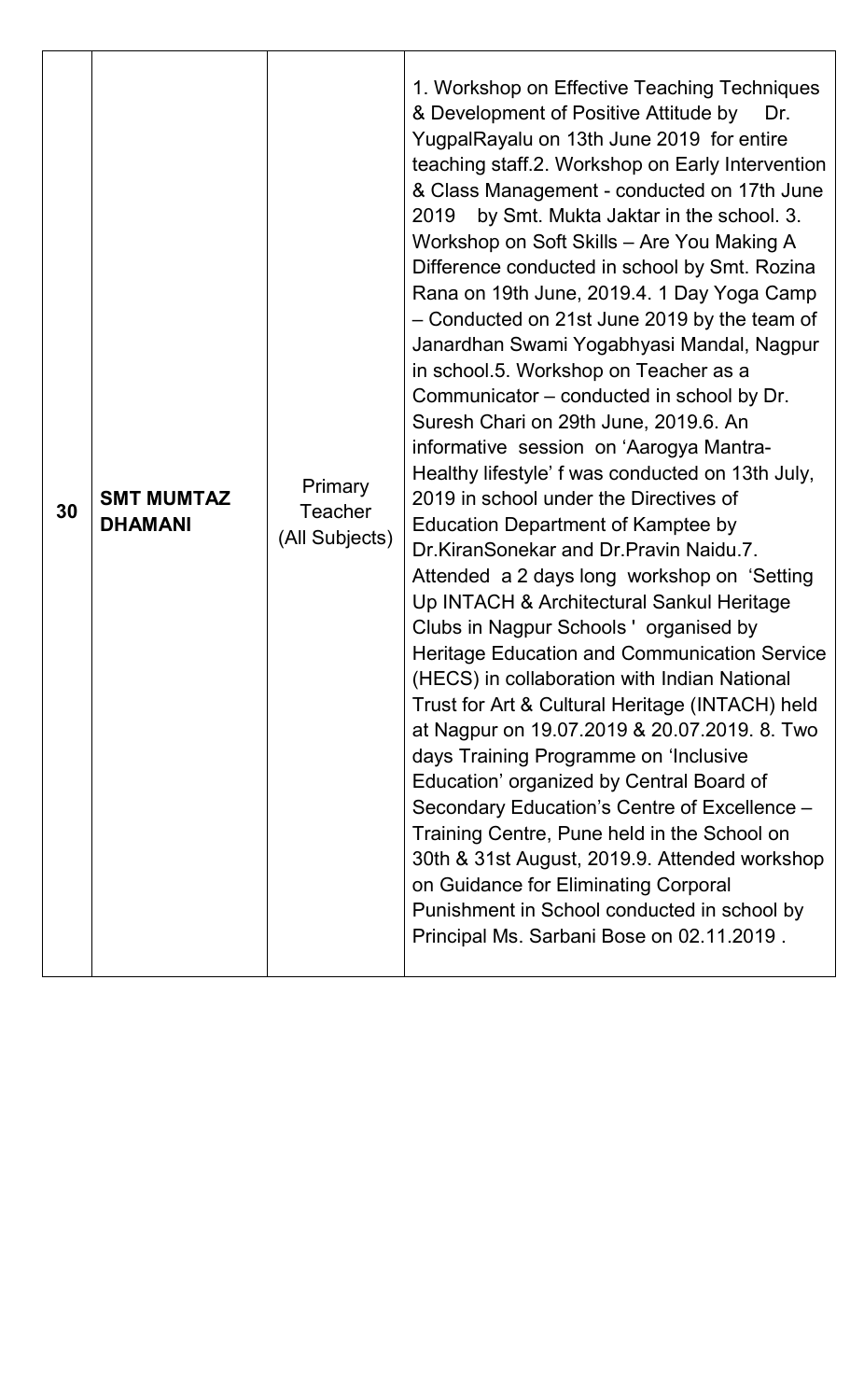| 31 | <b>MS ASHWINI</b><br><b>BORKAR</b> | Primary<br><b>Teacher</b><br>All Subjects) | 1. Workshop on Effective Teaching Techniques<br>& Development of Positive Attitude by<br>Dr.<br>YugpalRayalu on 13th June 2019 for entire<br>teaching staff.<br>2. Workshop on Early Intervention & Class<br>Management - conducted on 17th June 2019<br>by Smt. Mukta Jaktar in the school.<br>3. Workshop on Soft Skills - Are You Making A<br>Difference conducted in school by Smt. Rozina<br>Rana on 19th June, 2019.<br>4. 1 Day Yoga Camp – Conducted on 21st June<br>2019 by the team of Janardhan Swami<br>Yogabhyasi Mandal, Nagpur in school.<br>5. Workshop on Teacher as a Communicator -<br>conducted in school by Dr. Suresh Chari on<br>29th June, 2019.<br>6. An informative session on 'Aarogya Mantra-<br>Healthy lifestyle' f was conducted on 13th July,<br>2019 in school under the Directives of<br><b>Education Department of Kamptee by</b><br>Dr.KiranSonekar and Dr.Pravin Naidu.<br>7. Two days Training Programme on 'Inclusive<br>Education' organized by Central Board of<br>Secondary Education's Centre of Excellence -<br>Training Centre, Pune held in the School on<br>30th & 31st August, 2019.<br>8. Attended workshop on Guidance for<br><b>Eliminating Corporal Punishment in School</b><br>conducted in school by Principal Ms. Sarbani<br>Bose on 02.11.2019. |
|----|------------------------------------|--------------------------------------------|---------------------------------------------------------------------------------------------------------------------------------------------------------------------------------------------------------------------------------------------------------------------------------------------------------------------------------------------------------------------------------------------------------------------------------------------------------------------------------------------------------------------------------------------------------------------------------------------------------------------------------------------------------------------------------------------------------------------------------------------------------------------------------------------------------------------------------------------------------------------------------------------------------------------------------------------------------------------------------------------------------------------------------------------------------------------------------------------------------------------------------------------------------------------------------------------------------------------------------------------------------------------------------------------------------|
|----|------------------------------------|--------------------------------------------|---------------------------------------------------------------------------------------------------------------------------------------------------------------------------------------------------------------------------------------------------------------------------------------------------------------------------------------------------------------------------------------------------------------------------------------------------------------------------------------------------------------------------------------------------------------------------------------------------------------------------------------------------------------------------------------------------------------------------------------------------------------------------------------------------------------------------------------------------------------------------------------------------------------------------------------------------------------------------------------------------------------------------------------------------------------------------------------------------------------------------------------------------------------------------------------------------------------------------------------------------------------------------------------------------------|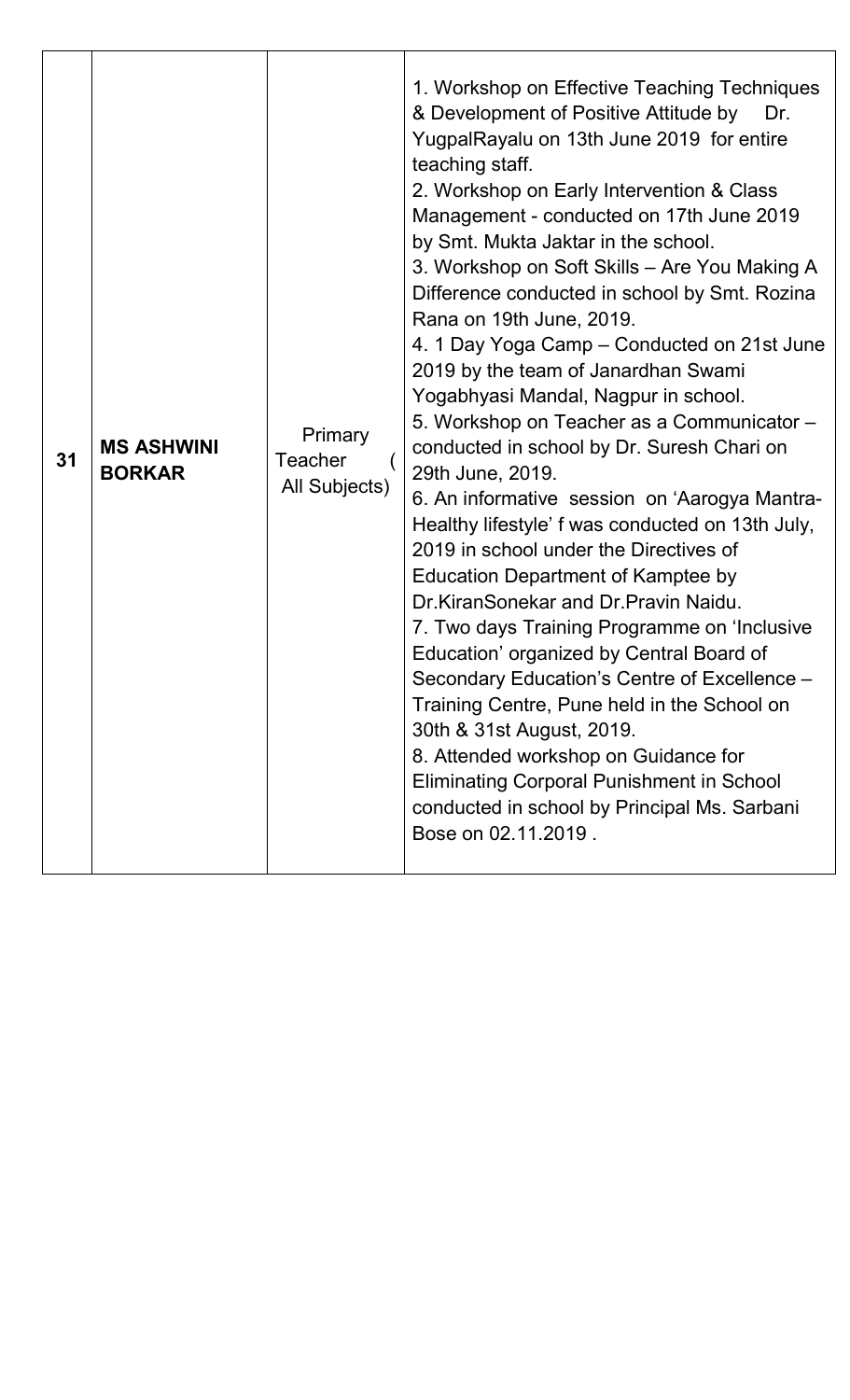| <b>Primary</b><br><b>SMT DEEPALI</b><br>32<br><b>Teacher</b><br><b>NANDURKAR</b><br>(Sanskrit) | 1. Workshop on Effective Teaching Techniques<br>& Development of Positive Attitude by<br>Dr.<br>YugpalRayalu on 13th June 2019 for entire<br>teaching staff.2. Workshop on Early Intervention<br>& Class Management - conducted on 17th June<br>by Smt. Mukta Jaktar in the school. 3.<br>2019<br>Workshop on Soft Skills - Are You Making A<br>Difference conducted in school by Smt. Rozina<br>Rana on 19th June, 2019.4. 1 Day Yoga Camp<br>- Conducted on 21st June 2019 by the team of<br>Janardhan Swami Yogabhyasi Mandal, Nagpur<br>in school.5. Workshop on Teacher as a<br>Communicator – conducted in school by Dr.<br>Suresh Chari on 29th June, 2019.6. An<br>informative session on 'Aarogya Mantra-<br>Healthy lifestyle' f was conducted on 13th July,<br>2019 in school under the Directives of<br><b>Education Department of Kamptee by</b><br>Dr. Kiran Sonekar and Dr. Pravin Naidu. 7. Two<br>days Training Programme on 'Inclusive<br>Education' organized by Central Board of<br>Secondary Education's Centre of Excellence -<br>Training Centre, Pune held in the School on<br>30th & 31st August, 2019.8. Attended workshop<br>on Guidance for Eliminating Corporal<br>Punishment in School conducted in school by<br>Principal Ms. Sarbani Bose on 02.11.2019 .9.<br>Attended the 3 days "All India Oriental<br>Conference" from 10th to 12th January, 2020<br>organised byKavikulaguru Kalidas Sanskrit<br>University, Ramtek at Suresh Bhat Auditorium,<br>Reshim Bagh, Nagpur.10. Presented a paper<br>entitled "Upanishad" under Philosphy in the "All<br>India Oriental Conference" on 11th January,<br>2020 organised by Kavikulaguru Kalidas<br>Sanskrit University, Ramtek held at Suresh Bhat<br>Auditorium, Nagpur which was inaugurated by<br>his excellency Vice President Shri Venkaiah<br><b>Naidu Sir</b> |
|------------------------------------------------------------------------------------------------|----------------------------------------------------------------------------------------------------------------------------------------------------------------------------------------------------------------------------------------------------------------------------------------------------------------------------------------------------------------------------------------------------------------------------------------------------------------------------------------------------------------------------------------------------------------------------------------------------------------------------------------------------------------------------------------------------------------------------------------------------------------------------------------------------------------------------------------------------------------------------------------------------------------------------------------------------------------------------------------------------------------------------------------------------------------------------------------------------------------------------------------------------------------------------------------------------------------------------------------------------------------------------------------------------------------------------------------------------------------------------------------------------------------------------------------------------------------------------------------------------------------------------------------------------------------------------------------------------------------------------------------------------------------------------------------------------------------------------------------------------------------------------------------------------------------------------------------------------|
|------------------------------------------------------------------------------------------------|----------------------------------------------------------------------------------------------------------------------------------------------------------------------------------------------------------------------------------------------------------------------------------------------------------------------------------------------------------------------------------------------------------------------------------------------------------------------------------------------------------------------------------------------------------------------------------------------------------------------------------------------------------------------------------------------------------------------------------------------------------------------------------------------------------------------------------------------------------------------------------------------------------------------------------------------------------------------------------------------------------------------------------------------------------------------------------------------------------------------------------------------------------------------------------------------------------------------------------------------------------------------------------------------------------------------------------------------------------------------------------------------------------------------------------------------------------------------------------------------------------------------------------------------------------------------------------------------------------------------------------------------------------------------------------------------------------------------------------------------------------------------------------------------------------------------------------------------------|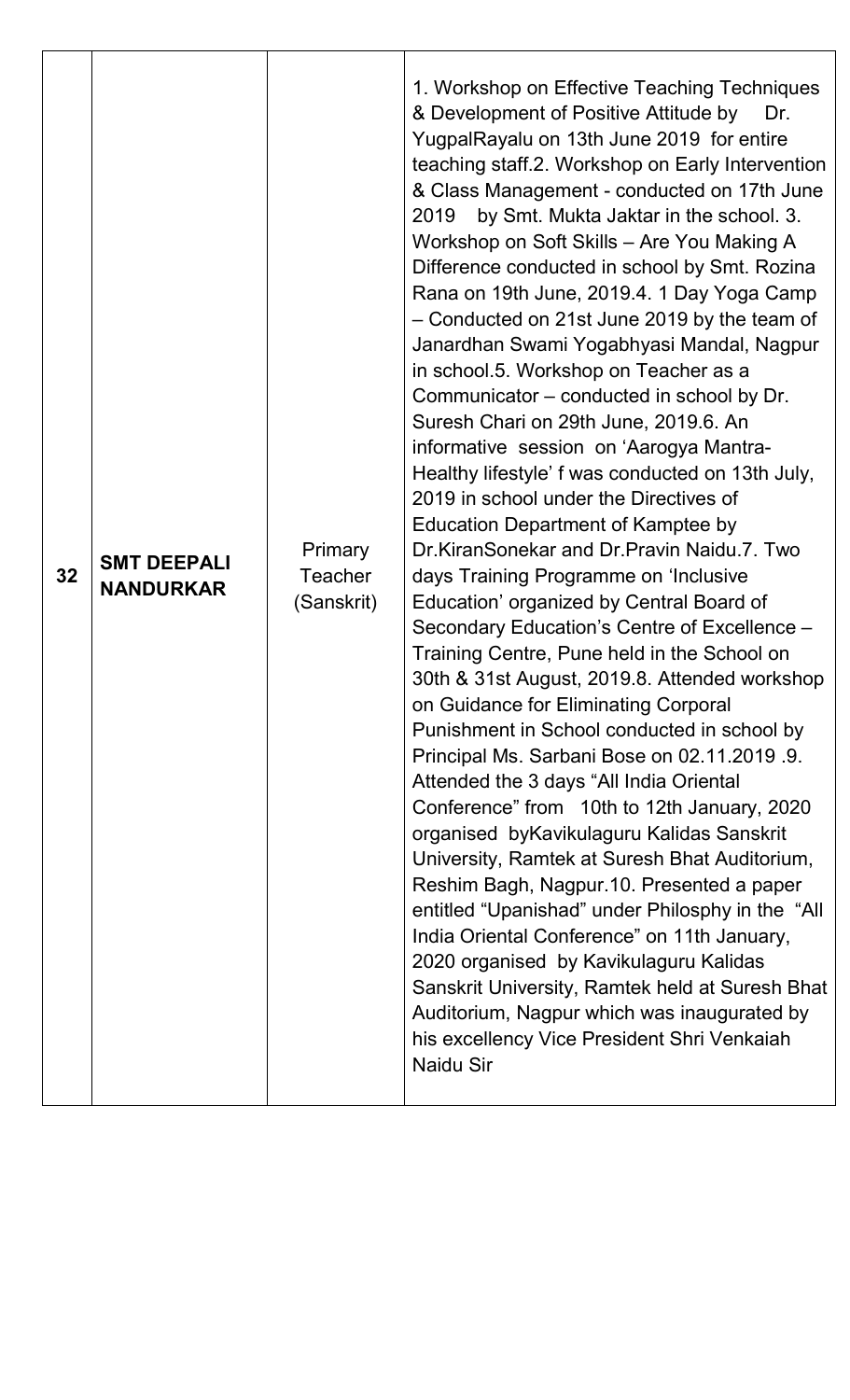| 30th & 31st August, 2019.8. Attended a day<br>long 'Workshop on Adolescent Health<br>Sensitization" organized by NSSC in<br>association with Indian Medical Association<br>(IMA) conducted at IMA Auditorium, IMA Hall,<br>Nagpur on 19th October, 2019.9. Attended<br>Punishment in School conducted in school by<br>Attended one day Workshop on Career<br>Counseling Lab and emerging Careers for<br>21st Century organized by Nagpur Sahodaya<br>23rd November, 2019. | 33 | <b>SMT DIVYA NAIK</b> | Special<br><b>Educator</b> | 1. Workshop on Effective Teaching Techniques<br>& Development of Positive Attitude by<br>Dr.<br>YugpalRayalu on 13th June 2019 for entire<br>teaching staff.2. Workshop on Early Intervention<br>& Class Management - conducted on 17th June<br>by Smt. Mukta Jaktar in the school. 3.<br>2019<br>Workshop on Soft Skills - Are You Making A<br>Difference conducted in school by Smt. Rozina<br>Rana on 19th June, 2019.4. 1 Day Yoga Camp<br>- Conducted on 21st June 2019 by the team of<br>Janardhan Swami Yogabhyasi Mandal, Nagpur<br>in school.5. Workshop on Teacher as a<br>Communicator – conducted in school by Dr.<br>Suresh Chari on 29th June, 2019.6. An<br>informative session on 'Aarogya Mantra-<br>Healthy lifestyle' f was conducted on 13th July,<br>2019 in school under the Directives of<br><b>Education Department of Kamptee by</b><br>Dr. Kiran Sonekar and Dr. Pravin Naidu. 7. Two<br>days Training Programme on 'Inclusive<br>Education' organized by Central Board of<br>Secondary Education's Centre of Excellence -<br>Training Centre, Pune held in the School on<br>workshop on Guidance for Eliminating Corporal<br>Principal Ms. Sarbani Bose on 02.11.2019 .10.<br>School Complex, Nagpur held at G.H. Raisoni<br>Engineering College, Hingna Road, Nagpur on |
|---------------------------------------------------------------------------------------------------------------------------------------------------------------------------------------------------------------------------------------------------------------------------------------------------------------------------------------------------------------------------------------------------------------------------------------------------------------------------|----|-----------------------|----------------------------|-----------------------------------------------------------------------------------------------------------------------------------------------------------------------------------------------------------------------------------------------------------------------------------------------------------------------------------------------------------------------------------------------------------------------------------------------------------------------------------------------------------------------------------------------------------------------------------------------------------------------------------------------------------------------------------------------------------------------------------------------------------------------------------------------------------------------------------------------------------------------------------------------------------------------------------------------------------------------------------------------------------------------------------------------------------------------------------------------------------------------------------------------------------------------------------------------------------------------------------------------------------------------------------------------------|
|---------------------------------------------------------------------------------------------------------------------------------------------------------------------------------------------------------------------------------------------------------------------------------------------------------------------------------------------------------------------------------------------------------------------------------------------------------------------------|----|-----------------------|----------------------------|-----------------------------------------------------------------------------------------------------------------------------------------------------------------------------------------------------------------------------------------------------------------------------------------------------------------------------------------------------------------------------------------------------------------------------------------------------------------------------------------------------------------------------------------------------------------------------------------------------------------------------------------------------------------------------------------------------------------------------------------------------------------------------------------------------------------------------------------------------------------------------------------------------------------------------------------------------------------------------------------------------------------------------------------------------------------------------------------------------------------------------------------------------------------------------------------------------------------------------------------------------------------------------------------------------|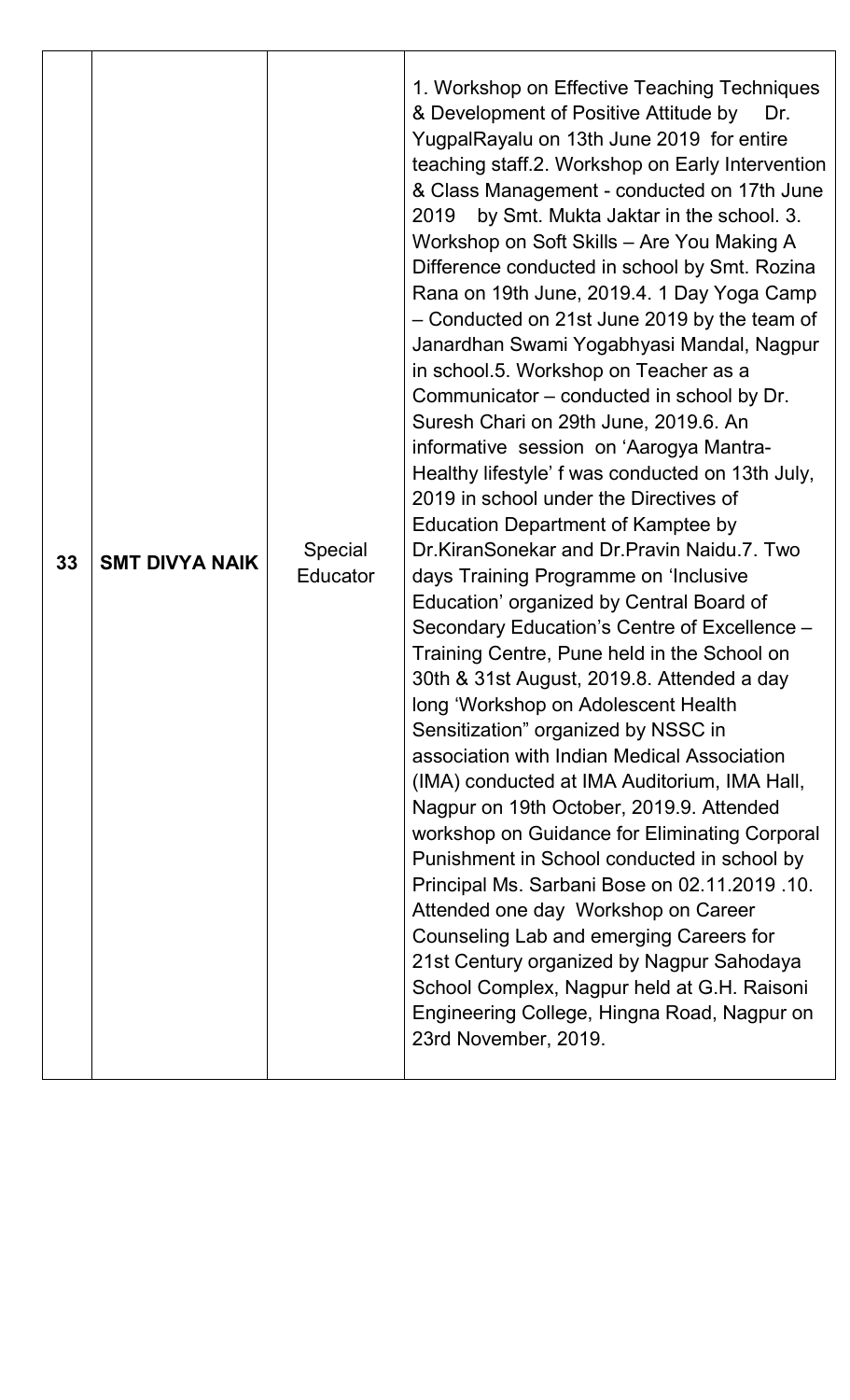| 34 | <b>SHRI NEERAJ</b><br><b>TATEKAR</b> | Tabla<br><b>Teacher</b> | 1. Attended a 7 days long SPIC MACAY<br>International Convention at JNU, Delhi from<br>03rd June 2019 to 09th June 2019.<br>2. Workshop on Effective Teaching Techniques<br>& Development of Positive Attitude by<br>Dr.<br>YugpalRayalu on 13th June 2019 for entire<br>teaching staff.<br>3. Workshop on Early Intervention & Class<br>Management - conducted on 17th June 2019<br>by Smt. Mukta Jaktar in the school.<br>4. Workshop on Soft Skills - Are You Making A<br>Difference conducted in school by Smt. Rozina<br>Rana on 19th June, 2019.<br>5. 1 Day Yoga Camp – Conducted on 21st June<br>2019 by the team of Janardhan Swami<br>Yogabhyasi Mandal, Nagpur in school.<br>6. Workshop on Teacher as a Communicator -<br>conducted in school by Dr. Suresh Chari on<br>29th June, 2019.<br>7. An informative session on 'Aarogya Mantra-<br>Healthy lifestyle' f was conducted on 13th July,<br>2019 in school under the Directives of<br><b>Education Department of Kamptee by</b><br>Dr. Kiran Sonekar and Dr. Pravin Naidu.<br>8. Two days Training Programme on 'Inclusive<br>Education' organized by Central Board of<br>Secondary Education's Centre of Excellence -<br>Training Centre, Pune held in the School on<br>30th & 31st August, 2019.<br>9. Attended workshop on Guidance for<br><b>Eliminating Corporal Punishment in School</b><br>conducted in school by Principal Ms. Sarbani<br>Bose on 02.11.2019. |
|----|--------------------------------------|-------------------------|----------------------------------------------------------------------------------------------------------------------------------------------------------------------------------------------------------------------------------------------------------------------------------------------------------------------------------------------------------------------------------------------------------------------------------------------------------------------------------------------------------------------------------------------------------------------------------------------------------------------------------------------------------------------------------------------------------------------------------------------------------------------------------------------------------------------------------------------------------------------------------------------------------------------------------------------------------------------------------------------------------------------------------------------------------------------------------------------------------------------------------------------------------------------------------------------------------------------------------------------------------------------------------------------------------------------------------------------------------------------------------------------------------------------------------------|
|----|--------------------------------------|-------------------------|----------------------------------------------------------------------------------------------------------------------------------------------------------------------------------------------------------------------------------------------------------------------------------------------------------------------------------------------------------------------------------------------------------------------------------------------------------------------------------------------------------------------------------------------------------------------------------------------------------------------------------------------------------------------------------------------------------------------------------------------------------------------------------------------------------------------------------------------------------------------------------------------------------------------------------------------------------------------------------------------------------------------------------------------------------------------------------------------------------------------------------------------------------------------------------------------------------------------------------------------------------------------------------------------------------------------------------------------------------------------------------------------------------------------------------------|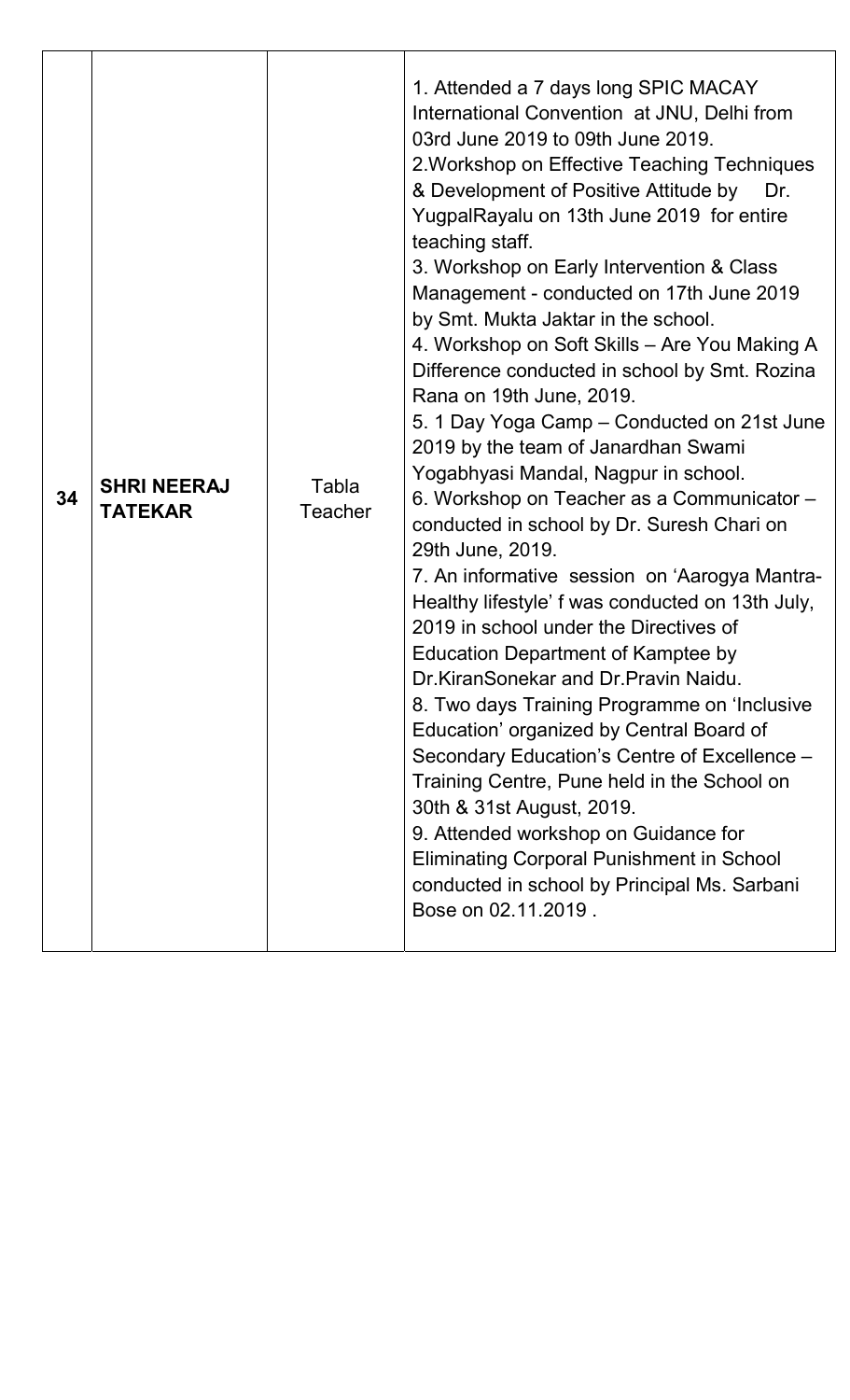| 03.08.2019.<br>Education' organized by Central Board of<br>Training Centre, Pune held in the School on<br>30th & 31st August, 2019.<br>9. Attended workshop on Guidance for<br><b>Eliminating Corporal Punishment in School</b><br>conducted in school by Principal Ms. Sarbani<br>Bose on 02.11.2019. | 35 | <b>SMT OMITA</b><br><b>TEMBHARE</b> | <b>Pre Primary</b><br><b>Teacher</b> | 1. Workshop on Effective Teaching Techniques<br>& Development of Positive Attitude by<br>Dr.<br>YugpalRayalu on 13th June 2019 for entire<br>teaching staff.<br>2. Workshop on Early Intervention & Class<br>Management - conducted on 17th June 2019<br>by Smt. Mukta Jaktar in the school.<br>3. Workshop on Soft Skills - Are You Making A<br>Difference conducted in school by Smt. Rozina<br>Rana on 19th June, 2019.<br>4. 1 Day Yoga Camp – Conducted on 21st June<br>2019 by the team of Janardhan Swami<br>Yogabhyasi Mandal, Nagpur in school.<br>5. Workshop on Teacher as a Communicator -<br>conducted in school by Dr. Suresh Chari on<br>29th June, 2019.<br>6. An informative session on 'Aarogya Mantra-<br>Healthy lifestyle' f was conducted on 13th July,<br>2019 in school under the Directives of<br><b>Education Department of Kamptee by</b><br>Dr.KiranSonekar and Dr.Pravin Naidu.<br>7. Workshop on Importance of Play Policy<br>organised by Early Childhood Association<br>(ECA) held at M. K. Sancheti Public School on<br>8. Two days Training Programme on 'Inclusive<br>Secondary Education's Centre of Excellence - |
|--------------------------------------------------------------------------------------------------------------------------------------------------------------------------------------------------------------------------------------------------------------------------------------------------------|----|-------------------------------------|--------------------------------------|-------------------------------------------------------------------------------------------------------------------------------------------------------------------------------------------------------------------------------------------------------------------------------------------------------------------------------------------------------------------------------------------------------------------------------------------------------------------------------------------------------------------------------------------------------------------------------------------------------------------------------------------------------------------------------------------------------------------------------------------------------------------------------------------------------------------------------------------------------------------------------------------------------------------------------------------------------------------------------------------------------------------------------------------------------------------------------------------------------------------------------------------------------|
|--------------------------------------------------------------------------------------------------------------------------------------------------------------------------------------------------------------------------------------------------------------------------------------------------------|----|-------------------------------------|--------------------------------------|-------------------------------------------------------------------------------------------------------------------------------------------------------------------------------------------------------------------------------------------------------------------------------------------------------------------------------------------------------------------------------------------------------------------------------------------------------------------------------------------------------------------------------------------------------------------------------------------------------------------------------------------------------------------------------------------------------------------------------------------------------------------------------------------------------------------------------------------------------------------------------------------------------------------------------------------------------------------------------------------------------------------------------------------------------------------------------------------------------------------------------------------------------|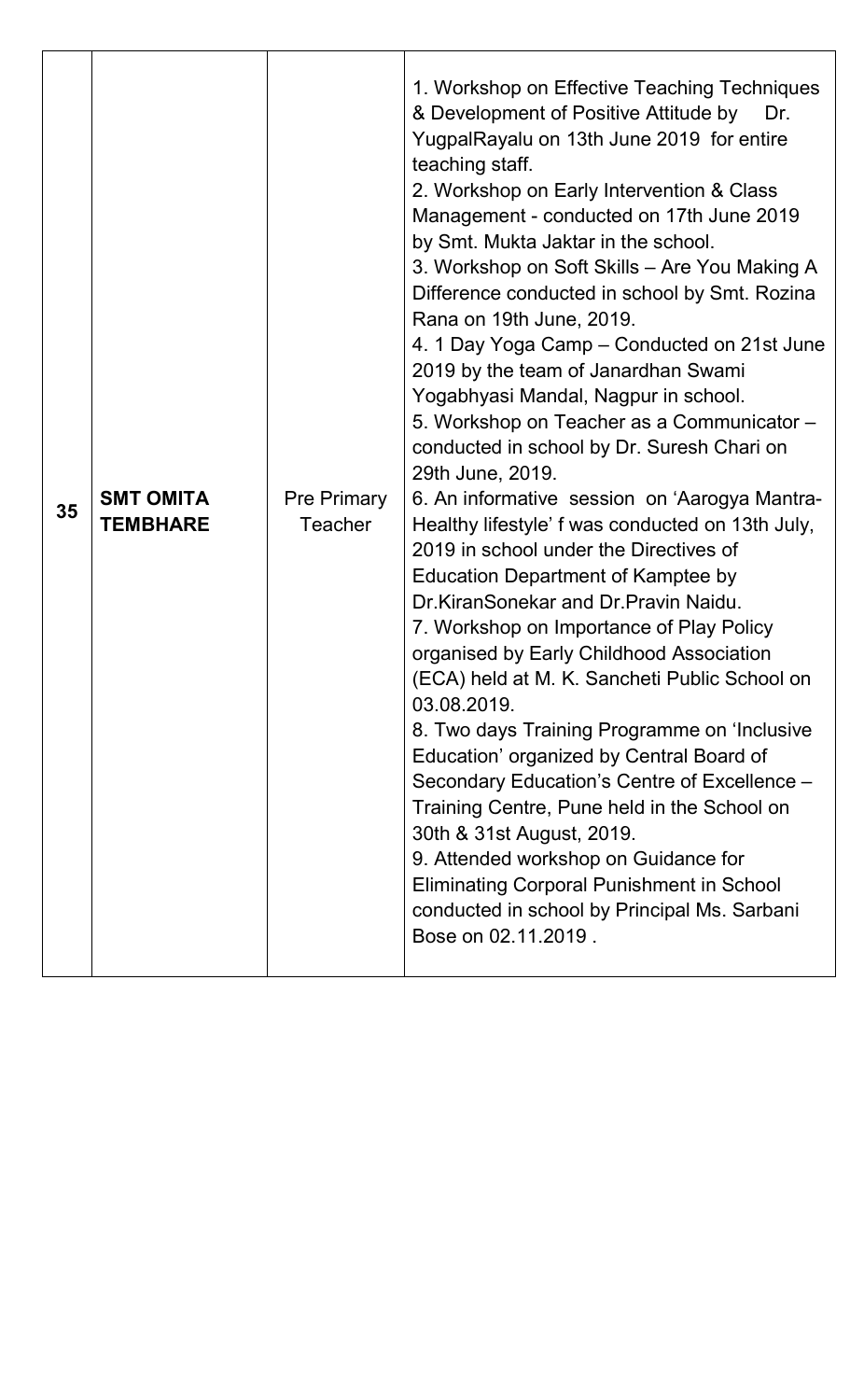| 36 | <b>SMT FARHEEN</b><br><b>ABID KHAN</b> | <b>Pre Primary</b><br>Teacher | 1. Workshop on Effective Teaching Techniques<br>& Development of Positive Attitude by<br>Dr.<br>YugpalRayalu on 13th June 2019 for entire<br>teaching staff.<br>2. Workshop on Early Intervention & Class<br>Management - conducted on 17th June 2019<br>by Smt. Mukta Jaktar in the school.<br>3. Workshop on Soft Skills - Are You Making A<br>Difference conducted in school by Smt. Rozina<br>Rana on 19th June, 2019.<br>4. 1 Day Yoga Camp – Conducted on 21st June<br>2019 by the team of Janardhan Swami<br>Yogabhyasi Mandal, Nagpur in school.<br>5. Workshop on Teacher as a Communicator -<br>conducted in school by Dr. Suresh Chari on<br>29th June, 2019.<br>6. An informative session on 'Aarogya Mantra-<br>Healthy lifestyle' f was conducted on 13th July,<br>2019 in school under the Directives of<br>Education Department of Kamptee by<br>Dr. Kiran Sonekar and Dr. Pravin Naidu.<br>7. Attended workshop on Guidance for<br><b>Eliminating Corporal Punishment in School</b><br>conducted in school by Principal Ms. Sarbani<br>Bose on 02.11.2019. |
|----|----------------------------------------|-------------------------------|-----------------------------------------------------------------------------------------------------------------------------------------------------------------------------------------------------------------------------------------------------------------------------------------------------------------------------------------------------------------------------------------------------------------------------------------------------------------------------------------------------------------------------------------------------------------------------------------------------------------------------------------------------------------------------------------------------------------------------------------------------------------------------------------------------------------------------------------------------------------------------------------------------------------------------------------------------------------------------------------------------------------------------------------------------------------------------|
|----|----------------------------------------|-------------------------------|-----------------------------------------------------------------------------------------------------------------------------------------------------------------------------------------------------------------------------------------------------------------------------------------------------------------------------------------------------------------------------------------------------------------------------------------------------------------------------------------------------------------------------------------------------------------------------------------------------------------------------------------------------------------------------------------------------------------------------------------------------------------------------------------------------------------------------------------------------------------------------------------------------------------------------------------------------------------------------------------------------------------------------------------------------------------------------|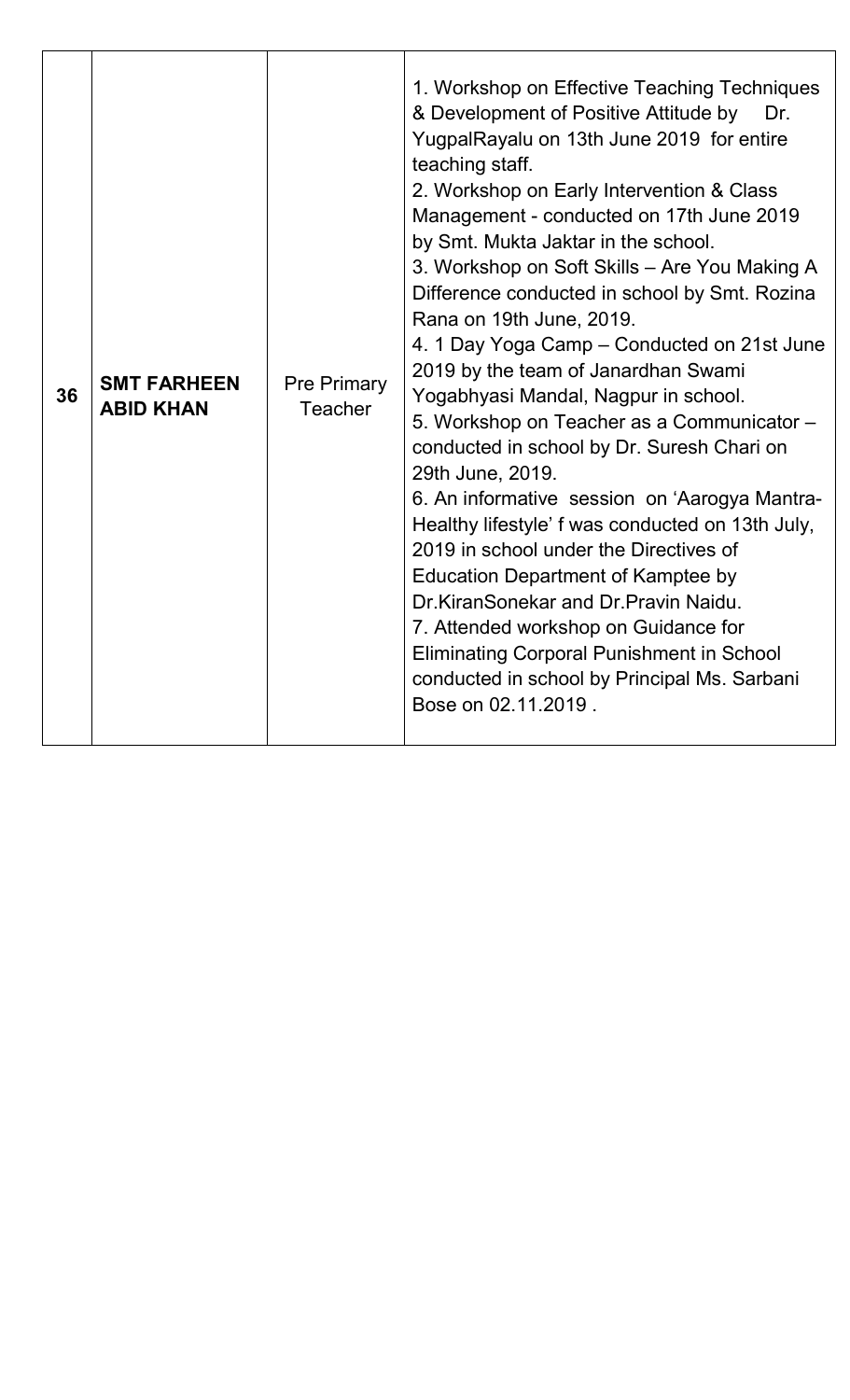| <b>SMT RACHANA</b><br>37<br><b>MISRA</b> |  | <b>Pre Primary</b><br>Teacher | 1. Workshop on Effective Teaching Techniques<br>& Development of Positive Attitude by<br>Dr.<br>YugpalRayalu on 13th June 2019 for entire<br>teaching staff.<br>2. Workshop on Early Intervention & Class<br>Management - conducted on 17th June 2019<br>by Smt. Mukta Jaktar in the school.<br>3. Workshop on Soft Skills - Are You Making A<br>Difference conducted in school by Smt. Rozina<br>Rana on 19th June, 2019.<br>4. 1 Day Yoga Camp – Conducted on 21st June<br>2019 by the team of Janardhan Swami<br>Yogabhyasi Mandal, Nagpur in school.<br>5. Workshop on Teacher as a Communicator -<br>conducted in school by Dr. Suresh Chari on<br>29th June, 2019.<br>6. An informative session on 'Aarogya Mantra-<br>Healthy lifestyle' f was conducted on 13th July,<br>2019 in school under the Directives of<br><b>Education Department of Kamptee by</b><br>Dr.KiranSonekar and Dr.Pravin Naidu.<br>7. Workshop on Importance of Play Policy<br>organised by Early Childhood Association<br>(ECA) held at M. K. Sancheti Public School on<br>03.08.2019.<br>8. Attended workshop on Guidance for<br><b>Eliminating Corporal Punishment in School</b><br>conducted in school by Principal Ms. Sarbani<br>Bose on 02.11.2019. |
|------------------------------------------|--|-------------------------------|-----------------------------------------------------------------------------------------------------------------------------------------------------------------------------------------------------------------------------------------------------------------------------------------------------------------------------------------------------------------------------------------------------------------------------------------------------------------------------------------------------------------------------------------------------------------------------------------------------------------------------------------------------------------------------------------------------------------------------------------------------------------------------------------------------------------------------------------------------------------------------------------------------------------------------------------------------------------------------------------------------------------------------------------------------------------------------------------------------------------------------------------------------------------------------------------------------------------------------------------|
|------------------------------------------|--|-------------------------------|-----------------------------------------------------------------------------------------------------------------------------------------------------------------------------------------------------------------------------------------------------------------------------------------------------------------------------------------------------------------------------------------------------------------------------------------------------------------------------------------------------------------------------------------------------------------------------------------------------------------------------------------------------------------------------------------------------------------------------------------------------------------------------------------------------------------------------------------------------------------------------------------------------------------------------------------------------------------------------------------------------------------------------------------------------------------------------------------------------------------------------------------------------------------------------------------------------------------------------------------|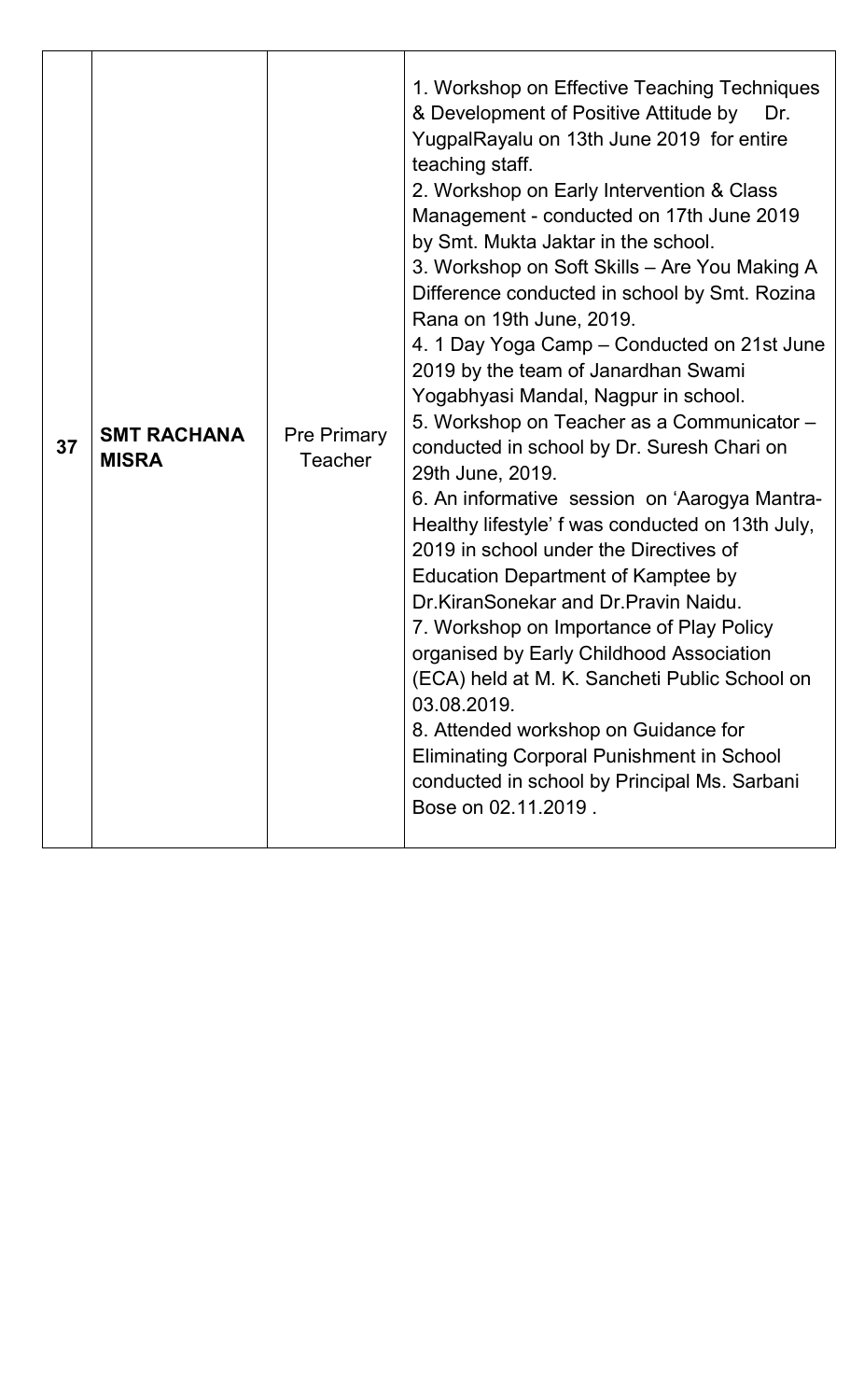| 38 | <b>MS. NEHA</b><br><b>PRASAD</b> | PRT (All<br>Subjects) | 1. Workshop on Effective Teaching Techniques<br>& Development of Positive Attitude by<br>Dr.<br>YugpalRayalu on 13th June 2019 for entire<br>teaching staff.<br>2. Workshop on Early Intervention & Class<br>Management - conducted on 17th June 2019<br>by Smt. Mukta Jaktar in the school.<br>3. Workshop on Soft Skills – Are You Making A<br>Difference conducted in school by Smt. Rozina<br>Rana on 19th June, 2019.<br>4. 1 Day Yoga Camp – Conducted on 21st June<br>2019 by the team of Janardhan Swami<br>Yogabhyasi Mandal, Nagpur in school.<br>5. Workshop on Teacher as a Communicator -<br>conducted in school by Dr. Suresh Chari on<br>29th June, 2019.<br>6. An informative session on 'Aarogya Mantra-<br>Healthy lifestyle' f was conducted on 13th July,<br>2019 in school under the Directives of<br><b>Education Department of Kamptee by</b><br>Dr.KiranSonekar and Dr.Pravin Naidu.<br>7. Two days Training Programme on 'Inclusive<br>Education' organized by Central Board of<br>Secondary Education's Centre of Excellence -<br>Training Centre, Pune held in the School on<br>30th & 31st August, 2019.<br>8. Attended workshop on Guidance for<br><b>Eliminating Corporal Punishment in School</b><br>conducted in school by Principal Ms. Sarbani<br>Bose on 02.11.2019.<br>9. Presented a paper entitled "Pollution Control"<br>organised by Gaikwad Patil International<br>School, Nagpur on 23rd November, 2019.<br>10. Attended Two days Capacity Building<br>Programme on 'Classroom Management',<br>organized in the school premises by Central<br>Board of Secondary Education's Centre of |
|----|----------------------------------|-----------------------|----------------------------------------------------------------------------------------------------------------------------------------------------------------------------------------------------------------------------------------------------------------------------------------------------------------------------------------------------------------------------------------------------------------------------------------------------------------------------------------------------------------------------------------------------------------------------------------------------------------------------------------------------------------------------------------------------------------------------------------------------------------------------------------------------------------------------------------------------------------------------------------------------------------------------------------------------------------------------------------------------------------------------------------------------------------------------------------------------------------------------------------------------------------------------------------------------------------------------------------------------------------------------------------------------------------------------------------------------------------------------------------------------------------------------------------------------------------------------------------------------------------------------------------------------------------------------------------------------------------------------------|
|    |                                  |                       | Excellence, Pune on 23rd & 24th December,<br>2019.                                                                                                                                                                                                                                                                                                                                                                                                                                                                                                                                                                                                                                                                                                                                                                                                                                                                                                                                                                                                                                                                                                                                                                                                                                                                                                                                                                                                                                                                                                                                                                               |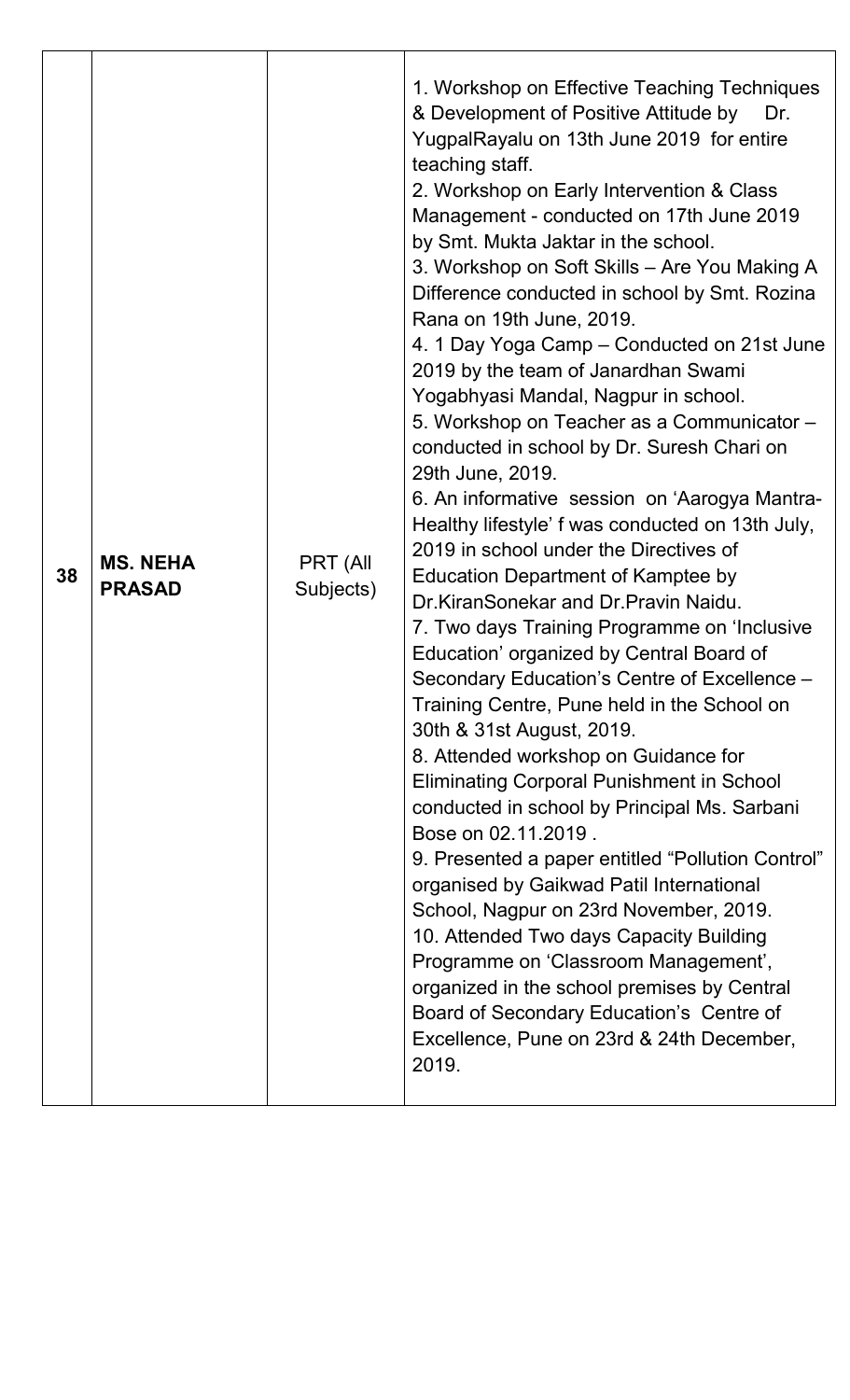| 39 | <b>SMT MADHURI</b><br><b>MISHRA</b> | <b>Pre Primary</b><br><b>Assistant</b><br><b>Teacher</b> | 1. Workshop on Effective Teaching Techniques<br>& Development of Positive Attitude by<br>Dr.<br>YugpalRayalu on 13th June 2019 for entire<br>teaching staff.<br>2. Workshop on Early Intervention & Class<br>Management - conducted on 17th June 2019<br>by Smt. Mukta Jaktar in the school.<br>3. Workshop on Soft Skills - Are You Making A<br>Difference conducted in school by Smt. Rozina<br>Rana on 19th June, 2019.<br>4. 1 Day Yoga Camp – Conducted on 21st June<br>2019 by the team of Janardhan Swami<br>Yogabhyasi Mandal, Nagpur in school.<br>5. Workshop on Teacher as a Communicator -<br>conducted in school by Dr. Suresh Chari on<br>29th June, 2019.<br>6. An informative session on 'Aarogya Mantra-<br>Healthy lifestyle' f was conducted on 13th July,<br>2019 in school under the Directives of<br><b>Education Department of Kamptee by</b><br>Dr.KiranSonekar and Dr.Pravin Naidu.<br>7. Workshop on Importance of Play Policy<br>organised by Early Childhood Association<br>(ECA) held at M. K. Sancheti Public School on<br>03.08.2019.<br>8. Attended workshop on Guidance for<br><b>Eliminating Corporal Punishment in School</b><br>conducted in school by Principal Ms. Sarbani<br>Bose on 02.11.2019. |
|----|-------------------------------------|----------------------------------------------------------|-----------------------------------------------------------------------------------------------------------------------------------------------------------------------------------------------------------------------------------------------------------------------------------------------------------------------------------------------------------------------------------------------------------------------------------------------------------------------------------------------------------------------------------------------------------------------------------------------------------------------------------------------------------------------------------------------------------------------------------------------------------------------------------------------------------------------------------------------------------------------------------------------------------------------------------------------------------------------------------------------------------------------------------------------------------------------------------------------------------------------------------------------------------------------------------------------------------------------------------------|
|----|-------------------------------------|----------------------------------------------------------|-----------------------------------------------------------------------------------------------------------------------------------------------------------------------------------------------------------------------------------------------------------------------------------------------------------------------------------------------------------------------------------------------------------------------------------------------------------------------------------------------------------------------------------------------------------------------------------------------------------------------------------------------------------------------------------------------------------------------------------------------------------------------------------------------------------------------------------------------------------------------------------------------------------------------------------------------------------------------------------------------------------------------------------------------------------------------------------------------------------------------------------------------------------------------------------------------------------------------------------------|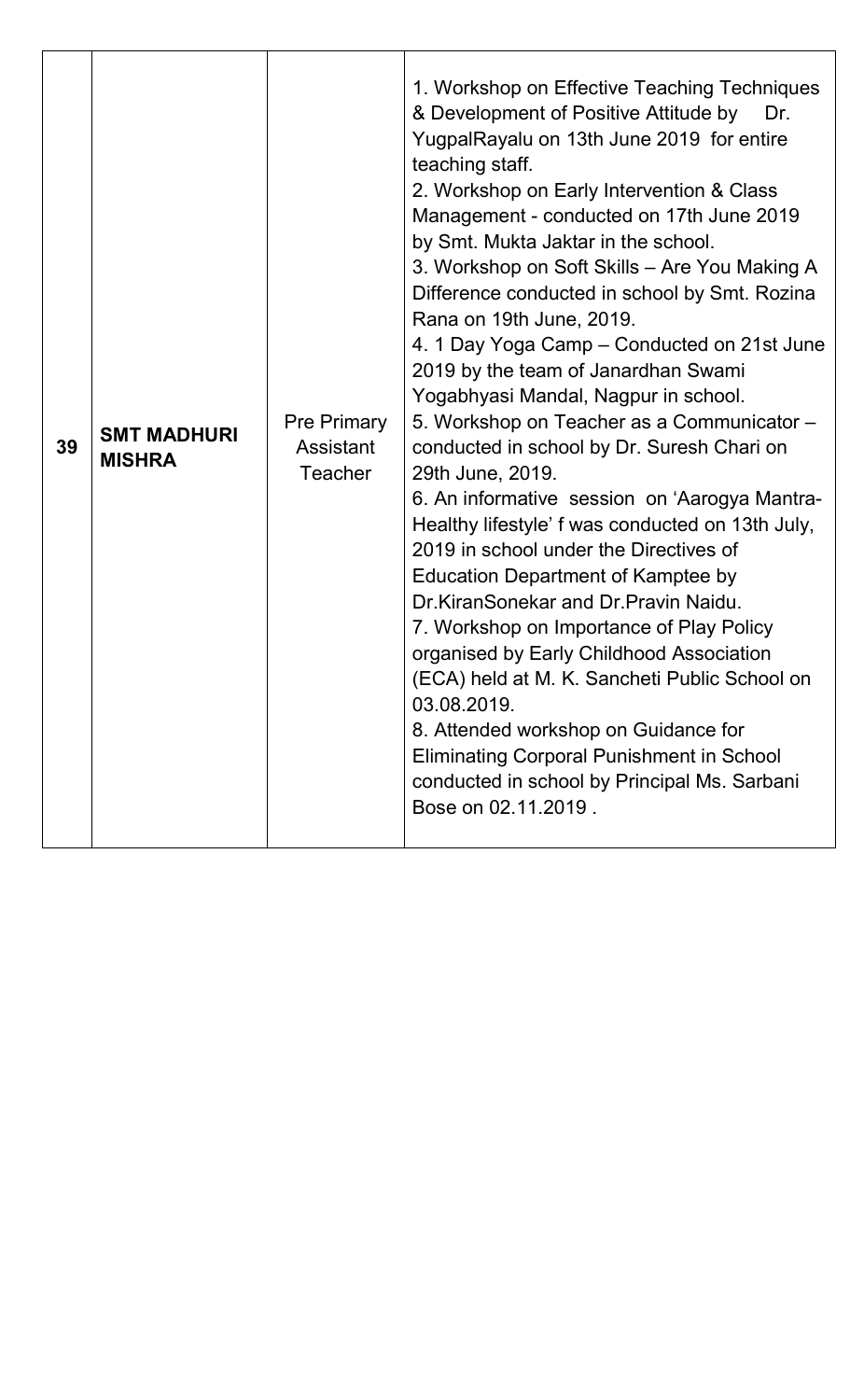| 40 | <b>SMT RITU</b><br><b>GOYAL</b> | <b>Pre Primary</b><br>Art & Craft<br><b>Teacher</b> | 1. Workshop on Effective Teaching Techniques<br>& Development of Positive Attitude by<br>Dr.<br>YugpalRayalu on 13th June 2019 for entire<br>teaching staff.<br>2. Workshop on Early Intervention & Class<br>Management - conducted on 17th June 2019<br>by Smt. Mukta Jaktar in the school.<br>3. Workshop on Soft Skills - Are You Making A<br>Difference conducted in school by Smt. Rozina<br>Rana on 19th June, 2019.<br>4. 1 Day Yoga Camp – Conducted on 21st June<br>2019 by the team of Janardhan Swami<br>Yogabhyasi Mandal, Nagpur in school.<br>5. Workshop on Teacher as a Communicator -<br>conducted in school by Dr. Suresh Chari on<br>29th June, 2019.<br>6. An informative session on 'Aarogya Mantra-<br>Healthy lifestyle' f was conducted on 13th July,<br>2019 in school under the Directives of<br><b>Education Department of Kamptee by</b><br>Dr.KiranSonekar and Dr.Pravin Naidu.<br>7. Attended workshop on Guidance for<br><b>Eliminating Corporal Punishment in School</b><br>conducted in school by Principal Ms. Sarbani<br>Bose on 02.11.2019. |
|----|---------------------------------|-----------------------------------------------------|---------------------------------------------------------------------------------------------------------------------------------------------------------------------------------------------------------------------------------------------------------------------------------------------------------------------------------------------------------------------------------------------------------------------------------------------------------------------------------------------------------------------------------------------------------------------------------------------------------------------------------------------------------------------------------------------------------------------------------------------------------------------------------------------------------------------------------------------------------------------------------------------------------------------------------------------------------------------------------------------------------------------------------------------------------------------------------|
|----|---------------------------------|-----------------------------------------------------|---------------------------------------------------------------------------------------------------------------------------------------------------------------------------------------------------------------------------------------------------------------------------------------------------------------------------------------------------------------------------------------------------------------------------------------------------------------------------------------------------------------------------------------------------------------------------------------------------------------------------------------------------------------------------------------------------------------------------------------------------------------------------------------------------------------------------------------------------------------------------------------------------------------------------------------------------------------------------------------------------------------------------------------------------------------------------------|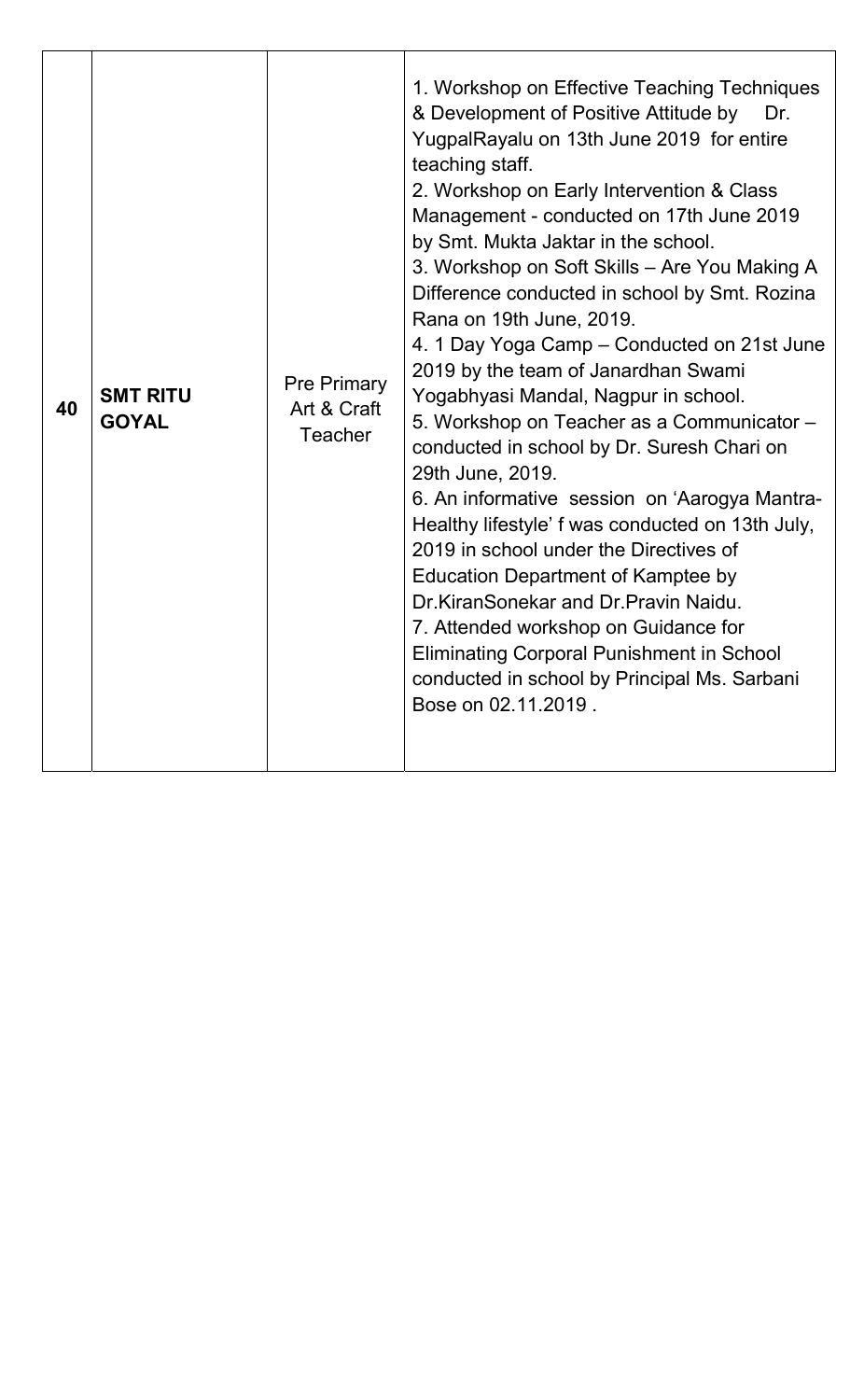| 41 | <b>SMT PRIYA</b><br><b>CHAKOLE</b> | <b>Pre Primary</b><br><b>Music</b><br><b>Teacher</b> | 1. Workshop on Effective Teaching Techniques<br>& Development of Positive Attitude by<br>Dr.<br>YugpalRayalu on 13th June 2019 for entire<br>teaching staff.<br>2. Workshop on Early Intervention & Class<br>Management - conducted on 17th June 2019<br>by Smt. Mukta Jaktar in the school.<br>3. Workshop on Soft Skills - Are You Making A<br>Difference conducted in school by Smt. Rozina<br>Rana on 19th June, 2019.<br>4. 1 Day Yoga Camp – Conducted on 21st June<br>2019 by the team of Janardhan Swami<br>Yogabhyasi Mandal, Nagpur in school.<br>5. Workshop on Teacher as a Communicator -<br>conducted in school by Dr. Suresh Chari on<br>29th June, 2019.<br>6. An informative session on 'Aarogya Mantra-<br>Healthy lifestyle' f was conducted on 13th July,<br>2019 in school under the Directives of<br>Education Department of Kamptee by<br>Dr. Kiran Sonekar and Dr. Pravin Naidu.<br>7. Attended workshop on Guidance for<br><b>Eliminating Corporal Punishment in School</b><br>conducted in school by Principal Ms. Sarbani<br>Bose on 02.11.2019. |
|----|------------------------------------|------------------------------------------------------|-----------------------------------------------------------------------------------------------------------------------------------------------------------------------------------------------------------------------------------------------------------------------------------------------------------------------------------------------------------------------------------------------------------------------------------------------------------------------------------------------------------------------------------------------------------------------------------------------------------------------------------------------------------------------------------------------------------------------------------------------------------------------------------------------------------------------------------------------------------------------------------------------------------------------------------------------------------------------------------------------------------------------------------------------------------------------------|
|----|------------------------------------|------------------------------------------------------|-----------------------------------------------------------------------------------------------------------------------------------------------------------------------------------------------------------------------------------------------------------------------------------------------------------------------------------------------------------------------------------------------------------------------------------------------------------------------------------------------------------------------------------------------------------------------------------------------------------------------------------------------------------------------------------------------------------------------------------------------------------------------------------------------------------------------------------------------------------------------------------------------------------------------------------------------------------------------------------------------------------------------------------------------------------------------------|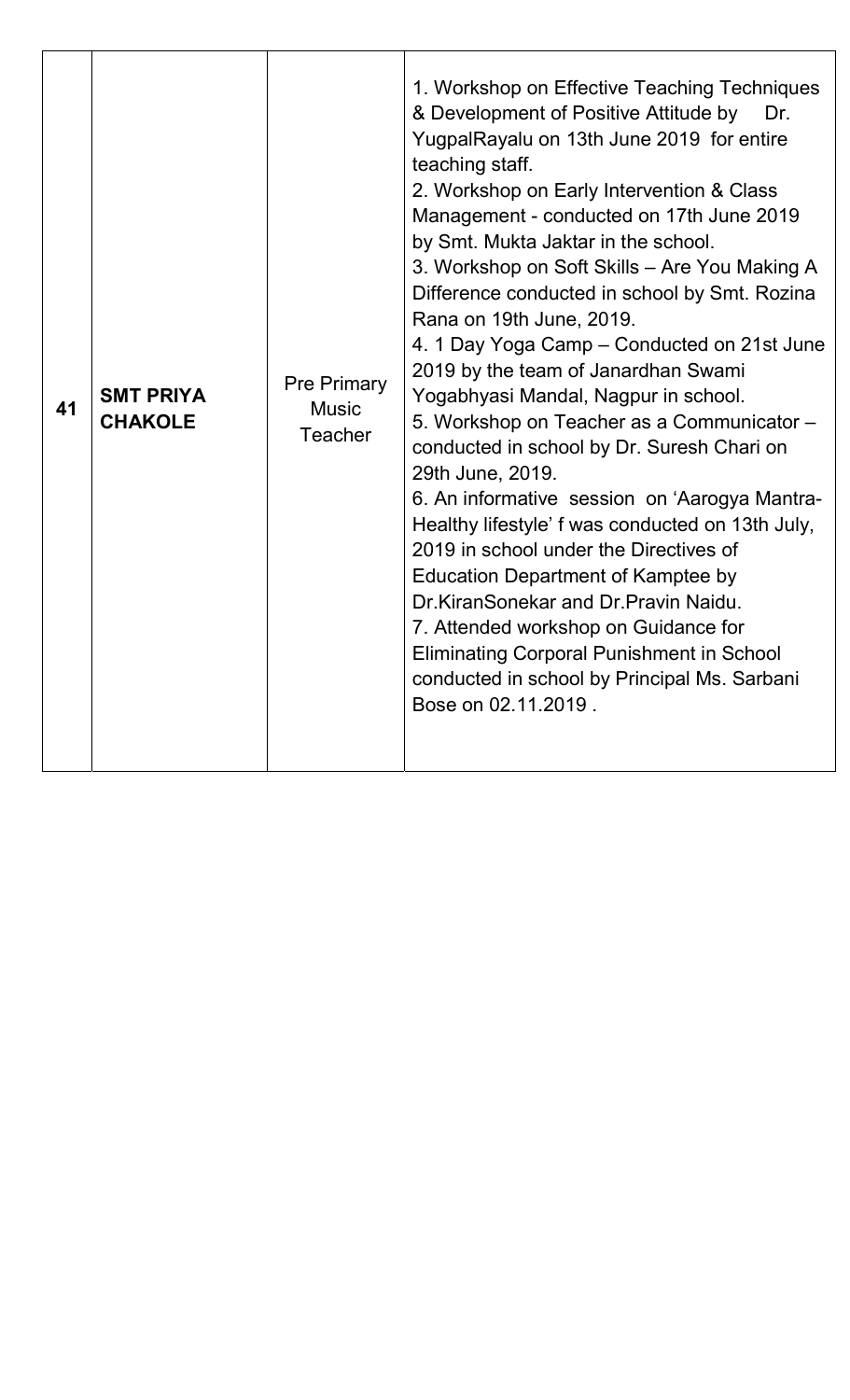| <b>SMT SHREYA</b><br>Primary<br>42<br><b>INAMDAR</b><br><b>Teacher</b> | 1. Workshop on Effective Teaching Techniques<br>& Development of Positive Attitude by<br>Dr.<br>YugpalRayalu on 13th June 2019 for entire<br>teaching staff.<br>2. Workshop on Early Intervention & Class<br>Management - conducted on 17th June 2019<br>by Smt. Mukta Jaktar in the school.<br>3. Workshop on Soft Skills - Are You Making A<br>Difference conducted in school by Smt. Rozina<br>Rana on 19th June, 2019.<br>4. 1 Day Yoga Camp – Conducted on 21st June<br>2019 by the team of Janardhan Swami<br>Yogabhyasi Mandal, Nagpur in school.<br>5. Workshop on Teacher as a Communicator -<br>conducted in school by Dr. Suresh Chari on<br>29th June, 2019.<br>6. An informative session on 'Aarogya Mantra-<br>Healthy lifestyle' f was conducted on 13th July,<br>2019 in school under the Directives of<br><b>Education Department of Kamptee by</b><br>Dr.KiranSonekar and Dr.Pravin Naidu.<br>7. Two days Training Programme on 'Inclusive<br>Education' organized by Central Board of<br>Secondary Education's Centre of Excellence -<br>Training Centre, Pune held in the School on<br>30th & 31st August, 2019.<br>8. Attended workshop on Guidance for<br><b>Eliminating Corporal Punishment in School</b><br>conducted in school by Principal Ms. Sarbani<br>Bose on 02.11.2019.<br>9. Attended the 3 days "Orientation Programme"<br>for Probationary Teachers of Bharatiya Vidya<br>Bhavan from 26th to 28th December, 2019<br>organized by "Bharatiya Vidya Bhavan's<br>Vidyashram, Jaipur. |
|------------------------------------------------------------------------|-----------------------------------------------------------------------------------------------------------------------------------------------------------------------------------------------------------------------------------------------------------------------------------------------------------------------------------------------------------------------------------------------------------------------------------------------------------------------------------------------------------------------------------------------------------------------------------------------------------------------------------------------------------------------------------------------------------------------------------------------------------------------------------------------------------------------------------------------------------------------------------------------------------------------------------------------------------------------------------------------------------------------------------------------------------------------------------------------------------------------------------------------------------------------------------------------------------------------------------------------------------------------------------------------------------------------------------------------------------------------------------------------------------------------------------------------------------------------------------------------------------------------|
|------------------------------------------------------------------------|-----------------------------------------------------------------------------------------------------------------------------------------------------------------------------------------------------------------------------------------------------------------------------------------------------------------------------------------------------------------------------------------------------------------------------------------------------------------------------------------------------------------------------------------------------------------------------------------------------------------------------------------------------------------------------------------------------------------------------------------------------------------------------------------------------------------------------------------------------------------------------------------------------------------------------------------------------------------------------------------------------------------------------------------------------------------------------------------------------------------------------------------------------------------------------------------------------------------------------------------------------------------------------------------------------------------------------------------------------------------------------------------------------------------------------------------------------------------------------------------------------------------------|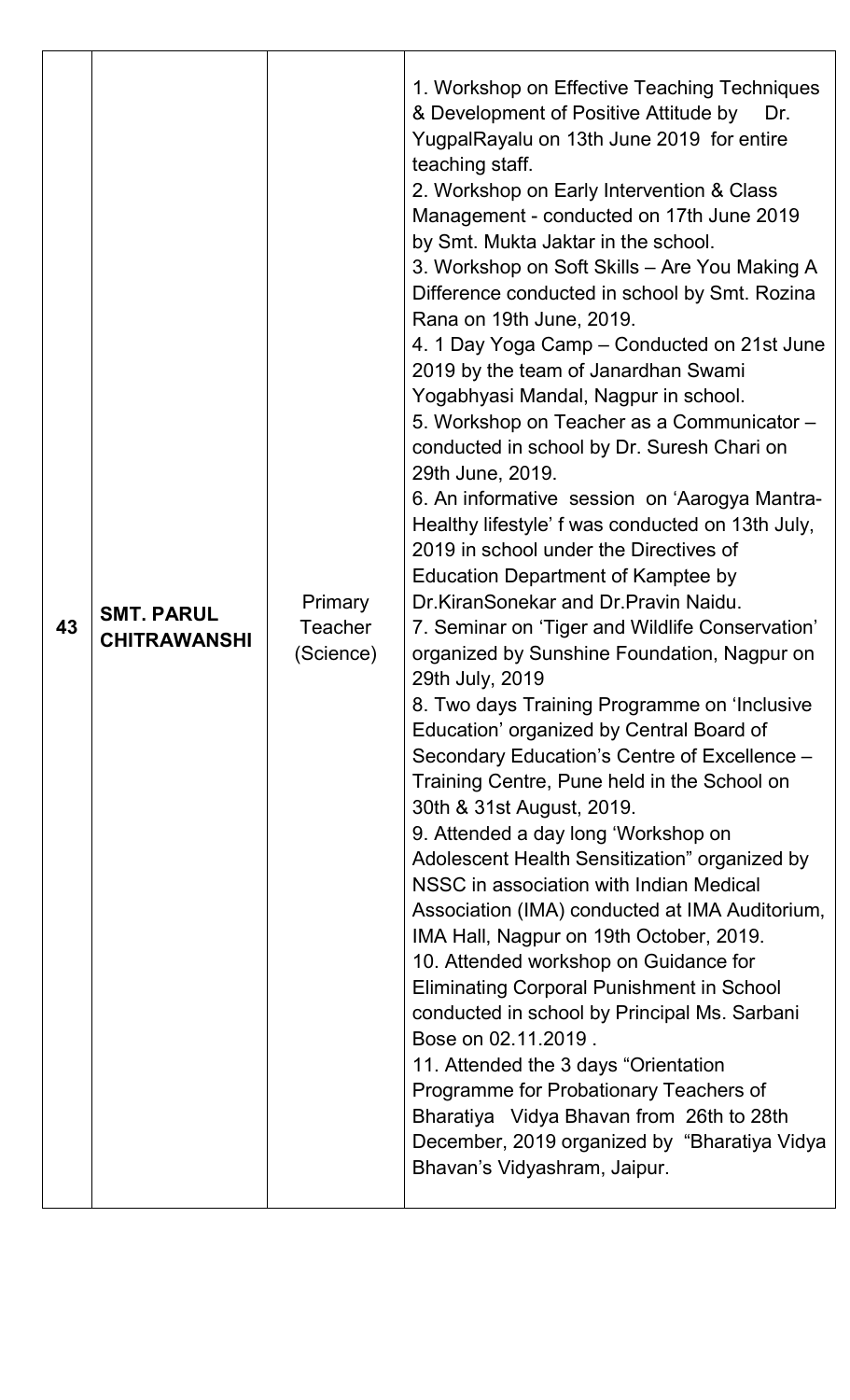| <b>SMT. PRIYANKA</b><br>44<br><b>GEDAM</b> |  | <b>Primary</b><br>Teacher<br>(Hindi) | 1. Workshop on Effective Teaching Techniques<br>& Development of Positive Attitude by<br>Dr.<br>YugpalRayalu on 13th June 2019 for entire<br>teaching staff.<br>2. Workshop on Early Intervention & Class<br>Management - conducted on 17th June 2019<br>by Smt. Mukta Jaktar in the school.<br>3. Workshop on Soft Skills - Are You Making A<br>Difference conducted in school by Smt. Rozina<br>Rana on 19th June, 2019.<br>4. 1 Day Yoga Camp – Conducted on 21st June<br>2019 by the team of Janardhan Swami<br>Yogabhyasi Mandal, Nagpur in school.<br>5. Workshop on Teacher as a Communicator -<br>conducted in school by Dr. Suresh Chari on<br>29th June, 2019.<br>6. An informative session on 'Aarogya Mantra-<br>Healthy lifestyle' f was conducted on 13th July,<br>2019 in school under the Directives of<br>Education Department of Kamptee by<br>Dr.KiranSonekar and Dr.Pravin Naidu.<br>7. Two days Training Programme on 'Inclusive<br>Education' organized by Central Board of<br>Secondary Education's Centre of Excellence -<br>Training Centre, Pune held in the School on<br>30th & 31st August, 2019.<br>8. Attended the 'Workshop on Teaching of Hindi<br>Language' organized by Madhubun Education<br>Books, Mumbai conducted at Hotel L. B., Mount<br>Road, Sadar, Nagpur on 12th October, 2019.<br>9. Attended workshop on Guidance for<br><b>Eliminating Corporal Punishment in School</b><br>conducted in school by Principal Ms. Sarbani<br>Bose on 02.11.2019. |
|--------------------------------------------|--|--------------------------------------|------------------------------------------------------------------------------------------------------------------------------------------------------------------------------------------------------------------------------------------------------------------------------------------------------------------------------------------------------------------------------------------------------------------------------------------------------------------------------------------------------------------------------------------------------------------------------------------------------------------------------------------------------------------------------------------------------------------------------------------------------------------------------------------------------------------------------------------------------------------------------------------------------------------------------------------------------------------------------------------------------------------------------------------------------------------------------------------------------------------------------------------------------------------------------------------------------------------------------------------------------------------------------------------------------------------------------------------------------------------------------------------------------------------------------------------------------------------------------------------------|
|--------------------------------------------|--|--------------------------------------|------------------------------------------------------------------------------------------------------------------------------------------------------------------------------------------------------------------------------------------------------------------------------------------------------------------------------------------------------------------------------------------------------------------------------------------------------------------------------------------------------------------------------------------------------------------------------------------------------------------------------------------------------------------------------------------------------------------------------------------------------------------------------------------------------------------------------------------------------------------------------------------------------------------------------------------------------------------------------------------------------------------------------------------------------------------------------------------------------------------------------------------------------------------------------------------------------------------------------------------------------------------------------------------------------------------------------------------------------------------------------------------------------------------------------------------------------------------------------------------------|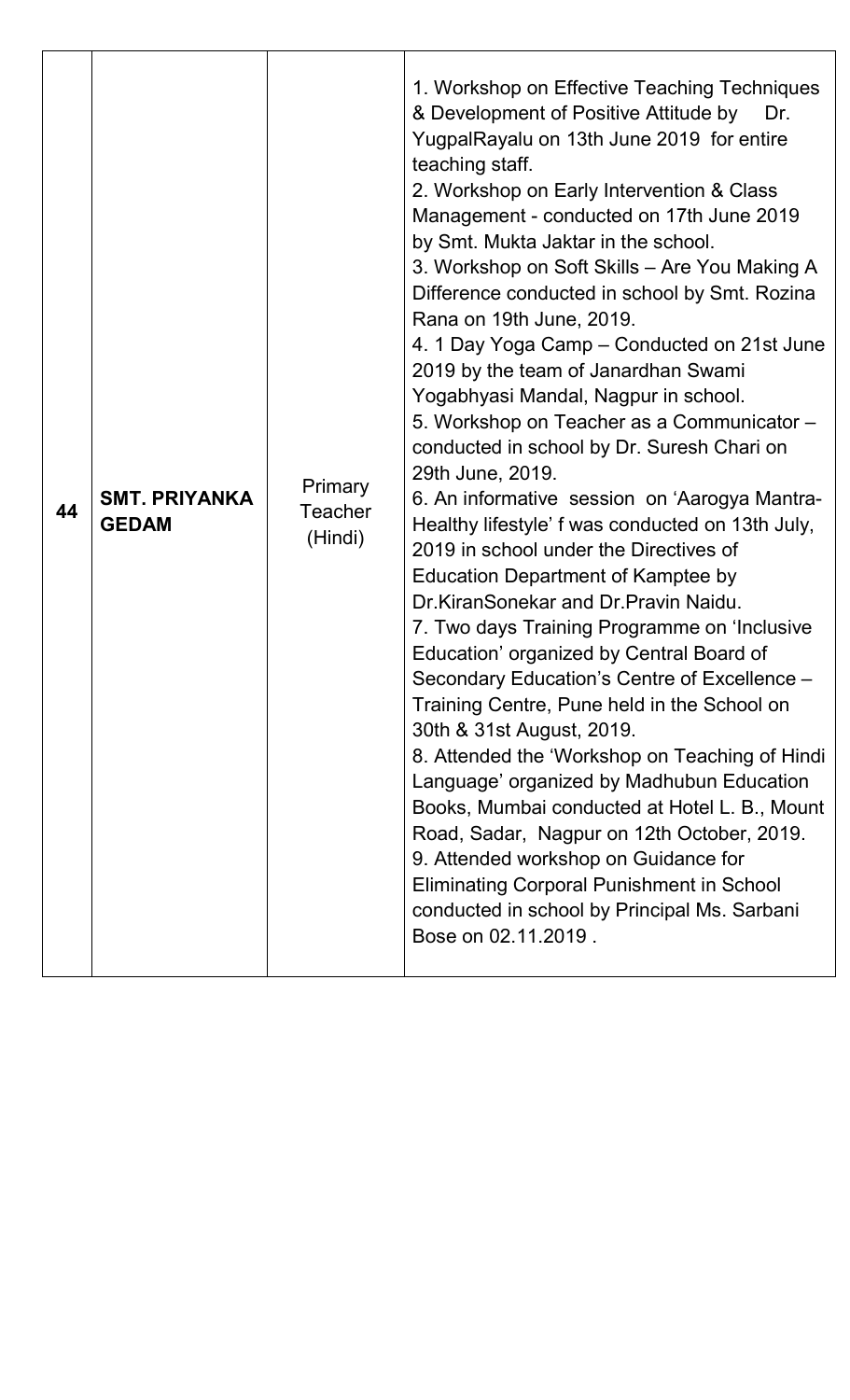| Primary<br><b>SMT. VRUSHALI</b><br>45<br><b>Teacher</b><br><b>JOSHI</b><br>(Sanskrit) | 1. Workshop on Effective Teaching Techniques<br>& Development of Positive Attitude by<br>Dr.<br>YugpalRayalu on 13th June 2019 for entire<br>teaching staff.<br>2. Workshop on Early Intervention & Class<br>Management - conducted on 17th June 2019<br>by Smt. Mukta Jaktar in the school.<br>3. Workshop on Soft Skills - Are You Making A<br>Difference conducted in school by Smt. Rozina<br>Rana on 19th June, 2019.<br>4. 1 Day Yoga Camp – Conducted on 21st June<br>2019 by the team of Janardhan Swami<br>Yogabhyasi Mandal, Nagpur in school.<br>5. Workshop on Teacher as a Communicator -<br>conducted in school by Dr. Suresh Chari on<br>29th June, 2019.<br>6. An informative session on 'Aarogya Mantra-<br>Healthy lifestyle' f was conducted on 13th July,<br>2019 in school under the Directives of<br><b>Education Department of Kamptee by</b><br>Dr.KiranSonekar and Dr.Pravin Naidu.<br>7. Two days Training Programme on 'Inclusive<br>Education' organized by Central Board of<br>Secondary Education's Centre of Excellence -<br>Training Centre, Pune held in the School on<br>30th & 31st August, 2019.<br>8. Attended workshop on Guidance for<br><b>Eliminating Corporal Punishment in School</b><br>conducted in school by Principal Ms. Sarbani<br>Bose on 02.11.2019.<br>9. Attended the 3 days "All India Oriental<br>Conference" from 10th to 12th January, 2020<br>organised byKavikulaguru Kalidas Sanskrit<br>University, Ramtek at Suresh Bhat Auditorium,<br>Reshim Bagh, Nagpur.<br>10. Presented a paper entitled "Dharma" under<br>Philosphy in the "All India Oriental Conference"<br>on 11th January, 2020 organised by<br>Kavikulaguru Kalidas Sanskrit University,<br>Ramtek held at Suresh Bhat Auditorium,<br>Nagpur which was inaugurated by his<br>excellency Vice President Shri Venkaiah Naidu<br>Sir. |
|---------------------------------------------------------------------------------------|--------------------------------------------------------------------------------------------------------------------------------------------------------------------------------------------------------------------------------------------------------------------------------------------------------------------------------------------------------------------------------------------------------------------------------------------------------------------------------------------------------------------------------------------------------------------------------------------------------------------------------------------------------------------------------------------------------------------------------------------------------------------------------------------------------------------------------------------------------------------------------------------------------------------------------------------------------------------------------------------------------------------------------------------------------------------------------------------------------------------------------------------------------------------------------------------------------------------------------------------------------------------------------------------------------------------------------------------------------------------------------------------------------------------------------------------------------------------------------------------------------------------------------------------------------------------------------------------------------------------------------------------------------------------------------------------------------------------------------------------------------------------------------------------------------------------------------------------------------------|
|---------------------------------------------------------------------------------------|--------------------------------------------------------------------------------------------------------------------------------------------------------------------------------------------------------------------------------------------------------------------------------------------------------------------------------------------------------------------------------------------------------------------------------------------------------------------------------------------------------------------------------------------------------------------------------------------------------------------------------------------------------------------------------------------------------------------------------------------------------------------------------------------------------------------------------------------------------------------------------------------------------------------------------------------------------------------------------------------------------------------------------------------------------------------------------------------------------------------------------------------------------------------------------------------------------------------------------------------------------------------------------------------------------------------------------------------------------------------------------------------------------------------------------------------------------------------------------------------------------------------------------------------------------------------------------------------------------------------------------------------------------------------------------------------------------------------------------------------------------------------------------------------------------------------------------------------------------------|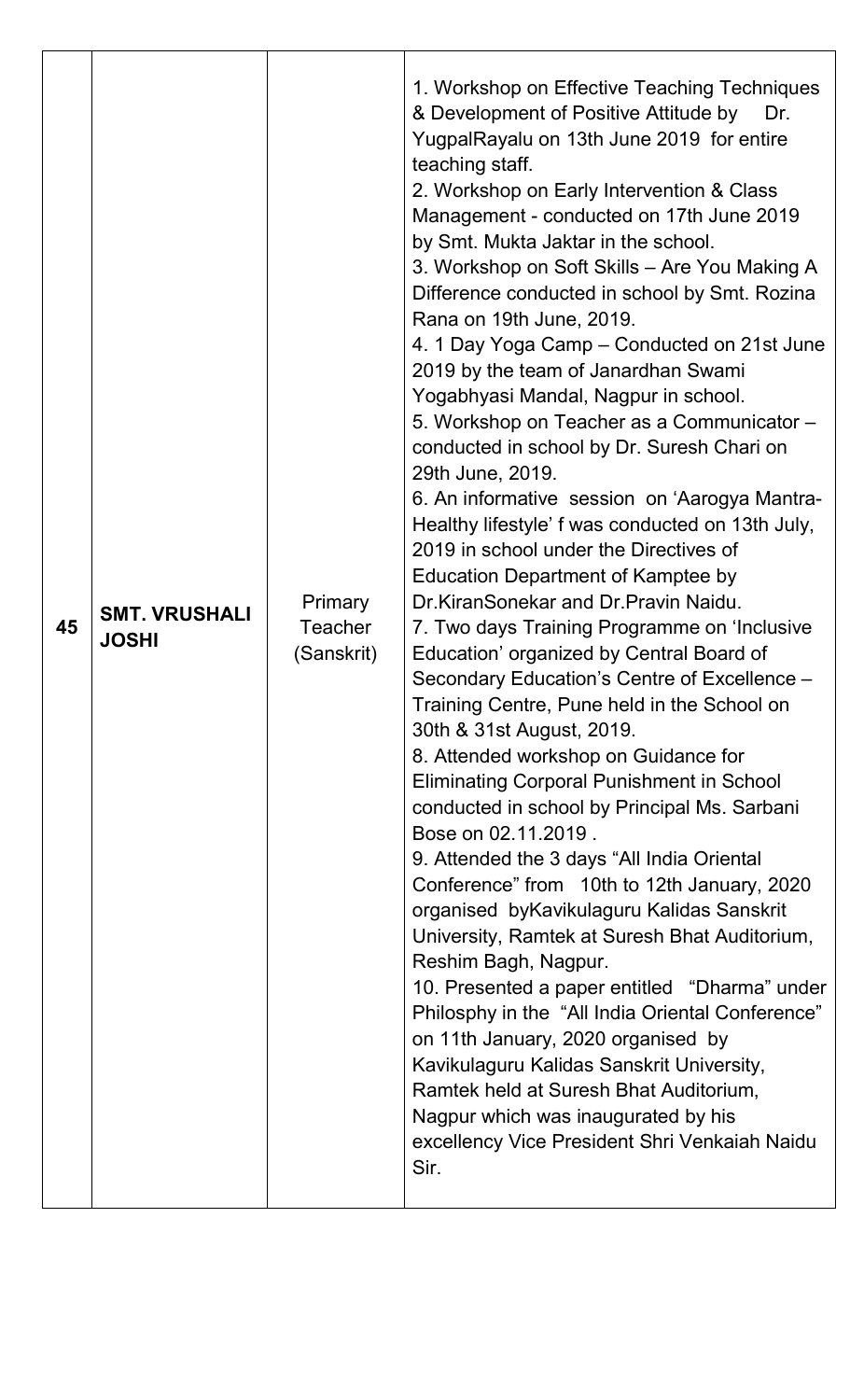| 46 | <b>SHRI HARSHAL</b><br><b>NITNAWARE</b> | Primary<br><b>Teacher</b><br>(Maths) | 1. Workshop on Effective Teaching Techniques<br>& Development of Positive Attitude by<br>Dr.<br>YugpalRayalu on 13th June 2019 for entire<br>teaching staff.<br>2. Workshop on Early Intervention & Class<br>Management - conducted on 17th June 2019<br>by Smt. Mukta Jaktar in the school.<br>3. Workshop on Soft Skills - Are You Making A<br>Difference conducted in school by Smt. Rozina<br>Rana on 19th June, 2019.<br>4. 1 Day Yoga Camp – Conducted on 21st June<br>2019 by the team of Janardhan Swami<br>Yogabhyasi Mandal, Nagpur in school.<br>5. Workshop on Teacher as a Communicator -<br>conducted in school by Dr. Suresh Chari on<br>29th June, 2019.<br>6. An informative session on 'Aarogya Mantra-<br>Healthy lifestyle' f was conducted on 13th July,<br>2019 in school under the Directives of<br><b>Education Department of Kamptee by</b><br>Dr.KiranSonekar and Dr.Pravin Naidu.<br>7. Two days Training Programme on 'Inclusive<br>Education' organized by Central Board of<br>Secondary Education's Centre of Excellence -<br>Training Centre, Pune held in the School on<br>30th & 31st August, 2019.<br>8. Attended workshop on Guidance for<br><b>Eliminating Corporal Punishment in School</b><br>conducted in school by Principal Ms. Sarbani<br>Bose on 02.11.2019. |
|----|-----------------------------------------|--------------------------------------|---------------------------------------------------------------------------------------------------------------------------------------------------------------------------------------------------------------------------------------------------------------------------------------------------------------------------------------------------------------------------------------------------------------------------------------------------------------------------------------------------------------------------------------------------------------------------------------------------------------------------------------------------------------------------------------------------------------------------------------------------------------------------------------------------------------------------------------------------------------------------------------------------------------------------------------------------------------------------------------------------------------------------------------------------------------------------------------------------------------------------------------------------------------------------------------------------------------------------------------------------------------------------------------------------------|
|----|-----------------------------------------|--------------------------------------|---------------------------------------------------------------------------------------------------------------------------------------------------------------------------------------------------------------------------------------------------------------------------------------------------------------------------------------------------------------------------------------------------------------------------------------------------------------------------------------------------------------------------------------------------------------------------------------------------------------------------------------------------------------------------------------------------------------------------------------------------------------------------------------------------------------------------------------------------------------------------------------------------------------------------------------------------------------------------------------------------------------------------------------------------------------------------------------------------------------------------------------------------------------------------------------------------------------------------------------------------------------------------------------------------------|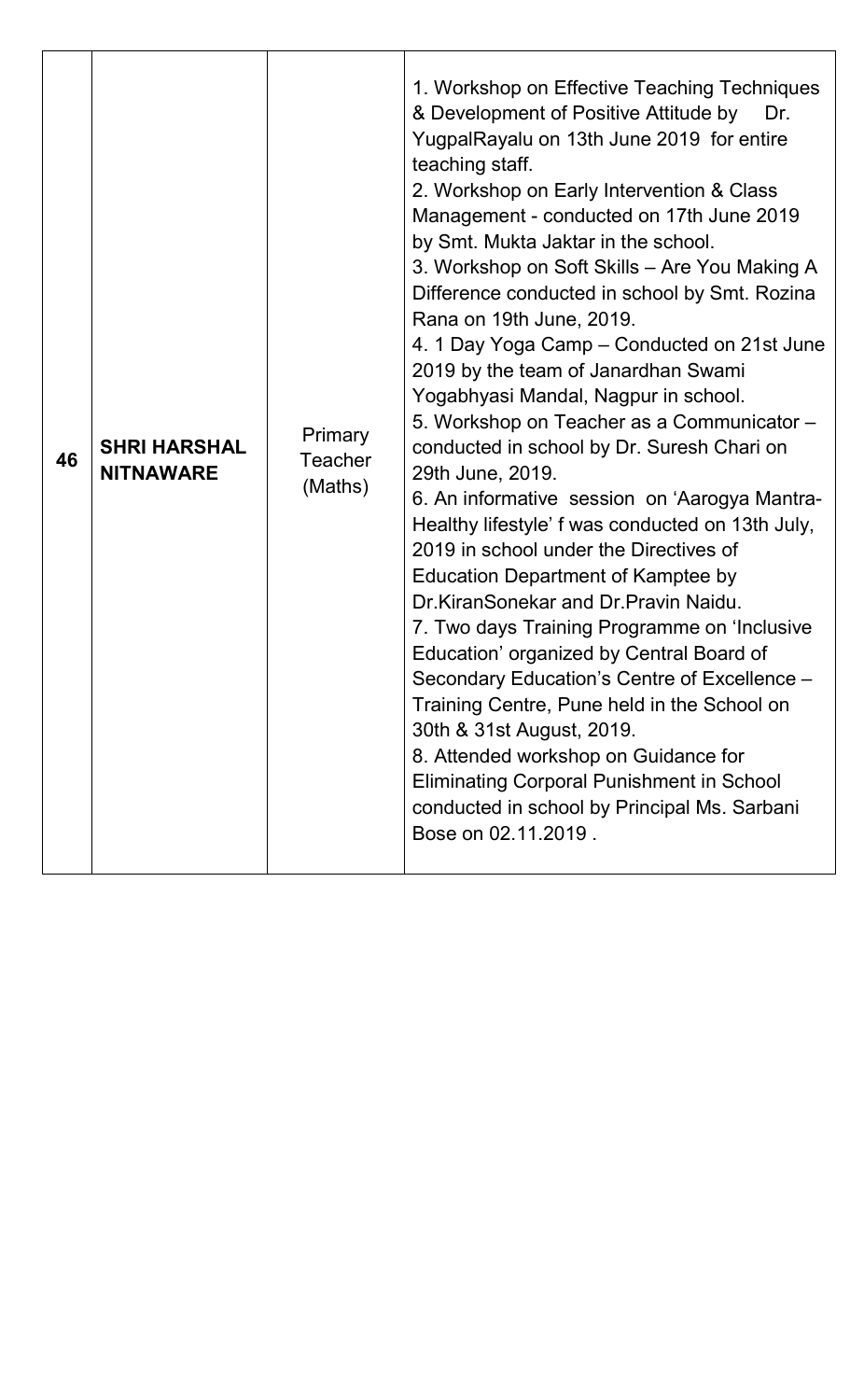| 19th October, 2019.<br>by Principal Ms. Sarbani Bose on 02.11.2019.<br>11. Attended a day long Workshop on Role of<br>Nagpur on 21st November, 2019.<br>12. Attended one day Workshop on Career<br>Counseling Lab and emerging Careers for<br>21st Century organized by Nagpur Sahodaya<br>School Complex, Nagpur held at G.H. Raisoni<br>Engineering College, Hingna Road, Nagpur on 23rd<br>November, 2019. | 47 | <b>MS. AKANKSHA</b><br><b>WASNIK</b> | Counsellor | Development of Positive Attitude by<br>Dr.<br>YugpalRayalu on 13th June 2019 for entire<br>teaching staff.<br>2. Workshop on Early Intervention & Class<br>Management - conducted on 17th June 2019<br>by<br>Smt. Mukta Jaktar in the school.<br>3. Workshop on Soft Skills - Are You Making A<br>Difference conducted in school by Smt. Rozina<br>Rana on 19th June, 2019.<br>4. 1 Day Yoga Camp – Conducted on 21st June<br>2019 by the team of Janardhan Swami Yogabhyasi<br>Mandal, Nagpur in school.<br>5. Workshop on Teacher as a Communicator -<br>conducted in school by Dr. Suresh Chari on 29th<br>June, 2019.<br>6. An informative session on 'Aarogya Mantra-<br>Healthy lifestyle' f was conducted on 13th July,<br>2019 in school under the Directives of Education<br>Department of Kamptee by Dr.KiranSonekar and<br>Dr. Pravin Naidu.<br>7. Workshop on School Counseling Skills organised<br>by Central India Institute of Psychological Science<br>(CIIPS) in association with RK Psychotherapy Clinic<br>on 03.08.2019.<br>8. Two days Training Programme on 'Inclusive<br>Education' organized by Central Board of<br>Secondary Education's Centre of Excellence -<br>Training Centre, Pune held in the School on 30th &<br>31st August, 2019.<br>9. Attended a day long 'Workshop on Adolescent<br>Health Sensitization" organized by NSSC in<br>association with Indian Medical Association (IMA)<br>conducted at IMA Auditorium, IMA Hall, Nagpur on<br>10. Attended workshop on Guidance for Eliminating<br>Corporal Punishment in School conducted in school<br>School in protection of Child's Right organized by<br>Zilla Parishad, Nagpur held St. Ursula High School, |
|---------------------------------------------------------------------------------------------------------------------------------------------------------------------------------------------------------------------------------------------------------------------------------------------------------------------------------------------------------------------------------------------------------------|----|--------------------------------------|------------|------------------------------------------------------------------------------------------------------------------------------------------------------------------------------------------------------------------------------------------------------------------------------------------------------------------------------------------------------------------------------------------------------------------------------------------------------------------------------------------------------------------------------------------------------------------------------------------------------------------------------------------------------------------------------------------------------------------------------------------------------------------------------------------------------------------------------------------------------------------------------------------------------------------------------------------------------------------------------------------------------------------------------------------------------------------------------------------------------------------------------------------------------------------------------------------------------------------------------------------------------------------------------------------------------------------------------------------------------------------------------------------------------------------------------------------------------------------------------------------------------------------------------------------------------------------------------------------------------------------------------------------------------------------------------------------------------|
|---------------------------------------------------------------------------------------------------------------------------------------------------------------------------------------------------------------------------------------------------------------------------------------------------------------------------------------------------------------------------------------------------------------|----|--------------------------------------|------------|------------------------------------------------------------------------------------------------------------------------------------------------------------------------------------------------------------------------------------------------------------------------------------------------------------------------------------------------------------------------------------------------------------------------------------------------------------------------------------------------------------------------------------------------------------------------------------------------------------------------------------------------------------------------------------------------------------------------------------------------------------------------------------------------------------------------------------------------------------------------------------------------------------------------------------------------------------------------------------------------------------------------------------------------------------------------------------------------------------------------------------------------------------------------------------------------------------------------------------------------------------------------------------------------------------------------------------------------------------------------------------------------------------------------------------------------------------------------------------------------------------------------------------------------------------------------------------------------------------------------------------------------------------------------------------------------------|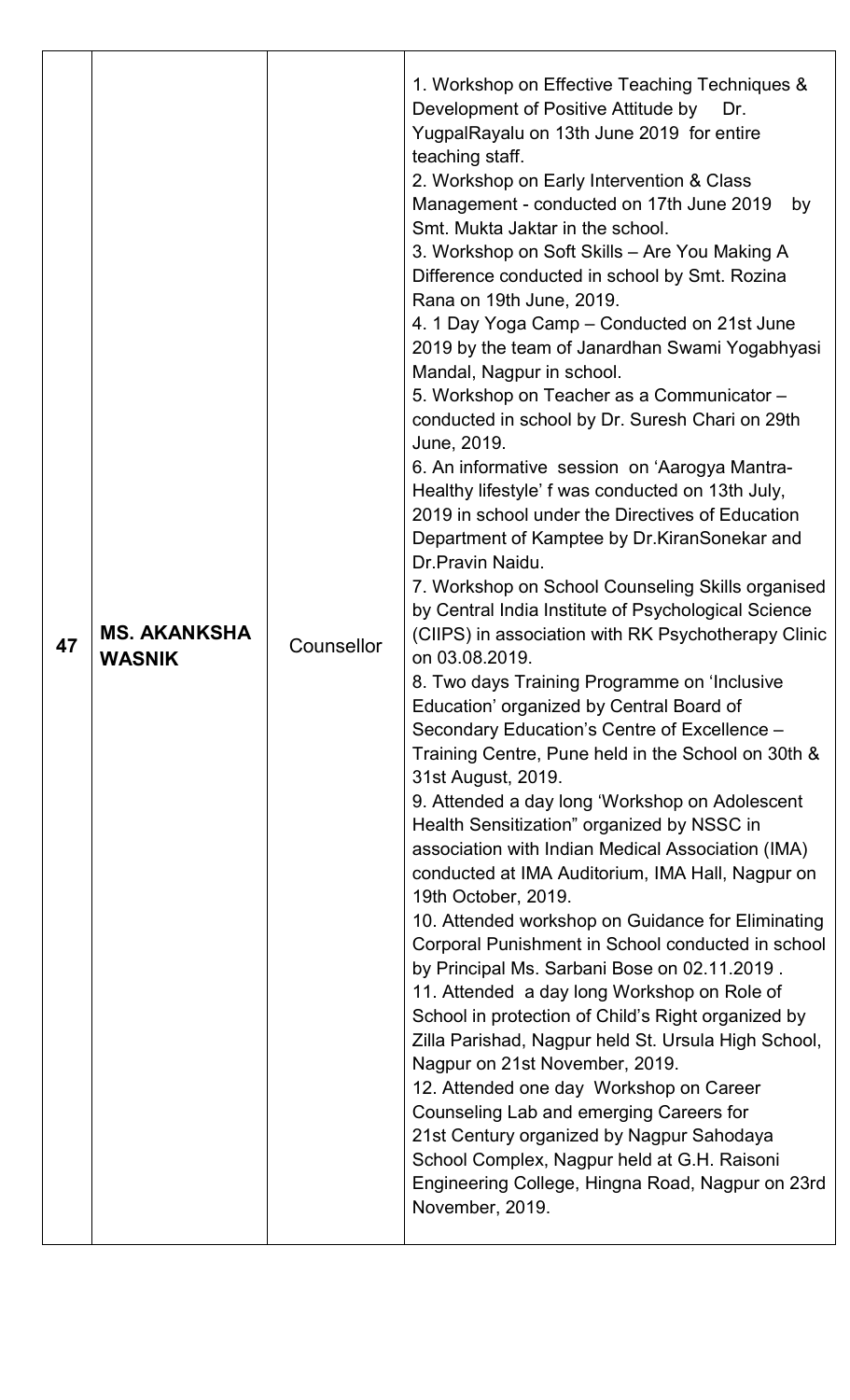| 48 | <b>SHRI JAISON</b><br><b>JOHN</b> | Physical<br><b>Education</b><br><b>Teacher</b> | 1. Workshop on Effective Teaching Techniques<br>& Development of Positive Attitude by<br>Dr.<br>YugpalRayalu on 13th June 2019 for entire<br>teaching staff.<br>2. Workshop on Early Intervention & Class<br>Management - conducted on 17th June 2019<br>by Smt. Mukta Jaktar in the school.<br>3. Workshop on Soft Skills - Are You Making A<br>Difference conducted in school by Smt. Rozina<br>Rana on 19th June, 2019.<br>4. 1 Day Yoga Camp – Conducted on 21st June<br>2019 by the team of Janardhan Swami<br>Yogabhyasi Mandal, Nagpur in school.<br>5. Workshop on Teacher as a Communicator -<br>conducted in school by Dr. Suresh Chari on<br>29th June, 2019.<br>6. An informative session on 'Aarogya Mantra-<br>Healthy lifestyle' f was conducted on 13th July,<br>2019 in school under the Directives of<br><b>Education Department of Kamptee by</b><br>Dr.KiranSonekar and Dr.Pravin Naidu.<br>7. Two days Training Programme on 'Inclusive<br>Education' organized by Central Board of<br>Secondary Education's Centre of Excellence -<br>Training Centre, Pune held in the School on<br>30th & 31st August, 2019.<br>8. Attended workshop on Guidance for<br><b>Eliminating Corporal Punishment in School</b><br>conducted in school by Principal Ms. Sarbani<br>Bose on 02.11.2019.<br>9. Attended one day RF Jr. NBA 2019-2020<br>Coaches Training organized by Reliance<br><b>Foundation held at Nagpur University Basket</b><br>Ball Court, Ravi Nagar, Nagpur on 3rd<br>February, 2020. |
|----|-----------------------------------|------------------------------------------------|-----------------------------------------------------------------------------------------------------------------------------------------------------------------------------------------------------------------------------------------------------------------------------------------------------------------------------------------------------------------------------------------------------------------------------------------------------------------------------------------------------------------------------------------------------------------------------------------------------------------------------------------------------------------------------------------------------------------------------------------------------------------------------------------------------------------------------------------------------------------------------------------------------------------------------------------------------------------------------------------------------------------------------------------------------------------------------------------------------------------------------------------------------------------------------------------------------------------------------------------------------------------------------------------------------------------------------------------------------------------------------------------------------------------------------------------------------------------------------------------------------------------|
|----|-----------------------------------|------------------------------------------------|-----------------------------------------------------------------------------------------------------------------------------------------------------------------------------------------------------------------------------------------------------------------------------------------------------------------------------------------------------------------------------------------------------------------------------------------------------------------------------------------------------------------------------------------------------------------------------------------------------------------------------------------------------------------------------------------------------------------------------------------------------------------------------------------------------------------------------------------------------------------------------------------------------------------------------------------------------------------------------------------------------------------------------------------------------------------------------------------------------------------------------------------------------------------------------------------------------------------------------------------------------------------------------------------------------------------------------------------------------------------------------------------------------------------------------------------------------------------------------------------------------------------|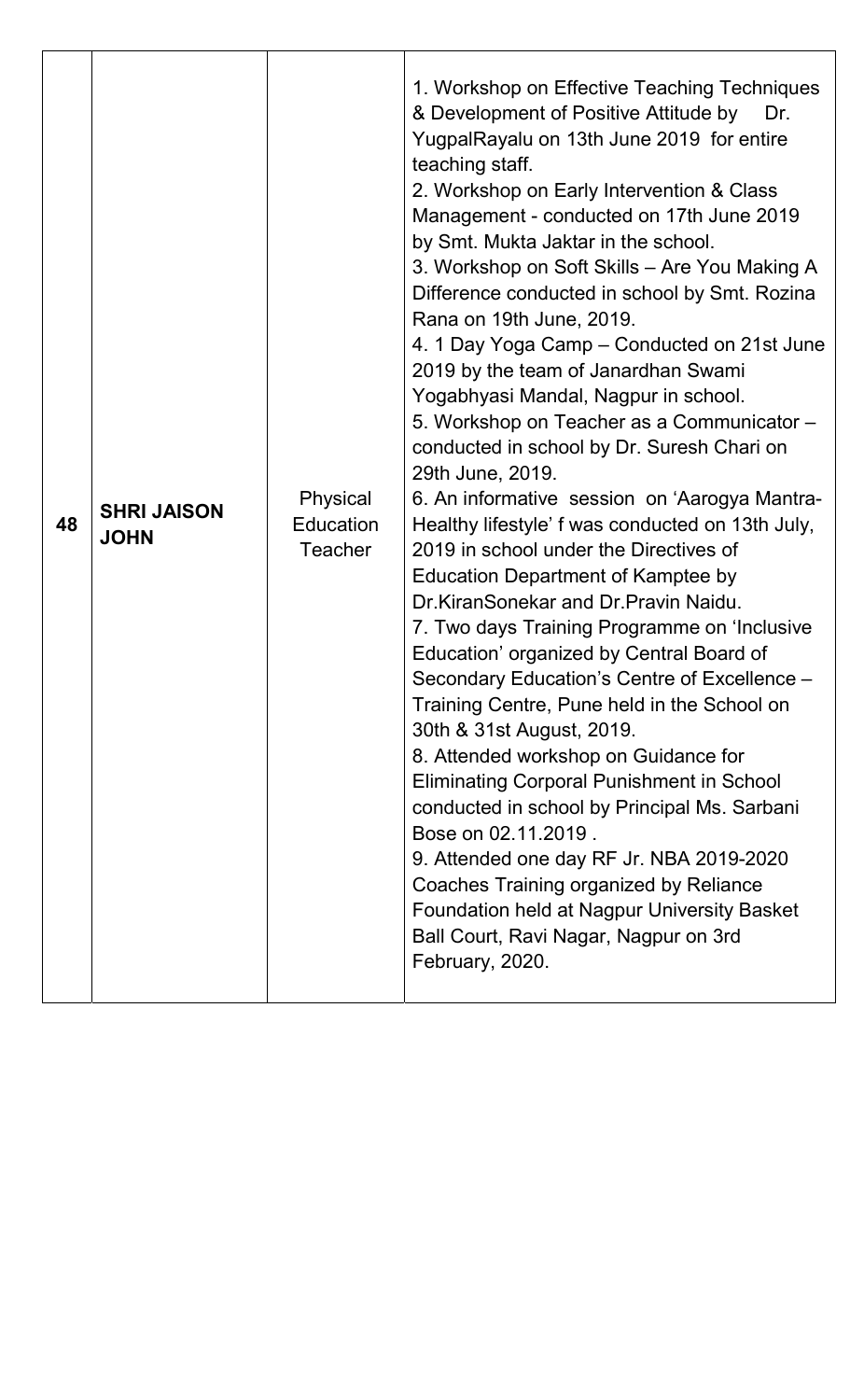| 49 | <b>SMT. ISHWARI</b><br><b>SHINDE</b> | Art & Craft<br>Teacher | 1. Workshop on Effective Teaching Techniques<br>& Development of Positive Attitude by<br>Dr.<br>YugpalRayalu on 13th June 2019 for entire<br>teaching staff.<br>2. Workshop on Early Intervention & Class<br>Management - conducted on 17th June 2019<br>by Smt. Mukta Jaktar in the school.<br>3. Workshop on Soft Skills - Are You Making A<br>Difference conducted in school by Smt. Rozina<br>Rana on 19th June, 2019.<br>4. 1 Day Yoga Camp – Conducted on 21st June<br>2019 by the team of Janardhan Swami<br>Yogabhyasi Mandal, Nagpur in school.<br>5. Workshop on Teacher as a Communicator -<br>conducted in school by Dr. Suresh Chari on<br>29th June, 2019.<br>6. An informative session on 'Aarogya Mantra-<br>Healthy lifestyle' f was conducted on 13th July,<br>2019 in school under the Directives of<br><b>Education Department of Kamptee by</b><br>Dr.KiranSonekar and Dr.Pravin Naidu.<br>7. Two days Training Programme on 'Inclusive<br>Education' organized by Central Board of<br>Secondary Education's Centre of Excellence -<br>Training Centre, Pune held in the School on<br>30th & 31st August, 2019.<br>8. Attended workshop on Guidance for<br><b>Eliminating Corporal Punishment in School</b><br>conducted in school by Principal Ms. Sarbani<br>Bose on 02.11.2019.<br>9. Attended Guide Captain Basic Course<br>organized by Maharashtra Rajya Bharat Scouts<br>& Guides held at Nagarjuna Scout & Guide<br>State Training Centre, Ramtek from 02nd<br>march, 2020 to 08th March 2020. |
|----|--------------------------------------|------------------------|-----------------------------------------------------------------------------------------------------------------------------------------------------------------------------------------------------------------------------------------------------------------------------------------------------------------------------------------------------------------------------------------------------------------------------------------------------------------------------------------------------------------------------------------------------------------------------------------------------------------------------------------------------------------------------------------------------------------------------------------------------------------------------------------------------------------------------------------------------------------------------------------------------------------------------------------------------------------------------------------------------------------------------------------------------------------------------------------------------------------------------------------------------------------------------------------------------------------------------------------------------------------------------------------------------------------------------------------------------------------------------------------------------------------------------------------------------------------------------------------------------------------------------|
|----|--------------------------------------|------------------------|-----------------------------------------------------------------------------------------------------------------------------------------------------------------------------------------------------------------------------------------------------------------------------------------------------------------------------------------------------------------------------------------------------------------------------------------------------------------------------------------------------------------------------------------------------------------------------------------------------------------------------------------------------------------------------------------------------------------------------------------------------------------------------------------------------------------------------------------------------------------------------------------------------------------------------------------------------------------------------------------------------------------------------------------------------------------------------------------------------------------------------------------------------------------------------------------------------------------------------------------------------------------------------------------------------------------------------------------------------------------------------------------------------------------------------------------------------------------------------------------------------------------------------|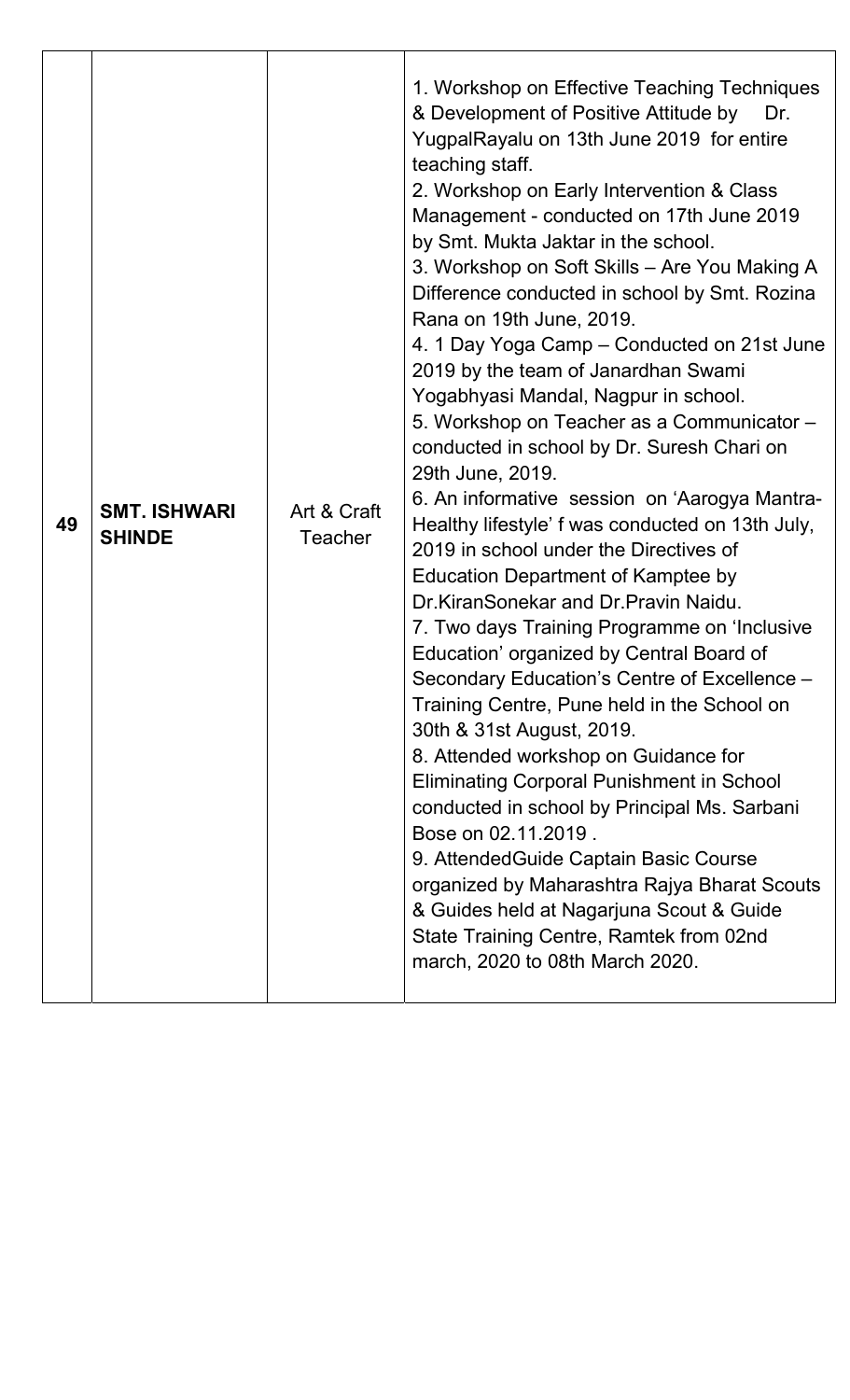| 50 | <b>SMT. APARNA</b><br><b>SAHA</b> | Physical<br>Education<br><b>Teacher</b> | 1. Workshop on Effective Teaching Techniques<br>& Development of Positive Attitude by<br>Dr.<br>YugpalRayalu on 13th June 2019 for entire<br>teaching staff.<br>2. Workshop on Early Intervention & Class<br>Management - conducted on 17th June 2019<br>by Smt. Mukta Jaktar in the school.<br>3. Workshop on Soft Skills - Are You Making A<br>Difference conducted in school by Smt. Rozina<br>Rana on 19th June, 2019.<br>4. 1 Day Yoga Camp – Conducted on 21st June<br>2019 by the team of Janardhan Swami<br>Yogabhyasi Mandal, Nagpur in school.<br>5. Workshop on Teacher as a Communicator -<br>conducted in school by Dr. Suresh Chari on<br>29th June, 2019.<br>6. An informative session on 'Aarogya Mantra-<br>Healthy lifestyle' f was conducted on 13th July,<br>2019 in school under the Directives of<br><b>Education Department of Kamptee by</b><br>Dr.KiranSonekar and Dr.Pravin Naidu.<br>7. Two days Training Programme on 'Inclusive<br>Education' organized by Central Board of<br>Secondary Education's Centre of Excellence -<br>Training Centre, Pune held in the School on<br>30th & 31st August, 2019.<br>8. Attended workshop on Guidance for<br><b>Eliminating Corporal Punishment in School</b><br>conducted in school by Principal Ms. Sarbani<br>Bose on 02.11.2019.<br>9. Attended Guide Captain Basic Course<br>organized by Maharashtra Rajya Bharat Scouts<br>& Guides held at Nagarjuna Scout & Guide<br>State Training Centre, Ramtek from 02nd<br>march, 2020 to 08th March 2020. |
|----|-----------------------------------|-----------------------------------------|-----------------------------------------------------------------------------------------------------------------------------------------------------------------------------------------------------------------------------------------------------------------------------------------------------------------------------------------------------------------------------------------------------------------------------------------------------------------------------------------------------------------------------------------------------------------------------------------------------------------------------------------------------------------------------------------------------------------------------------------------------------------------------------------------------------------------------------------------------------------------------------------------------------------------------------------------------------------------------------------------------------------------------------------------------------------------------------------------------------------------------------------------------------------------------------------------------------------------------------------------------------------------------------------------------------------------------------------------------------------------------------------------------------------------------------------------------------------------------------------------------------------------------|
|----|-----------------------------------|-----------------------------------------|-----------------------------------------------------------------------------------------------------------------------------------------------------------------------------------------------------------------------------------------------------------------------------------------------------------------------------------------------------------------------------------------------------------------------------------------------------------------------------------------------------------------------------------------------------------------------------------------------------------------------------------------------------------------------------------------------------------------------------------------------------------------------------------------------------------------------------------------------------------------------------------------------------------------------------------------------------------------------------------------------------------------------------------------------------------------------------------------------------------------------------------------------------------------------------------------------------------------------------------------------------------------------------------------------------------------------------------------------------------------------------------------------------------------------------------------------------------------------------------------------------------------------------|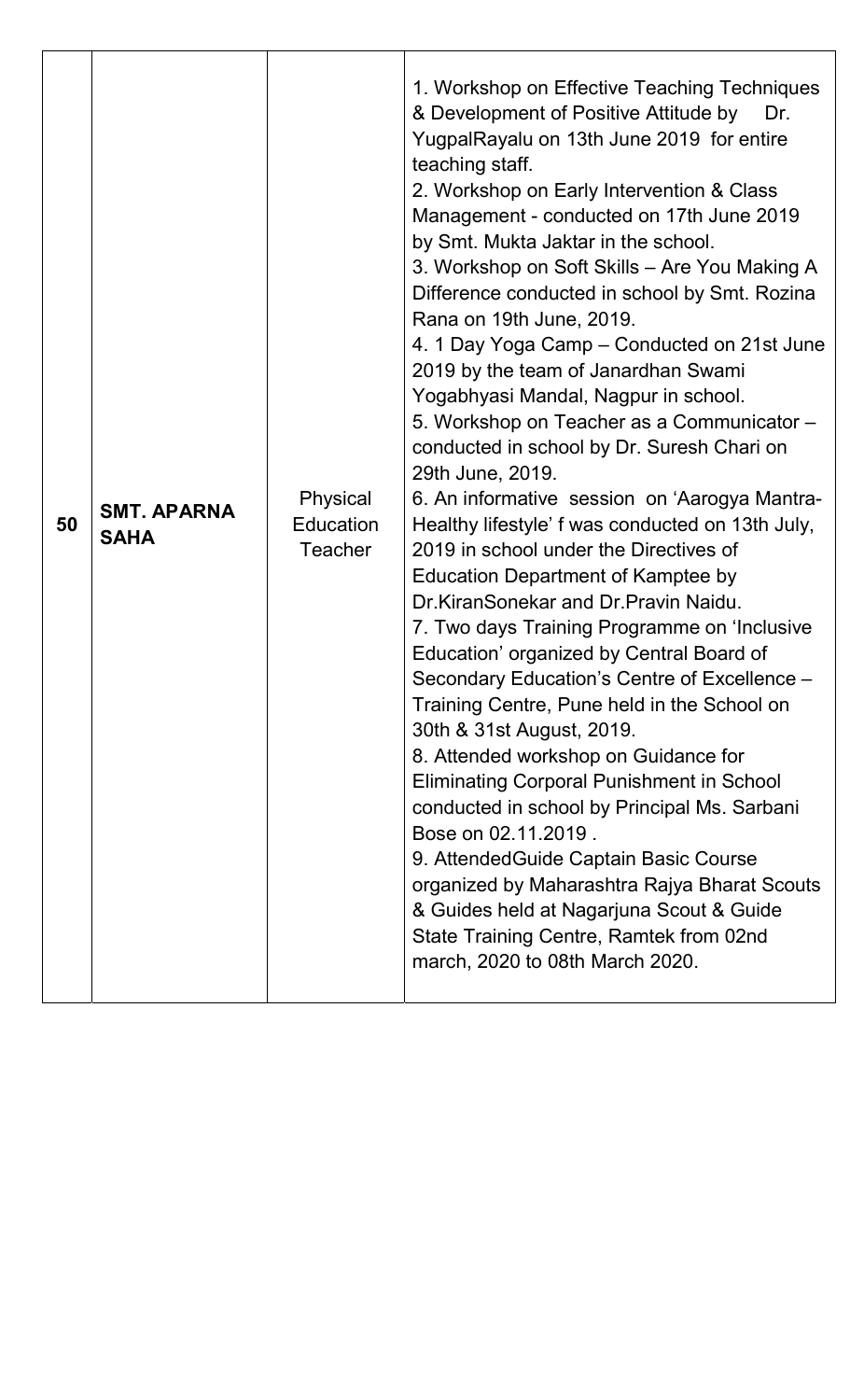| 51 | <b>SMT. PRIETY</b><br><b>CHARPE</b> | <b>Pre Primary</b><br>Teacher | 1. Workshop on Effective Teaching Techniques<br>& Development of Positive Attitude by<br>Dr.<br>YugpalRayalu on 13th June 2019 for entire<br>teaching staff.<br>2. Workshop on Early Intervention & Class<br>Management - conducted on 17th June 2019<br>by Smt. Mukta Jaktar in the school.<br>3. Workshop on Soft Skills - Are You Making A<br>Difference conducted in school by Smt. Rozina<br>Rana on 19th June, 2019.<br>4. 1 Day Yoga Camp - Conducted on 21st June<br>2019 by the team of Janardhan Swami<br>Yogabhyasi Mandal, Nagpur in school.<br>5. Workshop on Teacher as a Communicator -<br>conducted in school by Dr. Suresh Chari on<br>29th June, 2019.<br>6. An informative session on 'Aarogya Mantra-<br>Healthy lifestyle' f was conducted on 13th July,<br>2019 in school under the Directives of<br>Education Department of Kamptee by<br>Dr.KiranSonekar and Dr.Pravin Naidu.<br>7. Attended workshop on Guidance for<br><b>Eliminating Corporal Punishment in School</b><br>conducted in school by Principal Ms. Sarbani<br>Bose on 02.11.2019. |
|----|-------------------------------------|-------------------------------|--------------------------------------------------------------------------------------------------------------------------------------------------------------------------------------------------------------------------------------------------------------------------------------------------------------------------------------------------------------------------------------------------------------------------------------------------------------------------------------------------------------------------------------------------------------------------------------------------------------------------------------------------------------------------------------------------------------------------------------------------------------------------------------------------------------------------------------------------------------------------------------------------------------------------------------------------------------------------------------------------------------------------------------------------------------------------|
|----|-------------------------------------|-------------------------------|--------------------------------------------------------------------------------------------------------------------------------------------------------------------------------------------------------------------------------------------------------------------------------------------------------------------------------------------------------------------------------------------------------------------------------------------------------------------------------------------------------------------------------------------------------------------------------------------------------------------------------------------------------------------------------------------------------------------------------------------------------------------------------------------------------------------------------------------------------------------------------------------------------------------------------------------------------------------------------------------------------------------------------------------------------------------------|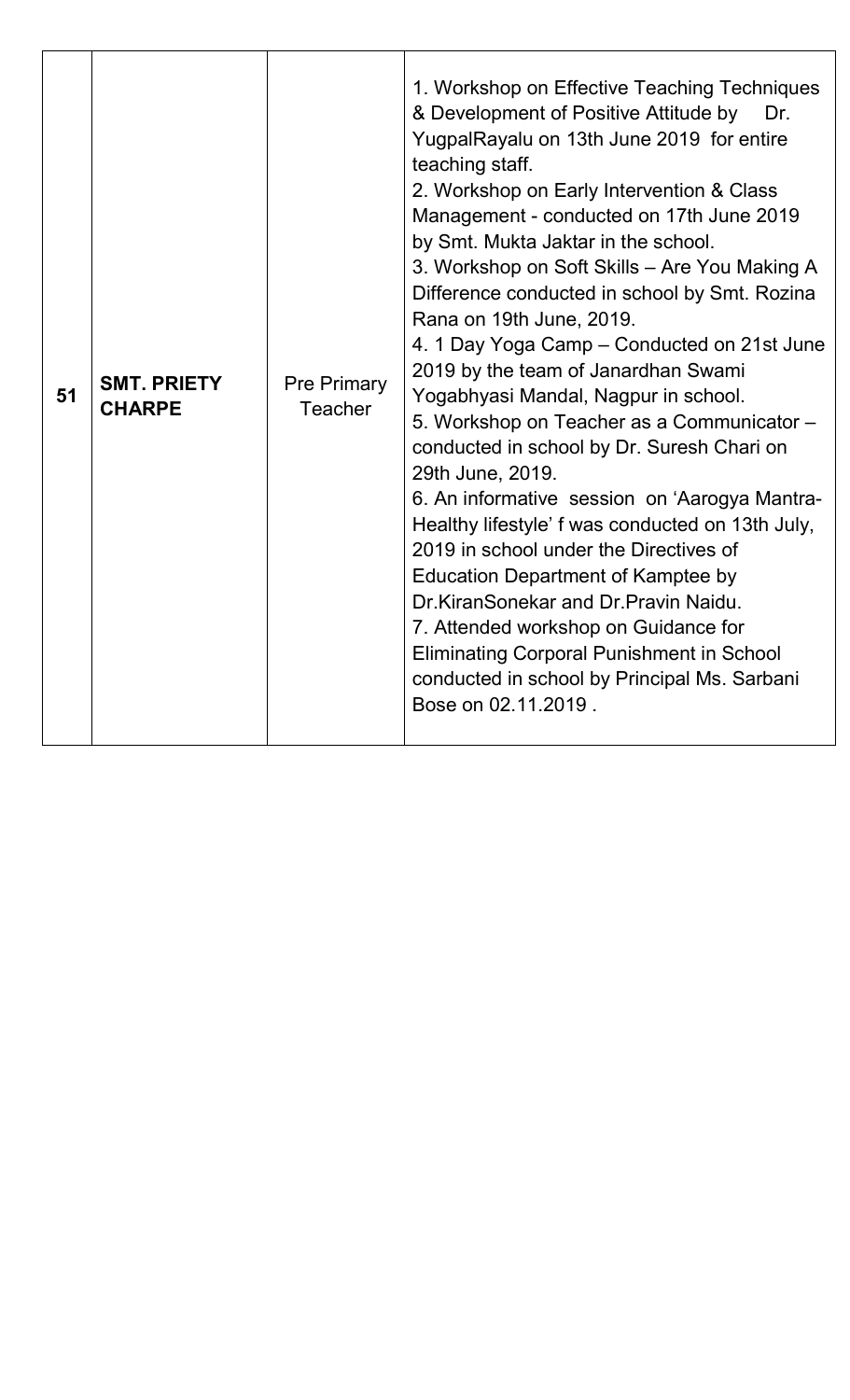| 52 | <b>SMT. PAVITRA</b><br><b>KESWANI</b> | <b>Pre Primary</b><br>Teacher | 1. Workshop on Effective Teaching Techniques<br>& Development of Positive Attitude by<br>Dr.<br>YugpalRayalu on 13th June 2019 for entire<br>teaching staff.<br>2. Workshop on Early Intervention & Class<br>Management - conducted on 17th June 2019<br>by Smt. Mukta Jaktar in the school.<br>3. Workshop on Soft Skills - Are You Making A<br>Difference conducted in school by Smt. Rozina<br>Rana on 19th June, 2019.<br>4. 1 Day Yoga Camp - Conducted on 21st June<br>2019 by the team of Janardhan Swami<br>Yogabhyasi Mandal, Nagpur in school.<br>5. Workshop on Teacher as a Communicator -<br>conducted in school by Dr. Suresh Chari on<br>29th June, 2019.<br>6. An informative session on 'Aarogya Mantra-<br>Healthy lifestyle' f was conducted on 13th July,<br>2019 in school under the Directives of<br>Education Department of Kamptee by<br>Dr.KiranSonekar and Dr.Pravin Naidu.<br>7. Attended workshop on Guidance for<br><b>Eliminating Corporal Punishment in School</b><br>conducted in school by Principal Ms. Sarbani<br>Bose on 02.11.2019. |
|----|---------------------------------------|-------------------------------|--------------------------------------------------------------------------------------------------------------------------------------------------------------------------------------------------------------------------------------------------------------------------------------------------------------------------------------------------------------------------------------------------------------------------------------------------------------------------------------------------------------------------------------------------------------------------------------------------------------------------------------------------------------------------------------------------------------------------------------------------------------------------------------------------------------------------------------------------------------------------------------------------------------------------------------------------------------------------------------------------------------------------------------------------------------------------|
|----|---------------------------------------|-------------------------------|--------------------------------------------------------------------------------------------------------------------------------------------------------------------------------------------------------------------------------------------------------------------------------------------------------------------------------------------------------------------------------------------------------------------------------------------------------------------------------------------------------------------------------------------------------------------------------------------------------------------------------------------------------------------------------------------------------------------------------------------------------------------------------------------------------------------------------------------------------------------------------------------------------------------------------------------------------------------------------------------------------------------------------------------------------------------------|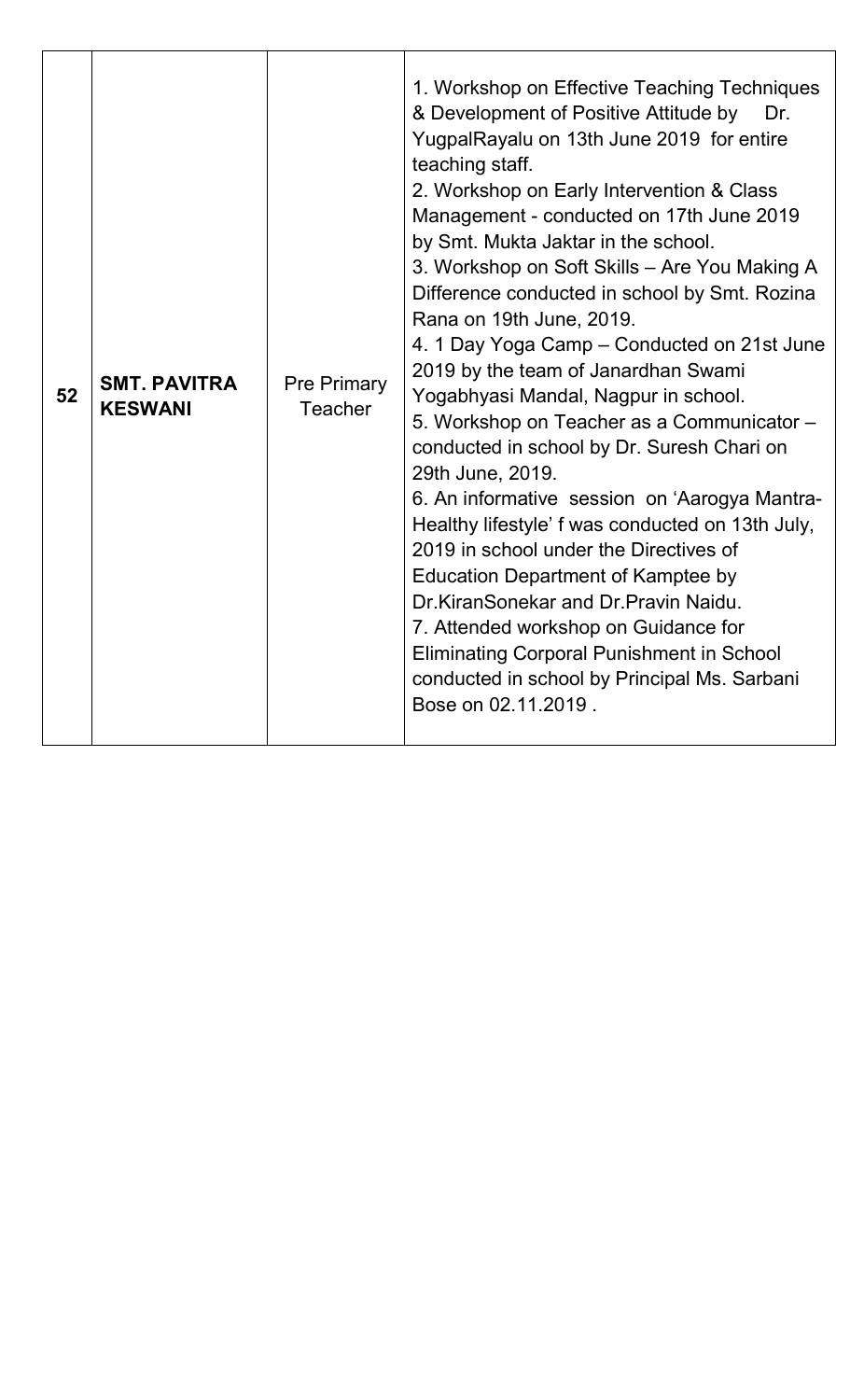| 53 | <b>MS. PRERANA</b><br><b>GHARDE</b> | <b>Trained</b><br>Graduate<br>Teacher<br>(Maths) | 1. Induction - Conducted for New Staff Members In<br>School on 12th June 2019.<br>2. EBIX Smart Class - Conducted by EBIX Solution<br>for New Staff Members in School on 14th & 15th<br>June 2019.<br>3. Marks Entry in Entab Campus Care - Conducted<br>on 20th & 21st June, 2019 by Entab, Campus Care<br>(DelhI) for New Staff In School.<br>4. Workshop on Effective Teaching Techniques &<br>Development of Positive Attitude by<br>Dr.<br>YugpalRayalu on 13th June 2019 for entire teaching<br>staff.<br>5. Workshop on Early Intervention & Class<br>Management - conducted on 17th June 2019<br>by<br>Smt. Mukta Jaktar in the school.<br>6. Workshop on Soft Skills - Are You Making A<br>Difference conducted in school by Smt. Rozina Rana<br>on 19th June, 2019.<br>7. 1 Day Yoga Camp – Conducted on 21st June 2019<br>by the team of Janardhan Swami Yogabhyasi<br>Mandal, Nagpur in school.<br>8. Workshop on Teacher as a Communicator -<br>conducted in school by Dr. Suresh Chari on 29th<br>June, 2019.<br>9. An informative session on 'Aarogya Mantra-<br>Healthy lifestyle' f was conducted on 13th July, 2019<br>in school under the Directives of Education<br>Department of Kamptee by Dr. Kiran Sonekar and<br>Dr.Pravin Naidu.<br>10. Two days Training Programme on 'Inclusive<br>Education' organized by Central Board of Secondary<br>Education's Centre of Excellence – Training Centre,<br>Pune held in the School on 30th & 31st August, 2019.<br>11. Attended workshop on Guidance for Eliminating<br>Corporal Punishment in School conducted in school<br>by Principal Ms. Sarbani Bose on 02.11.2019.<br>12. Attended Two days Capacity Building Programme<br>on 'Classroom Management', organized in the school<br>premises by Central Board of Secondary Education's<br>Centre of Excellence, Pune on 23rd & 24th<br>December, 2019<br>13. Attended the 3 days "Paper Presentation" &<br>presented a paper entitled "Trends in Mathematics<br>Concept Based Teaching" in the 54th Annual<br>Conference from 27th to 29th December, 2019 at<br>Kanyakumari (Tamil Nadu) organized by AMTI-<br>(The Association of Mathematics Teachers of India).<br>14. Presented it on " "Trends in Mathematics Concept<br>Based Teaching" in the 54th Annual Conference from<br>27th to 29th December, 2019 at Kanyakumari<br>(Tamil Nadu) organized by AMTI - (The<br>Association of Mathematics Teachers of India). |
|----|-------------------------------------|--------------------------------------------------|------------------------------------------------------------------------------------------------------------------------------------------------------------------------------------------------------------------------------------------------------------------------------------------------------------------------------------------------------------------------------------------------------------------------------------------------------------------------------------------------------------------------------------------------------------------------------------------------------------------------------------------------------------------------------------------------------------------------------------------------------------------------------------------------------------------------------------------------------------------------------------------------------------------------------------------------------------------------------------------------------------------------------------------------------------------------------------------------------------------------------------------------------------------------------------------------------------------------------------------------------------------------------------------------------------------------------------------------------------------------------------------------------------------------------------------------------------------------------------------------------------------------------------------------------------------------------------------------------------------------------------------------------------------------------------------------------------------------------------------------------------------------------------------------------------------------------------------------------------------------------------------------------------------------------------------------------------------------------------------------------------------------------------------------------------------------------------------------------------------------------------------------------------------------------------------------------------------------------------------------------------------------------------------------------------------------------------------------------------------------------------------------------------------------------------------------|
|    |                                     |                                                  |                                                                                                                                                                                                                                                                                                                                                                                                                                                                                                                                                                                                                                                                                                                                                                                                                                                                                                                                                                                                                                                                                                                                                                                                                                                                                                                                                                                                                                                                                                                                                                                                                                                                                                                                                                                                                                                                                                                                                                                                                                                                                                                                                                                                                                                                                                                                                                                                                                                |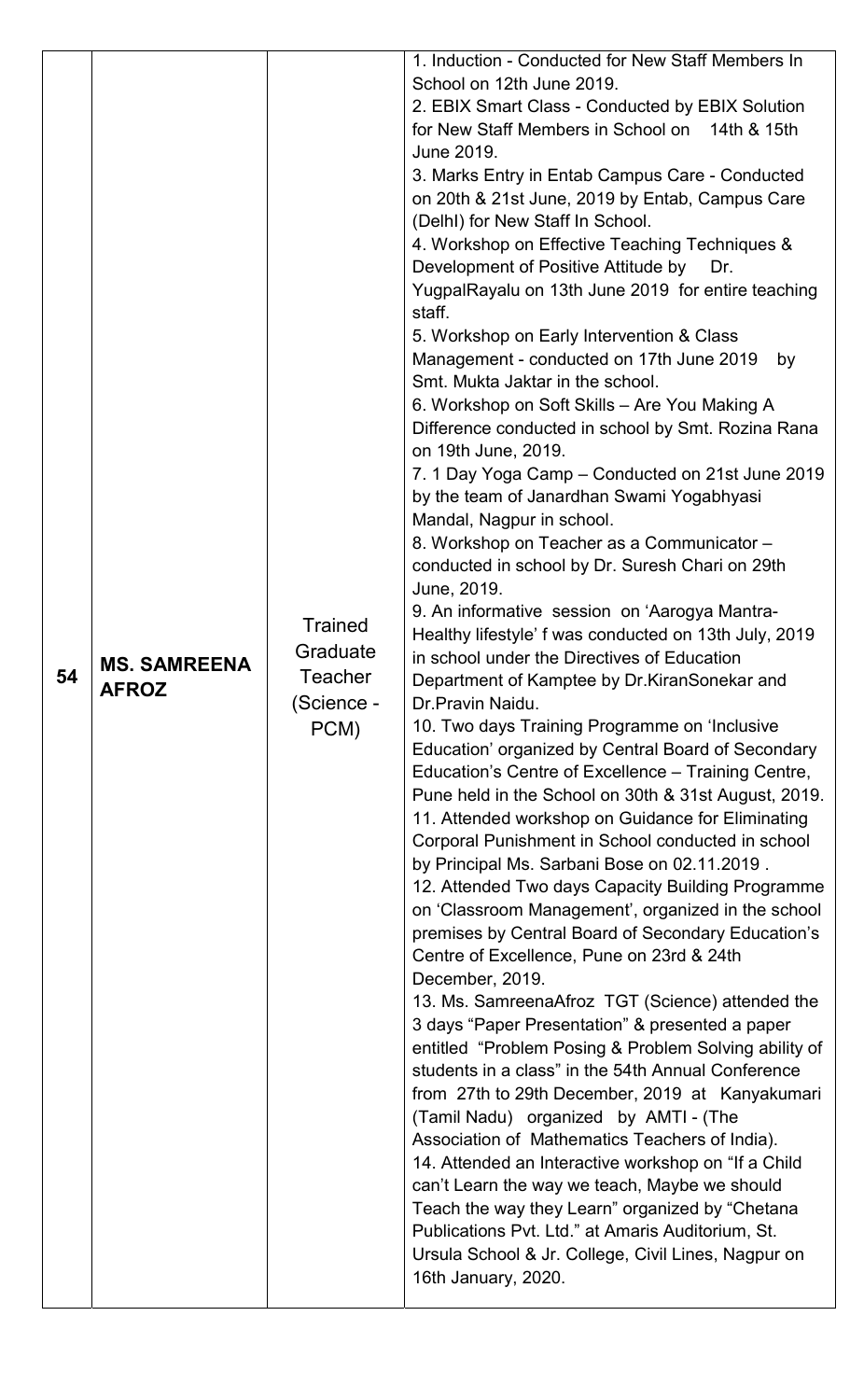| 55 | SMT. KANTI LAL | <b>Primary</b><br><b>Teacher (All</b><br>Subjects) | 1. Induction - Conducted for New Staff Members<br>In School on 12th June 2019.<br>2. EBIX Smart Class - Conducted by EBIX<br>Solution for New Staff Members in School on<br>14th & 15th June 2019.<br>3. Marks Entry in Entab Campus Care -<br>Conducted on 20th & 21st June, 2019 by Entab,<br>Campus Care (Delhl) for New Staff In School.<br>4. Workshop on Effective Teaching Techniques &<br>Development of Positive Attitude by<br>Dr.<br>YugpalRayalu on 13th June 2019 for entire<br>teaching staff.<br>5. Workshop on Early Intervention & Class<br>Management - conducted on 17th June 2019<br>by<br>Smt. Mukta Jaktar in the school.<br>6. Workshop on Soft Skills - Are You Making A<br>Difference conducted in school by Smt. Rozina<br>Rana on 19th June, 2019.<br>7. 1 Day Yoga Camp – Conducted on 21st June<br>2019 by the team of Janardhan Swami<br>Yogabhyasi Mandal, Nagpur in school.<br>8. Workshop on Teacher as a Communicator -<br>conducted in school by Dr. Suresh Chari on 29th<br>June, 2019.<br>9. An informative session on 'Aarogya Mantra-<br>Healthy lifestyle' f was conducted on 13th July,<br>2019 in school under the Directives of Education<br>Department of Kamptee by Dr. Kiran Sonekar and<br>Dr. Pravin Naidu.<br>10. Two days Training Programme on 'Inclusive<br>Education' organized by Central Board of<br>Secondary Education's Centre of Excellence -<br>Training Centre, Pune held in the School on 30th<br>& 31st August, 2019.<br>11. Attended workshop on Guidance for<br><b>Eliminating Corporal Punishment in School</b><br>conducted in school by Principal Ms. Sarbani<br>Bose on 02.11.2019.<br>12 Attended Two days Capacity Building<br>Programme on 'Classroom Management',<br>organized in the school premises by Central<br>Board of Secondary Education's Centre of<br>Excellence, Pune on 23rd & 24th December,<br>2019<br>13. Attended the Teacher's Training Programme<br>on "Footsteps towards handling learning<br>Difficulties" on 01st February, 2020 organized by<br>Indian Academy of Pediatrics, Nagpur at<br>Akarshan Hall School of Scholars, Atrey Layout,<br>Nagpur. |
|----|----------------|----------------------------------------------------|------------------------------------------------------------------------------------------------------------------------------------------------------------------------------------------------------------------------------------------------------------------------------------------------------------------------------------------------------------------------------------------------------------------------------------------------------------------------------------------------------------------------------------------------------------------------------------------------------------------------------------------------------------------------------------------------------------------------------------------------------------------------------------------------------------------------------------------------------------------------------------------------------------------------------------------------------------------------------------------------------------------------------------------------------------------------------------------------------------------------------------------------------------------------------------------------------------------------------------------------------------------------------------------------------------------------------------------------------------------------------------------------------------------------------------------------------------------------------------------------------------------------------------------------------------------------------------------------------------------------------------------------------------------------------------------------------------------------------------------------------------------------------------------------------------------------------------------------------------------------------------------------------------------------------------------------------------------------------------------------------------------------------------------------------------------------------------------------------------------------------------------------------|
|----|----------------|----------------------------------------------------|------------------------------------------------------------------------------------------------------------------------------------------------------------------------------------------------------------------------------------------------------------------------------------------------------------------------------------------------------------------------------------------------------------------------------------------------------------------------------------------------------------------------------------------------------------------------------------------------------------------------------------------------------------------------------------------------------------------------------------------------------------------------------------------------------------------------------------------------------------------------------------------------------------------------------------------------------------------------------------------------------------------------------------------------------------------------------------------------------------------------------------------------------------------------------------------------------------------------------------------------------------------------------------------------------------------------------------------------------------------------------------------------------------------------------------------------------------------------------------------------------------------------------------------------------------------------------------------------------------------------------------------------------------------------------------------------------------------------------------------------------------------------------------------------------------------------------------------------------------------------------------------------------------------------------------------------------------------------------------------------------------------------------------------------------------------------------------------------------------------------------------------------------|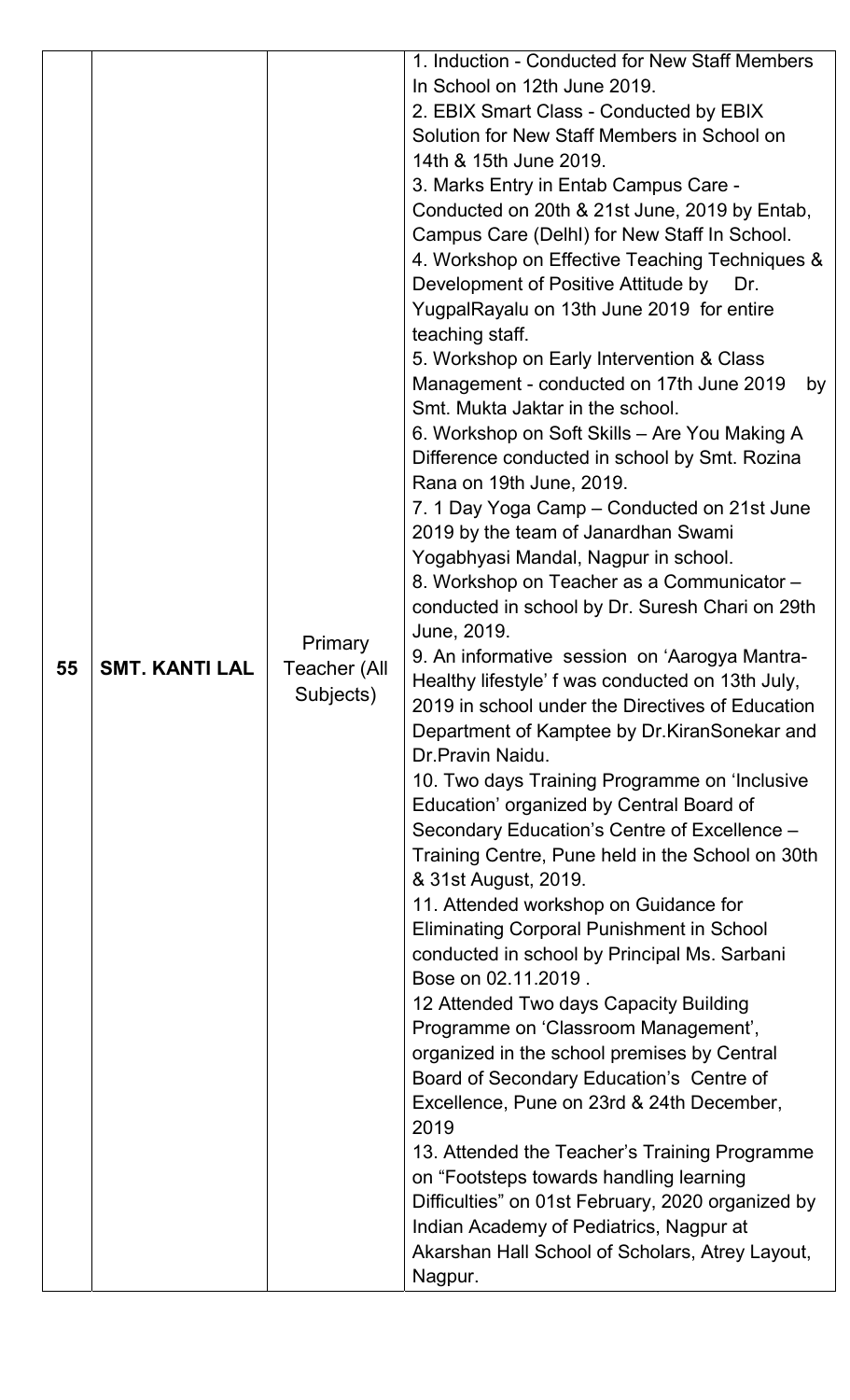|    |                    |                           | 1. Induction - Conducted for New Staff<br>Members In School on 12th June 2019.               |
|----|--------------------|---------------------------|----------------------------------------------------------------------------------------------|
|    |                    |                           | 2. EBIX Smart Class - Conducted by EBIX                                                      |
|    |                    |                           | Solution for New Staff Members in School on                                                  |
|    |                    |                           | 14th & 15th June 2019.                                                                       |
|    |                    |                           | 3. Marks Entry in Entab Campus Care -                                                        |
|    |                    |                           | Conducted on 20th & 21st June, 2019 by Entab,                                                |
|    |                    |                           | Campus Care (Delhl) for New Staff In School.<br>4. Workshop on Effective Teaching Techniques |
|    |                    |                           | & Development of Positive Attitude by Dr.                                                    |
|    |                    |                           | YugpalRayalu on 13th June 2019 for entire                                                    |
|    |                    |                           | teaching staff.                                                                              |
|    |                    |                           | 5. Workshop on Early Intervention & Class                                                    |
|    |                    |                           | Management - conducted on 17th June 2019                                                     |
|    |                    |                           | by Smt. Mukta Jaktar in the school.                                                          |
|    |                    |                           | 6. Workshop on Soft Skills – Are You Making A                                                |
|    |                    |                           | Difference conducted in school by Smt. Rozina                                                |
|    |                    |                           | Rana on 19th June, 2019.<br>7. 1 Day Yoga Camp – Conducted on 21st June                      |
|    |                    |                           | 2019 by the team of Janardhan Swami                                                          |
|    |                    |                           | Yogabhyasi Mandal, Nagpur in school.                                                         |
|    | <b>SMT. ASMITA</b> | Primary                   | 8. Workshop on Teacher as a Communicator -                                                   |
| 56 | <b>DEOPUJARI</b>   | Teacher (All<br>Subjects) | conducted in school by Dr. Suresh Chari on                                                   |
|    |                    |                           | 29th June, 2019.                                                                             |
|    |                    |                           | 9. An informative session on 'Aarogya Mantra-                                                |
|    |                    |                           | Healthy lifestyle' f was conducted on 13th July,<br>2019 in school under the Directives of   |
|    |                    |                           | <b>Education Department of Kamptee by</b>                                                    |
|    |                    |                           | Dr.KiranSonekar and Dr.Pravin Naidu.                                                         |
|    |                    |                           | 10. Two days Training Programme on 'Inclusive                                                |
|    |                    |                           | Education' organized by Central Board of                                                     |
|    |                    |                           | Secondary Education's Centre of Excellence -                                                 |
|    |                    |                           | Training Centre, Pune held in the School on                                                  |
|    |                    |                           | 30th & 31st August, 2019.                                                                    |
|    |                    |                           | 11. Attended workshop on Guidance for                                                        |
|    |                    |                           | <b>Eliminating Corporal Punishment in School</b>                                             |
|    |                    |                           | conducted in school by Principal Ms. Sarbani<br>Bose on 02.11.2019.                          |
|    |                    |                           | 12. Attended Two days Capacity Building                                                      |
|    |                    |                           | Programme on 'Classroom Management',                                                         |
|    |                    |                           | organized in the school premises by Central                                                  |
|    |                    |                           | Board of Secondary Education's Centre of                                                     |
|    |                    |                           | Excellence, Pune on 23rd & 24th December,                                                    |
|    |                    |                           | 2019                                                                                         |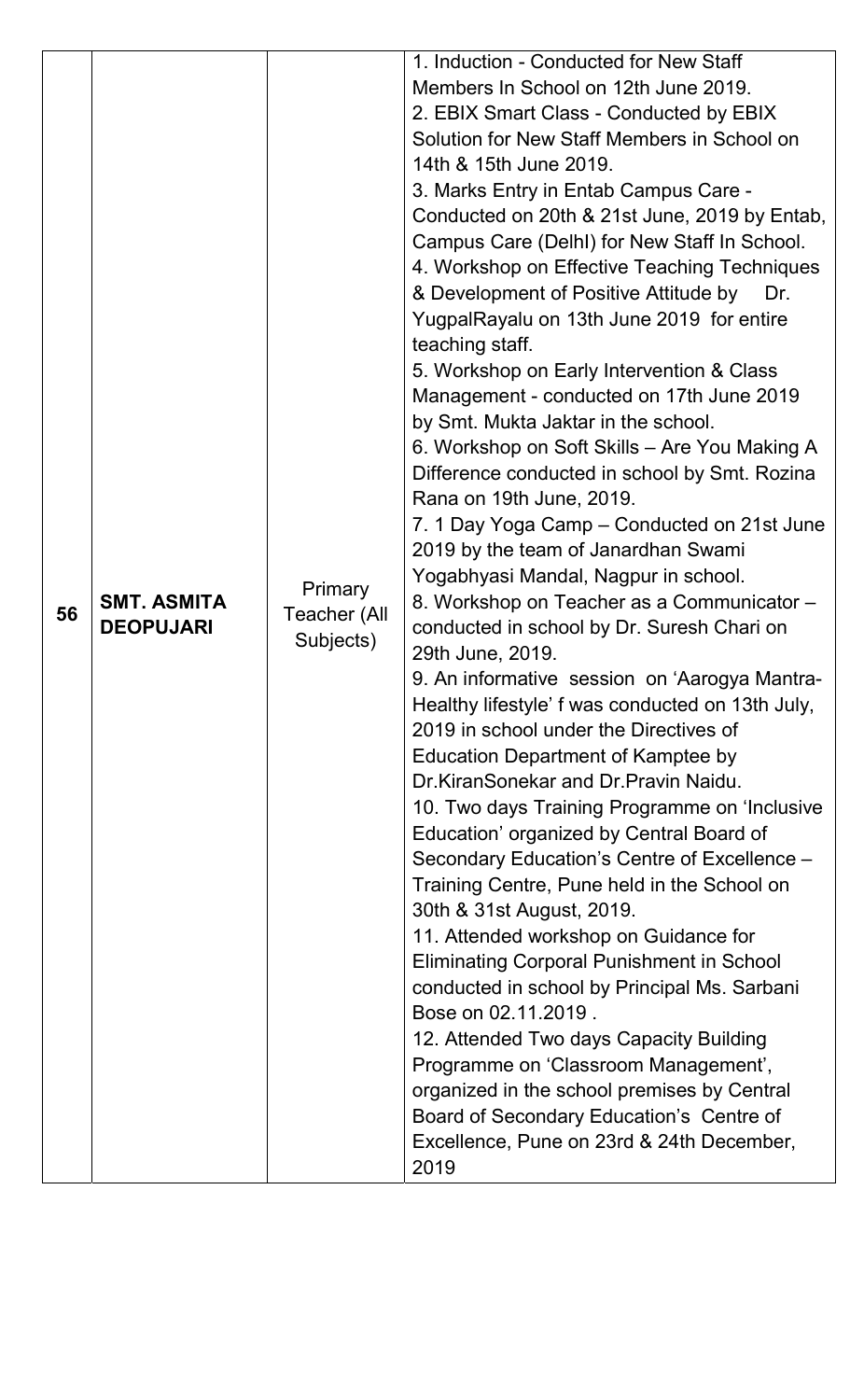|    |                                       |                             | 1. Induction - Conducted for New Staff           |
|----|---------------------------------------|-----------------------------|--------------------------------------------------|
|    |                                       |                             | Members In School on 12th June 2019.             |
|    |                                       |                             | 2. EBIX Smart Class - Conducted by EBIX          |
|    |                                       |                             | Solution for New Staff Members in School on      |
|    |                                       |                             | 14th & 15th June 2019.                           |
|    |                                       |                             | 3. Marks Entry in Entab Campus Care -            |
|    |                                       |                             | Conducted on 20th & 21st June, 2019 by Entab,    |
|    |                                       |                             | Campus Care (DelhI) for New Staff In School.     |
|    |                                       |                             | 4. Workshop on Effective Teaching Techniques     |
|    |                                       |                             | & Development of Positive Attitude by<br>Dr.     |
|    |                                       |                             | YugpalRayalu on 13th June 2019 for entire        |
|    |                                       |                             | teaching staff.                                  |
|    |                                       |                             | 5. Workshop on Early Intervention & Class        |
|    |                                       |                             | Management - conducted on 17th June 2019         |
|    |                                       |                             | by Smt. Mukta Jaktar in the school.              |
|    |                                       |                             | 6. Workshop on Soft Skills - Are You Making A    |
|    |                                       |                             | Difference conducted in school by Smt. Rozina    |
|    |                                       |                             | Rana on 19th June, 2019.                         |
|    |                                       |                             | 7. 1 Day Yoga Camp – Conducted on 21st June      |
| 57 |                                       |                             | 2019 by the team of Janardhan Swami              |
|    |                                       |                             | Yogabhyasi Mandal, Nagpur in school.             |
|    |                                       |                             | 8. Workshop on Teacher as a Communicator -       |
|    |                                       | <b>Primary</b>              | conducted in school by Dr. Suresh Chari on       |
|    | <b>MS. NIKITA</b><br><b>SUKHADEVE</b> | <b>Teacher</b><br>(English) | 29th June, 2019.                                 |
|    |                                       |                             | 9. An informative session on 'Aarogya Mantra-    |
|    |                                       |                             | Healthy lifestyle' f was conducted on 13th July, |
|    |                                       |                             | 2019 in school under the Directives of           |
|    |                                       |                             | Education Department of Kamptee by               |
|    |                                       |                             | Dr.KiranSonekar and Dr.Pravin Naidu.             |
|    |                                       |                             | 10. Two days Training Programme on 'Inclusive    |
|    |                                       |                             | Education' organized by Central Board of         |
|    |                                       |                             | Secondary Education's Centre of Excellence -     |
|    |                                       |                             | Training Centre, Pune held in the School on      |
|    |                                       |                             | 30th & 31st August, 2019.                        |
|    |                                       |                             | 11. Attended workshop on Guidance for            |
|    |                                       |                             | <b>Eliminating Corporal Punishment in School</b> |
|    |                                       |                             | conducted in school by Principal Ms. Sarbani     |
|    |                                       |                             | Bose on 02.11.2019.                              |
|    |                                       |                             | 12. Attended an Interactive workshop on          |
|    |                                       |                             | "English Ville by Barry O' Brien" organized by   |
|    |                                       |                             | "Chetana Publications Pyt. Ltd." at Amaris       |
|    |                                       |                             | Auditorium, St. Ursula School & Jr. College,     |
|    |                                       |                             |                                                  |
|    |                                       |                             | Civil Lines, Nagpur on 16th January, 2020.       |
|    |                                       |                             | 13. Attended the 1 day "ELT Workshop" on         |
|    |                                       |                             | 18th January, 2020 organized by Oxford           |
|    |                                       |                             | University press at Heritage Lawn, Sadar,        |
|    |                                       |                             | Nagpur.                                          |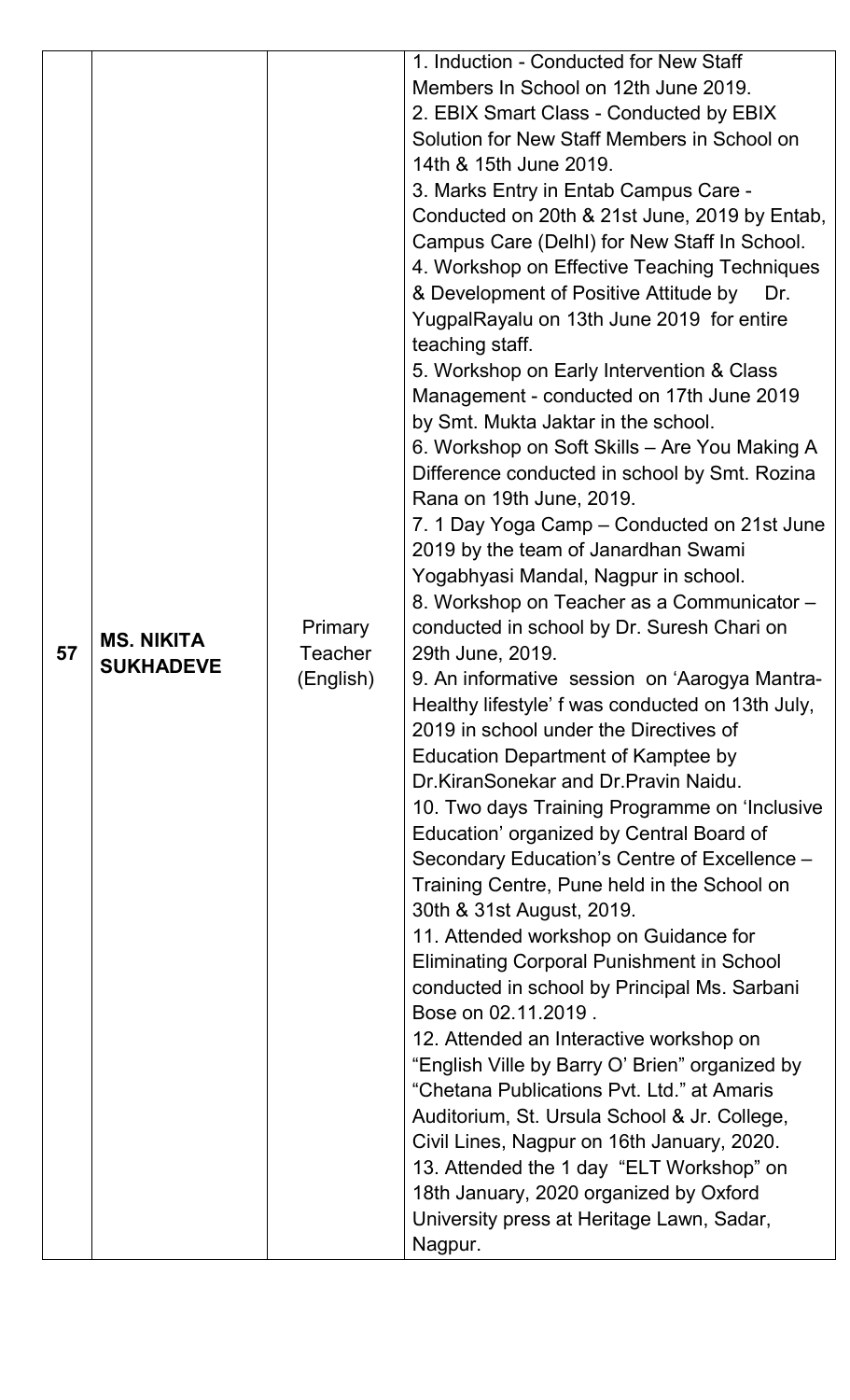|    |                                           |                           | 1. Induction - Conducted for New Staff Members In                                             |
|----|-------------------------------------------|---------------------------|-----------------------------------------------------------------------------------------------|
|    |                                           |                           | School on 12th June 2019.                                                                     |
|    |                                           |                           | 2. EBIX Smart Class - Conducted by EBIX Solution                                              |
|    |                                           |                           | for New Staff Members in School on 14th & 15th                                                |
|    |                                           |                           | June 2019.                                                                                    |
|    |                                           |                           | 3. Marks Entry in Entab Campus Care - Conducted                                               |
|    |                                           |                           | on 20th & 21st June, 2019 by Entab, Campus Care                                               |
|    |                                           |                           | (Delhl) for New Staff In School.                                                              |
|    |                                           |                           | 4. Workshop on Effective Teaching Techniques &                                                |
|    |                                           |                           | Development of Positive Attitude by<br>Dr.                                                    |
|    |                                           |                           | YugpalRayalu on 13th June 2019 for entire                                                     |
|    |                                           |                           | teaching staff.                                                                               |
|    |                                           |                           | 5. Workshop on Early Intervention & Class                                                     |
|    |                                           |                           | Management - conducted on 17th June 2019<br>by                                                |
|    |                                           |                           | Smt. Mukta Jaktar in the school.                                                              |
|    |                                           |                           | 6. Workshop on Soft Skills - Are You Making A                                                 |
|    |                                           |                           | Difference conducted in school by Smt. Rozina                                                 |
|    |                                           |                           | Rana on 19th June, 2019.                                                                      |
|    |                                           |                           | 7. 1 Day Yoga Camp – Conducted on 21st June<br>2019 by the team of Janardhan Swami Yogabhyasi |
|    |                                           |                           | Mandal, Nagpur in school.                                                                     |
|    |                                           |                           | 8. Workshop on Teacher as a Communicator -                                                    |
|    |                                           |                           | conducted in school by Dr. Suresh Chari on 29th                                               |
|    | <b>SMT. JASMINE</b><br><b>KAUR ARNEJA</b> |                           | June, 2019.                                                                                   |
|    |                                           | Primary<br><b>Teacher</b> | 9. An informative session on 'Aarogya Mantra-                                                 |
| 58 |                                           |                           | Healthy lifestyle' f was conducted on 13th July,                                              |
|    |                                           | (English)                 | 2019 in school under the Directives of Education                                              |
|    |                                           |                           | Department of Kamptee by Dr. Kiran Sonekar and                                                |
|    |                                           |                           | Dr. Pravin Naidu.                                                                             |
|    |                                           |                           | 10. Two days Training Programme on 'Inclusive                                                 |
|    |                                           |                           | Education' organized by Central Board of                                                      |
|    |                                           |                           | Secondary Education's Centre of Excellence -                                                  |
|    |                                           |                           | Training Centre, Pune held in the School on 30th &                                            |
|    |                                           |                           | 31st August, 2019.                                                                            |
|    |                                           |                           | 11. Attended workshop on Guidance for Eliminating                                             |
|    |                                           |                           | Corporal Punishment in School conducted in school                                             |
|    |                                           |                           | by Principal Ms. Sarbani Bose on 02.11.2019.                                                  |
|    |                                           |                           | 12. Attended Two days Capacity Building                                                       |
|    |                                           |                           | Programme on 'Classroom Management',                                                          |
|    |                                           |                           | organized in the school premises by Central Board                                             |
|    |                                           |                           | of Secondary Education's Centre of Excellence,                                                |
|    |                                           |                           | Pune on 23rd & 24th December, 2019                                                            |
|    |                                           |                           | 13. Attended an Interactive workshop on "English"                                             |
|    |                                           |                           | Ville by Barry O' Brien" organized by "Chetana                                                |
|    |                                           |                           | Publications Pvt. Ltd." at Amaris Auditorium, St.                                             |
|    |                                           |                           | Ursula School & Jr. College, Civil Lines, Nagpur on                                           |
|    |                                           |                           | 16th January, 2020.                                                                           |
|    |                                           |                           | 14. Attended the 1 day "ELT Workshop" on 18th                                                 |
|    |                                           |                           | January, 2020 organized by Oxford University                                                  |
|    |                                           |                           | press at Heritage Lawn, Sadar, Nagpur.                                                        |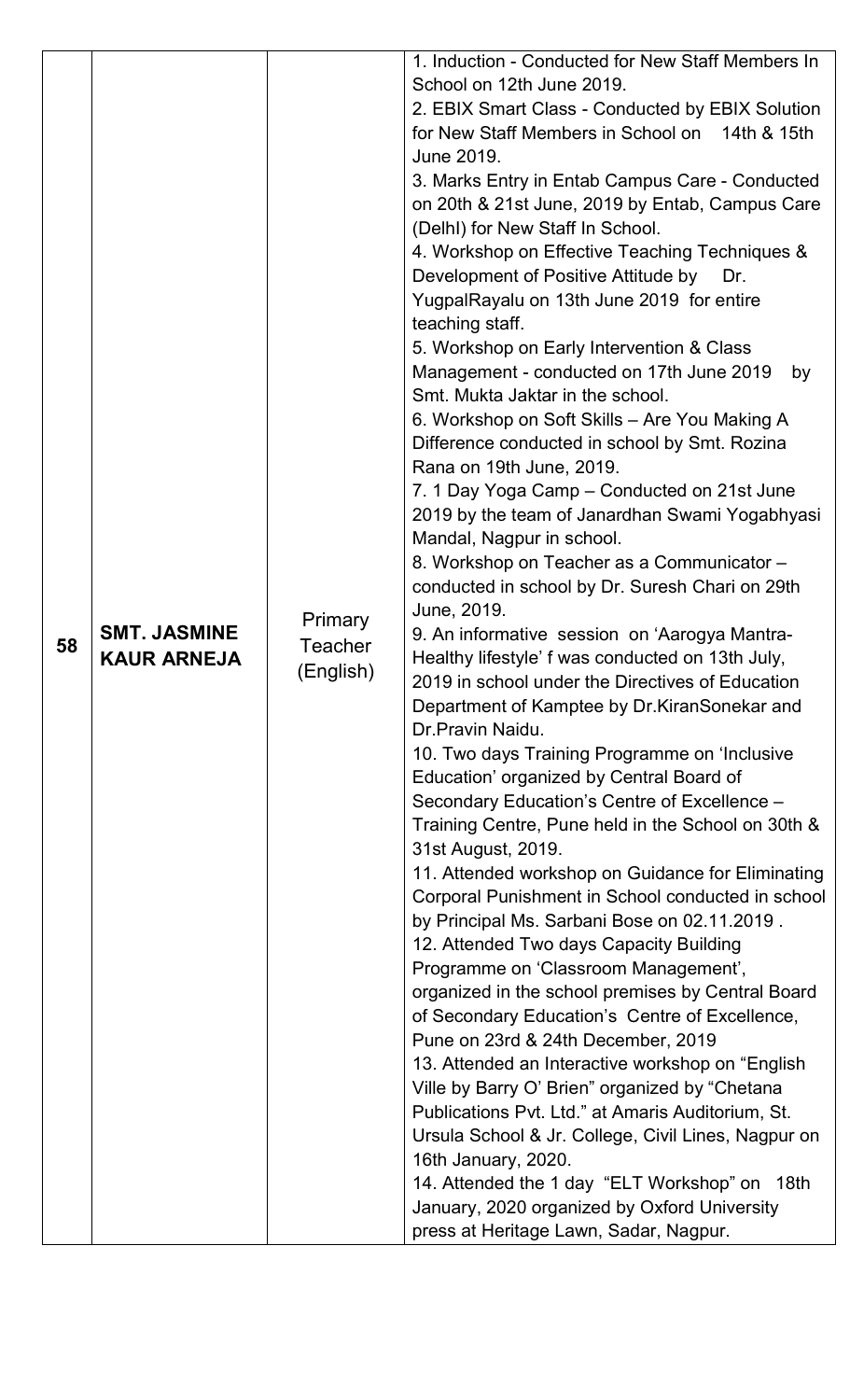|    |                                      |                | 1. Induction - Conducted for New Staff                                             |
|----|--------------------------------------|----------------|------------------------------------------------------------------------------------|
|    |                                      |                | Members In School on 12th June 2019.                                               |
|    |                                      |                | 2. EBIX Smart Class - Conducted by EBIX                                            |
|    |                                      |                | Solution for New Staff Members in School on                                        |
|    |                                      |                | 14th & 15th June 2019.                                                             |
|    |                                      |                | 3. Marks Entry in Entab Campus Care -                                              |
|    |                                      |                | Conducted on 20th & 21st June, 2019 by Entab,                                      |
|    |                                      |                | Campus Care (Delhl) for New Staff In School.                                       |
|    |                                      |                | 4. Workshop on Effective Teaching Techniques                                       |
|    |                                      |                | & Development of Positive Attitude by Dr.                                          |
|    |                                      |                | YugpalRayalu on 13th June 2019 for entire                                          |
|    |                                      |                | teaching staff.                                                                    |
|    |                                      |                | 5. Workshop on Early Intervention & Class                                          |
|    |                                      |                | Management - conducted on 17th June 2019                                           |
|    |                                      |                | by Smt. Mukta Jaktar in the school.                                                |
|    |                                      |                | 6. Workshop on Soft Skills – Are You Making A                                      |
|    |                                      |                | Difference conducted in school by Smt. Rozina                                      |
|    |                                      |                | Rana on 19th June, 2019.                                                           |
|    |                                      |                | 7. 1 Day Yoga Camp – Conducted on 21st June                                        |
|    |                                      |                | 2019 by the team of Janardhan Swami                                                |
|    |                                      | Primary        | Yogabhyasi Mandal, Nagpur in school.<br>8. Workshop on Teacher as a Communicator - |
| 59 | <b>SMT. HARSHAL</b><br><b>BANKAR</b> | <b>Teacher</b> | conducted in school by Dr. Suresh Chari on                                         |
|    |                                      | (Maths)        | 29th June, 2019.                                                                   |
|    |                                      |                | 9. An informative session on 'Aarogya Mantra-                                      |
|    |                                      |                | Healthy lifestyle' f was conducted on 13th July,                                   |
|    |                                      |                | 2019 in school under the Directives of                                             |
|    |                                      |                | Education Department of Kamptee by                                                 |
|    |                                      |                | Dr.KiranSonekar and Dr.Pravin Naidu.                                               |
|    |                                      |                | 10. Two days Training Programme on 'Inclusive                                      |
|    |                                      |                | Education' organized by Central Board of                                           |
|    |                                      |                | Secondary Education's Centre of Excellence -                                       |
|    |                                      |                | Training Centre, Pune held in the School on                                        |
|    |                                      |                | 30th & 31st August, 2019.                                                          |
|    |                                      |                | 9. Attended workshop on Guidance for                                               |
|    |                                      |                | <b>Eliminating Corporal Punishment in School</b>                                   |
|    |                                      |                | conducted in school by Principal Ms. Sarbani                                       |
|    |                                      |                | Bose on 02.11.2019.                                                                |
|    |                                      |                | 10. Attended Two days Capacity Building                                            |
|    |                                      |                | Programme on 'Classroom Management',                                               |
|    |                                      |                | organized in the school premises by Central                                        |
|    |                                      |                | Board of Secondary Education's Centre of                                           |
|    |                                      |                | Excellence, Pune on 23rd & 24th December,                                          |
|    |                                      |                | 2019                                                                               |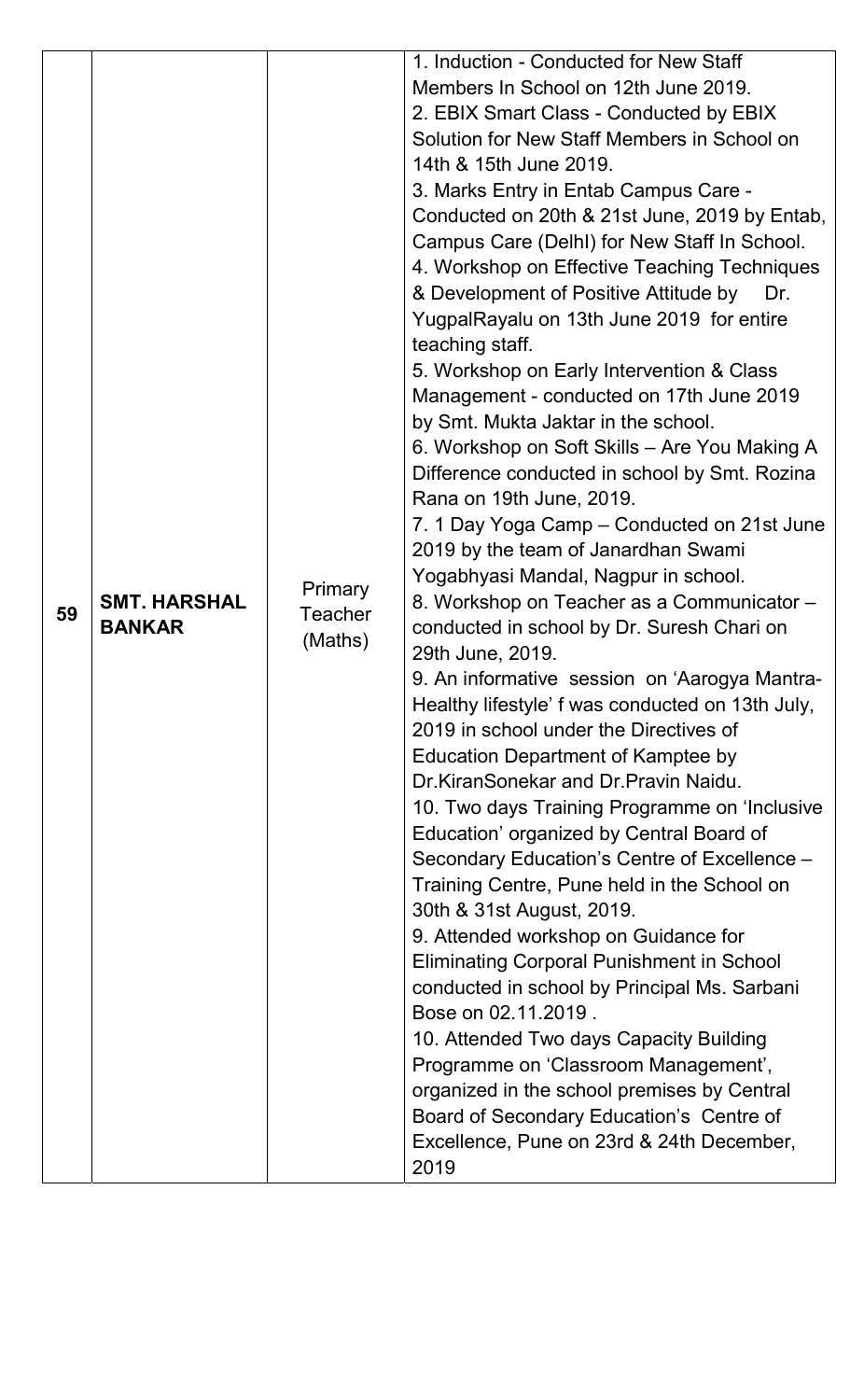|    |                   |                    | 1. Induction - Conducted for New Staff             |
|----|-------------------|--------------------|----------------------------------------------------|
|    |                   |                    | Members In School on 12th June 2019.               |
|    |                   |                    | 2. EBIX Smart Class - Conducted by EBIX            |
|    |                   |                    | Solution for New Staff Members in School on        |
|    |                   |                    | 14th & 15th June 2019.                             |
|    |                   |                    | 3. Marks Entry in Entab Campus Care -              |
|    |                   |                    | Conducted on 20th & 21st June, 2019 by Entab,      |
|    |                   |                    | Campus Care (DelhI) for New Staff In School.       |
|    |                   |                    | 4. Workshop on Effective Teaching Techniques       |
|    |                   |                    | & Development of Positive Attitude by<br>Dr.       |
|    |                   |                    | YugpalRayalu on 13th June 2019 for entire          |
|    |                   |                    | teaching staff.                                    |
|    |                   |                    | 5. Workshop on Early Intervention & Class          |
|    |                   |                    | Management - conducted on 17th June 2019           |
|    |                   |                    | by Smt. Mukta Jaktar in the school.                |
|    |                   |                    | 6. Workshop on Soft Skills – Are You Making A      |
|    |                   |                    | Difference conducted in school by Smt. Rozina      |
|    |                   |                    | Rana on 19th June, 2019.                           |
|    |                   |                    | 7. 1 Day Yoga Camp – Conducted on 21st June        |
|    |                   |                    | 2019 by the team of Janardhan Swami                |
|    |                   |                    | Yogabhyasi Mandal, Nagpur in school.               |
|    |                   |                    | 8. Workshop on Teacher as a Communicator -         |
|    |                   |                    | conducted in school by Dr. Suresh Chari on         |
| 60 | <b>SMT. POOJA</b> | Primary<br>Teacher | 29th June, 2019.                                   |
|    | <b>BHAGAT</b>     | (Science)          | 9. An informative session on 'Aarogya Mantra-      |
|    |                   |                    | Healthy lifestyle' f was conducted on 13th July,   |
|    |                   |                    | 2019 in school under the Directives of             |
|    |                   |                    | Education Department of Kamptee by                 |
|    |                   |                    | Dr. Kiran Sonekar and Dr. Pravin Naidu.            |
|    |                   |                    | 10. Workshop on School Counseling Skills           |
|    |                   |                    | organised by Central India Institute of            |
|    |                   |                    | Psychological Science (CIIPS) in association       |
|    |                   |                    | with RK Psychotherapy Clinic on 03.08.2019.        |
|    |                   |                    | 11. Two days Training Programme on 'Inclusive      |
|    |                   |                    | Education' organized by Central Board of           |
|    |                   |                    | Secondary Education's Centre of Excellence -       |
|    |                   |                    | Training Centre, Pune held in the School on        |
|    |                   |                    | 30th & 31st August, 2019.                          |
|    |                   |                    | 12. Attended workshop on Guidance for              |
|    |                   |                    | <b>Eliminating Corporal Punishment in School</b>   |
|    |                   |                    | conducted in school by Principal Ms. Sarbani       |
|    |                   |                    | Bose on 02.11.2019.                                |
|    |                   |                    |                                                    |
|    |                   |                    |                                                    |
|    |                   |                    | 13. Attended Two days Capacity Building            |
|    |                   |                    | Programme on 'Classroom Management',               |
|    |                   |                    | organized in the school premises by Central        |
|    |                   |                    | Board of Secondary Education's Centre of           |
|    |                   |                    | Excellence, Pune on 23rd & 24th December,<br>2019. |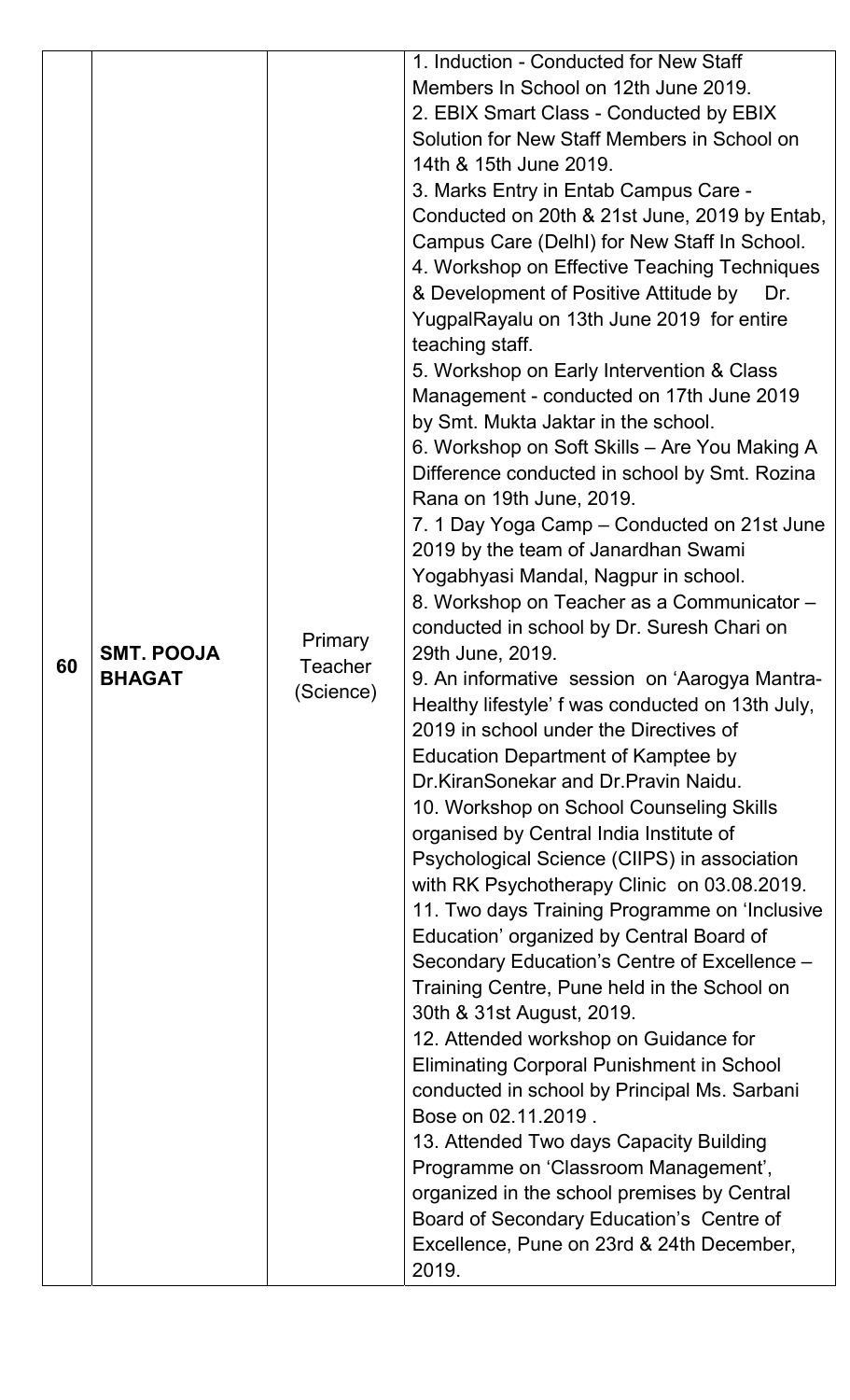|    |                   |                | 1. Induction - Conducted for New Staff                                                |
|----|-------------------|----------------|---------------------------------------------------------------------------------------|
|    |                   |                | Members In School on 12th June 2019.2. EBIX                                           |
|    |                   |                | Smart Class - Conducted by EBIX Solution for                                          |
|    |                   |                | New Staff Members in School on 14th & 15th                                            |
|    |                   |                | June 2019.3. Marks Entry in Entab Campus                                              |
|    |                   |                | Care - Conducted on 20th & 21st June, 2019 by                                         |
|    |                   |                | Entab, Campus Care (DelhI) for New Staff In                                           |
|    |                   |                | School.4. Workshop on Effective Teaching                                              |
|    |                   |                | Techniques & Development of Positive Attitude                                         |
|    |                   |                | Dr. YugpalRayalu on 13th June 2019 for<br>by                                          |
|    |                   |                | entire teaching staff.5. Workshop on Early                                            |
|    |                   |                | Intervention & Class Management - conducted                                           |
|    |                   |                | on 17th June 2019 by Smt. Mukta Jaktar in                                             |
|    |                   |                | the school. 6. Workshop on Soft Skills - Are                                          |
|    |                   |                | You Making A Difference conducted in school                                           |
|    |                   |                | by Smt. Rozina Rana on 19th June, 2019.7.1                                            |
|    |                   |                | Day Yoga Camp - Conducted on 21st June                                                |
|    |                   |                | 2019 by the team of Janardhan Swami                                                   |
|    | <b>SMT. VIDYA</b> | <b>Primary</b> | Yogabhyasi Mandal, Nagpur in school.8.                                                |
| 61 | <b>SAMBHARE</b>   | <b>Teacher</b> | Workshop on Teacher as a Communicator -<br>conducted in school by Dr. Suresh Chari on |
|    |                   | (Sanskrit)     | 29th June, 2019.9. An informative session on                                          |
|    |                   |                | 'Aarogya Mantra-Healthy lifestyle' f was                                              |
|    |                   |                | conducted on 13th July, 2019 in school under                                          |
|    |                   |                | the Directives of Education Department of                                             |
|    |                   |                | Kamptee by Dr. Kiran Sonekar and Dr. Pravin                                           |
|    |                   |                | Naidu.10. Two days Training Programme on                                              |
|    |                   |                | 'Inclusive Education' organized by Central                                            |
|    |                   |                | Board of Secondary Education's Centre of                                              |
|    |                   |                | Excellence – Training Centre, Pune held in the                                        |
|    |                   |                | School on 30th & 31st August, 2019.11.                                                |
|    |                   |                | Attended workshop on Guidance for Eliminating                                         |
|    |                   |                | Corporal Punishment in School conducted in                                            |
|    |                   |                | school by Principal Ms. Sarbani Bose on                                               |
|    |                   |                | 02.11.2019 .12. Attended Two days Capacity                                            |
|    |                   |                | <b>Building Programme on 'Classroom</b>                                               |
|    |                   |                | Management', organized in the school premises                                         |
|    |                   |                | by Central Board of Secondary Education's                                             |
|    |                   |                | Centre of Excellence, Pune on 23rd & 24th                                             |
|    |                   |                | December, 2019.                                                                       |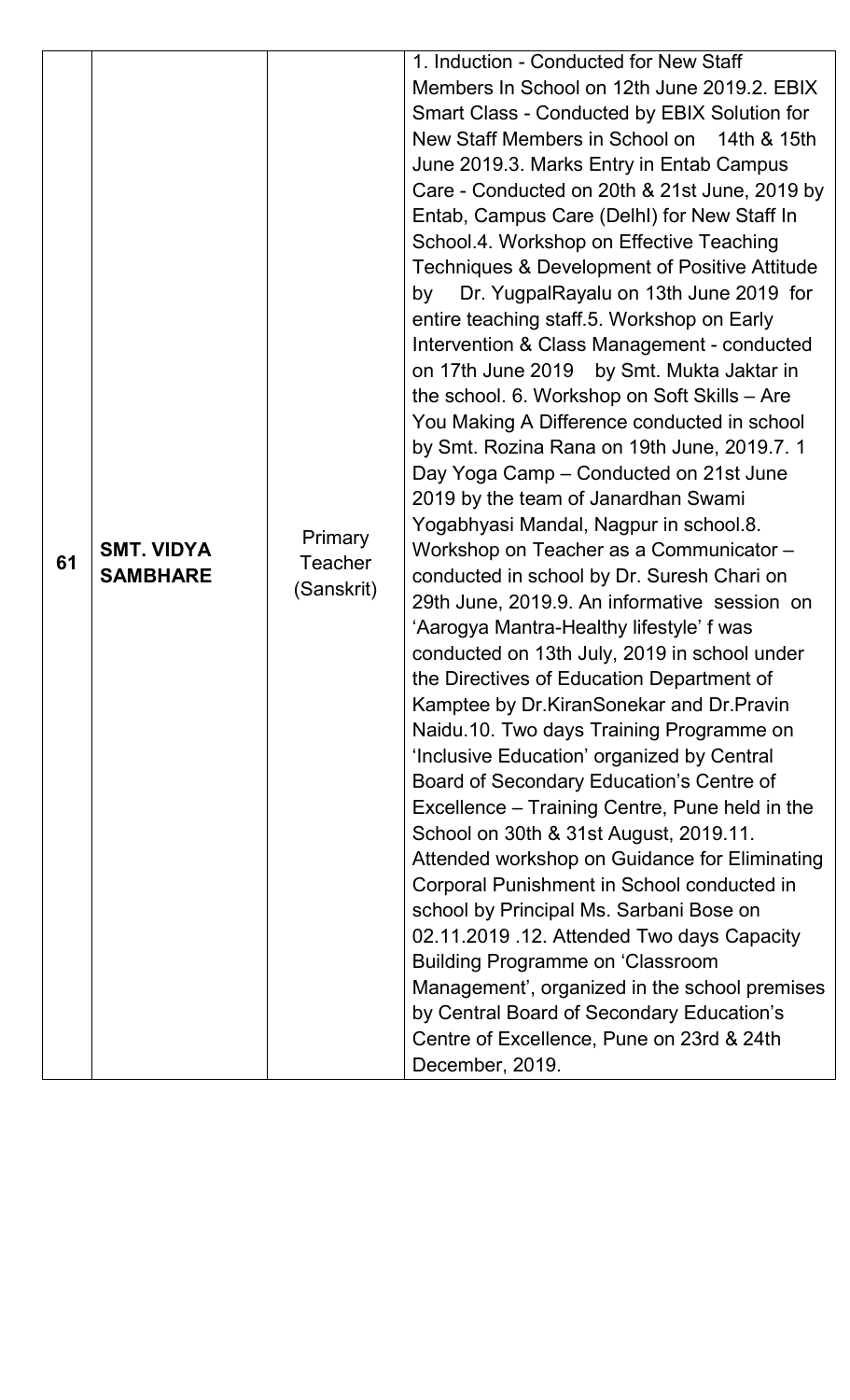|    |               |                      | 1. Induction - Conducted for New Staff           |
|----|---------------|----------------------|--------------------------------------------------|
|    |               |                      | Members In School on 12th June 2019.             |
|    |               |                      | 2. EBIX Smart Class - Conducted by EBIX          |
|    |               |                      | Solution for New Staff Members in School on      |
|    |               |                      | 14th & 15th June 2019.                           |
|    |               |                      | 3. Marks Entry in Entab Campus Care -            |
|    |               |                      | Conducted on 20th & 21st June, 2019 by Entab,    |
|    |               |                      | Campus Care (DelhI) for New Staff In School.     |
|    |               |                      | 4. Workshop on Effective Teaching Techniques     |
|    |               |                      | & Development of Positive Attitude by<br>Dr.     |
|    |               |                      | YugpalRayalu on 13th June 2019 for entire        |
|    |               |                      | teaching staff.                                  |
|    |               |                      | 5. Workshop on Early Intervention & Class        |
|    |               |                      | Management - conducted on 17th June 2019         |
|    |               |                      | by Smt. Mukta Jaktar in the school.              |
|    |               |                      | 6. Workshop on Soft Skills - Are You Making A    |
|    |               |                      | Difference conducted in school by Smt. Rozina    |
|    |               |                      | Rana on 19th June, 2019.                         |
|    |               |                      | 7. 1 Day Yoga Camp – Conducted on 21st June      |
|    |               |                      | 2019 by the team of Janardhan Swami              |
|    |               |                      | Yogabhyasi Mandal, Nagpur in school.             |
|    |               |                      | 8. Workshop on Teacher as a Communicator -       |
|    |               |                      | conducted in school by Dr. Suresh Chari on       |
|    | MS. MAMTA     | Primary              | 29th June, 2019.                                 |
| 62 | <b>SHARMA</b> | Teacher<br>(Science) | 9. An informative session on 'Aarogya Mantra-    |
|    |               |                      | Healthy lifestyle' f was conducted on 13th July, |
|    |               |                      | 2019 in school under the Directives of           |
|    |               |                      | Education Department of Kamptee by               |
|    |               |                      | Dr.KiranSonekar and Dr.Pravin Naidu.             |
|    |               |                      | 10. 8. A day long BEST (Breath Easy Stay         |
|    |               |                      | Tough) Launch & Orientation Workshop             |
|    |               |                      | organised by SGR Knowledge Foundation held       |
|    |               |                      | at G. H. Raisoni Polytechnic, Hingna Road on     |
|    |               |                      | 23.08.2019.                                      |
|    |               |                      | 11. Two days Training Programme on 'Inclusive    |
|    |               |                      | Education' organized by Central Board of         |
|    |               |                      | Secondary Education's Centre of Excellence -     |
|    |               |                      | Training Centre, Pune held in the School on      |
|    |               |                      | 30th & 31st August, 2019.                        |
|    |               |                      | 12. Attended workshop on Guidance for            |
|    |               |                      | <b>Eliminating Corporal Punishment in School</b> |
|    |               |                      | conducted in school by Principal Ms. Sarbani     |
|    |               |                      | Bose on 02.11.2019.                              |
|    |               |                      | 13. Attended Two days Capacity Building          |
|    |               |                      | Programme on 'Classroom Management',             |
|    |               |                      | organized in the school premises by Central      |
|    |               |                      | Board of Secondary Education's Centre of         |
|    |               |                      | Excellence, Pune on 23rd & 24th December,        |
|    |               |                      | 2019.                                            |
|    |               |                      |                                                  |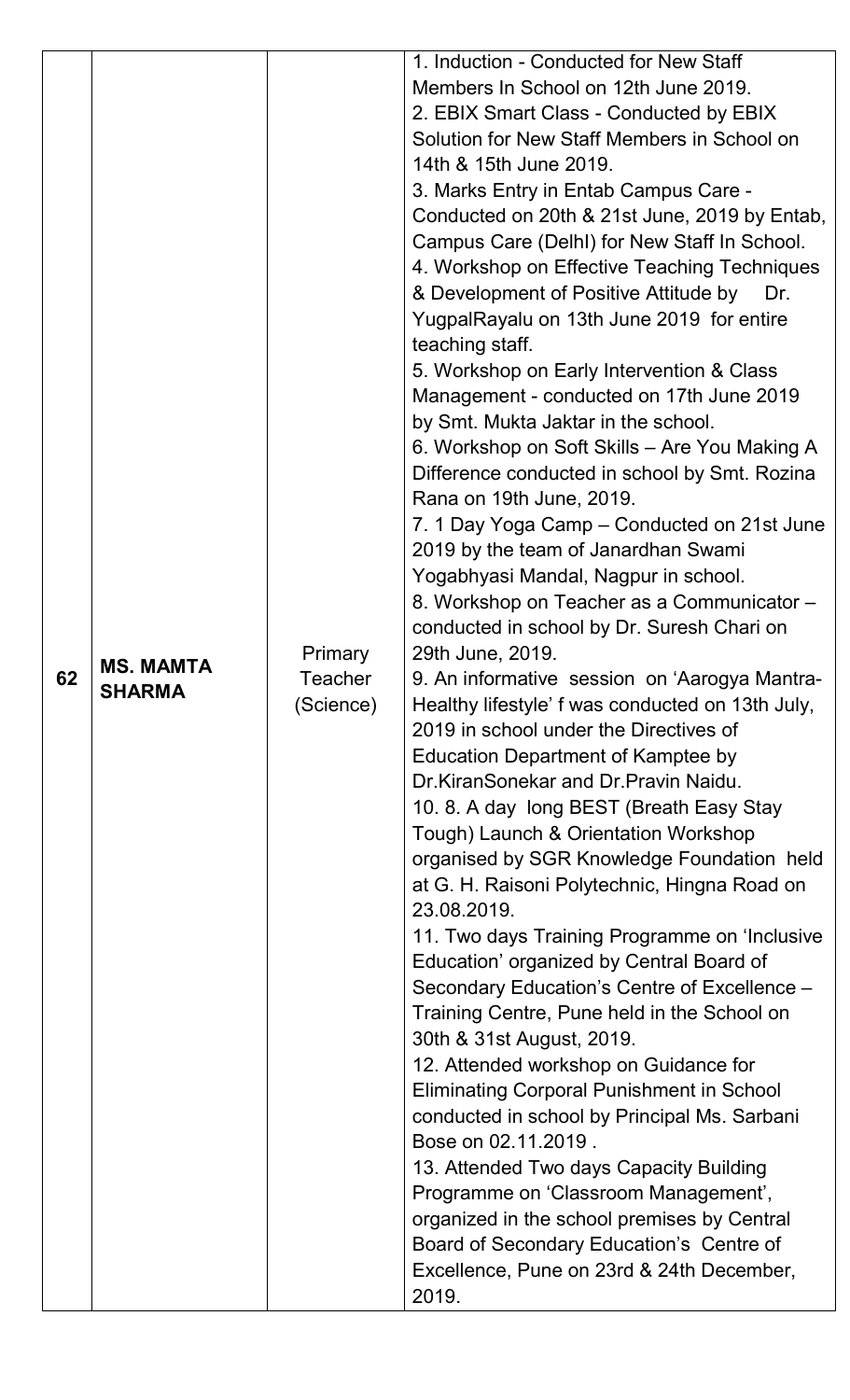| 63 | <b>SHRI PRAVIN</b><br><b>SONWANE</b> | <b>Primary</b><br><b>Teacher</b><br>(Marathi) | 1. Induction - Conducted for New Staff Members In<br>School on 12th June 2019.<br>2. EBIX Smart Class - Conducted by EBIX Solution<br>for New Staff Members in School on 14th & 15th<br>June 2019.<br>3. Marks Entry in Entab Campus Care - Conducted<br>on 20th & 21st June, 2019 by Entab, Campus Care<br>(Delhl) for New Staff In School.<br>4. Workshop on Effective Teaching Techniques &<br>Development of Positive Attitude by<br>Dr.<br>YugpalRayalu on 13th June 2019 for entire<br>teaching staff.<br>5. Workshop on Early Intervention & Class<br>Management - conducted on 17th June 2019<br>by<br>Smt. Mukta Jaktar in the school.<br>6. Workshop on Soft Skills - Are You Making A<br>Difference conducted in school by Smt. Rozina<br>Rana on 19th June, 2019.<br>7. 1 Day Yoga Camp - Conducted on 21st June<br>2019 by the team of Janardhan Swami Yogabhyasi<br>Mandal, Nagpur in school.<br>8. Workshop on Teacher as a Communicator -<br>conducted in school by Dr. Suresh Chari on 29th<br>June, 2019.<br>9. An informative session on 'Aarogya Mantra-<br>Healthy lifestyle' f was conducted on 13th July,<br>2019 in school under the Directives of Education<br>Department of Kamptee by Dr.KiranSonekar and<br>Dr.Pravin Naidu.<br>10. Two days Training Programme on 'Inclusive<br>Education' organized by Central Board of<br>Secondary Education's Centre of Excellence -<br>Training Centre, Pune held in the School on 30th &<br>31st August, 2019.<br>11. Itended the 'Workshop on Teaching of Marathi<br>Language' organized by Madhubun Education<br>Books, Mumbai conducted at Hotel L. B., Mount<br>Road, Sadar, Nagpur on 12th October, 2019.<br>12. Attended workshop on Guidance for Eliminating<br>Corporal Punishment in School conducted in school<br>by Principal Ms. Sarbani Bose on 02.11.2019.<br>13. Attended Two days Capacity Building<br>Programme on 'Classroom Management',<br>organized in the school premises by Central Board<br>of Secondary Education's Centre of Excellence,<br>Pune on 23rd & 24th December, 2019.<br>14. Attended Scout Master Basic Course organized<br>by Maharashtra Rajya Bharat Scouts & Guides held<br>at Nagarjuna Scout & Guide State Training Centre, |
|----|--------------------------------------|-----------------------------------------------|-------------------------------------------------------------------------------------------------------------------------------------------------------------------------------------------------------------------------------------------------------------------------------------------------------------------------------------------------------------------------------------------------------------------------------------------------------------------------------------------------------------------------------------------------------------------------------------------------------------------------------------------------------------------------------------------------------------------------------------------------------------------------------------------------------------------------------------------------------------------------------------------------------------------------------------------------------------------------------------------------------------------------------------------------------------------------------------------------------------------------------------------------------------------------------------------------------------------------------------------------------------------------------------------------------------------------------------------------------------------------------------------------------------------------------------------------------------------------------------------------------------------------------------------------------------------------------------------------------------------------------------------------------------------------------------------------------------------------------------------------------------------------------------------------------------------------------------------------------------------------------------------------------------------------------------------------------------------------------------------------------------------------------------------------------------------------------------------------------------------------------------------------------------------------------------------------------------------------------------------|
|    |                                      |                                               | Ramtek from 02nd march, 2020 to 08th March<br>2020.                                                                                                                                                                                                                                                                                                                                                                                                                                                                                                                                                                                                                                                                                                                                                                                                                                                                                                                                                                                                                                                                                                                                                                                                                                                                                                                                                                                                                                                                                                                                                                                                                                                                                                                                                                                                                                                                                                                                                                                                                                                                                                                                                                                       |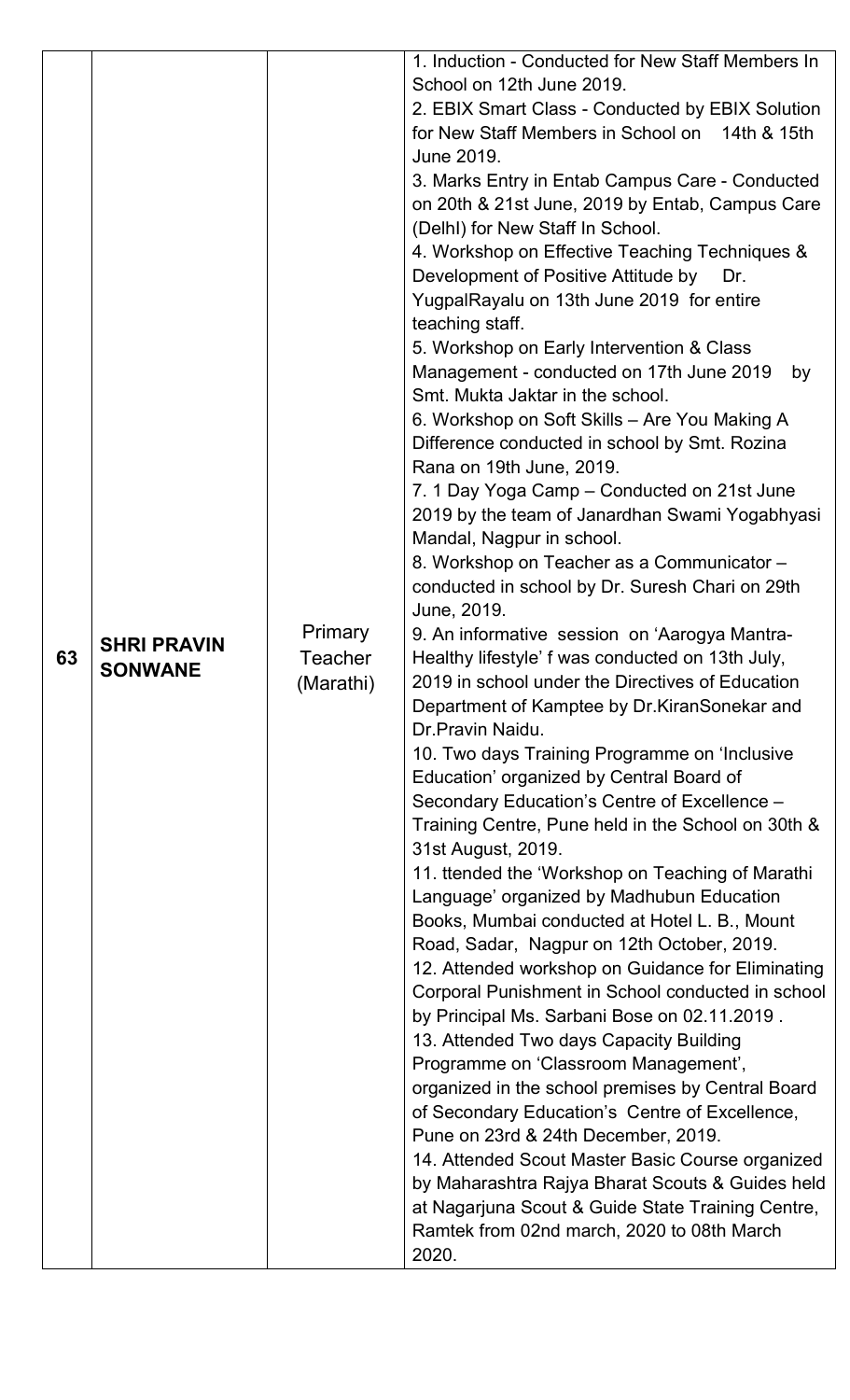|    |                                       |                                  | 1. Induction - Conducted for New Staff                                     |
|----|---------------------------------------|----------------------------------|----------------------------------------------------------------------------|
|    |                                       |                                  | Members In School on 12th June 2019.                                       |
|    |                                       |                                  | 2. EBIX Smart Class - Conducted by EBIX                                    |
|    |                                       |                                  | Solution for New Staff Members in School on                                |
|    |                                       |                                  | 14th & 15th June 2019.                                                     |
|    |                                       |                                  | 3. Marks Entry in Entab Campus Care -                                      |
|    |                                       |                                  | Conducted on 20th & 21st June, 2019 by Entab,                              |
|    |                                       |                                  | Campus Care (DelhI) for New Staff In School.                               |
|    |                                       |                                  | 4. Workshop on Effective Teaching Techniques                               |
|    |                                       |                                  | & Development of Positive Attitude by<br>Dr.                               |
|    |                                       |                                  | YugpalRayalu on 13th June 2019 for entire                                  |
|    |                                       |                                  | teaching staff.                                                            |
|    |                                       |                                  | 5. Workshop on Early Intervention & Class                                  |
|    |                                       |                                  | Management - conducted on 17th June 2019                                   |
|    |                                       |                                  | by Smt. Mukta Jaktar in the school.                                        |
|    |                                       |                                  | 6. Workshop on Soft Skills - Are You Making A                              |
|    |                                       |                                  | Difference conducted in school by Smt. Rozina                              |
|    |                                       |                                  | Rana on 19th June, 2019.                                                   |
|    |                                       |                                  | 7. 1 Day Yoga Camp – Conducted on 21st June                                |
|    |                                       |                                  | 2019 by the team of Janardhan Swami                                        |
|    |                                       |                                  | Yogabhyasi Mandal, Nagpur in school.                                       |
|    |                                       |                                  | 8. Workshop on Teacher as a Communicator -                                 |
|    | <b>SHRI LAXMAN</b><br><b>LAKHWANI</b> |                                  | conducted in school by Dr. Suresh Chari on                                 |
|    |                                       | <b>Primary</b>                   | 29th June, 2019.                                                           |
| 64 |                                       | Teacher<br>(Computer<br>Science) | 9. An informative session on 'Aarogya Mantra-                              |
|    |                                       |                                  | Healthy lifestyle' f was conducted on 13th July,                           |
|    |                                       |                                  | 2019 in school under the Directives of                                     |
|    |                                       |                                  | Education Department of Kamptee by                                         |
|    |                                       |                                  | Dr.KiranSonekar and Dr.Pravin Naidu.                                       |
|    |                                       |                                  | 10. Two days Training Programme on 'Inclusive                              |
|    |                                       |                                  | Education' organized by Central Board of                                   |
|    |                                       |                                  | Secondary Education's Centre of Excellence -                               |
|    |                                       |                                  | Training Centre, Pune held in the School on                                |
|    |                                       |                                  | 30th & 31st August, 2019.                                                  |
|    |                                       |                                  | 11. Attended workshop on Guidance for                                      |
|    |                                       |                                  | <b>Eliminating Corporal Punishment in School</b>                           |
|    |                                       |                                  | conducted in school by Principal Ms. Sarbani                               |
|    |                                       |                                  | Bose on 02.11.2019.                                                        |
|    |                                       |                                  | 12. Attended Two days Capacity Building                                    |
|    |                                       |                                  | Programme on 'Classroom Management',                                       |
|    |                                       |                                  | organized in the school premises by Central                                |
|    |                                       |                                  | Board of Secondary Education's Centre of                                   |
|    |                                       |                                  | Excellence, Pune on 23rd & 24th December,                                  |
|    |                                       |                                  | 2019.                                                                      |
|    |                                       |                                  | 13. Attended Scout Master Basic Course                                     |
|    |                                       |                                  |                                                                            |
|    |                                       |                                  | organized by Maharashtra Rajya Bharat Scouts                               |
|    |                                       |                                  | & Guides held at Nagarjuna Scout & Guide                                   |
|    |                                       |                                  |                                                                            |
|    |                                       |                                  | State Training Centre, Ramtek from 02nd<br>march, 2020 to 08th March 2020. |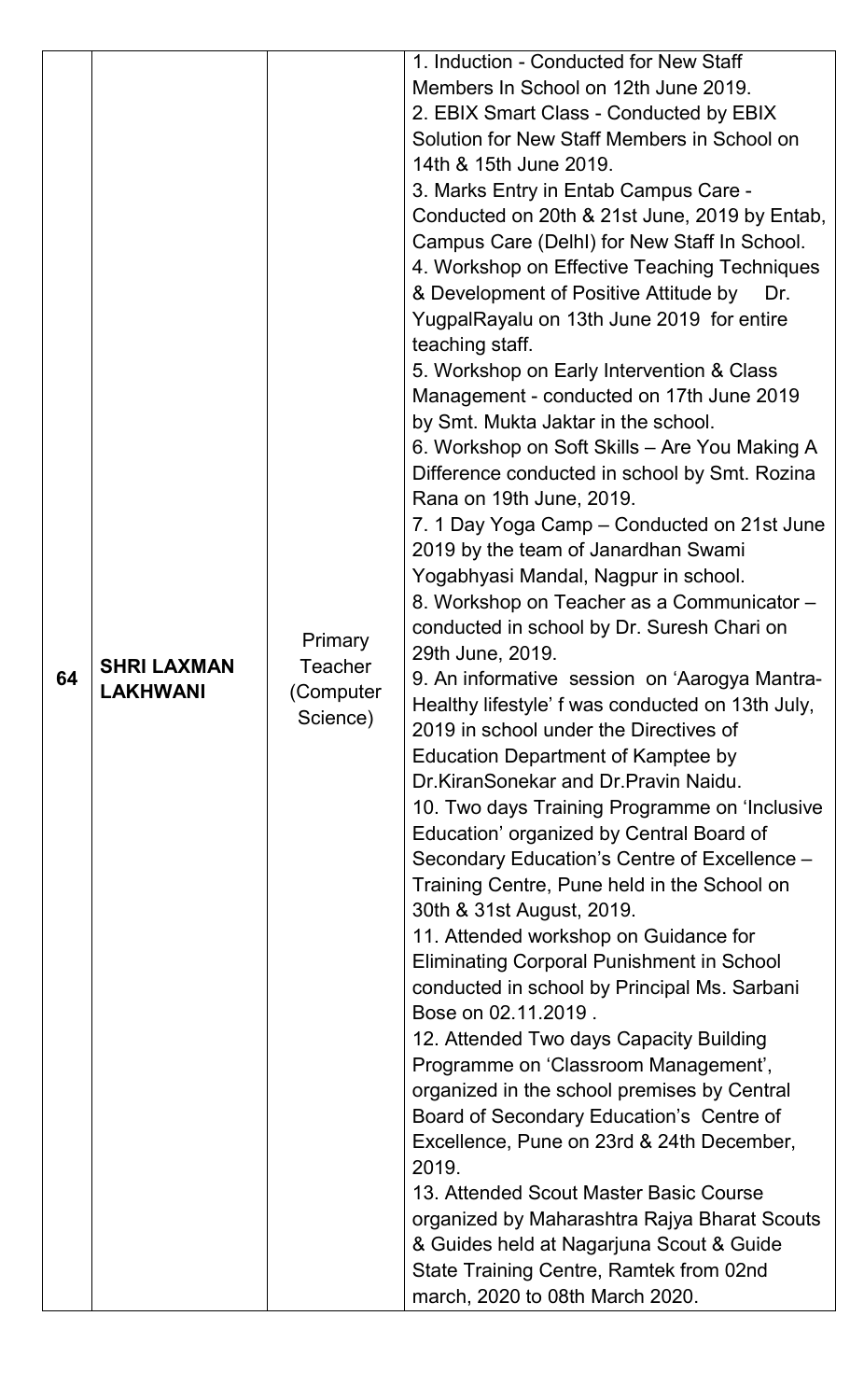| Management - conducted on 17th June 2019<br>Smt. Mukta Jaktar in the school.<br>6. Workshop on Soft Skills - Are You Making A<br>Difference conducted in school by Smt. Rozina<br>Rana on 19th June, 2019.<br>7. 1 Day Yoga Camp - Conducted on 21st June<br>Mandal, Nagpur in school.<br>8. Workshop on Teacher as a Communicator -<br>conducted in school by Dr. Suresh Chari on 29th<br>June, 2019.<br>Primary<br>9. An informative session on 'Aarogya Mantra-<br><b>MS. SONALI</b><br>Teacher<br>65<br>Healthy lifestyle' f was conducted on 13th July,<br>(Social<br><b>BANNAGARE</b><br>2019 in school under the Directives of Education<br>Science)<br>Department of Kamptee by Dr. Kiran Sonekar and<br>Dr. Pravin Naidu.<br>10. Two days Training Programme on 'Inclusive<br>Education' organized by Central Board of<br>Secondary Education's Centre of Excellence -<br>31st August, 2019.<br>Bhavan's B. P. Vidya Mandir, Civil Lines, Nagpur<br>on 03rd September, 2019.<br>12. Attended Two days Capacity Building<br>Programme on 'Classroom Management',<br>of Secondary Education's Centre of Excellence,<br>Pune on 23rd & 24th December, 2019.<br>Kendra held at Bhavan's Adarsha Vidyalaya,<br>Kakkanad, Kochi. |  |  | 1. Induction - Conducted for New Staff Members In<br>School on 12th June 2019.<br>2. EBIX Smart Class - Conducted by EBIX Solution<br>for New Staff Members in School on 14th & 15th<br>June 2019.<br>3. Marks Entry in Entab Campus Care - Conducted<br>on 20th & 21st June, 2019 by Entab, Campus Care<br>(Delhl) for New Staff In School.<br>4. Workshop on Effective Teaching Techniques &<br>Development of Positive Attitude by<br>Dr.<br>YugpalRayalu on 13th June 2019 for entire<br>teaching staff.<br>5. Workshop on Early Intervention & Class<br>by<br>2019 by the team of Janardhan Swami Yogabhyasi<br>Training Centre, Pune held in the School on 30th &<br>11. Attended a day long workshop on '21st Century<br>Teaching Methods in Social Studies 'organized by<br>organized in the school premises by Central Board<br>13. Attended 3 days long 'All India Conference for<br>Social Science Teachers from 21st to 23rd January,<br>2020 organized byBharatiya Vidya Bhavan, Kochi<br>14. Attended workshop on Guidance for Eliminating<br>Corporal Punishment in School conducted in school |
|-------------------------------------------------------------------------------------------------------------------------------------------------------------------------------------------------------------------------------------------------------------------------------------------------------------------------------------------------------------------------------------------------------------------------------------------------------------------------------------------------------------------------------------------------------------------------------------------------------------------------------------------------------------------------------------------------------------------------------------------------------------------------------------------------------------------------------------------------------------------------------------------------------------------------------------------------------------------------------------------------------------------------------------------------------------------------------------------------------------------------------------------------------------------------------------------------------------------------------------|--|--|---------------------------------------------------------------------------------------------------------------------------------------------------------------------------------------------------------------------------------------------------------------------------------------------------------------------------------------------------------------------------------------------------------------------------------------------------------------------------------------------------------------------------------------------------------------------------------------------------------------------------------------------------------------------------------------------------------------------------------------------------------------------------------------------------------------------------------------------------------------------------------------------------------------------------------------------------------------------------------------------------------------------------------------------------------------------------------------------------------------|
|-------------------------------------------------------------------------------------------------------------------------------------------------------------------------------------------------------------------------------------------------------------------------------------------------------------------------------------------------------------------------------------------------------------------------------------------------------------------------------------------------------------------------------------------------------------------------------------------------------------------------------------------------------------------------------------------------------------------------------------------------------------------------------------------------------------------------------------------------------------------------------------------------------------------------------------------------------------------------------------------------------------------------------------------------------------------------------------------------------------------------------------------------------------------------------------------------------------------------------------|--|--|---------------------------------------------------------------------------------------------------------------------------------------------------------------------------------------------------------------------------------------------------------------------------------------------------------------------------------------------------------------------------------------------------------------------------------------------------------------------------------------------------------------------------------------------------------------------------------------------------------------------------------------------------------------------------------------------------------------------------------------------------------------------------------------------------------------------------------------------------------------------------------------------------------------------------------------------------------------------------------------------------------------------------------------------------------------------------------------------------------------|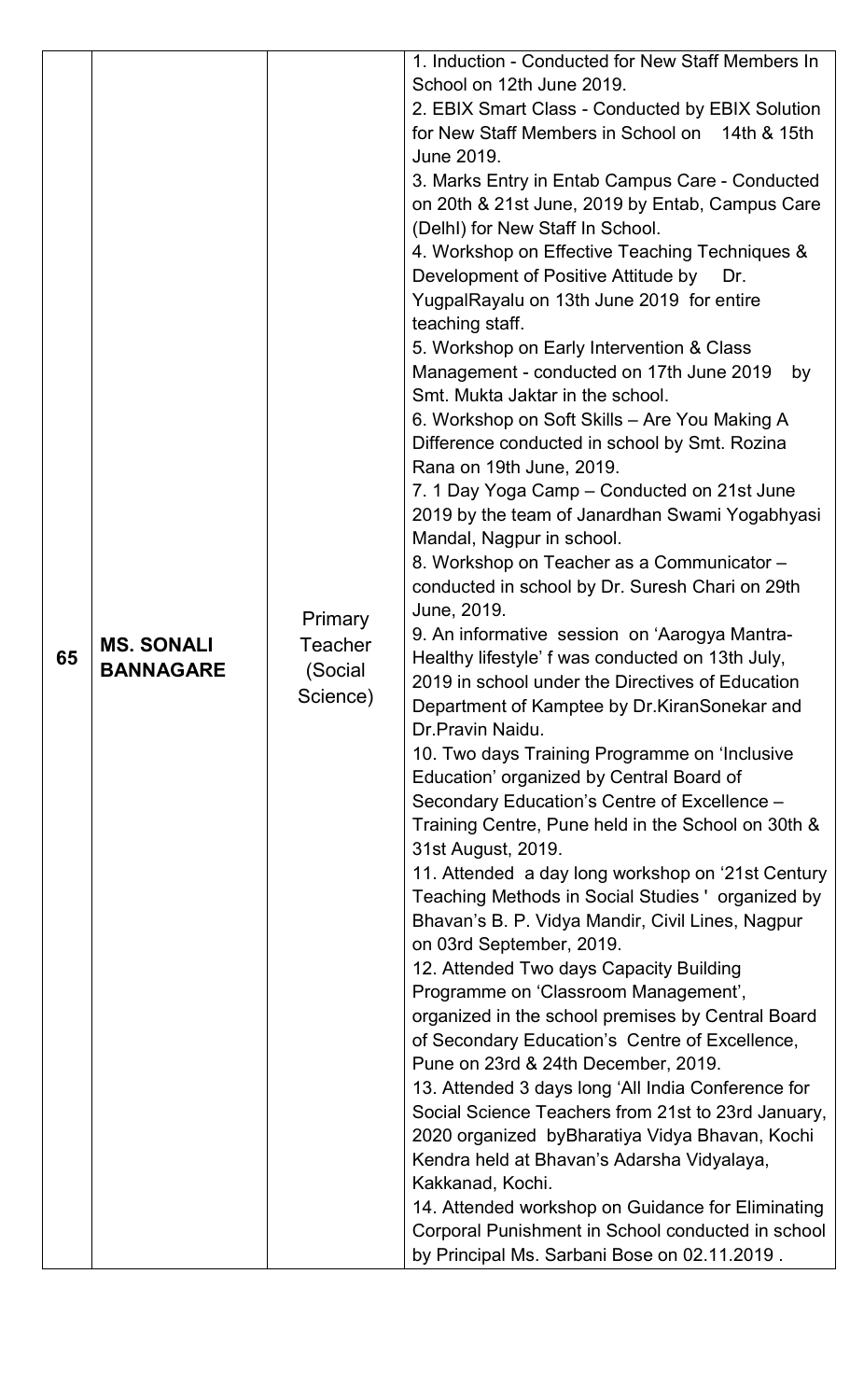|    |                                  |           | 1. Induction - Conducted for New Staff                                             |
|----|----------------------------------|-----------|------------------------------------------------------------------------------------|
|    |                                  |           | Members In School on 12th June 2019.                                               |
|    |                                  |           | 2. EBIX Smart Class - Conducted by EBIX                                            |
|    |                                  |           | Solution for New Staff Members in School on                                        |
|    |                                  |           | 14th & 15th June 2019.                                                             |
|    |                                  |           | 3. Marks Entry in Entab Campus Care -                                              |
|    |                                  |           | Conducted on 20th & 21st June, 2019 by Entab,                                      |
|    |                                  |           | Campus Care (DelhI) for New Staff In School.                                       |
|    |                                  |           | 4. Workshop on Effective Teaching Techniques                                       |
|    |                                  |           | & Development of Positive Attitude by<br>Dr.                                       |
|    |                                  |           | YugpalRayalu on 13th June 2019 for entire                                          |
|    |                                  |           | teaching staff.                                                                    |
|    |                                  |           | 5. Workshop on Early Intervention & Class                                          |
|    |                                  |           | Management - conducted on 17th June 2019                                           |
|    |                                  |           | by Smt. Mukta Jaktar in the school.                                                |
|    |                                  |           | 6. Workshop on Soft Skills - Are You Making A                                      |
|    |                                  |           | Difference conducted in school by Smt. Rozina                                      |
|    |                                  |           | Rana on 19th June, 2019.                                                           |
| 66 | <b>SMT. MONI</b><br><b>YADAV</b> | Librarian | 7. 1 Day Yoga Camp – Conducted on 21st June                                        |
|    |                                  |           | 2019 by the team of Janardhan Swami                                                |
|    |                                  |           | Yogabhyasi Mandal, Nagpur in school.<br>8. Workshop on Teacher as a Communicator - |
|    |                                  |           | conducted in school by Dr. Suresh Chari on                                         |
|    |                                  |           | 29th June, 2019.                                                                   |
|    |                                  |           | 9. An informative session on 'Aarogya Mantra-                                      |
|    |                                  |           | Healthy lifestyle' f was conducted on 13th July,                                   |
|    |                                  |           | 2019 in school under the Directives of                                             |
|    |                                  |           | Education Department of Kamptee by                                                 |
|    |                                  |           | Dr.KiranSonekar and Dr.Pravin Naidu.                                               |
|    |                                  |           | 10. Attended workshop on Guidance for                                              |
|    |                                  |           | <b>Eliminating Corporal Punishment in School</b>                                   |
|    |                                  |           | conducted in school by Principal Ms. Sarbani                                       |
|    |                                  |           | Bose on 02.11.2019.                                                                |
|    |                                  |           | 11. Attended Guide Captain Basic Course                                            |
|    |                                  |           | organized by Maharashtra Rajya Bharat Scouts                                       |
|    |                                  |           | & Guides held at Nagarjuna Scout & Guide                                           |
|    |                                  |           | State Training Centre, Ramtek from 02nd                                            |
|    |                                  |           | march, 2020 to 08th March 2020.                                                    |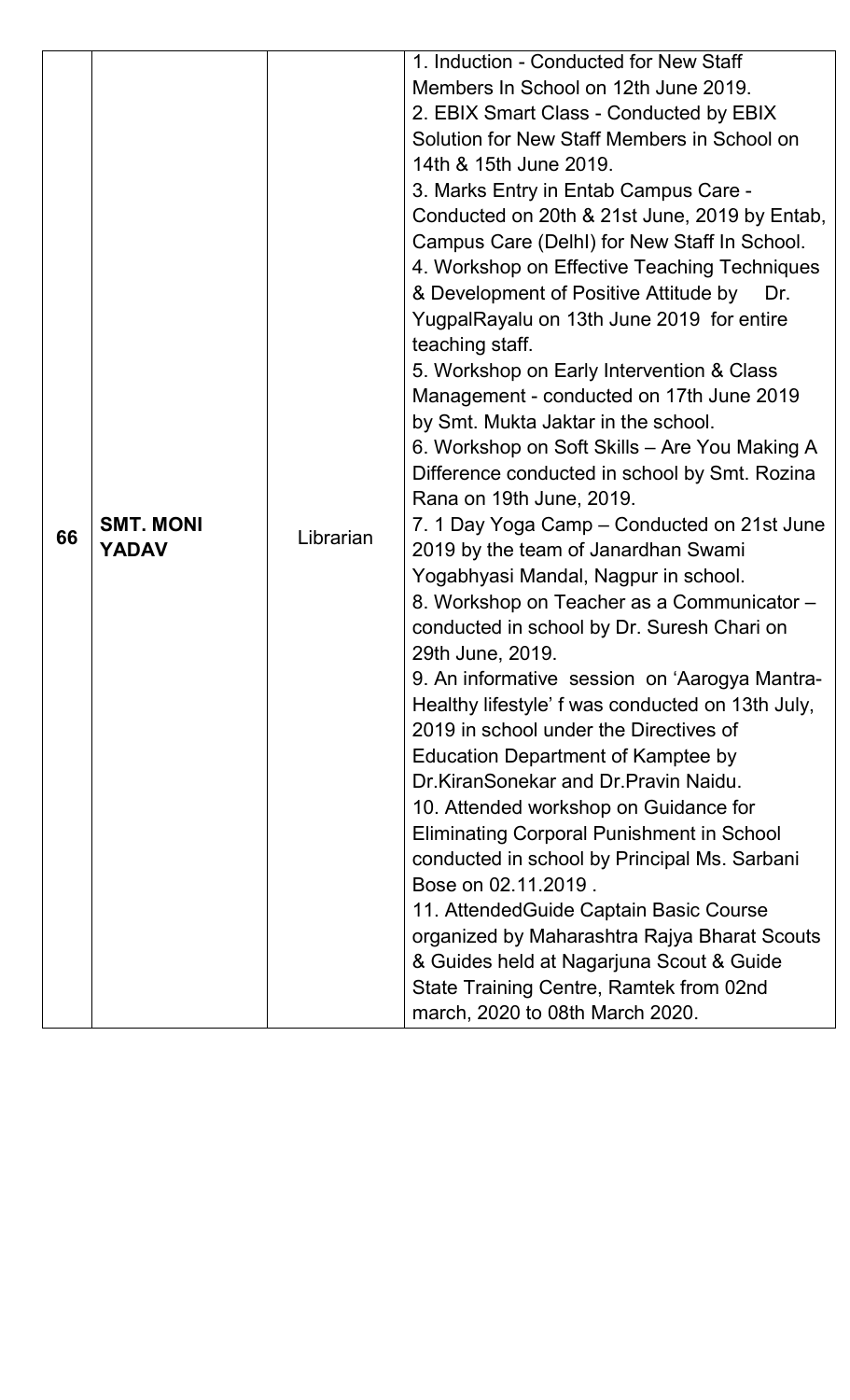|    |                  |                                         | 1. Induction - Conducted for New Staff           |
|----|------------------|-----------------------------------------|--------------------------------------------------|
|    |                  |                                         | Members In School on 12th June 2019.             |
|    |                  |                                         | 2. EBIX Smart Class - Conducted by EBIX          |
|    |                  |                                         | Solution for New Staff Members in School on      |
|    |                  |                                         | 14th & 15th June 2019.                           |
|    |                  |                                         | 3. Marks Entry in Entab Campus Care -            |
|    |                  |                                         | Conducted on 20th & 21st June, 2019 by Entab,    |
|    |                  |                                         | Campus Care (DelhI) for New Staff In School.     |
|    |                  |                                         | 4. Workshop on Effective Teaching Techniques     |
|    |                  |                                         | & Development of Positive Attitude by<br>Dr.     |
|    |                  |                                         | YugpalRayalu on 13th June 2019 for entire        |
|    |                  |                                         | teaching staff.                                  |
|    |                  |                                         | 5. Workshop on Early Intervention & Class        |
|    |                  |                                         | Management - conducted on 17th June 2019         |
|    |                  |                                         | by Smt. Mukta Jaktar in the school.              |
|    |                  |                                         | 6. Workshop on Soft Skills – Are You Making A    |
|    |                  |                                         | Difference conducted in school by Smt. Rozina    |
|    |                  |                                         | Rana on 19th June, 2019.                         |
|    |                  |                                         | 7. 1 Day Yoga Camp – Conducted on 21st June      |
|    |                  |                                         | 2019 by the team of Janardhan Swami              |
|    | <b>SMT. ASHA</b> | Physical<br>Education<br><b>Teacher</b> | Yogabhyasi Mandal, Nagpur in school.             |
| 67 | <b>DHAKATE</b>   |                                         | 8. Workshop on Teacher as a Communicator -       |
|    |                  |                                         | conducted in school by Dr. Suresh Chari on       |
|    |                  |                                         | 29th June, 2019.                                 |
|    |                  |                                         | 9. An informative session on 'Aarogya Mantra-    |
|    |                  |                                         | Healthy lifestyle' f was conducted on 13th July, |
|    |                  |                                         | 2019 in school under the Directives of           |
|    |                  |                                         | <b>Education Department of Kamptee by</b>        |
|    |                  |                                         | Dr.KiranSonekar and Dr.Pravin Naidu.             |
|    |                  |                                         | 10. Two days Training Programme on 'Inclusive    |
|    |                  |                                         | Education' organized by Central Board of         |
|    |                  |                                         | Secondary Education's Centre of Excellence -     |
|    |                  |                                         | Training Centre, Pune held in the School on      |
|    |                  |                                         | 30th & 31st August, 2019.                        |
|    |                  |                                         | 11. Attended workshop on Guidance for            |
|    |                  |                                         | <b>Eliminating Corporal Punishment in School</b> |
|    |                  |                                         | conducted in school by Principal Ms. Sarbani     |
|    |                  |                                         | Bose on 02.11.2019.                              |
|    |                  |                                         | 12. Attended Guide Captain Basic Course          |
|    |                  |                                         | organized by Maharashtra Rajya Bharat Scouts     |
|    |                  |                                         | & Guides held at Nagarjuna Scout & Guide         |
|    |                  |                                         | State Training Centre, Ramtek from 02nd          |
|    |                  |                                         | march, 2020 to 08th March 2020.                  |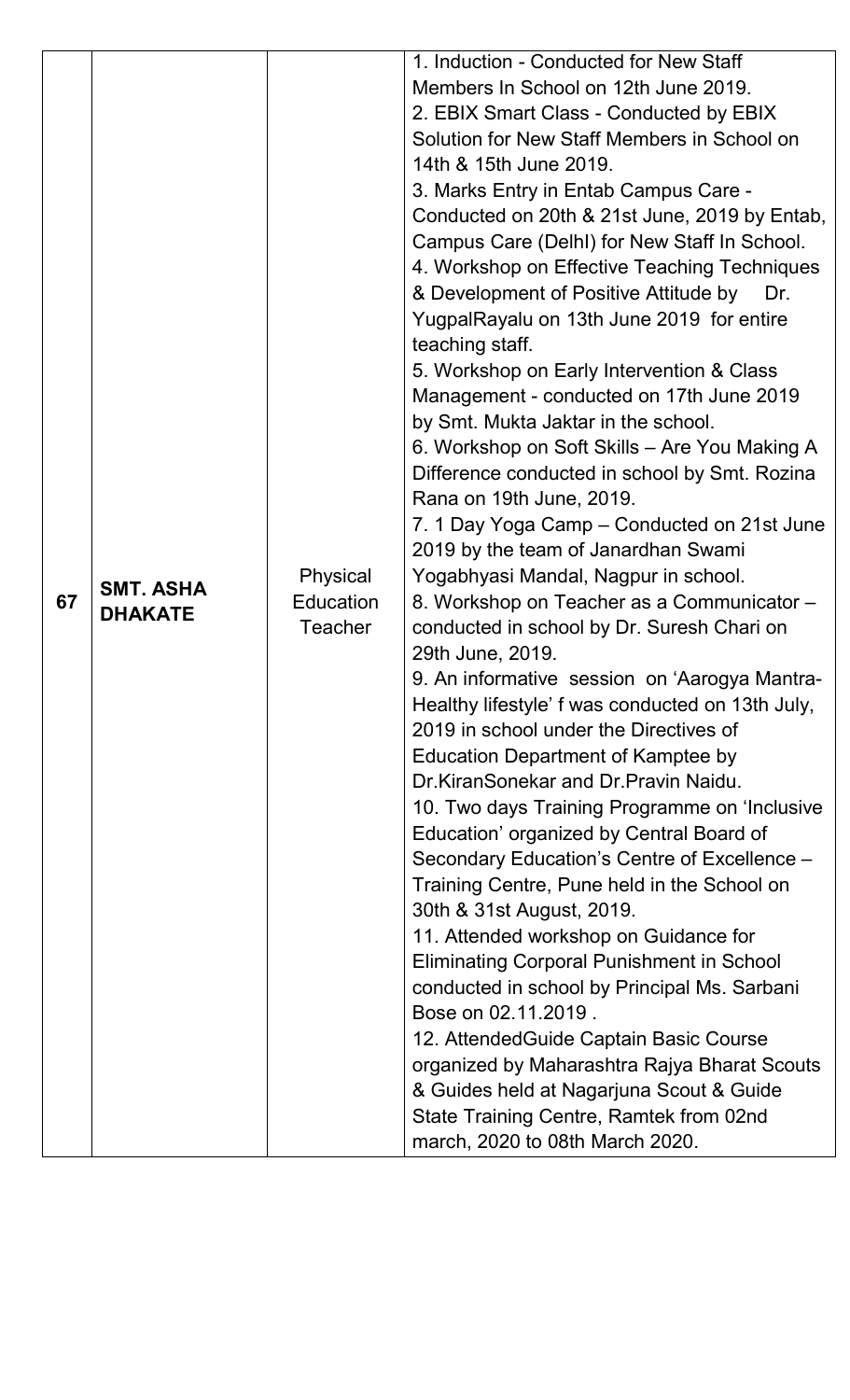| 68 | <b>SMT. PREET</b><br><b>VIRWANI</b> | <b>Pre Primary</b><br><b>Teacher</b> | 1. Induction - Conducted for New Staff<br>Members In School on 12th June 2019.<br>2. EBIX Smart Class - Conducted by EBIX<br>Solution for New Staff Members in School on<br>14th & 15th June 2019.<br>3. Marks Entry in Entab Campus Care -<br>Conducted on 20th & 21st June, 2019 by Entab,<br>Campus Care (DelhI) for New Staff In School.<br>4. Workshop on Effective Teaching Techniques<br>& Development of Positive Attitude by<br>Dr.<br>YugpalRayalu on 13th June 2019 for entire<br>teaching staff.<br>5. Workshop on Early Intervention & Class<br>Management - conducted on 17th June 2019<br>by Smt. Mukta Jaktar in the school.<br>6. Workshop on Soft Skills - Are You Making A<br>Difference conducted in school by Smt. Rozina<br>Rana on 19th June, 2019.<br>7. 1 Day Yoga Camp – Conducted on 21st June<br>2019 by the team of Janardhan Swami<br>Yogabhyasi Mandal, Nagpur in school.<br>8. Workshop on Teacher as a Communicator -<br>conducted in school by Dr. Suresh Chari on<br>29th June, 2019.<br>9. An informative session on 'Aarogya Mantra-<br>Healthy lifestyle' f was conducted on 13th July,<br>2019 in school under the Directives of<br>Education Department of Kamptee by<br>Dr.KiranSonekar and Dr.Pravin Naidu.<br>10. Workshop on Importance of Play Policy<br>organised by Early Childhood Association<br>(ECA) held at M. K. Sancheti Public School on<br>03.08.2019.<br>11. Attended workshop on Guidance for<br><b>Eliminating Corporal Punishment in School</b><br>conducted in school by Principal Ms. Sarbani<br>Bose on 02.11.2019. |
|----|-------------------------------------|--------------------------------------|------------------------------------------------------------------------------------------------------------------------------------------------------------------------------------------------------------------------------------------------------------------------------------------------------------------------------------------------------------------------------------------------------------------------------------------------------------------------------------------------------------------------------------------------------------------------------------------------------------------------------------------------------------------------------------------------------------------------------------------------------------------------------------------------------------------------------------------------------------------------------------------------------------------------------------------------------------------------------------------------------------------------------------------------------------------------------------------------------------------------------------------------------------------------------------------------------------------------------------------------------------------------------------------------------------------------------------------------------------------------------------------------------------------------------------------------------------------------------------------------------------------------------------------------------------------------------------|
|----|-------------------------------------|--------------------------------------|------------------------------------------------------------------------------------------------------------------------------------------------------------------------------------------------------------------------------------------------------------------------------------------------------------------------------------------------------------------------------------------------------------------------------------------------------------------------------------------------------------------------------------------------------------------------------------------------------------------------------------------------------------------------------------------------------------------------------------------------------------------------------------------------------------------------------------------------------------------------------------------------------------------------------------------------------------------------------------------------------------------------------------------------------------------------------------------------------------------------------------------------------------------------------------------------------------------------------------------------------------------------------------------------------------------------------------------------------------------------------------------------------------------------------------------------------------------------------------------------------------------------------------------------------------------------------------|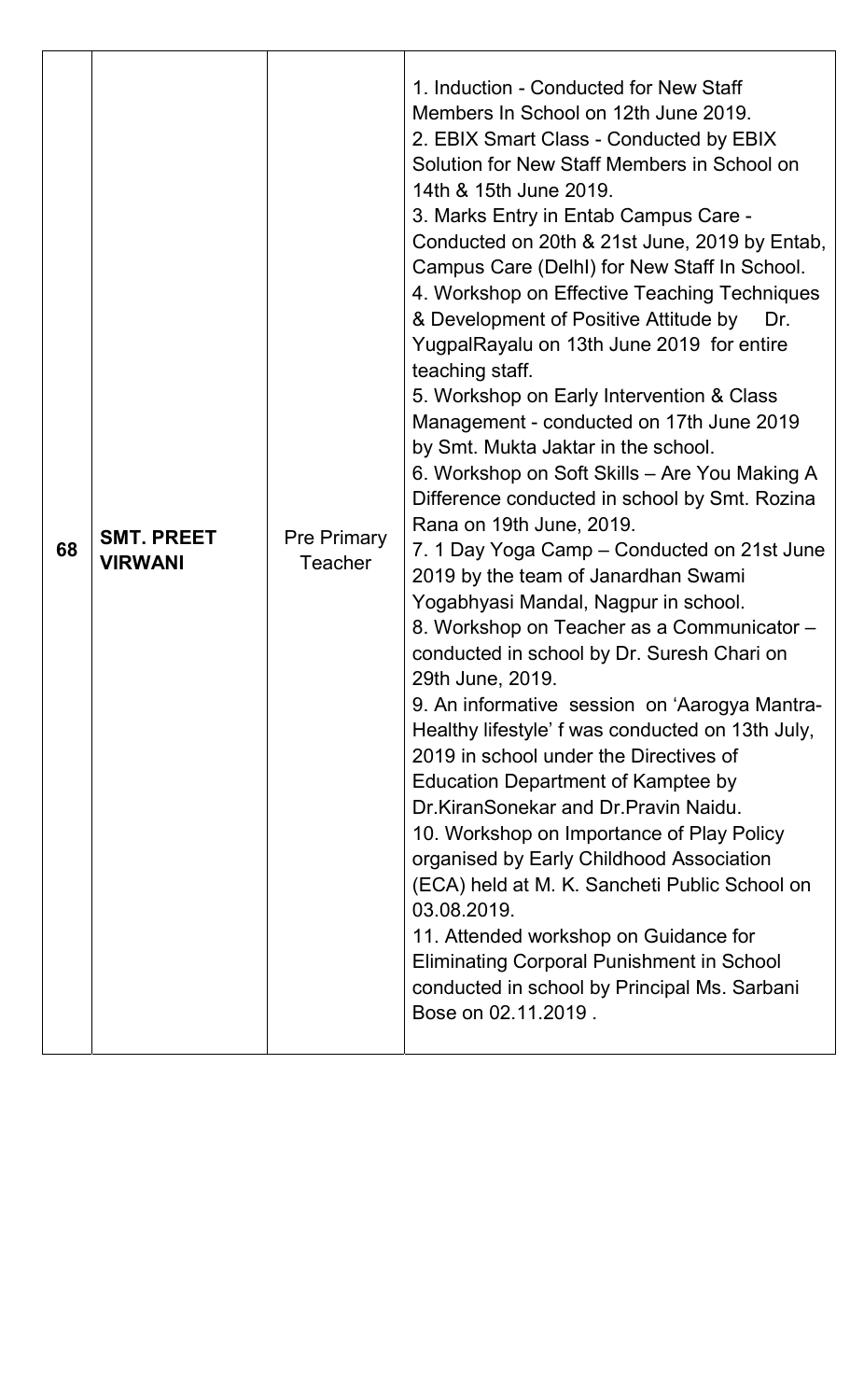|    |                   |                    | 1. Induction - Conducted for New Staff                                                   |
|----|-------------------|--------------------|------------------------------------------------------------------------------------------|
|    |                   |                    | Members In School on 12th June 2019.                                                     |
|    |                   |                    | 2. EBIX Smart Class - Conducted by EBIX                                                  |
|    |                   |                    | Solution for New Staff Members in School on                                              |
|    |                   |                    | 14th & 15th June 2019.                                                                   |
|    |                   |                    | 3. Marks Entry in Entab Campus Care -                                                    |
|    |                   |                    | Conducted on 20th & 21st June, 2019 by Entab,                                            |
|    |                   |                    | Campus Care (DelhI) for New Staff In School.                                             |
|    |                   |                    | 4. Workshop on Effective Teaching Techniques                                             |
|    |                   |                    | & Development of Positive Attitude by Dr.<br>YugpalRayalu on 13th June 2019 for entire   |
|    |                   |                    | teaching staff.                                                                          |
|    |                   |                    | 5. Workshop on Early Intervention & Class                                                |
|    |                   |                    | Management - conducted on 17th June 2019                                                 |
|    |                   |                    | by Smt. Mukta Jaktar in the school.                                                      |
|    |                   |                    | 6. Workshop on Soft Skills – Are You Making A                                            |
|    |                   |                    | Difference conducted in school by Smt. Rozina                                            |
|    | <b>MS. RUPAL</b>  | <b>Pre Primary</b> | Rana on 19th June, 2019.                                                                 |
| 69 | <b>PURUSHWANI</b> | <b>Teacher</b>     | 7. 1 Day Yoga Camp – Conducted on 21st June                                              |
|    |                   |                    | 2019 by the team of Janardhan Swami                                                      |
|    |                   |                    | Yogabhyasi Mandal, Nagpur in school.                                                     |
|    |                   |                    | 8. Workshop on Teacher as a Communicator -<br>conducted in school by Dr. Suresh Chari on |
|    |                   |                    | 29th June, 2019.                                                                         |
|    |                   |                    | 9. An informative session on 'Aarogya Mantra-                                            |
|    |                   |                    | Healthy lifestyle' f was conducted on 13th July,                                         |
|    |                   |                    | 2019 in school under the Directives of                                                   |
|    |                   |                    | <b>Education Department of Kamptee by</b>                                                |
|    |                   |                    | Dr.KiranSonekar and Dr.Pravin Naidu.                                                     |
|    |                   |                    | 10. Workshop on Importance of Play Policy                                                |
|    |                   |                    | organised by Early Childhood Association                                                 |
|    |                   |                    | (ECA) held at M. K. Sancheti Public School on                                            |
|    |                   |                    | 03.08.2019.                                                                              |
|    |                   |                    | 11. Attended workshop on Guidance for                                                    |
|    |                   |                    | <b>Eliminating Corporal Punishment in School</b>                                         |
|    |                   |                    | conducted in school by Principal Ms. Sarbani                                             |
|    |                   |                    | Bose on 02.11.2019.                                                                      |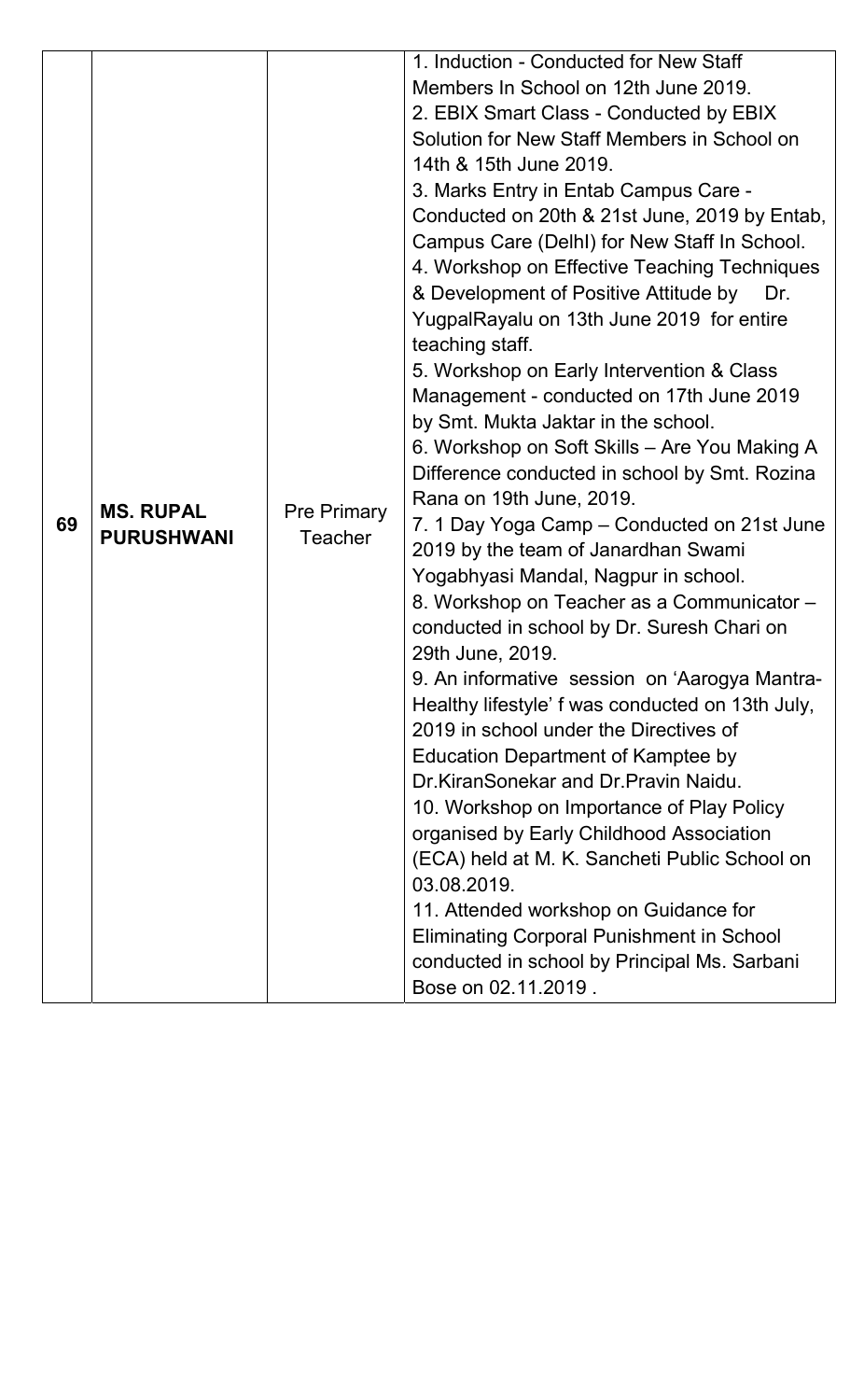| <b>SMT. DEYA</b><br>70<br><b>GHIYA</b> | 1. Induction - Conducted for New Staff<br>Members In School on 12th June 2019.<br>2. EBIX Smart Class - Conducted by EBIX<br>Solution for New Staff Members in School on<br>14th & 15th June 2019.<br>3. Marks Entry in Entab Campus Care -<br>Conducted on 20th & 21st June, 2019 by Entab,<br>Campus Care (DelhI) for New Staff In School.<br>4. Workshop on Effective Teaching Techniques<br>& Development of Positive Attitude by<br>Dr.<br>YugpalRayalu on 13th June 2019 for entire<br>teaching staff.<br>5. Workshop on Early Intervention & Class<br>Management - conducted on 17th June 2019<br>by Smt. Mukta Jaktar in the school.<br>6. Workshop on Soft Skills – Are You Making A<br><b>Pre Primary</b><br>Difference conducted in school by Smt. Rozina<br><b>Teacher</b><br>Rana on 19th June, 2019.<br>7. 1 Day Yoga Camp – Conducted on 21st June<br>2019 by the team of Janardhan Swami<br>Yogabhyasi Mandal, Nagpur in school.<br>8. Workshop on Teacher as a Communicator -<br>conducted in school by Dr. Suresh Chari on<br>29th June, 2019.<br>9. An informative session on 'Aarogya Mantra-<br>Healthy lifestyle' f was conducted on 13th July,<br>2019 in school under the Directives of<br>Education Department of Kamptee by<br>Dr.KiranSonekar and Dr.Pravin Naidu.<br>10. Attended workshop on Guidance for<br><b>Eliminating Corporal Punishment in School</b><br>conducted in school by Principal Ms. Sarbani<br>Bose on 02.11.2019. |
|----------------------------------------|-------------------------------------------------------------------------------------------------------------------------------------------------------------------------------------------------------------------------------------------------------------------------------------------------------------------------------------------------------------------------------------------------------------------------------------------------------------------------------------------------------------------------------------------------------------------------------------------------------------------------------------------------------------------------------------------------------------------------------------------------------------------------------------------------------------------------------------------------------------------------------------------------------------------------------------------------------------------------------------------------------------------------------------------------------------------------------------------------------------------------------------------------------------------------------------------------------------------------------------------------------------------------------------------------------------------------------------------------------------------------------------------------------------------------------------------------------------------|
|----------------------------------------|-------------------------------------------------------------------------------------------------------------------------------------------------------------------------------------------------------------------------------------------------------------------------------------------------------------------------------------------------------------------------------------------------------------------------------------------------------------------------------------------------------------------------------------------------------------------------------------------------------------------------------------------------------------------------------------------------------------------------------------------------------------------------------------------------------------------------------------------------------------------------------------------------------------------------------------------------------------------------------------------------------------------------------------------------------------------------------------------------------------------------------------------------------------------------------------------------------------------------------------------------------------------------------------------------------------------------------------------------------------------------------------------------------------------------------------------------------------------|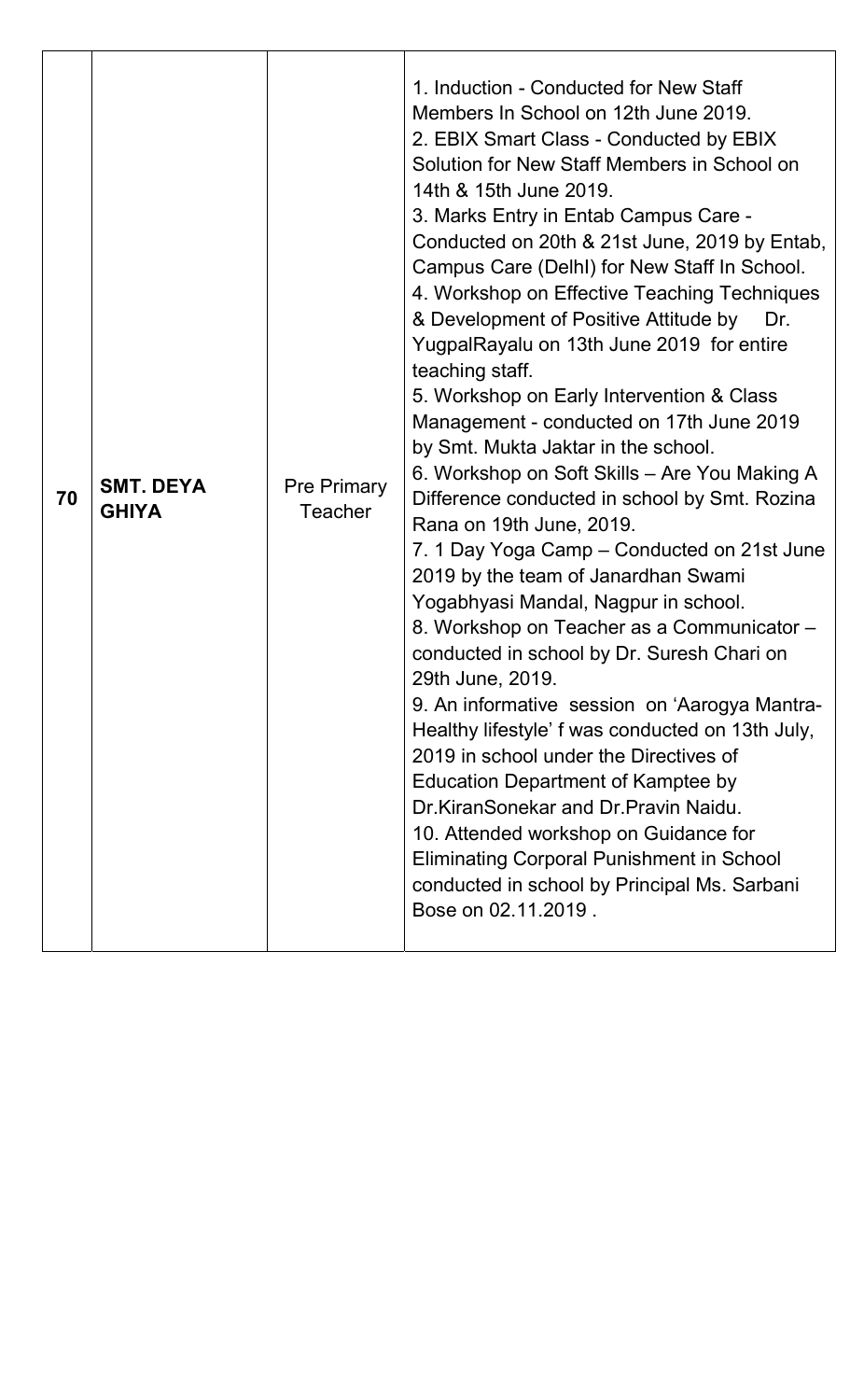| 71 | <b>SMT. TREENA</b><br><b>DALGADO</b> | <b>Pre Primary</b><br><b>Teacher</b> | 1. Induction - Conducted for New Staff<br>Members In School on 12th June 2019.<br>2. EBIX Smart Class - Conducted by EBIX<br>Solution for New Staff Members in School on<br>14th & 15th June 2019.<br>3. Marks Entry in Entab Campus Care -<br>Conducted on 20th & 21st June, 2019 by Entab,<br>Campus Care (DelhI) for New Staff In School.<br>4. Workshop on Effective Teaching Techniques<br>& Development of Positive Attitude by<br>Dr.<br>YugpalRayalu on 13th June 2019 for entire<br>teaching staff.<br>5. Workshop on Early Intervention & Class<br>Management - conducted on 17th June 2019<br>by Smt. Mukta Jaktar in the school.<br>6. Workshop on Soft Skills - Are You Making A<br>Difference conducted in school by Smt. Rozina<br>Rana on 19th June, 2019.<br>7. 1 Day Yoga Camp – Conducted on 21st June<br>2019 by the team of Janardhan Swami<br>Yogabhyasi Mandal, Nagpur in school.<br>8. Workshop on Teacher as a Communicator -<br>conducted in school by Dr. Suresh Chari on<br>29th June, 2019.<br>9. An informative session on 'Aarogya Mantra-<br>Healthy lifestyle' f was conducted on 13th July,<br>2019 in school under the Directives of<br><b>Education Department of Kamptee by</b><br>Dr.KiranSonekar and Dr.Pravin Naidu.<br>10. Attended workshop on Guidance for<br><b>Eliminating Corporal Punishment in School</b><br>conducted in school by Principal Ms. Sarbani<br>Bose on 02.11.2019. |
|----|--------------------------------------|--------------------------------------|----------------------------------------------------------------------------------------------------------------------------------------------------------------------------------------------------------------------------------------------------------------------------------------------------------------------------------------------------------------------------------------------------------------------------------------------------------------------------------------------------------------------------------------------------------------------------------------------------------------------------------------------------------------------------------------------------------------------------------------------------------------------------------------------------------------------------------------------------------------------------------------------------------------------------------------------------------------------------------------------------------------------------------------------------------------------------------------------------------------------------------------------------------------------------------------------------------------------------------------------------------------------------------------------------------------------------------------------------------------------------------------------------------------------------------|
|----|--------------------------------------|--------------------------------------|----------------------------------------------------------------------------------------------------------------------------------------------------------------------------------------------------------------------------------------------------------------------------------------------------------------------------------------------------------------------------------------------------------------------------------------------------------------------------------------------------------------------------------------------------------------------------------------------------------------------------------------------------------------------------------------------------------------------------------------------------------------------------------------------------------------------------------------------------------------------------------------------------------------------------------------------------------------------------------------------------------------------------------------------------------------------------------------------------------------------------------------------------------------------------------------------------------------------------------------------------------------------------------------------------------------------------------------------------------------------------------------------------------------------------------|